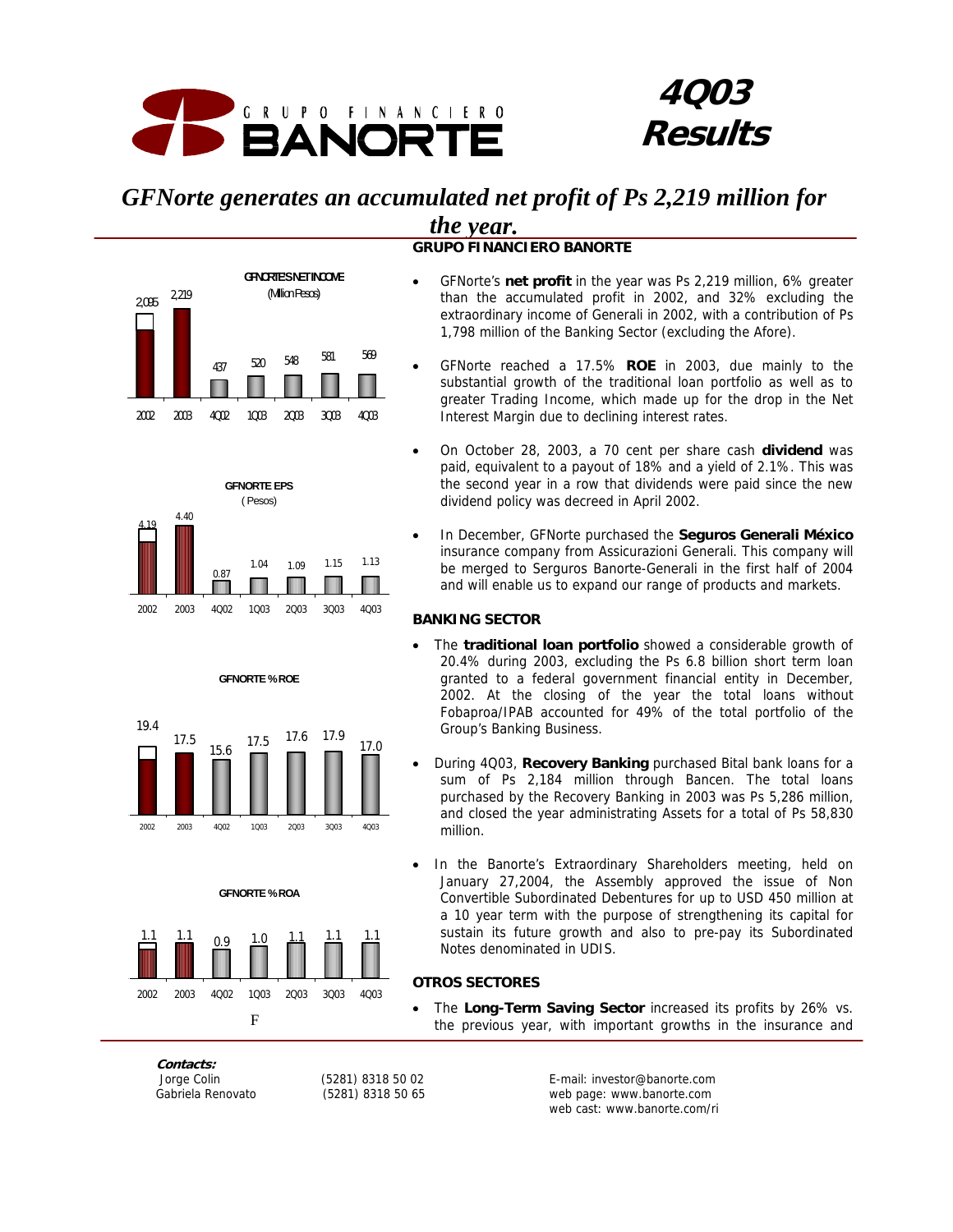



#### **BANKING SECTOR**

#### **Net Profit**

The Group's Banking Sector totaled a Ps 1,798 million profit (excluding the Afore), 33% higher than the 2002 total (excluding the Assicurazioni Generali's extraordinary Ps 410 million net income in 2002), mainly because of the increase in the Non Interest Income.

#### **Net Interest Margin**

The Net Interest Margin before Repomo fell from 4.8% in 2002 to 4.3% in 2003. The impact of lower interest rates and the narrowing differential between the 28-day Cetes and TIIE rates are responsible for the drop.

#### **Non Interest Income**

The year's accumulated Non Interest Income was 27.0% higher than last year's, principally because of greater Trading Income, the Recovery Banking's good performance, and higher service fees.

#### **Non Interest Expense**

The year's accumulated Non Interest Expense rose only 1.8% vs. last year's, which can be explained by greater project amortizations and an increase in the IPAB Contributions, which were partially made up for by reducing Personnel Expenses.

#### **Capitalization**

The year closed with a 12.7% Capitalization ratio vs. 14.8% in 4Q02. The ratio decreased due to traditional loan portfolio and money market operations growth.

#### **Loan Portfolio**

At the closing of December 2003, the Banking Sector Traditional Loan portfolio balance was Ps 70,007 million, a 20.4% growth vs. December 2002, excluding the short-term loan granted in December 2002 to a financial entity of the Federal government for Ps 6,761 million.

#### **Asset Quality**

The Banking Sector closed the year with a past-due loan balance of Ps 3,517 million, for a past-due loan ratio of 2.4%. Loan reserve coverage for past-due loans reached 122%.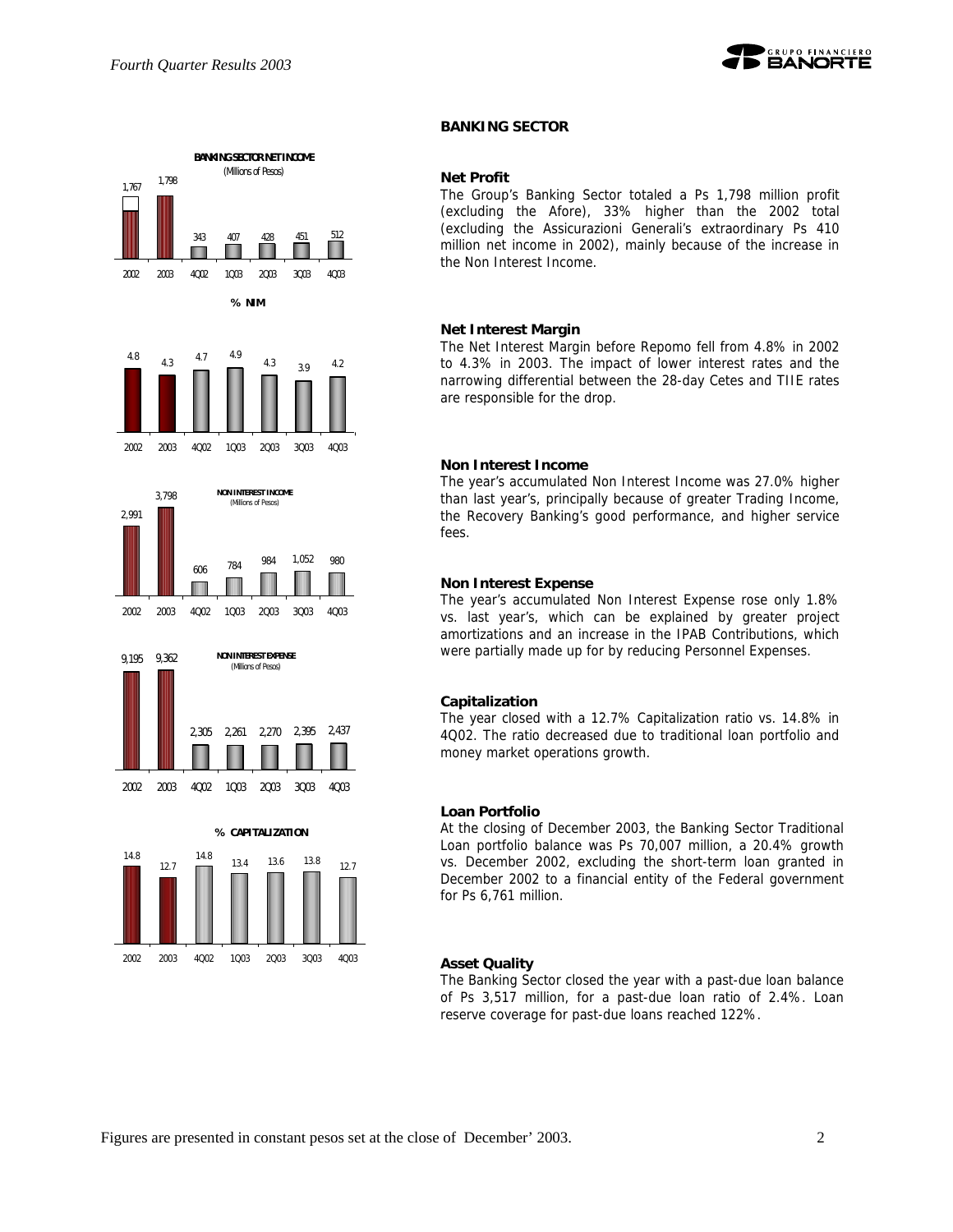

#### **Executive Summary**

**Grupo Financiero Banorte (GFNORTE)** and subsidiaries announced their earnings up to 4Q03. The Net Profit for the quarter was Ps 569 million, 2% lower than in 3Q03, and the overall profit for the year was Ps 2,219 million. This results is 32% higher than that of 2002, excluding the extraordinary Ps 410 million income from Generali received in June 2002. The accumulated profit in 2003 made it possible to reach an annual 17.5% Return on Capital.

The **Banking Sector**'s quarterly profit was Ps 512 million (excluding the Afore), 13% higher than that of 3Q03; for an overall profit of Ps 1,798 million, 33% higher than that of last year, excluding Generali's extraordinary income. Given this result, the Banking Sector contributed 81% of the Group's annual profits. The substantial annual growths obtained are the result of the successful transformation of GFNorte's Banking Sector's traditional banking business, which was able to make up for the drop in the net interest margin that was brought on by declining interest rates, through greater loan placement, commercial reactivation of the Bancrecer network that was purchased, and greater trading income.

The **Net Interest Margin** in 4Q03 rose from 3.9% to 4.2% vs. 3Q03, given the increase in the commercial loans and, especially, the mortgage and consumer loans, which had better margins. Another influencing factor was the 76 bp increase in the average 28-day Cetes interest rate in the quarter.

The **Non Interest Income** fell 7% vs. the previous quarter due to lower trading income, which resulted from higher interest rates in the quarter, and increased 27% vs. 2002 because of the greater income from service fees, Recovery Banking and Trading income.

The **Non Interest Expense** rose 1.8% vs. 3Q03 due to seasonal effects. The accumulated yearly expense rose 1.8% vs. 2002 due mainly to the payment of higher rents, advertising investment, IPAB contributions, and depreciations and amortizations, which were partially made up for with a reduction in personnel expenses. The accumulated efficiency ratio in the year improved from 81% in 2002 to 78% in 2003, despite the 82 basis point drop in the average 28-day Cetes interest rate in the period, and the narrowing 51 basis points differential between the Cetes and the TIIE.

**The Demand Deposits without Interest** rose 18% between 4Q02 and 4Q03, which confirms the strategy focused on optimizing our funding cost. On the other hand, Total Deposits closed the year with a Ps 221,080 million balance.

Banorte continues to show a strong increase in its **loan portfolio.** By December 2003, the Total Loan portfolio closed at Ps 149,054 million. It is worth mentioning that in 4Q03 the IPAB pre-paid Ps 7,010 million on its loans, for an annual total of Ps 9,970 million. The Traditional Loans, made up of loans granted per business units and excludes the Fobaproa/IPAB portfolio and that of Recovery Banking, increased 6% vs. 3Q03 and 8% vs. 4Q02, for a balance of Ps 70,007 million. In the quarter, Commercial and Corporate loans showed a 15% growth and a 6% reduction, respectively. With respect to 4Q02, the respective growth and reduction were 30% and 19%, to close the period with balances of Ps 23,036 million and Ps 11, 859 million.

To make up for the interest rate drop with larger margin loans, during 4Q03 the most dynamic loans were Consumer loans. Electronic Payroll loans grew 19% vs. 3Q03 and 108% vs. 4Q02, for a balance of Ps 1,214 million. On the other hand, Credit Cards and Car Loans showed a quarterly growth of 11% and 8%, respectively, and higher than 60% vs. 2002, to close 2003 with balances of Ps 2, 829 and Ps 5,022 million. Mortgage Loans kept their upward trend to close the year with a Ps 13,551 million balance, a quarterly growth of 7% and annual growth of 25%.

Regarding **asset quality**, the Banking Sector closed 4Q03 with a Ps 3,517 million balance in past-due loans, 29% lower than last year. Therefore the past-due loan rate also dropped from 3.1% to 2.4%. Past-due loan reserve coverage closed 2003 at 122%.

The important growth of the **Long Term Saving Sector** is worth mentioning. This sector is made up of the Afore, Annuities and Insurance. Its accumulated profit for GFNorte up to 4Q03 was Ps 217 million, a 26% increase vs. 2002.

The **Brokerage Sector**, on the other hand, accumulated a Ps 102 million profit, 22% higher than last year's. The Auxiliary Organization Sector grew 10% vs. last year and accumulated a yearly profit of Ps 93 million.

In today's (January 29, 2004) GFNorte's Board meeting, Othón Ruiz, who holds the positions of Executive Vice-President of the Board and CEO of both GFNorte and Banorte, asked for the Board's approval to be substituted in his

Figures are presented in constant pesos set at the close of December' 2003. 3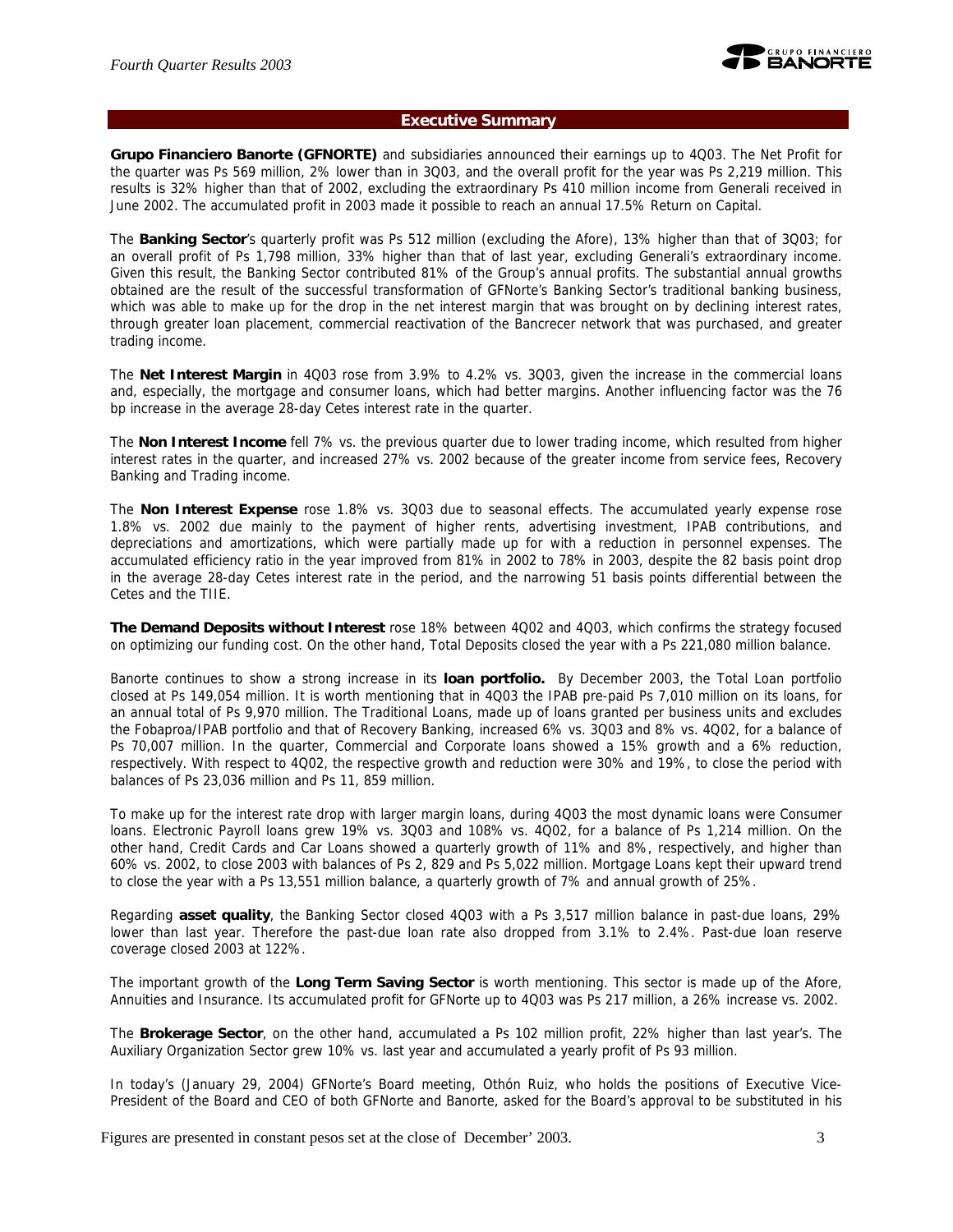

responsibilities as CEO of both institutions, remaining as Vice President of the Group and as a member of Banorte's Board. Personal and family projects moved Mr. Ruiz to make this decision, after more than 40 years of a successful career as top executive in important companies in Mexico.

GFNorte's Board approved, by unanimity, Mr. Ruiz's petition and recognized his important contribution to the Group during this 8 years, and also agreed that he stays with his present responsibilities until a new CEO is designated.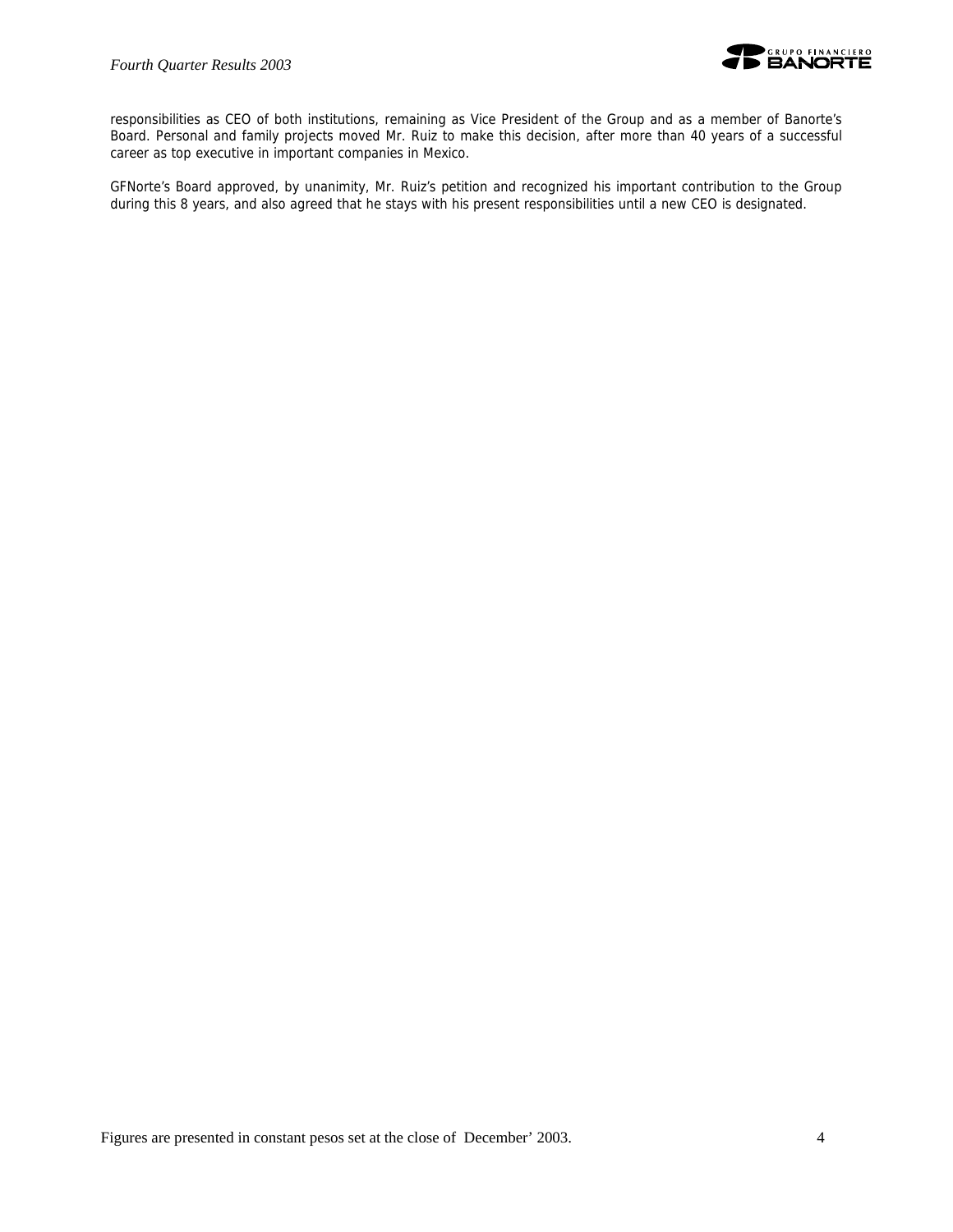

## **Grupo Financiero Banorte**

| <b>Grupo Financiero Banorte Earnings</b>                                                                                                                                                                                                                                                                                                                                                                                                             |       | <b>QUARTER</b> |        |         | <b>ACCUMULATE</b> |
|------------------------------------------------------------------------------------------------------------------------------------------------------------------------------------------------------------------------------------------------------------------------------------------------------------------------------------------------------------------------------------------------------------------------------------------------------|-------|----------------|--------|---------|-------------------|
| (Millions of Pesos)                                                                                                                                                                                                                                                                                                                                                                                                                                  | 4Q02  | 3Q03           | 4Q03   | 2002    | 2003              |
| G. F. Banorte [holding]                                                                                                                                                                                                                                                                                                                                                                                                                              | (1.6) | (0.5)          | (1.6)  | (12.1)  | 8.4               |
|                                                                                                                                                                                                                                                                                                                                                                                                                                                      |       |                |        |         |                   |
| Banco Mercantil del Norte (1)                                                                                                                                                                                                                                                                                                                                                                                                                        | 320.1 | 275.0          | 253.5  | 1.467.9 | 964.0             |
| Banco del Centro                                                                                                                                                                                                                                                                                                                                                                                                                                     | 22.9  | 176.2          | 258.5  | 298.9   | 834.2             |
| <b>Banking Sector</b>                                                                                                                                                                                                                                                                                                                                                                                                                                | 343.0 | 451.2          | 512.0  | 1,766.8 | 1,798.2           |
| Brokerage Sector (Brokerage House)                                                                                                                                                                                                                                                                                                                                                                                                                   | 21.2  | 40.6           | 28.8   | 83.2    | 101.7             |
| Generali México Compañía de Seguros, S.A.                                                                                                                                                                                                                                                                                                                                                                                                            |       |                | 1.0    |         | 1.0               |
| Afore                                                                                                                                                                                                                                                                                                                                                                                                                                                | 25.2  | 41.5           | 10.7   | 129.7   | 109.9             |
| Insurance                                                                                                                                                                                                                                                                                                                                                                                                                                            | 13.1  | 16.8           | 9.4    | 42.0    | 77.9              |
| Annuities                                                                                                                                                                                                                                                                                                                                                                                                                                            | 7.2   | 7.2            | (16.8) |         | 28.0              |
| <b>Long-Term Saving Sector</b>                                                                                                                                                                                                                                                                                                                                                                                                                       | 45.5  | 65.6           | 4.4    | 171.7   | 216.8             |
| Leasing                                                                                                                                                                                                                                                                                                                                                                                                                                              | 9.0   | 8.4            | 7.6    | 32.0    | 27.4              |
| Factoring                                                                                                                                                                                                                                                                                                                                                                                                                                            | 9.4   | 9.0            | 6.7    | 30.3    | 35.3              |
| Warehousing                                                                                                                                                                                                                                                                                                                                                                                                                                          | 7.0   | 4.4            | 7.7    | 14.6    | 20.1              |
| <b>Bonding</b>                                                                                                                                                                                                                                                                                                                                                                                                                                       | 3.2   | 2.4            | 3.4    | 8.1     | 10.6              |
| <b>Auxiliary Organization Sector</b>                                                                                                                                                                                                                                                                                                                                                                                                                 | 28.5  | 24.2           | 25.4   | 85.1    | 93.3              |
| Total<br>$4\lambda$ , $0.4$ , $4.40$ $\lambda$ , $\lambda$ , $\lambda$ , $\lambda$ , $\lambda$ , $\lambda$ , $\lambda$ , $\lambda$ , $\lambda$ , $\lambda$ , $\lambda$ , $\lambda$ , $\lambda$ , $\lambda$ , $\lambda$ , $\lambda$ , $\lambda$ , $\lambda$ , $\lambda$ , $\lambda$ , $\lambda$ , $\lambda$ , $\lambda$ , $\lambda$ , $\lambda$ , $\lambda$ , $\lambda$ , $\lambda$ , $\lambda$ , $\lambda$ , $\lambda$ , $\lambda$ , $\lambda$ , $\$ | 436.6 | 581.0          | 569.1  | 2.094.7 | 2,218.5           |

1) 96.11% owned by GFNorte.

| <b>GFNorte Income Statement</b>          |         | <b>QUARTER</b> |         | <b>ACCUMULATE</b> |          |  |
|------------------------------------------|---------|----------------|---------|-------------------|----------|--|
| (Millions of Pesos)                      | 4Q02    | 3Q03           | 4Q03    | 2002              | 2003     |  |
| Net Interest Income (NII)                | 2,244.6 | 2,002.1        | 2,159.6 | 8,778.4           | 8,654.1  |  |
| + REPOMO-Margin                          | 33.4    | 6.4            | 20.8    | 80.1              | 55.4     |  |
| = NET Interest Income after Repomo       | 2,278.0 | 2,008.5        | 2,180.5 | 8,858.5           | 8,709.5  |  |
| - Loan Loss Provisions                   | 256.8   | 165.6          | (0.7)   | 818.6             | 756.1    |  |
| - Loss Sharing Provisions                | 15.1    | 1.5            | 5.7     | 37.3              | 52.8     |  |
| =Net Interest Income after Provisions    | 2,006.0 | 1,841.3        | 2,175.6 | 8,002.6           | 7,900.6  |  |
| + Non Interest Income                    | 899.7   | 1,453.9        | 1,281.7 | 4,306.5           | 5,128.0  |  |
| = Total Operating Income                 | 2,905.7 | 3,295.2        | 3,457.3 | 12,309.1          | 13,028.8 |  |
| - Non Interest Expense                   | 2,604.6 | 2.693.5        | 2,754.6 | 10,337.7          | 10,507.0 |  |
| $=$ Net Operating Income                 | 301.1   | 601.7          | 702.7   | 1,971.4           | 2,521.7  |  |
| Non Operating Income (Expense) Net       | 28.7    | 76.1           | (117.2) | 79.3              | (115.9)  |  |
| $=$ Pre-tax Income                       | 329.8   | 677.8          | 585.5   | 2,050.7           | 2,405.8  |  |
| - Income Tax & profit sharing            | 27.3    | 100.1          | 47.5    | 238.8             | 304.5    |  |
| - Tax on asset                           | 37.4    | 10.9           | 8.0     | 115.8             | 38.8     |  |
| - Deferred Income Tax & profit sharing   | (106.6) | (19.1)         | (26.2)  | 7.4               | (99.5)   |  |
| $=$ Net Income before Subsidiaries       | 371.7   | 585.9          | 556.2   | 1,688.7           | 2,162.0  |  |
| + Undistributed Earnings of Subsidiaries | 104.5   | 46.3           | 33.5    | 163.1             | 200.7    |  |
| =Net Income-contin. Operation            | 476.2   | 632.2          | 589.6   | 1,851.8           | 2,362.7  |  |
| + Extraordinary Items, net               | (2.5)   |                |         | 426.9             | 0.7      |  |
| - Minoritary Income                      | 37.2    | 51.1           | 20.6    | 184.0             | 144.9    |  |
| =Total Net Income                        | 436.6   | 581.0          | 569.1   | 2,094.7           | 2,218.5  |  |

Figures are presented in constant pesos set at the close of December' 2003. 5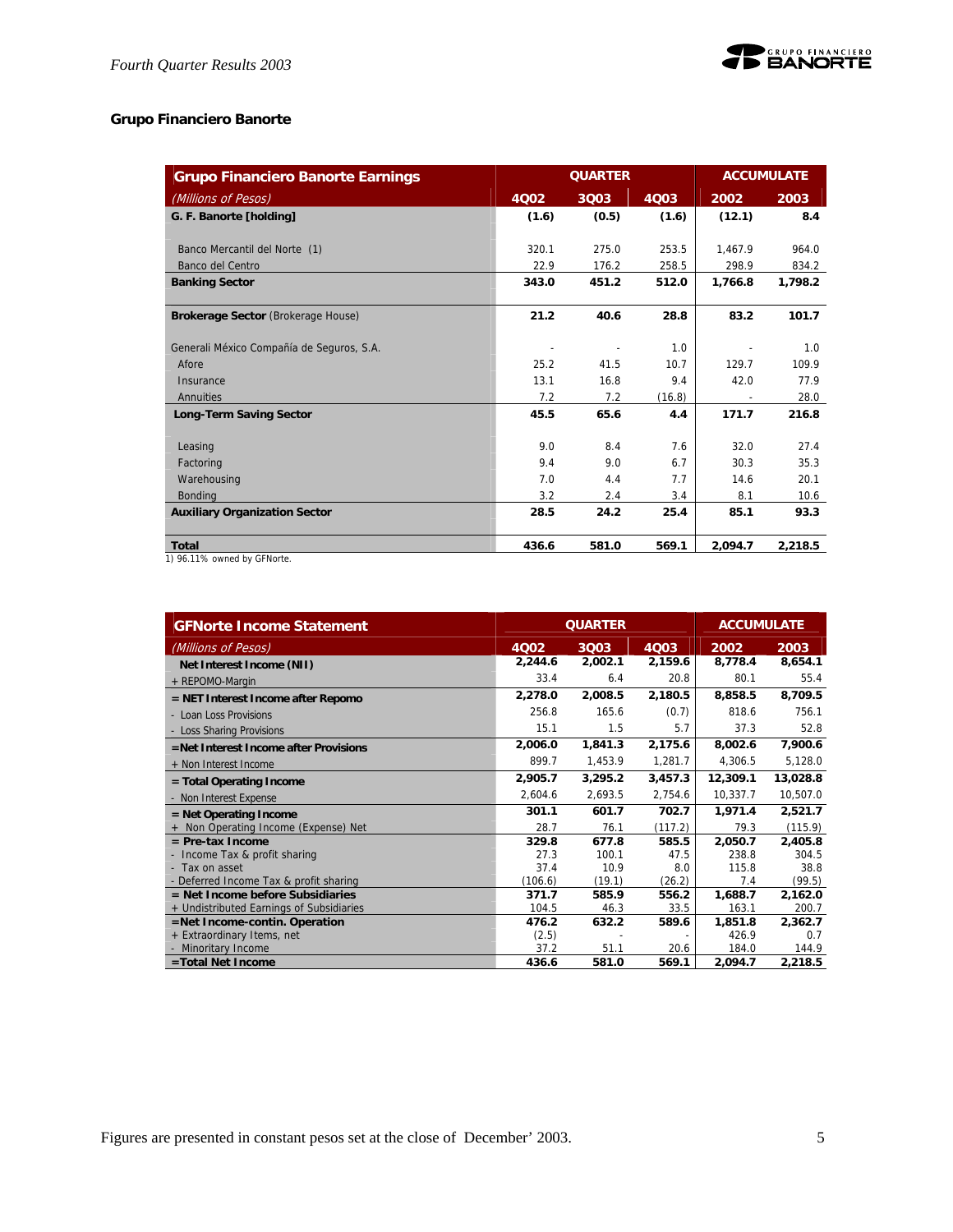

| <b>Group's Balance Sheet Highlights</b>        |         |         |         |
|------------------------------------------------|---------|---------|---------|
| (Millions of Pesos)                            | 4002    | 3003    | 4003    |
| Performing loans excluding Fobaproa - IPAB (1) | 67.188  | 68.966  | 73.210  |
| <b>FOBAPROA Loans</b>                          | 88.634  | 84.076  | 75,726  |
| Past Due Loans                                 | 4.958   | 3.515   | 3,562   |
| <b>Total Loans</b>                             | 160.781 | 156.557 | 152.499 |
| <b>Loan Loss Reserves</b>                      | 5.828   | 4.457   | 4,316   |
| <b>Total Assets</b>                            | 207.322 | 214.755 | 213,187 |
| <b>Deposits</b>                                | 148.884 | 162.833 | 162.444 |
| Equity                                         | 12,460  | 14.206  | 14,361  |
| Assets under Management (2)                    | 374.820 | 379.863 | 395.373 |

1) Excludes Fobaproa-IPAB notes and loans to IPAB that are accounted in the Loans to Government Entities line.

2) Includes Deposits, On behalf of Third Parties Deposits and Mutual Funds of the Banking Sector, Assets under management of the Brokerage Sector and those of the Afore.

| <b>GFNorte Share Data</b>               |       | <b>QUARTER</b> | <b>ACCUMULATE</b> |       |       |
|-----------------------------------------|-------|----------------|-------------------|-------|-------|
|                                         | 4002  | 3003           | 2002              | 2003  |       |
| Net Income per Share (Pesos)            | 0.87  | 1.15           | 1.13              | 4.19  | 4.40  |
| Dividends per Share (Pesos)             |       |                | 0.70              | 1.06  | 0.70  |
| Book Value per Share (1) (Pesos)        | 23.23 | 26.24          | 26.69             | 23.23 | 26.69 |
| Shares Outstanding (Millions of Shares) | 499.9 | 504.6          | 504.6             | 499.9 | 504.6 |
| Price (Pesos)                           | 25.50 | 33.16          | 39.00             | 25.50 | 39.00 |
| P/BV (Times)                            | 1.10  | 1.26           | 1.46              | 1.10  | 1.46  |
| Market Cap (Millions of Dollars)        | 1.224 | 1.517          | 1.751             | 1,224 | 1.751 |

1) Excluding Minority holdings.

| <b>Group's Financial Ratios</b>      |        | <b>QUARTER</b> | <b>ACCUMULATE</b> |        |        |
|--------------------------------------|--------|----------------|-------------------|--------|--------|
|                                      | 4002   | 3Q03           | 4003              | 2002   | 2003   |
| Profitability                        |        |                |                   |        |        |
| ROA (1)                              | 0.9%   | 1.1%           | 1.1%              | 1.1%   | 1.1%   |
| ROE (2)                              | 15.6%  | 17.9%          | 17.0%             | 19.4%  | 17.5%  |
| <b>Operation</b>                     |        |                |                   |        |        |
| Operative Efficiency Ratio (5)       | 5.2%   | 5.1%           | 5.1%              | 5.4%   | 5.0%   |
| Efficiency Ratio (3)                 | 86.7%  | 84.3%          | 81.1%             | 81.4%  | 82.1%  |
| Efficiency Ratio (4)                 | 82.8%  | 77.9%          | 80.0%             | 79.0%  | 76.2%  |
| <b>Assets Quality</b>                |        |                |                   |        |        |
| Loan Loss Reserves to past Due Loans | 117.5% | 126.8%         | 121.2%            | 117.5% | 121.2% |
| Past Due Loans to Total Loans        | 3.1%   | 2.2%           | 2.3%              | 3.1%   | 2.3%   |

1) Annualized earnings as a percentage of the average of quarterly assets over the period (Excluding Minority holdings).

2) Annualized earnings as a percentage of the average of quarterly equity over the period. (Excluding Minority holdings).

3) Non Interest Expense / (Total Operating Income – Repomo Margin + Loan Loss Provisions - Trading Income)

4) Non Interest Expense / (Total Operating Income – Repomo Margin + Loan Loss Provisions)

5) Annualized Non Interest Expense of the quarter / Average Total Assets.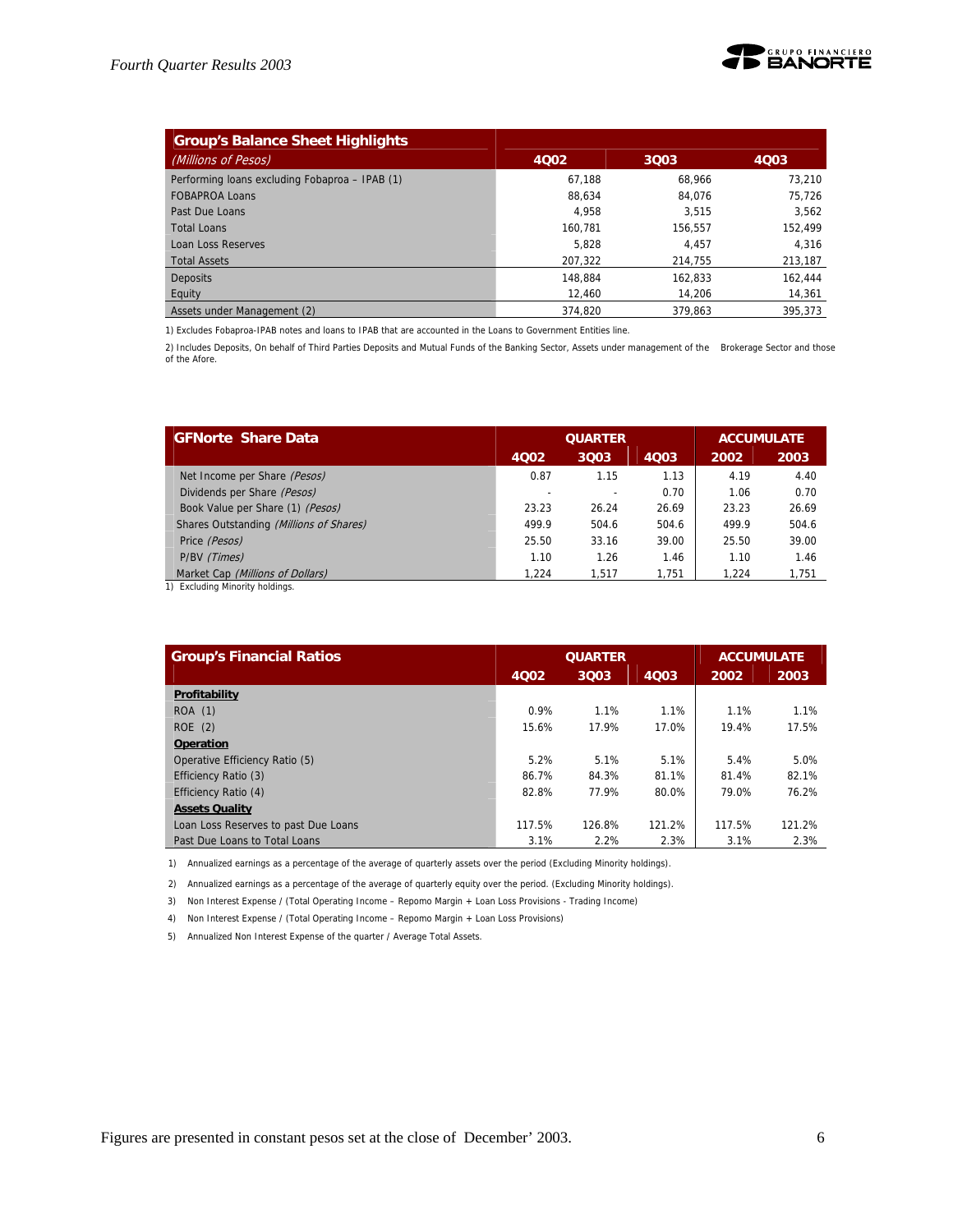#### **Banking Sector**

| <b>Banking Sector's Financial Ratios</b> |        | <b>QUARTER</b> |        | <b>ACCUMULATE</b> |           |  |
|------------------------------------------|--------|----------------|--------|-------------------|-----------|--|
|                                          | 4Q02   | 3Q03           | 4Q03   | 2002              | 2003      |  |
| Profitability                            |        |                |        |                   |           |  |
| NIM before Repomo (6)                    | 4.7%   | 3.9%           | 4.2%   | 4.8%              | 4.3%      |  |
| ROA (1)                                  | 0.7%   | 0.9%           | 1.0%   | 1.0%              | 0.9%      |  |
| ROE (2)                                  | 14.2%  | 16.3%          | 17.9%  | 19.3%             | 16.5%     |  |
| <b>Operation</b>                         |        |                |        |                   |           |  |
| Operative Efficiency Ratio (7)           | 4.7%   | 4.6%           | 4.7%   | 4.9%              | 4.6%      |  |
| Efficiency Ratio (3)                     | 87.6%  | 88.1%          | 81.2%  | 82.7%             | 83.7%     |  |
| Efficiency Ratio (4)                     | 83.9%  | 81.4%          | 80.9%  | 80.6%             | 77.9%     |  |
| Indice de Liquidez (8)                   | 35.1%  | 46.6%          | 48.5%  | 35.1%             | 48.5%     |  |
| <b>Assets Quality</b>                    |        |                |        |                   |           |  |
| % Past Due Loans with Fobaproa           | 3.1%   | 2.3%           | 2.4%   | 3.1%              | 2.4%      |  |
| % Past Due Loans w/o Fobaproa            | 7.0%   | 5.0%           | 4.8%   | 7.0%              | 4.8%      |  |
| Loan Loss Reserves to past Due Loans     | 118.0% | 127.6%         | 121.7% | 118.0%            | 121.7%    |  |
| Growths (9)                              |        |                |        |                   |           |  |
| Loans w/o Fobaproa                       | 1.7%   | 4.7%           | 5.0%   | 43.2%             | 28.8%     |  |
| <b>Total Loans</b>                       | 1.4%   | 0.2%           | (3.1)% | 70.4%             | (2.1)%    |  |
| <b>Traditional Deposits</b>              | 8.5%   | 6.2%           | (0.3)% | 79.2%             | 9.2%      |  |
| <b>Total Deposits</b>                    | 5.7%   | 8.1%           | 1.3%   | 65.9%             | $(0.8)$ % |  |
| Capitalization                           |        |                |        |                   |           |  |
| Net Capital/ Credit Risk Assets (5)      | 17.0%  | 17.4%          | 16.9%  | 17.0%             | 16.9%     |  |
| Total Capitalization Ratio (5)           | 14.8%  | 13.8%          | 12.7%  | 14.8%             | 12.7%     |  |

1) Annualized earnings as a percentage of the average of quarterly assets over the period.

2) Annualized earnings as a percentage of the average of quarterly equity over the period.

3) Non Interest Expense / (Total Operating Income – Repomo Margin + Loan Loss Provisions - Trading Income)

4) Non Interest Expense / (Total Operating Income – Repomo Margin + Loan Loss Provisions)

5) The Banking Sector Ratio is included for information purposes. A ratio for each bank is presented in the capitalization section.

6) MIN= Annualized Net Interest Margin before REPOMO / Average Earnings Assets

7) Annualized Non Interest Expense of the quarter / Average Total Assets.

8) Líquid Assets / Liquid Liabilities

9) Growth versus the previous period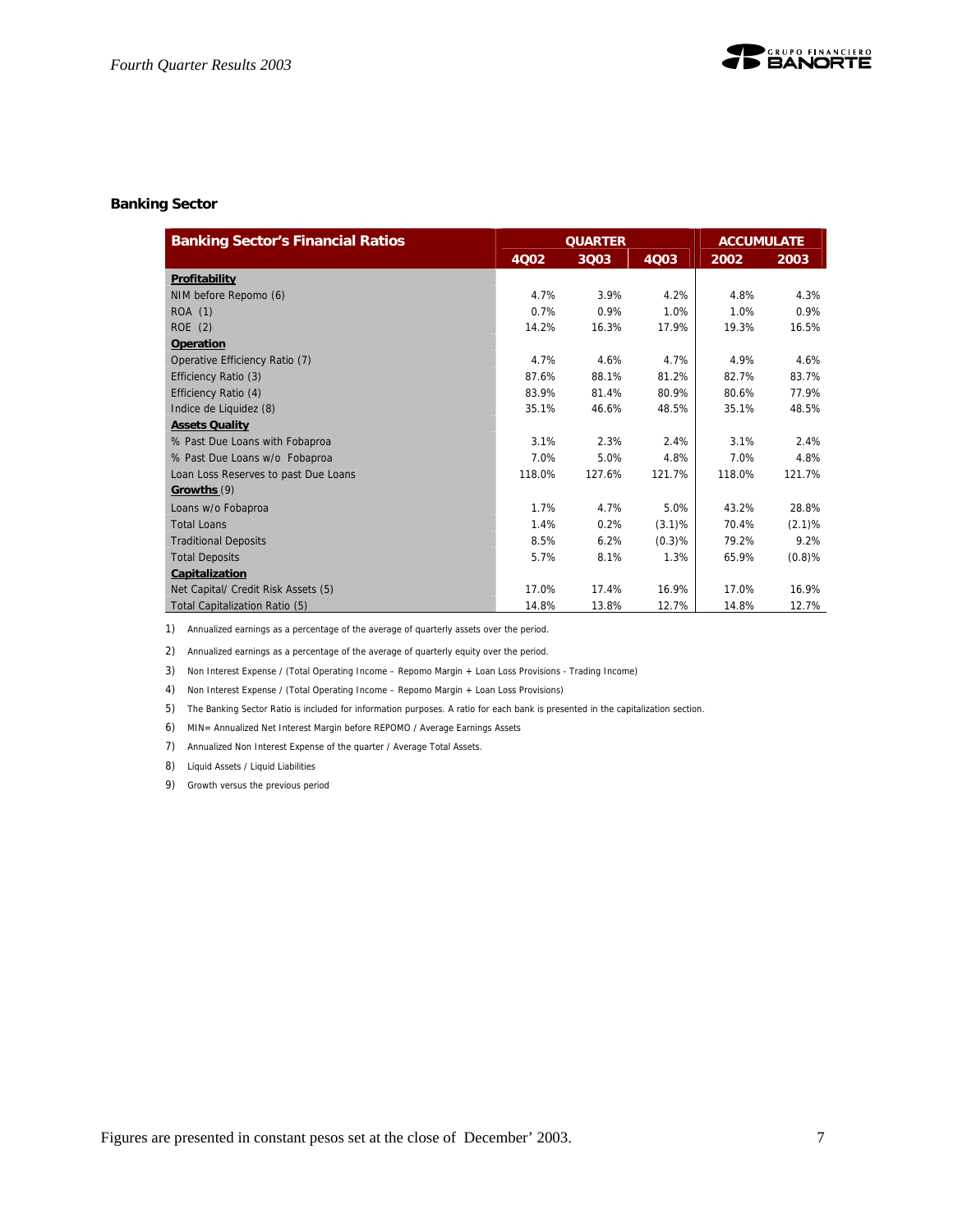#### **Information by Sectors**

#### **1.- Banking Sector**

| <b>Income Statement</b>                  |         | <b>QUARTER</b> | <b>ACCUMULATE</b> |          |          |
|------------------------------------------|---------|----------------|-------------------|----------|----------|
| (Millions of Pesos)                      | 4Q02    | 3Q03           | <b>4Q03</b>       | 2002     | 2003     |
| <b>Net Interest Income</b>               | 2,140.4 | 1,890.5        | 2,033.3           | 8,420.2  | 8,221.4  |
| + REPOMO-Margin                          | 42.9    | 12.2           | 27.0              | 119.5    | 76.6     |
| $=$ Net Interest Income after Repomo     | 2,183.2 | 1,902.6        | 2,060.3           | 8,539.6  | 8,298.1  |
| - Loan Loss Provisions                   | 256.6   | 159.2          | (10.9)            | 818.2    | 733.0    |
| - Loss Sharing Provisions                | 15.1    | 1.5            | 5.7               | 37.3     | 52.8     |
| $=$ Net Interest Income after Provisions | 1,911.5 | 1,741.8        | 2,065.6           | 7,684.1  | 7,512.3  |
| + Non Interest Income                    | 605.7   | 1,051.6        | 979.5             | 2,991.4  | 3,798.3  |
| = Total Operating Income                 | 2,517.2 | 2,793.4        | 3,045.1           | 10,675.6 | 11,310.6 |
| - Non Interest Expense                   | 2,304.7 | 2,394.5        | 2,436.6           | 9,194.8  | 9,362.2  |
| $=$ Net Operating Income                 | 212.5   | 399.0          | 608.5             | 1,480.8  | 1,948.4  |
| + Non Operating Income (Expense) Net     | 33.8    | 83.3           | (83.0)            | 88.6     | (50.1)   |
| $=$ Pre-tax Income                       | 246.3   | 482.2          | 525.5             | 1,569.4  | 1,898.2  |
| - Income Tax & profit sharing            | 32.7    | 37.7           | 49.6              | 99.0     | 152.9    |
| - Tax on asset                           | 37.4    | 10.9           | 8.0               | 115.8    | 38.8     |
| - Deferred Income Tax & profit sharing   | (116.2) | (20.7)         | (28.6)            | 10.1     | (94.0)   |
| = Net Income before Subsidiaries         | 292.3   | 454.3          | 496.4             | 1,344.6  | 1,800.6  |
| + Undistributed Earnings of Subsidiaries | 91.3    | 49.6           | 36.6              | 184.4    | 146.1    |
| = Net Income-continuos Operation         | 383.6   | 503.9          | 533.0             | 1,529.0  | 1,946.7  |
| + Extraordinary Items, net (Generali)    | (2.5)   |                |                   | 426.9    | 0.7      |
| - Minoritary Income                      | (0.0)   | 0.1            | 0.0               | 0.0      | 0.3      |
| =Total Net Income                        | 381.1   | 503.9          | 533.0             | 1,955.9  | 1,947.2  |

The Banking Sector's profits (100%) for 4Q03 (including the Afore through the participation method), totaled Ps533 million, 5.8% higher than in 3Q03. The accumulated net profit totaled Ps 1,947.2 million, 27.3% higher than that of the previous year (excluding the Ps 427 extraordinary income by Assicurazioni Generali in 2002). The Net Interest Income before Repomo dropped 2.4% for 2003, mainly because of lower interest rates, which were partially made up for with an 20.4% growth in the Traditional Loans, excluding the short-term loan granted in December 2002 to a financial entity of the Federal government for Ps 6.8 billion. The Loan Loss Provisions charged to the Income Statement fell 10.4% in the year vs. 2002, and closed with a past-due loan reserve coverage of 122%. The Non Interest Income during the year rose 27.0% over the previous year. This was due to greater income from services and from Trading and Recovery Banking. The accumulated Non Interest Expense rose only 1.8% due to higher Rents, Depreciations and Amortizations and to greater IPAB Contributions, which were partially compensated for with a reduction in Personnel Expenses. The concept of Other Products and Expenses dropped vs. the previous year due mainly to lower Recoveries.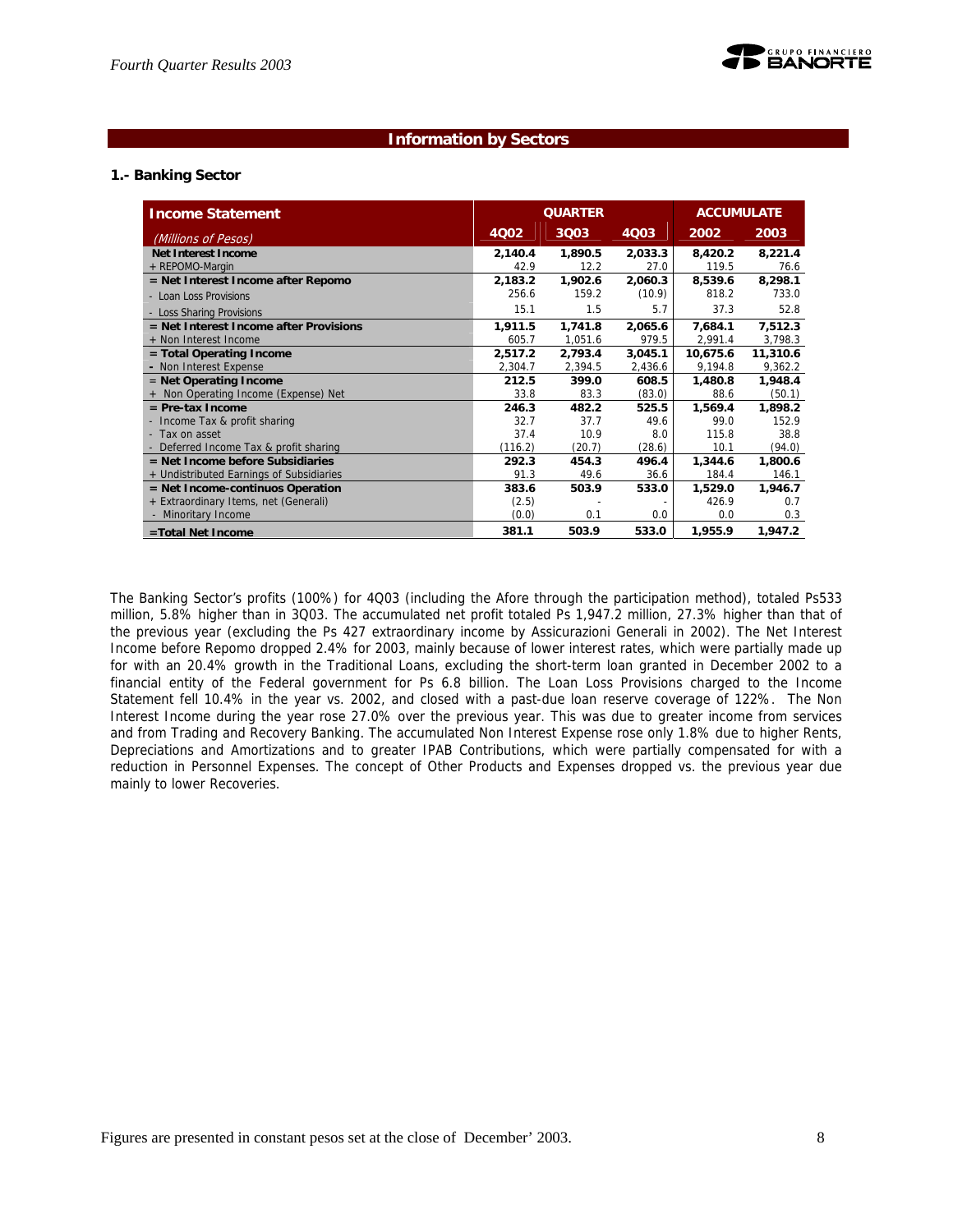#### **Net Interest Income**

| <b>Banking Sector Net Interest Income</b> |         | <b>QUARTER</b> | <b>ACCUMULATE</b> |          |          |
|-------------------------------------------|---------|----------------|-------------------|----------|----------|
| (Millions of Pesos)                       | 4Q02    | 3Q03<br>4003   |                   | 2002     | 2003     |
| Interest Income                           | 6.511.9 | 4.337.4        | 4.717.1           | 24.188.2 | 20.921.3 |
| <b>Interest Expense</b>                   | 4.538.1 | 2.621.0        | 2.879.9           | 16.417.0 | 13,428.2 |
| Loan Fees                                 | 177.4   | 189.2          | 209.4             | 689.9    | 781.2    |
| <b>Fees Paid</b>                          | 10.8    | 15.2           | 13.3              | 40.9     | 52.8     |
| Net Interest Income before Repomo         | 2.140.4 | 1,890.5        | 2,033.3           | 8.420.2  | 8.221.4  |
| <b>Average Earning Assets</b>             | 183.032 | 192.684        | 194.856           | 176.140  | 190.891  |
| NIM before REPOMO (1)                     | 4.7%    | 3.9%           | 4.2%              | 4.8%     | 4.3%     |

(1) NIM= Annualized Net Interest Margin before REPOMO / Average Earnings Assets

| <b>Net Interest Income</b>          |                | 4002<br>3Q03<br>4Q03 |                |               |                |               |
|-------------------------------------|----------------|----------------------|----------------|---------------|----------------|---------------|
| (Millions of Pe <u>sos)</u>         | <b>BANORTE</b> | <b>BANCEN</b>        | <b>BANORTE</b> | <b>BANCEN</b> | <b>BANORTE</b> | <b>BANCEN</b> |
| Interest Income- loans & securities | 4.263.1        | 1.281.0              | 3.297.0        | 863.8         | 4.270.6        | 573.4         |
| Interest Income-repo agreement      | 47.9           | 919.9                | 24.8           | 151.2         | (48.9)         | (80.4)        |
| Foreign exchange Valuation          |                |                      |                |               |                |               |
| <b>UDI</b> valuation                |                |                      |                | 0.6           |                | 2.3           |
| Interest Income                     | 4,311.0        | 2,200.9              | 3,321.8        | 1,015.6       | 4,221.8        | 495.3         |
| Interest Expenses-dep.& funding     | 2.487.6        | 16.4                 | 1.643.3        | 4.5           | 1.820.0        | 2.0           |
| Interest expenses- repo agreement   | 1,332.5        | 661.8                | 592.7          | 335.9         | 911.1          | 130.8         |
| Foreign exchange Valuation          | 20.4           | 0.4                  | 33.9           | 1.4           | (4.9)          | 0.5           |
| UDI valuation                       | 22.1           | (3.2)                | 9.3            |               | 20.3           |               |
| - Interest Expense                  | 3,862.7        | 675.4                | 2,279.2        | 341.8         | 2,746.5        | 133.4         |
| Loan Fees                           | 177.3          | 0.1                  | 189.2          |               | 209.4          |               |
| Fees paid                           | 10.8           |                      | 15.2           |               | 13.3           |               |
| $=$ Net Interest Income             | 614.8          | 1,525.5              | 1.216.7        | 673.8         | 1,671.3        | 362.0         |

During the quarter, the Net Interest Income before Repomo rose 7.6% over the previous quarter, the Net Interest Margin (NIM) went from 3.9% to 4.2%, due to the following factors:

#### **Increased:**

- A 5.5% growth of the traditional Banking loan portfolio in the quarter.
- Favorable impact of the peso's depreciation with respect to the dollar. The exchange rate went from 11.01 pesos/dollar at the close of 3Q03 to 11.24 pesos/dollar at the closing of 4Q03.
- Increased interest rates compared to those of the previous quarter. The average rate for the 28-ay CETES went from 4.60% in 3Q03 to 5.36% in 4Q03, and the average TIIE rate went from 5.09% in 3Q03 to 5.79% in 4Q03.
- Improved mix of Deposits, as the system's liquidity improves at year's end.

#### **Decreased:**

- Narrowing differential between the TIIE and the 28-day CETES rates, that went from 49 bp in 3Q03 to 43 bp in 4Q03.
- IPAB pre-payments for Ps 7,010 million during the quarter.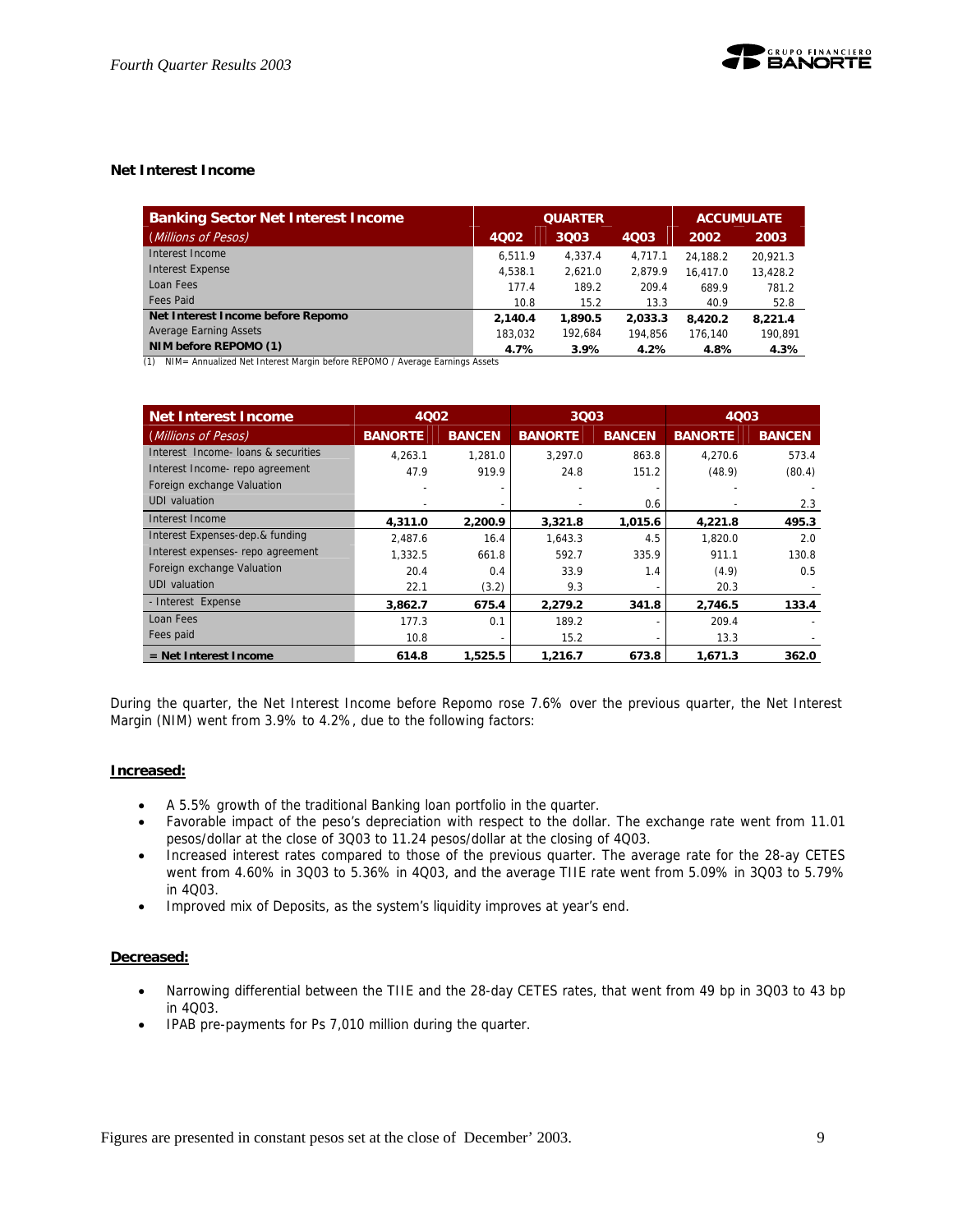

The Net Interest Income before Repomo for the year fell from 4.8% in 2002 to 4.3% in 2003, due to the following factors:

#### **Increased:**

- Substantial 20.4% growth of the traditional banking loan portfolio, excluding the Ps 6.8 billion short term loan granted to a federal government financial entity in December, 2002.
- Higher loan fees, which rose by 13.2%.
- Increase in the exchange rate; from 10.44 pesos/dollar by 4Q02 to 11.24 pesos/dollar by 4Q03.

#### **Decreased:**

- The reduction in the differential between the average 28-day Cetes rate and that of the 28-day TIIE rate, from 107 bp in 2002 to 57 bp in 2003, as a large part of the traditional loans and the entire IPAB portfolio are referenced to the TIIE.
- Lower average interest rates during 2003, as the 28-day CETES went from 7.09% to 6.26% and the TIIE from 8.16% to 6.83% as compared to 2002.

The following is a quarterly analysis of the Net Interest Margin, with a breakdown of interest-generating assets. The Margin from the Taditional Loan Portfolio increased from 8.0% in 3Q03 to 8.4% in 4Q03. The Margin from Fobaproa / IPAB increased from 2.2% to 2.5% and that of Others (which includes, for the purpose of this analysis the Deposits in Banxico, Deposits in Other Banks and Securities Portfolio) fell by 20 bp. In annual basis, the Traditional Loan Portfolio margin increased by 170 bp, meanwhile Fobaproa / IPAB and Other decreased by 100 bp and 260 bp, respectively, as compared to 2002.

| Net Interest<br>Income & NIM<br>by type of asset |            |               | <b>QUARTER</b> |      |         |                  |            |     | <b>ACCUMULATE</b> |     |
|--------------------------------------------------|------------|---------------|----------------|------|---------|------------------|------------|-----|-------------------|-----|
| (Millions of Pesos)                              | <b>VOL</b> | $\mathcal{A}$ | VOL            | $\%$ | VOL     | $\%$             | <b>VOL</b> | %   | <b>VOL</b>        | %   |
|                                                  | 4002       |               | 3Q03           |      | 4003    |                  | 2002       |     | 2003              |     |
| <b>Traditional Loan Portfolio</b>                | 58.245     | 7.6           | 64.501         | 8.0  | 68.072  | 8.4              | 60,052     | 6.3 | 64,704            | 8.0 |
| <b>FOBAPROA / IPAB</b>                           | 91.430     | 3.5           | 85,537         | 2.2  | 79.901  | 2.5              | 86.183     | 3.9 | 84,723            | 2.9 |
| Other <sup>(1)</sup>                             | 33.356     | 2.8           | 42.647         |      | 46,882  | 0.9 <sup>°</sup> | 29.905     | 4.1 | 41.464            | 1.5 |
| <b>TOTAL</b>                                     | 183.032    | 4.7           | 192.684        | 3.9  | 194.856 | 4.2              | 176.140    | 4.8 | 190.891           | 4.3 |

1) Includes: Deposits in Central Bank, and in other banks, and fixed income securities.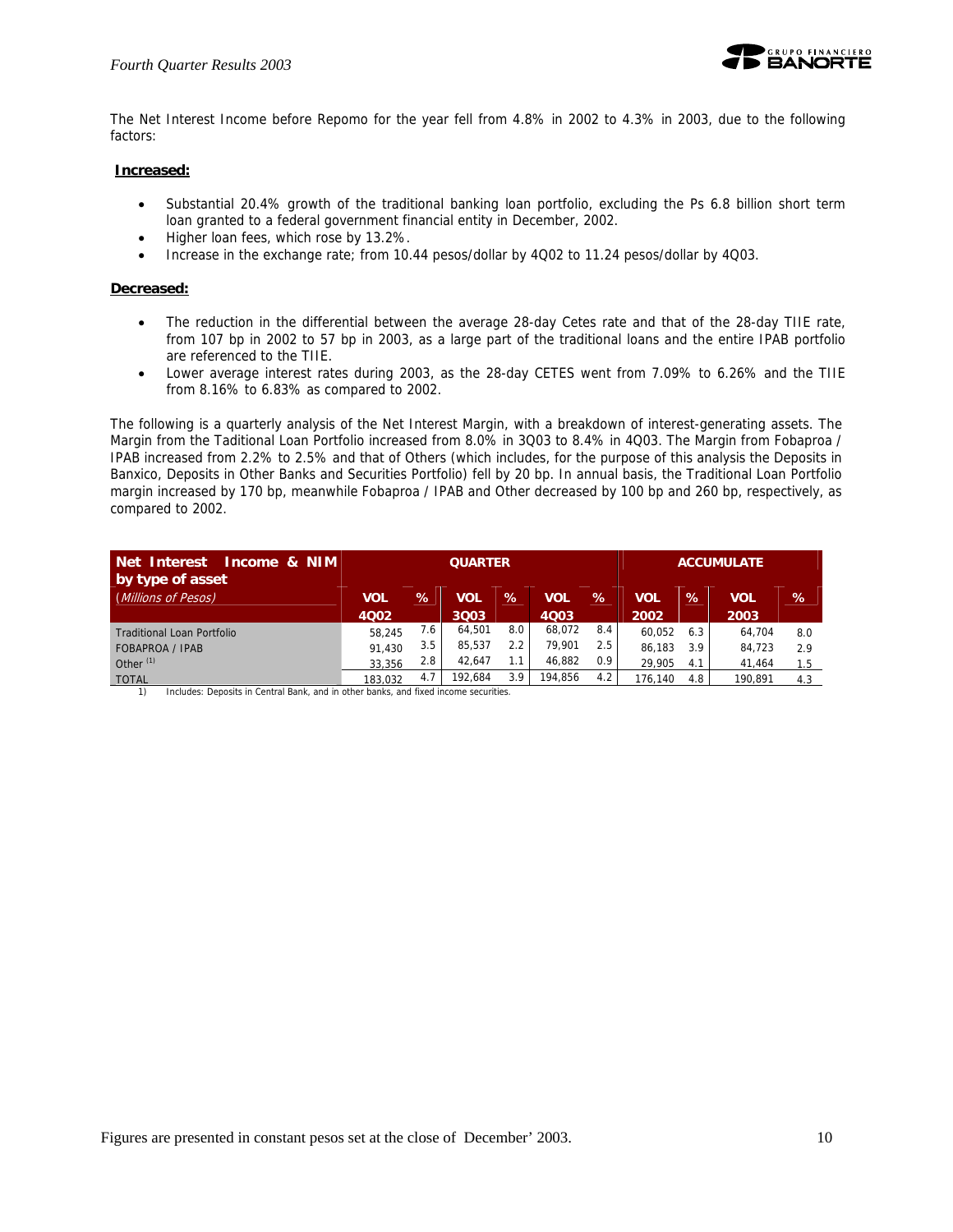#### **Non Interest Income**

| <b>Non Interest Income</b>              |             | <b>QUARTER</b> |         | <b>ACCUMULATE</b> |         |  |
|-----------------------------------------|-------------|----------------|---------|-------------------|---------|--|
| (Millions of Pesos)                     | <b>4002</b> | 3Q03           | 4Q03    | 2002              | 2003    |  |
| + Fund Transfers                        | 47.0        | 45.6           | 43.9    | 194.0             | 177.8   |  |
| + Account Management Fees               | 153.4       | 186.6          | 205.6   | 666.2             | 710.4   |  |
| + Fiduciary                             | 181.0       | 167.3          | 265.3   | 823.1             | 720.7   |  |
| + Credit Card                           | 150.3       | 157.1          | 186.9   | 591.0             | 654.5   |  |
| + Income From loan portfolios acquired  | (44.9)      | 34.6           | 43.8    | 411.0             | 165.0   |  |
| + Electronic Banking Services           | 62.6        | 59.9           | 77.4    | 254.4             | 260.1   |  |
| + From Fobaproa                         | 119.9       | 256.2          | 139.4   | 381.4             | 477.2   |  |
| + Other Fees                            | 132.2       | 150.5          | 153.1   | 542.6             | 580.7   |  |
| Fees on purchased services:             | 801.5       | 1,057.8        | 1,115.4 | 3,863.8           | 3,746.5 |  |
| + Fund Transfers                        |             | 0.0            |         | 0.0               | 0.0     |  |
| + Other Fees                            | 283.5       | 204.1          | 115.7   | 864.1             | 655.3   |  |
| + Expense From loan portfolios acquired | 26.8        | 26.9           | 32.0    | 295.8             | 129.8   |  |
| <b>Fees Paid:</b>                       | 310.3       | 231.0          | 147.7   | 1,160.0           | 785.1   |  |
| $=$ Net Fees                            | 491.2       | 826.7          | 967.7   | 2,703.8           | 2,961.4 |  |
| + Foreign Exchange                      | 86.8        | 102.3          | 84.4    | 340.4             | 393.5   |  |
| + Securities- Realized gains            | 11.1        | 70.9           | (37.5)  | (4.3)             | 467.8   |  |
| + Securities- Unrealized gains          | 16.6        | 51.6           | (35.1)  | (48.5)            | (24.5)  |  |
| <b>Trading Income</b>                   | 114.5       | 224.9          | 11.8    | 287.6             | 836.9   |  |
| $=$ Non Interest Income                 | 605.7       | 1,051.6        | 979.5   | 2,991.4           | 3,798.3 |  |

With the purpose of identifing the different origins that integrate the Non Interest Income, we present the following table:

| Non Interest Income     |       | <b>QUARTER</b> | <b>ACCUMULATE</b> |         |         |
|-------------------------|-------|----------------|-------------------|---------|---------|
| (Millions of Pesos)     | 4002  | 3003           | 2002              | 2003    |         |
| Service                 | 467.7 | 521.1          | 584.7             | 1.964.6 | 2.086.3 |
| Recovery                | 23.5  | 305.6          | 383.0             | 739.2   | 875.1   |
| Trading                 | 114.5 | 224.9          | 11.8              | 287.6   | 836.9   |
| $=$ Non Interest Income | 605.7 | 1.051.6        | 979.5             | 2.991.4 | 3,798.3 |

The Non Interest Income for the quarter fell by 6.9% vs. 3Q03 and increased 27% in a yearly basis. These variations were due to the following factors:

#### **Service Fees:**

The fees rose 12.2% vs. 3Q03 because of the greater activity in various services. Account management fees increased by 10.2%, while the Electronic Banking Service Fees increased by 29.2% and the fees for Credit Cards registered a 19.0% increase.

The Service Fee Income accumulated through the year rose by 6.2% vs. 2002 as a result of the new clients that were attracted and which show the following rise in fee collecting: Credit Cards, 10.7%; Account Management fees, 6.6%; and Electronic Banking Services, 2.2%.

#### **Recovery:**

| <b>Non Interest Income</b>      | <b>QUARTER</b> |       |        | <b>ACCUMULATE</b> |       |  |
|---------------------------------|----------------|-------|--------|-------------------|-------|--|
| (Millions of Pesos)             | 4Q02           | 3Q03  | 2002   | 2003              |       |  |
| <b>SERFIN</b>                   |                |       |        |                   |       |  |
| Fee Income (Fiduciary)          | 135.6          | 122.7 | 214.0  | 639.8             | 542.8 |  |
| - Fee Expense (Other Fees Paid) | <u>160.3</u>   | 81.0  | (17.8) | 397.2             | 180.1 |  |
| $=$ Net Fees from Serfín        | (24.7)         | 41.7  | 231.8  | 242.6             | 362.7 |  |
| <b>LOAN PORTFOLIOS ACQUIRED</b> |                |       |        |                   |       |  |
| Income                          | (44.9)         | 34.6  | 43.8   | 411.0             | 165.0 |  |

Figures are presented in constant pesos set at the close of December' 2003. 11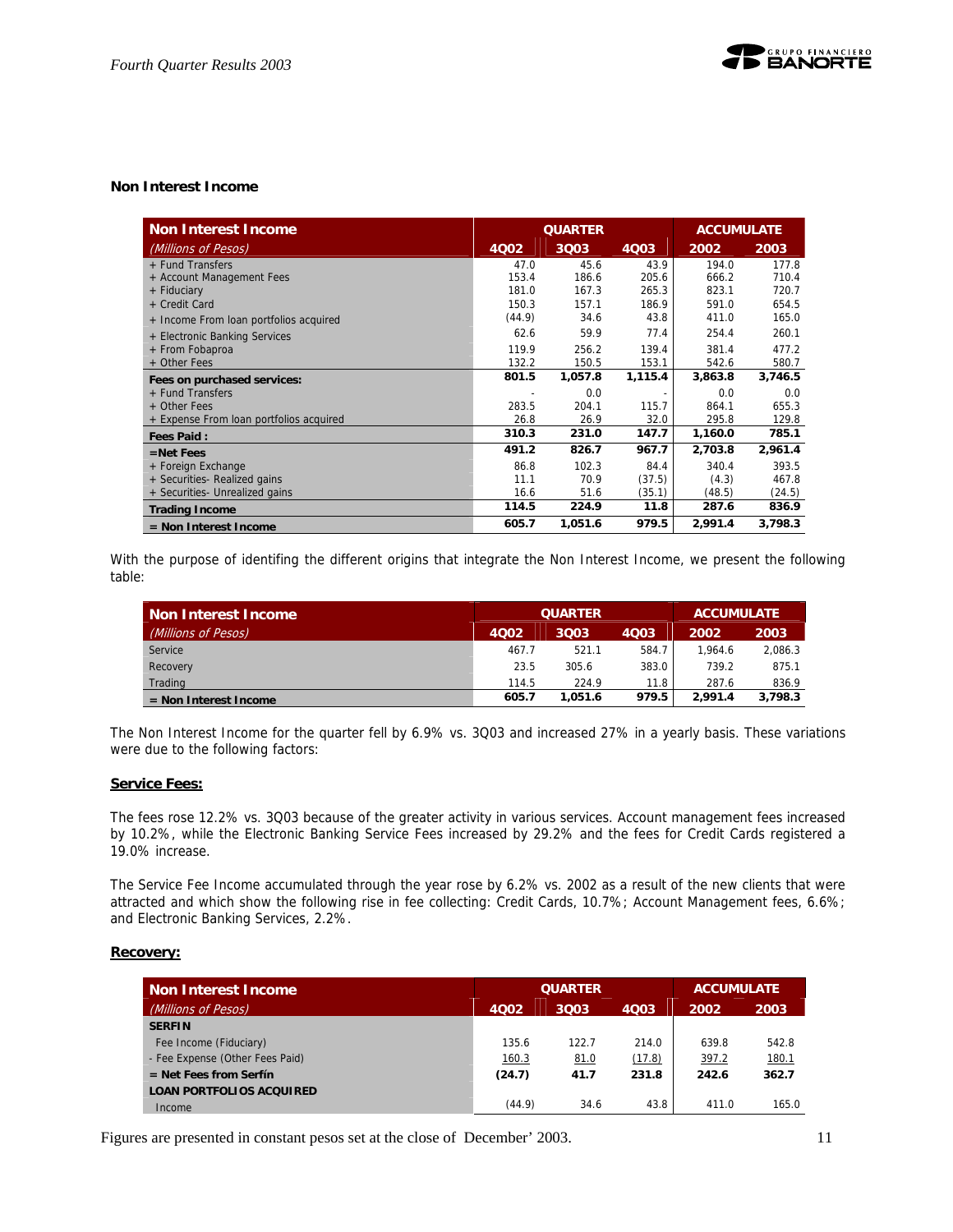

| - Expense                                    | 26.8   | 26.9  | 32.0  | 295.8 | 129.8 |
|----------------------------------------------|--------|-------|-------|-------|-------|
| $=$ Net Income from loan portfolios acquired | (71.7) | 7.7   | 11.8  | 115.2 | 35.2  |
| <b>FOBAPROA FEES</b>                         |        |       |       |       |       |
| From FOBAPROA                                | 119.9  | 256.2 | 139.4 | 381.4 | 477.2 |
| $=$ Fobaproa Fees                            | 119.9  | 256.2 | 139.4 | 381.4 | 477.2 |
|                                              |        |       |       |       |       |
| Non Interest Income - Recovery Bank          | 23.5   | 305.6 | 383.0 | 739.2 | 875.1 |

The Non Interest Income derived from Recovery Banking in the quarter rose by 25.3% vs. 3Q03, due to higher net income in the Serfin Portfolio fees, which include a payment of Ps 105 million of the IPAB for modifying the original portfolio administration contract. This modification includes the retroactive effect of handling close to Ps 2,800 million in additional assets, such as shares and securities, and real estate fiduciary rights, which were turned over to Bancen since February 28, 2000. Moreover, the amortizations of pervious quarters were cancelled as they were reprogrammed according to the new estimate of the total term for the investment amortization. The fees charged to Fobaproa dropped with respect to the previous quarter as in 3Q03 there was a charge retroactive to Dec/02 for Ps 120 million for the portfolio administration fees of Bancen and Banpaís. Overall, there was an 18.4% increase in the Recovery Banking Non Interest Income due to the higher Serfin portfolio income and that of the Fobaproa portfolio. More detailed information about this business unit is found in another section of this report.

#### **Trading:**

The quarter's Trading Income fell by 94.8%, mainly because of the negative impact of the increase in interest rates from 3Q03 to 4Q03, which affected both Security Realized Gains as well as Security Unrealized Gains. On the other hand, the Foreign Exchange incomes showed a 17.5% drop during the quarter.

The accumulated Trading Income rose 191.0% vs. 2002 because of the substantial increase in Security Realized Gains and the 15.6% increase in Foreign Exchange.

#### **Non Interest Expense**

| Non Interest Expense                   |         | <b>QUARTER</b> |         |         | <b>ACCUMULATE</b> |
|----------------------------------------|---------|----------------|---------|---------|-------------------|
| (Millions of Pesos)                    | 4Q02    | 3Q03           | 4Q03    | 2002    | 2003              |
| <b>Personnel Expenses</b>              | 951.4   | 947.3          | 913.6   | 3.916.1 | 3.794.2           |
| +Professional Fees                     | 104.6   | 125.1          | 97.9    | 415.7   | 421.4             |
| +Administrative and Promotion Expenses | 598.2   | 622.6          | 675.3   | 2.342.2 | 2.378.7           |
| +Rent, Depreciation& Amortization      | 281.0   | 363.0          | 375.9   | 1.221.5 | 1.391.0           |
| $+$ Tax other than income tax          | 192.3   | 153.2          | 187.7   | 621.2   | 644.5             |
| +Contributions to IPAB                 | 177.2   | 183.2          | 186.2   | 678.2   | 732.4             |
| - Corporate Expense Recoveries         |         |                |         |         |                   |
| $=$ Non Interest Expense               | 2.304.7 | 2.394.5        | 2,436.6 | 9.194.8 | 9.362.2           |

The Non Interest Expense in the quarter rose by 1.8% vs. 3Q03 due to seasonality. Personnel Expenses dropped 3.6% due to lower compensation (severance) provisions. Professional Fees dropped 21.7% due to cancelled contracts with various suppliers in the IT area. The Administration and Promotion Expenses rose by 8.5% because of the purchase of software, late payments with suppliers and repairs on ATMs. The Rent,Depreciation& Amortization rose 3.6% as a result of higher amortization of the Installation Expenses, as they were amortized beforehand because of the closing of 29 branches in 4Q03 as part of the optimization process of the network. Other Taxes rose 22.5% because of higher VAT expenses of the normal operations, and the IPAB contributions rose 1.6% as there was a greater deposit volume.

The overall year's Non Interest Expense rose by 1.8% vs. 2002, with a 3.1% reduction in Personnel Expenses. The main increase was in Rent, Depreciation and Amortization, due to the greater Installation Expense amortizations, Equipment and Software Rental, and the amortization of the expenses incurred in the operative and technological integration of Bancrecer and Banorte. The Administration and Promotion Expenses rose in 2003 because of the advertising campaigns used to promote low-cost deposit products. The efficiency ratio improved from 81% in 2002 to 78% in 2003, despite the drop in interest rates and the narrowing differencial between Cetes and TIIE rates.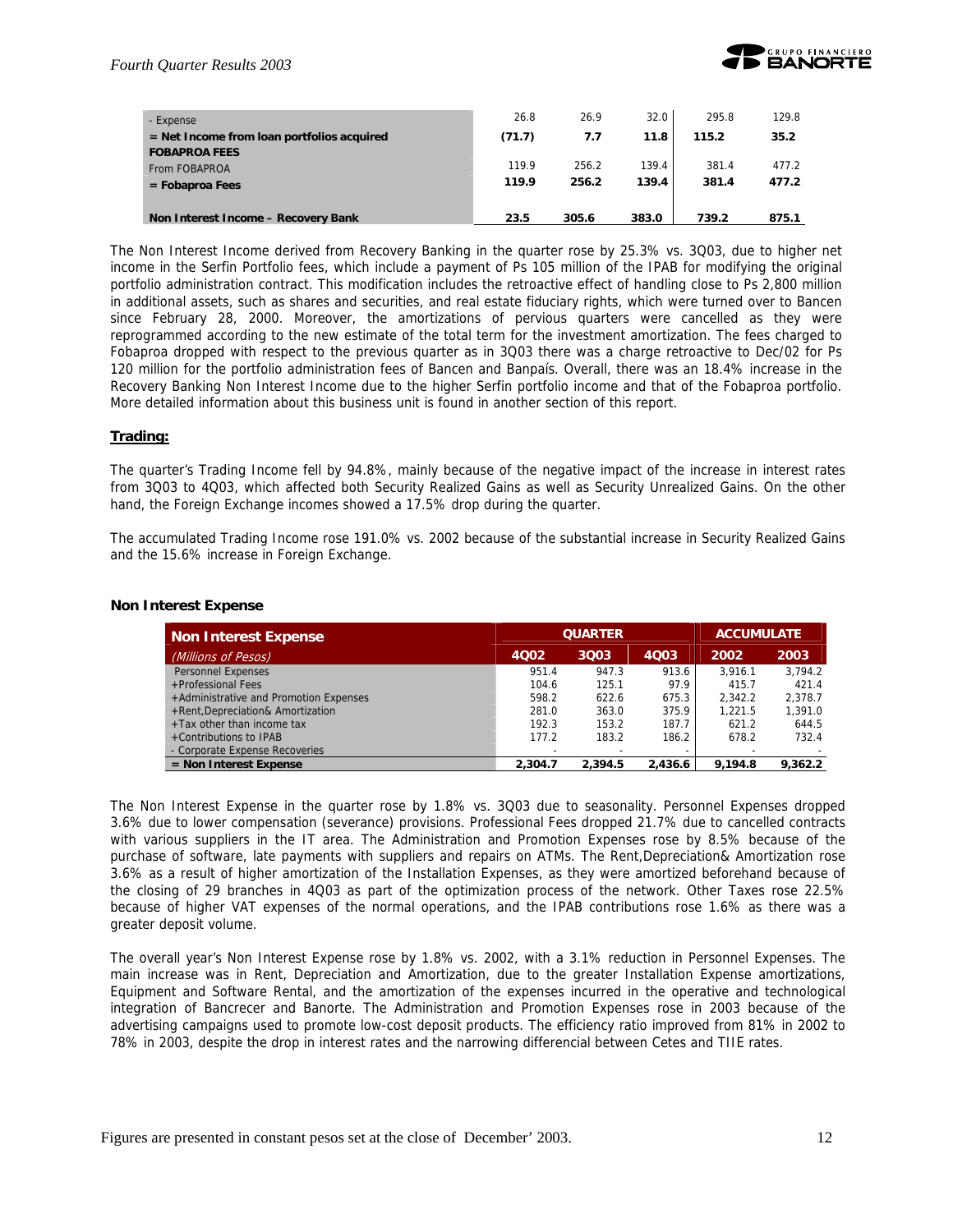

#### **Non Operating Income (Expense) Net**

| <b>Non Operating Income (Expense)</b>  | <b>QUARTER</b> |         |         | <b>ACCUMULATE</b> |         |  |
|----------------------------------------|----------------|---------|---------|-------------------|---------|--|
| (Millions of Pesos)                    | 4Q02           | 3Q03    | 4Q03    | 2002              | 2003    |  |
| +Other Revenues                        | 177.7          | 127.0   | 121.0   | 531.6             | 409.7   |  |
| +Foreign Exchange                      |                |         |         |                   |         |  |
| $+$ Recoveries                         | 93.2           | 65.9    | 16.2    | 357.9             | 157.5   |  |
| +Repomo-other revenues                 | 11.1           | 3.1     | 10.9    | 14.2              | 20.4    |  |
| $=$ Non Operating Income               | 281.9          | 196.1   | 148.2   | 903.7             | 587.6   |  |
| -Other Expenses                        | (103.2)        | (52.6)  | (93.3)  | (461.9)           | (327.5) |  |
| -Foreign Exchange                      | (0.2)          | (2.1)   |         | (7.1)             | (2.1)   |  |
| -Repomo-other expenses                 | (144.8)        | (58.1)  | (137.9) | (346.0)           | (308.1) |  |
| $=$ Non Operating Expense              | (248.2)        | (112.8) | (231.2) | (815.0)           | (637.7) |  |
| $=$ Non Operating Income (Expense) Net | 33.8           | 83.3    | (83.0)  | 88.6              | (50.1)  |  |

The net result of Other Products and Expenses in the quarter was minus Ps 83.0 million as compared to the Ps 83.3 million in 3Q03. This variation was a result of the following factors:

#### **Other Products:**

A Ps 49.7 million drop in Recoveries vs. the previous quarter, as in 3Q03 Ps 47.0 million in Diverse Creditors was canceled, most of it from UDIS Trusts.

#### **Other Expenses**

Other Expenses rose Ps 40.7 million vs. 3Q03 mainly because of the creation of Ps 11.1 million in provisions for fees returns and an increase of Ps 13.8 million in write-offs by Fraud. Additionally, Repomo-Other Expenses rose by Ps 79.8 million because of higher inflation in the quarter.

The overall annual net result for Other Products and Expenses went from Ps 88.6 million in 2002 to a loss of Ps 50.1 million 2003 because of decreases of 22.9% in Other Income because of lower collecting for consulting services to non-banking subsidiaries, and 56.0% in Recoveries. Other Expenses, on the other hand, fell 21.8% vs. 2002.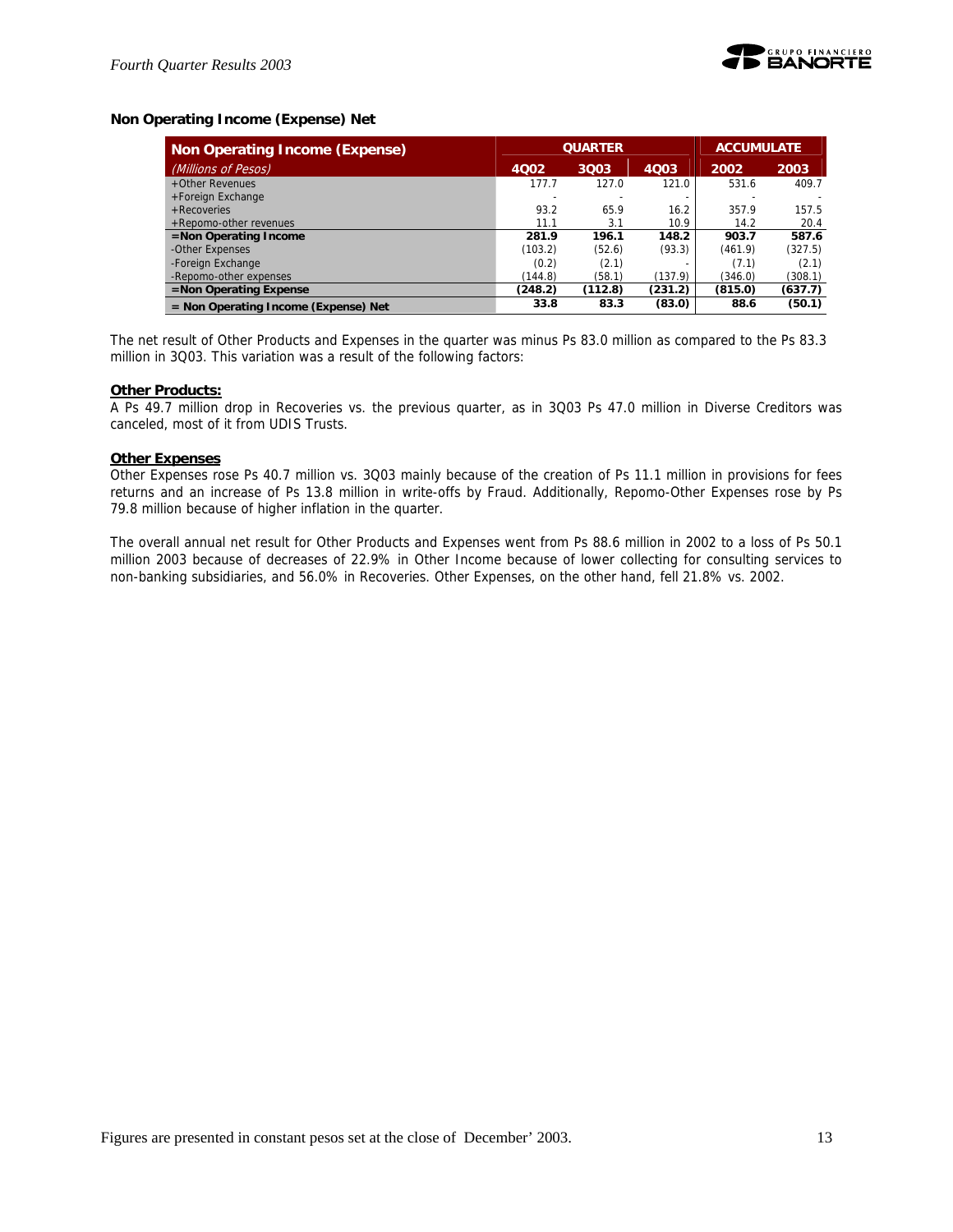#### **Loan Portfolio**

| <b>Loan Portfolio</b>          | <b>TRADITIONAL</b><br><b>BANKING</b> |        | <b>RECOVERY</b><br><b>BANKING</b> |                          | <b>FOBAPROA</b> |                          | <b>TOTAL</b> |         |
|--------------------------------|--------------------------------------|--------|-----------------------------------|--------------------------|-----------------|--------------------------|--------------|---------|
| (Millions of Pesos)            | 3Q03                                 | 4Q03   | 3Q03                              | 4Q03                     | 3Q03            | 4Q03                     | 3Q03         | 4Q03    |
| <b>Commercial</b>              | 32,784                               | 34,895 | 1,026                             | 927                      |                 | ٠                        | 33,810       | 35,822  |
| Commercial                     | 20,112                               | 23,036 | 1,026                             | 927                      |                 | $\overline{a}$           | 21,140       | 23,962  |
| Corporate                      | 12,671                               | 11,859 |                                   | -                        |                 | ۰                        | 12,671       | 11,859  |
| <b>Financial Entities</b>      | 3,706                                | 3,350  | ۰                                 | ٠                        | ۰               | ۰                        | 3,706        | 3,350   |
| Consumer                       | 8,210                                | 9,065  | 38                                | 40                       | ۰               | ۰                        | 8,248        | 9,105   |
| <b>Credit Card</b>             | 2,541                                | 2,829  | $\overline{a}$                    | $\overline{\phantom{a}}$ |                 | $\overline{\phantom{a}}$ | 2,541        | 2,829   |
| Automobile                     | 4.651                                | 5,022  | 11                                | 13                       |                 |                          | 4,663        | 5,036   |
| <b>Electronic Payroll</b>      | 1,018                                | 1,214  | 26                                | 27                       |                 | $\overline{\phantom{a}}$ | 1,043        | 1,240   |
| <b>Mortgages</b>               | 12,681                               | 13,551 | 2,396                             | 2,346                    | $\blacksquare$  | ٠                        | 15,077       | 15,897  |
| <b>Government Entities</b>     | 8,955                                | 9,147  | 8                                 | 8                        | 77,311          | 69,041                   | 86,275       | 78,196  |
| <b>Government Entities</b>     | 8,955                                | 9,147  | 8                                 | 8                        |                 | $\overline{\phantom{a}}$ | 8,963        | 9,155   |
| <b>IPAB</b>                    |                                      |        | $\overline{\phantom{a}}$          | $\sim$                   | 77,311          | 69,041                   | 77,311       | 69,041  |
| Fobaproa                       |                                      |        |                                   | ۰                        | 6,765           | 6,685                    | 6,765        | 6,685   |
| Total                          | 66,338                               | 70,007 | 3,468                             | 3,321                    | 84,076          | 75,726                   | 153,882      | 149,054 |
| Total Loans w/o Fobaproa/ IPAB |                                      |        |                                   |                          |                 |                          | 69,806       | 73,329  |
| Fobraproa / IPAB loans         |                                      |        |                                   |                          |                 |                          | 84,076       | 75,726  |
| Past Due Loans                 |                                      |        |                                   |                          |                 |                          | 3,472        | 3,517   |

The Total Loan Portfolio without Fobaproa/IPAB rose by 5.1% in the quarter, going from Ps 69,806 to Ps 73,329 million. This growth is explained below:

- Commercial Loans grew 13.4%, as new loans were granted during the quarter as part of the promotion focused on medium and small companies. On the other hand, Corporate Loans decreased by 6.4% given the payments in dollars made during the quarter.
- The Financial Entities Loans dropped 9.6%, due to payments made by some Groups subsidiaries.
- Consumer Loans is still very dynamic and growing. The Credit Card Portfolio rose 11.3% in the quarter due to a promotional program to attract new clients and to the fact that our clients are using their credit cards more often. Car Loans rose 8.0% due to the 10,484 new loans granted during the quarter. Electronic payroll loans rose by 18.9%, given the 37,813 new loans of the quarter.
- Mortgage Loans showed a 5.4% increase, as 2,455 new loans were granted.
- The Government Entities Loans rose 2.1% as new loans were granted.
- The IPAB Portfolio dropped 10.7% due to the Ps 7,010 pre-payments in 4Q03 that, along with the Ps 2,960 million paid in previous quarters, make a total of Ps 9,970 million in pre-payments in 2003. The prepayments were received on the Bancen and Banpaís portfolio, whose rate is TIIE + 0.85 bp.
- The effect of the exchange rate was favorable to the loan portfolio as the peso/dollar rate went from 11.01 pesos/dollar to 11.24 pesos/dollar from 3Q03 to 4Q03.

Past-due Loans increased 1.3% vs. 3Q03, for a closing balance of Ps 3,517 million, and a 2.4% past-due loan ratio.

| <b>TRADITIONAL BANKING LOAN PORTFOLIO</b> |                         |        |        |                      |                         |
|-------------------------------------------|-------------------------|--------|--------|----------------------|-------------------------|
| (Millions of Pesos)                       | 4002                    | 3Q03   | 4Q03   | %Quarterly<br>Growth | %Anual<br><b>Growth</b> |
| Commercial                                | 17.743                  | 20.112 | 23,036 | 14.5%                | 29.8%                   |
| Corporate                                 | 14.573                  | 12.671 | 11,859 | (6.4)%               | $(18.6)\%$              |
| Mortgages                                 | 10.838                  | 12.681 | 13,551 | 6.9%                 | 25.0%                   |
| Automobile                                | 3.089                   | 4.651  | 5.022  | 8.0%                 | 62.6%                   |
| Credit Card                               | 1.729                   | 2.541  | 2.829  | 11.3%                | 63.6%                   |
| <b>Electronic Payroll</b>                 | 583                     | 1.018  | 1,214  | 19.3%                | 108.2%                  |
| <b>Government Entities</b>                | 6.054                   | 8.955  | 9,147  | 2.1%                 | 51.1%                   |
| <b>Financial Entities</b>                 | $3,545(*)$              | 3.706  | 3,350  | $(9.6)$ %            | (5.5)%                  |
| Total                                     | $58,155$ <sup>(*)</sup> | 66,338 | 70,007 | 5.5%                 | 20.4%                   |

In 4Q02 Ps 2,141 million of a financial entity was reclassified, which had mistakenly been classified as Commercial Loan. For comparison purposes the figures reported in 2002 were corrected. This correction was also included in the 1Q03 Report.

(\*) It excludes the short-term Ioan for Ps 6,761 million granted to a financial entity of the Federal Government in December 2002.<br>Traditional Loans = Total Loans – FOBAPROA Notes – IPAB Loans – Banorte loans managed by Re

Comparing the Traditional Banking loans of 4Q03 with that of 4Q02, we can see an important increase as new loans

Figures are presented in constant pesos set at the close of December' 2003. 14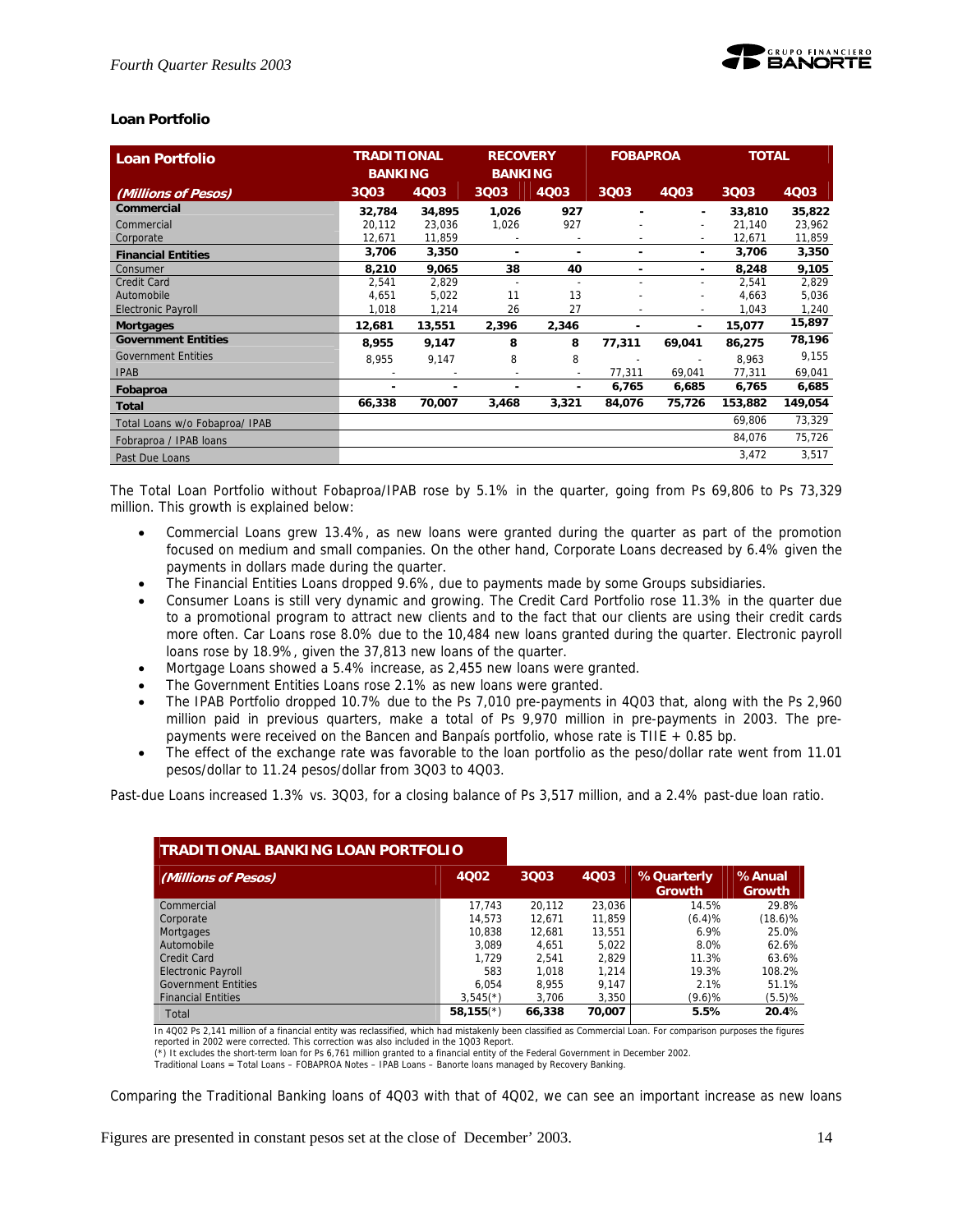

were places, for a 20.4% total, excluding the Ps 6,761 million short-term loans granted to a financial entity of the Federal Government in December 2002. Consumer Loans growth was substantial as Electronic payroll loans rose 108.2%, Car loans, 62.6%, and Credit Cards, 63.6%. Mortgage loans kept its upward course reaching 25.0%. The loans to Financial Entities (excluding the Ps 6,761 million short-term loan mentioned above) decreased by 5.5% and Government Entities loans grew by 51.1%. Finally, Commercial loans grew 29.8% and Corporate loans dropped 18.6% due mainly to the payment from Pulsar of Ps 500 in 3Q03 and to the pre-payment of a performing loan of Ps 490 million from a company of the communications sector during 4Q03. These growth are the result of an aggressive promotion campaign by Banorte to place loans, reflecting the dynamism in the consumer Sector and increased loan demand by companies.

#### **Classified Loans**

| Millions of Pesos  |              | <b>RESERVES</b>   |                 |                 |                 |
|--------------------|--------------|-------------------|-----------------|-----------------|-----------------|
| Category           | <b>LOANS</b> | <b>COMMERCIAL</b> | <b>CONSUMER</b> | <b>MORTGAGE</b> | <b>RESERVES</b> |
| $\overline{A}$     | 59,157       | 304               | 36              | 58              | 398             |
| B                  | 5,775        | 160               | 117             | 161             | 437             |
| $\mathsf{C}$       | 2,400        | 484               | 119             | 146             | 749             |
| D                  | 1,090        | 39                | 200             | 531             | 770             |
| E                  | 1,314        | 1,116             | 185             |                 | 1,301           |
| Total              | 69,737       | 2,103             | 657             | 895             | 3,655           |
| Not Classified     | (16)         |                   |                 |                 |                 |
| Excempted          | 80.146       |                   |                 |                 |                 |
| <b>Total</b>       | 149,867      | 2,103             | 657             | 895             | 3,655           |
| <b>Reserves</b>    |              |                   |                 |                 | 4,282           |
| Excess / (Deficit) |              |                   |                 |                 | 627             |

Note : Consolidated with UDIS. With September'03, per application of Report 1449,1460,1480 Y 14 of the CNByV (the National Banking and Securities Commission). (\*) Includes Financial Intermediaries, Government Entities, Irrevocable Lines of Credit and Signatures Guarantees Granted.

#### **Loans Loss Reserves (LLR)**

| <b>Loan Loss Reserves</b>                    | 4Q03           |               |              |  |
|----------------------------------------------|----------------|---------------|--------------|--|
| (Millions of Pesos)                          | <b>BANORTE</b> | <b>BANCEN</b> | <b>Total</b> |  |
| PREVIOUS PERIOD END BALANCE                  | 3,978          | 451           | 4,429        |  |
| Provision taken in the period                | (18)           |               | (18)         |  |
| <b>UDI trusts transfers</b>                  | 15             | (3)           | 12           |  |
| Charge offs and discounts (1).               |                |               |              |  |
| Commercial Portfolio                         | (10)           | (6)           | (16)         |  |
| Foreclosed assets                            |                |               |              |  |
| Consumer Portfolio                           | (36)           |               | (36)         |  |
| Mortgage Portfolio                           | (28)           |               | (29)         |  |
|                                              | (74)           | (6)           | (80)         |  |
| Cost of debtors support programs             | (28)           | (3)           | (31)         |  |
| <b>Valuation and Others</b>                  | (29)           | (2)           | (31)         |  |
| <b>LOAN LOSS RESERVES AT PERIOD END</b><br>. | 3,845          | 437           | 4,282        |  |

(\*) It does not include UDI trusts eliminations.

During the quarter, Ps 18 million were provisioned through the Income Statement and Ps 80 million were taken out through Charge offs and discounts related to Collections and restructuring of loans, from which Ps 16 millions came from Commercial loans, Ps 36 millions came from Consumer loans, and Ps 29 millions from Mortgage loans. The Loan Loss Reserve balance at the end of 4Q03 was Ps 4,282 million.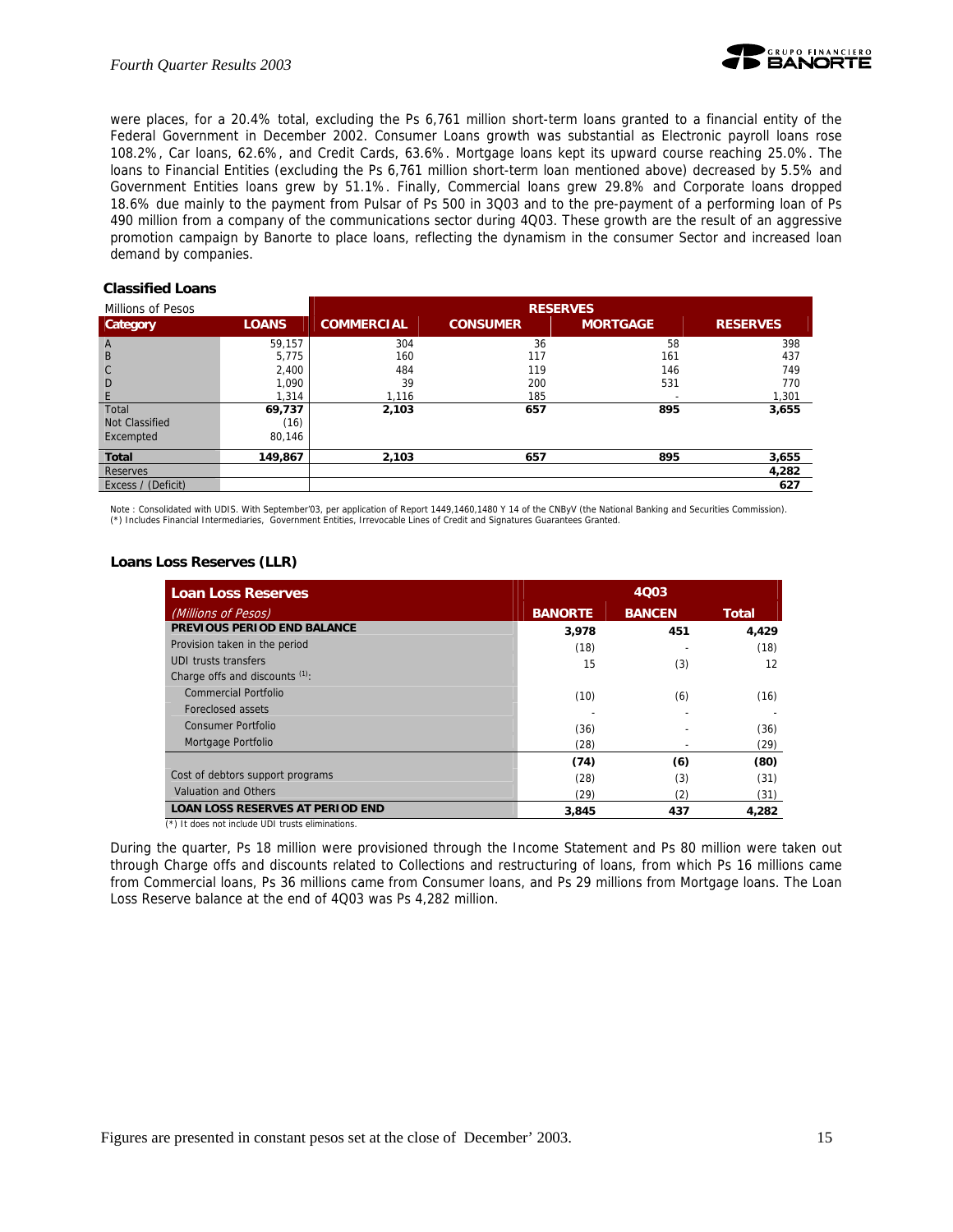

## **Reserve Coverage**

| <b>Reserve Coverage</b>         |                          |                 |                                          |
|---------------------------------|--------------------------|-----------------|------------------------------------------|
| (Millions of Pesos)             | <b>Past Due</b><br>Loans | <b>Reserves</b> | <b>Reserves/Past</b><br><b>Due Loans</b> |
| <b>BANORTE</b>                  |                          |                 |                                          |
| Comercial                       | 1,718                    | 1,718           | 100.0%                                   |
| <b>Financial Intermediaries</b> |                          |                 |                                          |
| Consumer                        | 449                      | 449             | 100.0%                                   |
| Mortgage                        | 1,037                    | 1,037           | 100.0%                                   |
| <b>Goverment Entities</b>       | 8                        | 8               | 100.0%                                   |
| <b>Surplus</b>                  |                          | 633             | $\overline{\phantom{a}}$                 |
| <b>Total Banorte</b>            | 3,213                    | 3,845           | 119.7%                                   |
| <b>BANCEN</b>                   |                          |                 |                                          |
| Comercial                       | 159                      | 159             | 100.0%                                   |
| <b>Financial Intermediaries</b> |                          |                 |                                          |
| Consumer                        |                          |                 |                                          |
| Mortgage                        | 146                      | 146             | 100.0%                                   |
| <b>Goverment Entities</b>       | $\overline{\phantom{0}}$ |                 |                                          |
| <b>Surplus</b>                  |                          | 132             |                                          |
| <b>Total Bancen</b>             | 305                      | 437             | 143.3%                                   |
| <b>Total Banking Sector</b>     | 3,517                    | 4,282           | 121.8%                                   |

The Reserve Coverage of the Banking Sector at 4Q03 was 121.8%. For Banorte the reserve coverage was 119.7% and 143.3% for Bancen. Both Banks have individual coverages of 100.0% for each type loan portfolio, with surpluses of Ps 633 million in Banorte and Ps 437 million in Bancen.

During 4Q03, the Banking Sector did not create new loan provisions because once the Grupo Pulsar loan was paid in 3Q03, the loan reserves associated with that loan were released. This surplus was used in both 3Q03 and mainly in 4Q03.

#### **Deposits**

| <b>Deposits</b>                         |         |         |         |
|-----------------------------------------|---------|---------|---------|
| (Millions of Pesos)                     | 4002    | 3003    | 4003    |
| <b>Demand Deposits</b>                  | 54,738  | 58.252  | 66,191  |
| <b>Time Deposits</b>                    | 92.833  | 104.786 | 96.372  |
| <b>Bonds</b>                            | 1.345   | -       |         |
| <b>Traditional Deposits</b>             | 148,916 | 163.038 | 162,563 |
| On behalf of Third Parties Deposits (*) | 74.04   | 55.256  | 58,517  |
| <b>Total Deposits</b>                   | 222,920 | 218,294 | 221,080 |

(\*) Accounted in Memorandum Accounts.

The quarter closed with a Total Deposits balance of Ps 221,080 million, 1.3% higher than in 3Q03. Traditional Deposits stayed practically the same as in the previous quarter, although the mixture with low-cost deposits was enhanced due to new deposits attracted by the promotion and advertising programs for such products. The Demand Deposits rose 13.6%, while Time Deposits dropped by 8.0%. During 4Q03, the Money Market operations were transferred from Bancen to Banorte, at the time of their maturity, in an effort to reduce back office operations and improve controls relating to the clearing of the repurchase transactions through the Indeval (the Mexican clearing system). Annually, Total Deposits fell by 0.8% vs. 2002, with a 20.9% growth in Demand Deposits and a 3.8% in Time Deposits. Both were supported by the strategy of constantly striving to optimize the deposit mix in Banorte.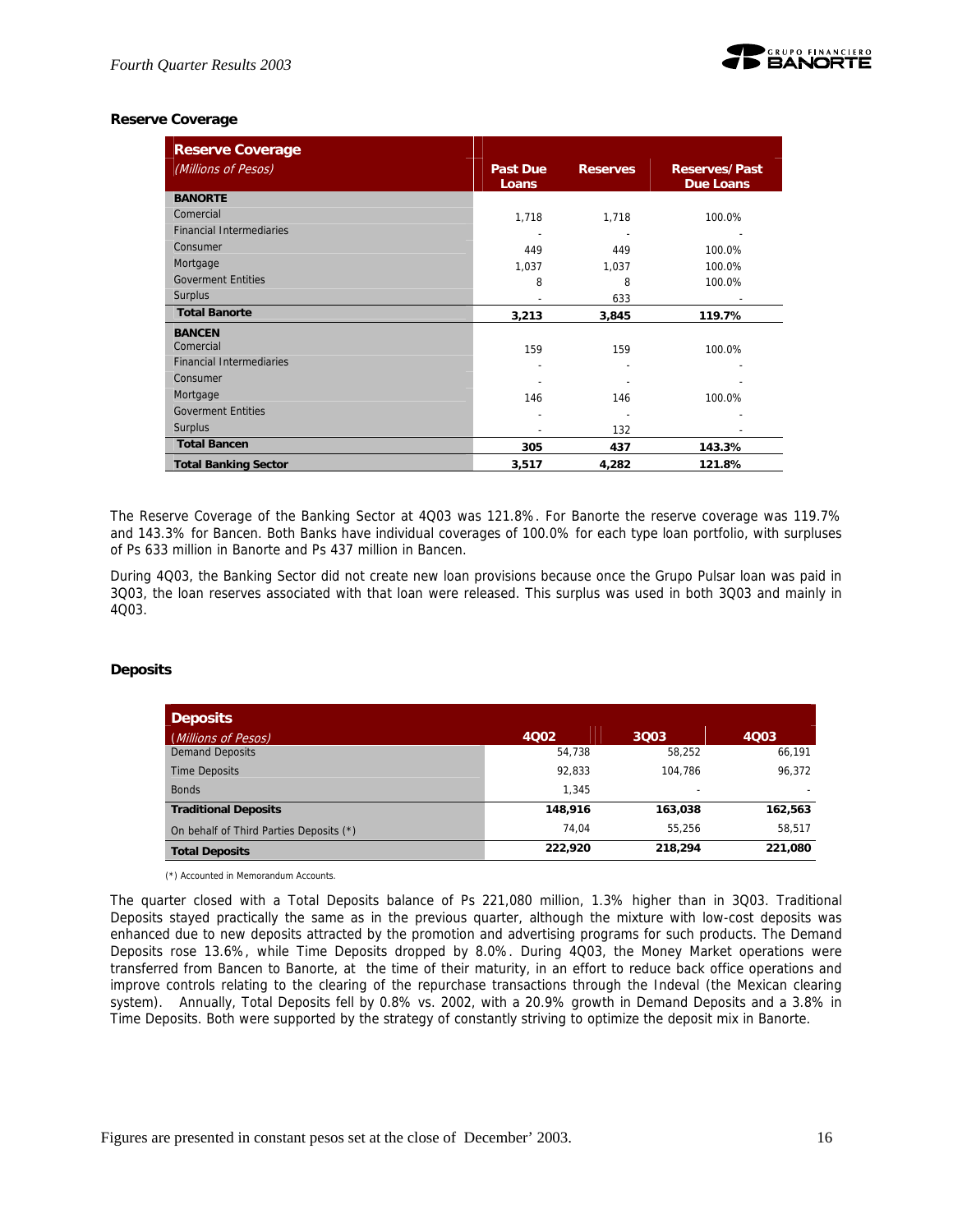## **Capitalization**

| <b>Capitalization</b><br>(Millions of Pesos) | 3003    | 4Q03    |
|----------------------------------------------|---------|---------|
|                                              |         |         |
| Tier 1 Capital                               | 11.548  | 11.687  |
| Tier 2 Capital                               | 2.468   | 2,497   |
| <b>Net Capital</b>                           | 14,016  | 14,184  |
| Credit risk assets                           | 80.778  | 84.162  |
| Net Capital/ Credit Risk Assets              | 17.4%   | 16.9%   |
| Total risk assets (1)                        | 101,529 | 111,380 |
| Tier <sub>1</sub>                            | 11.4%   | 10.5%   |
| Tier 2                                       | 2.4%    | 2.2%    |
| <b>Total Capitalization Ratio</b>            | 13.8%   | 12.7%   |

(1) Includes Market Risks. Without inter-company eliminations.

Note.- The disclosure of capital and credit risk assets is included in the Notes to Banking Sector Financial Statements section.

At the close of 4Q03, The Banking Sector's capitalization ratio was 12.7% considering both credit and market risks and 16.9% considering only credit risk. The Tier 1 was 10.5% and 2.2% for Tier 2. The Net Capital increased mainly as a result of the profits generated during the quarter. In 4Q03 Bancen paid Grupo Financiero Banorte a cash dividend for Ps 365. The capitalization ratio decreases with respect to 3Q03 due to the traditional loan portfolio growth as well as increase in money market operations.

#### **US Dollar Assets and Liabilities**

| <b>US Dollar Assets and Liabilities</b><br>(Millions of Dollars) | 3003  | 4Q03  |
|------------------------------------------------------------------|-------|-------|
| <b>Assets</b>                                                    |       |       |
| Cash                                                             | 41    | 44    |
| Deposits on Foreign Banks                                        | 312   | 148   |
| <b>Intergroup Deposits</b>                                       |       |       |
| <b>USCP</b>                                                      | 96    | 78    |
| <b>Remittances Securitization Trust</b>                          | 15    | 8     |
| Investment portfolio                                             | 641   | 648   |
| Loan portfolio                                                   | 979   | 851   |
| Fobaproa - IPAB Notes(1)                                         | (28)  | (30)  |
| <b>Cross Currency Swaps</b>                                      |       |       |
| Foreign Exchange Derivatives                                     | 73    | 250   |
| <b>Fx Position</b>                                               |       | 103   |
| Other assets                                                     | 17    | 38    |
| <b>Total Assets</b>                                              | 2,147 | 2,137 |
| <b>Liabilities</b>                                               |       |       |
| <b>Retail Deposits</b>                                           | 993   | 1,035 |
| Market Issues                                                    | 34    | 27    |
| Loans from Banks                                                 | 93    | 80    |
| <b>Intergroup Funding</b>                                        |       |       |
| <b>Development Banks</b>                                         | 83    | 82    |
| <b>Cross Currency Swaps</b>                                      | 686   | 701   |
| Deferred payments                                                |       |       |
| <b>Loan Loss Reserves</b>                                        | 99    | 85    |
| <b>Subordinated Debentures</b>                                   | 112   | 112   |
| Foreign Exchange Derivatives                                     | 5     | 3     |
| <b>Fx Position</b>                                               | 17    |       |
| Other liabilities                                                | 25    | 12    |
| <b>Total Liabilities</b>                                         | 2,147 | 2,137 |

(1) The balance is net of Fobaproa checking accounts.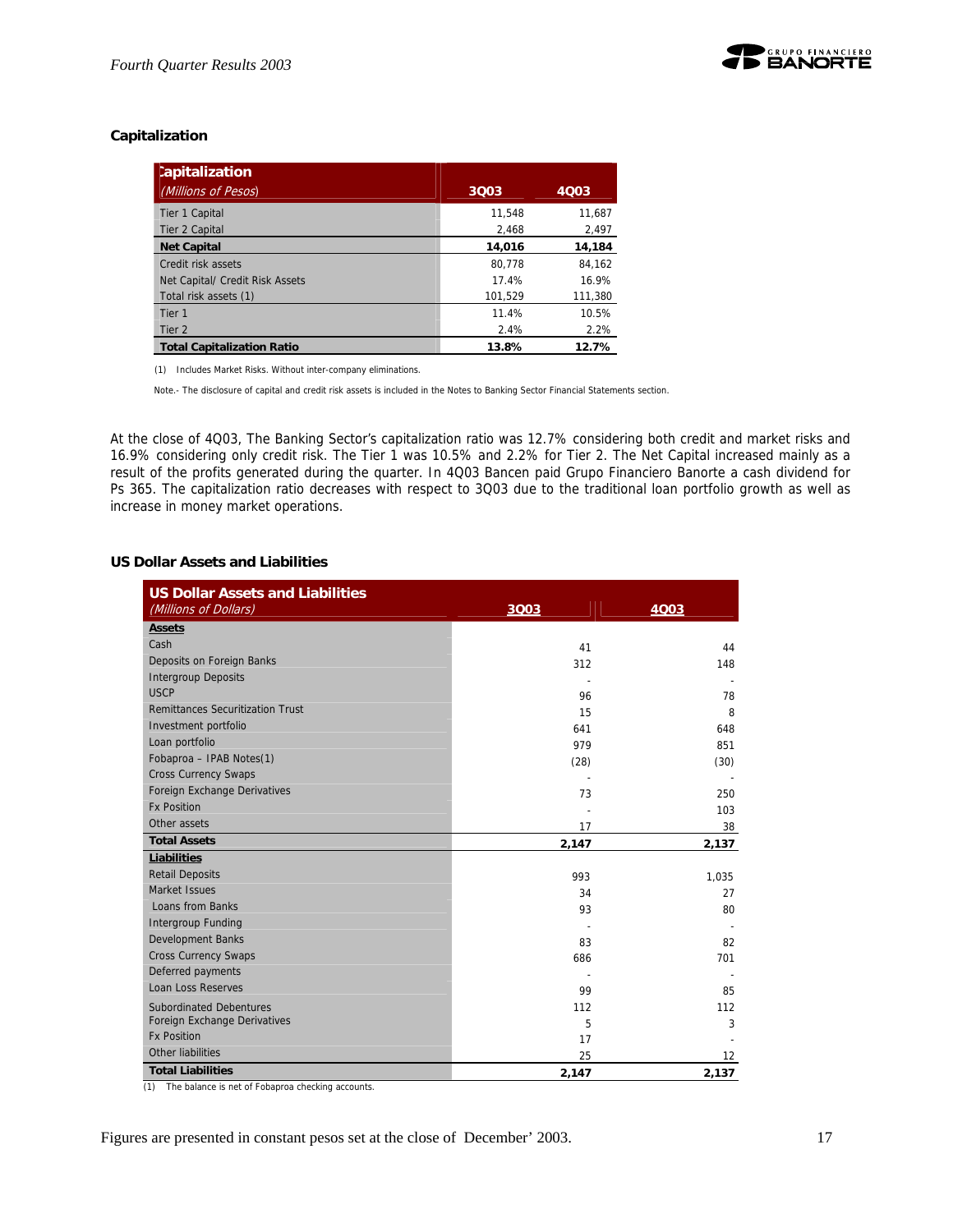

The total balance of assets in dollars at the close of 4Q03 was USD 2,137 million, similar to that of 3Q03. An important growth was registered in Futures, Forwards, and Options, while there were drops of 53% and 13% in Foreign Bank Deposits and in the Loan Portfolio, respectively.

#### **Recovery Banking**

#### **Achievements**

The Banorte Recovery Banking has been the most important loan recovery and asset administration unit in the Mexican market since it was established in 1997. For the last 3 years, it has contributed with over 25% of the Group's Banking Sector profits. Its most outstanding achievements include: the purchase of 47% of the portfolios auctioned by the IPAB and other banks as of today, an average collecting rate of over 40%, and having performed the first securitization of mortgage loans in Mexico which received a "AAA" rating by Fitch, which means "the highest loan quality" and represents the highest rating given by Fitch Mexico in the scale of domestic ratings.

#### **Current Situation**



At present, it manages Ps 59,488 million in assets, as shown in the following chart:

The contribution that the acquired loans make to this business unit's profit has become increasingly important, more so than those from the IPAB portfolio administration.



Note: Serfin is included in Loans Acquired.

#### **Loan Purchases in 3Q03**

In 4Q03, the Recovery Banking acquired Ps 2,184 million in Mortgage loans to Bital bank, through Bancen, accumulating Ps 5,286 million in loans acquired in 2003.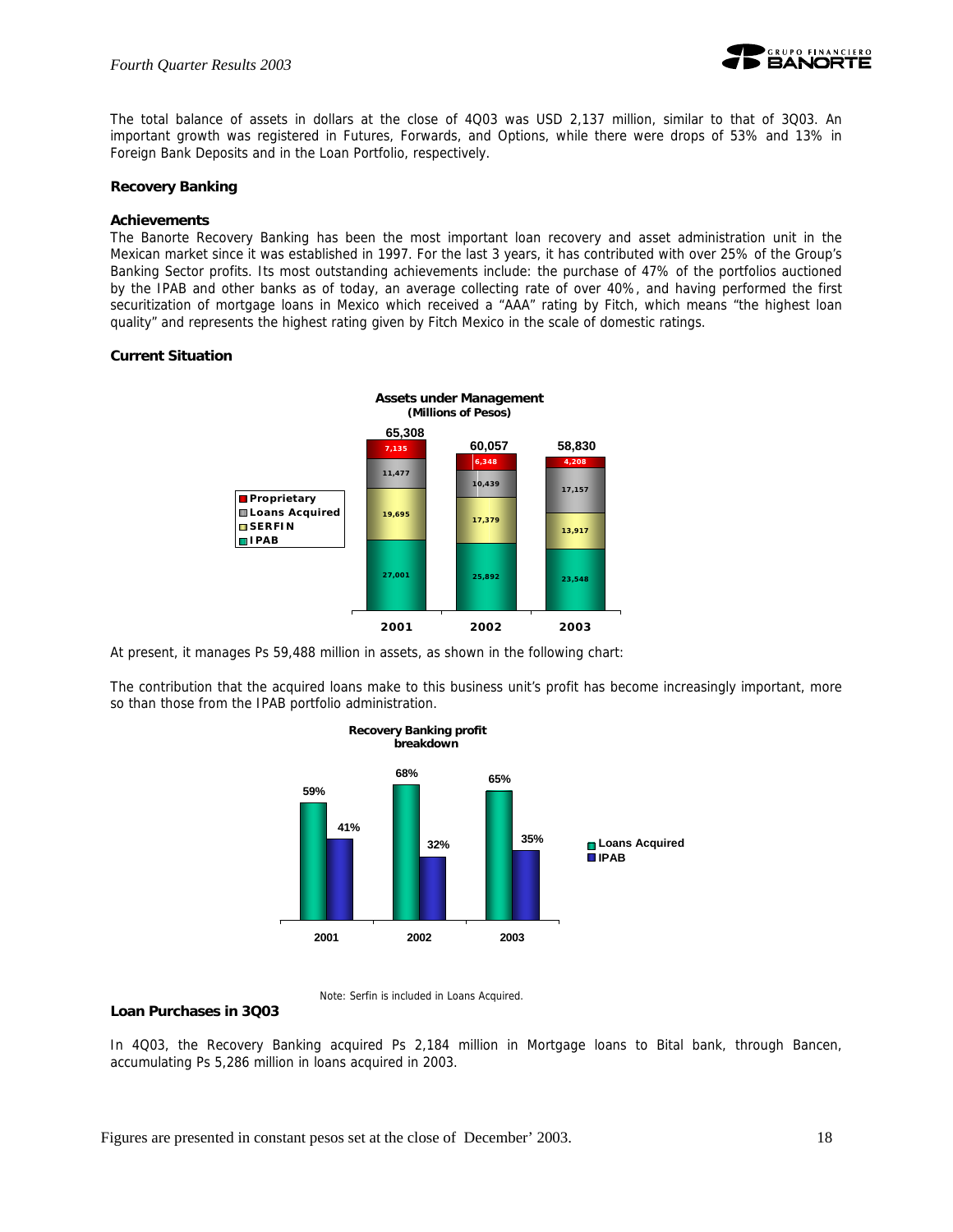#### **Future Plans**

Banorte intends to continue purchasing new loan portfolios from IPAB and from other banks, as well as manage and market assets. The purpose is to extend this important business unit's life. There is current information about IPAB and private loan portfolios that will be set up for bids during the first nine months of the year for over Ps 27,184 million. This business unit will take part in the bidding only for the more attractive ones that fit into the defined strategy.

The vision of the present administration of the recovery and asset management business is that it shall continue to contribute substantially to the Group's Banking Sector even in the long run by creating formulas to market assets that go beyond a mere loan portfolio recovery.

#### **Recovery Banking**

| <b>Recovery Banking Income Statement</b> | <b>ACCUMULATED</b> |       |  |
|------------------------------------------|--------------------|-------|--|
| (Millones de Pesos)                      | 2002               | 2003  |  |
| Net Interest Income                      | 8                  | (6)   |  |
| +REPOMO-margin                           |                    |       |  |
| =Net Interest Income After REPOMO        | 8                  | (6)   |  |
| - Loan Loss Provisions                   | (29)               | 107   |  |
| $=$ Net Interest Income After Provisions | 38                 | (112) |  |
| + Fiduciary                              | 242                | 363   |  |
| + Fobaproa Fees (1)                      | 381                | 477   |  |
| + Other Fees                             | 180                | 79    |  |
| Non Interest Income                      | 803                | 919   |  |
| = Total Operating Income                 | 841                | 806   |  |
| Non Interest Expense                     | 259                | 193   |  |
| $=$ Net Operating Income                 | 582                | 613   |  |
| - Other Revenues and Expenses            |                    | 40    |  |
| $=$ Pre-tax Income                       | 582                | 653   |  |
| - Income Tax & Profit Sharing            | 48                 |       |  |
| - Tax on Asset                           |                    |       |  |
| - Deferred Income Tax & Profit Sharing   |                    |       |  |
| $=$ Net Income before Subsidiaries       | 534                | 653   |  |
| + Undistributed Earnings of Subsidiaries | 46                 | 49    |  |
| = Net Income-continuos Operation         | 580                | 701   |  |
| + Extraordinary Items, net               |                    |       |  |
| - Minoritary Income                      |                    |       |  |
| = Total Net Income                       | 580                | 701   |  |

(1) Net Figures.

(2) Includes Net Income From Loan Portfolios.

The following table shows the amounts of assets managed by the Recovery Bank and the concepts where these assets are found, as well as the items where the income from each portfolio are registered

| <b>Assets Under</b><br><b>Management</b>       | 4003   | <b>ACCOUNTING IN THE BALANCE</b><br><b>SHEET</b> | <b>ACCOUNTING IN THE INCOME</b><br><b>STATEMENT</b>                                   |
|------------------------------------------------|--------|--------------------------------------------------|---------------------------------------------------------------------------------------|
| (Millions of Pesos)                            |        |                                                  |                                                                                       |
| <b>Fobaproa-IPAB: Portfolios</b>               |        |                                                  |                                                                                       |
| Banking Sector (1)                             | 17.452 | Out of balance trusts                            | Fees from FOBAPROA                                                                    |
| Serfin                                         | 10.837 | Serfin Trust                                     | Fiduciary                                                                             |
| Repossesed assets                              | 9.176  | Out of balance trusts                            | Fobaproa fees and Fiduciary                                                           |
|                                                | 37,465 |                                                  |                                                                                       |
| Loans purchased to IPAB and<br>to Other Banks: | 16.886 | Sólida Administradora de Portafolios<br>Bancen   | Undistributed Earnings from Subsidiaries (Sólida)<br>and Non Interest Income (Bancen) |
| <b>Banking Sector Portfolio:</b>               |        |                                                  |                                                                                       |
| Banking Sector (1)                             | 3.119  | Banorte's Portfolio                              | Net Interest Income                                                                   |
| Repossesed assets                              | 1.360  | Banorte's Repossesed assets                      | Other Revenues and Expenses                                                           |

Figures are presented in constant pesos set at the close of December' 2003. 19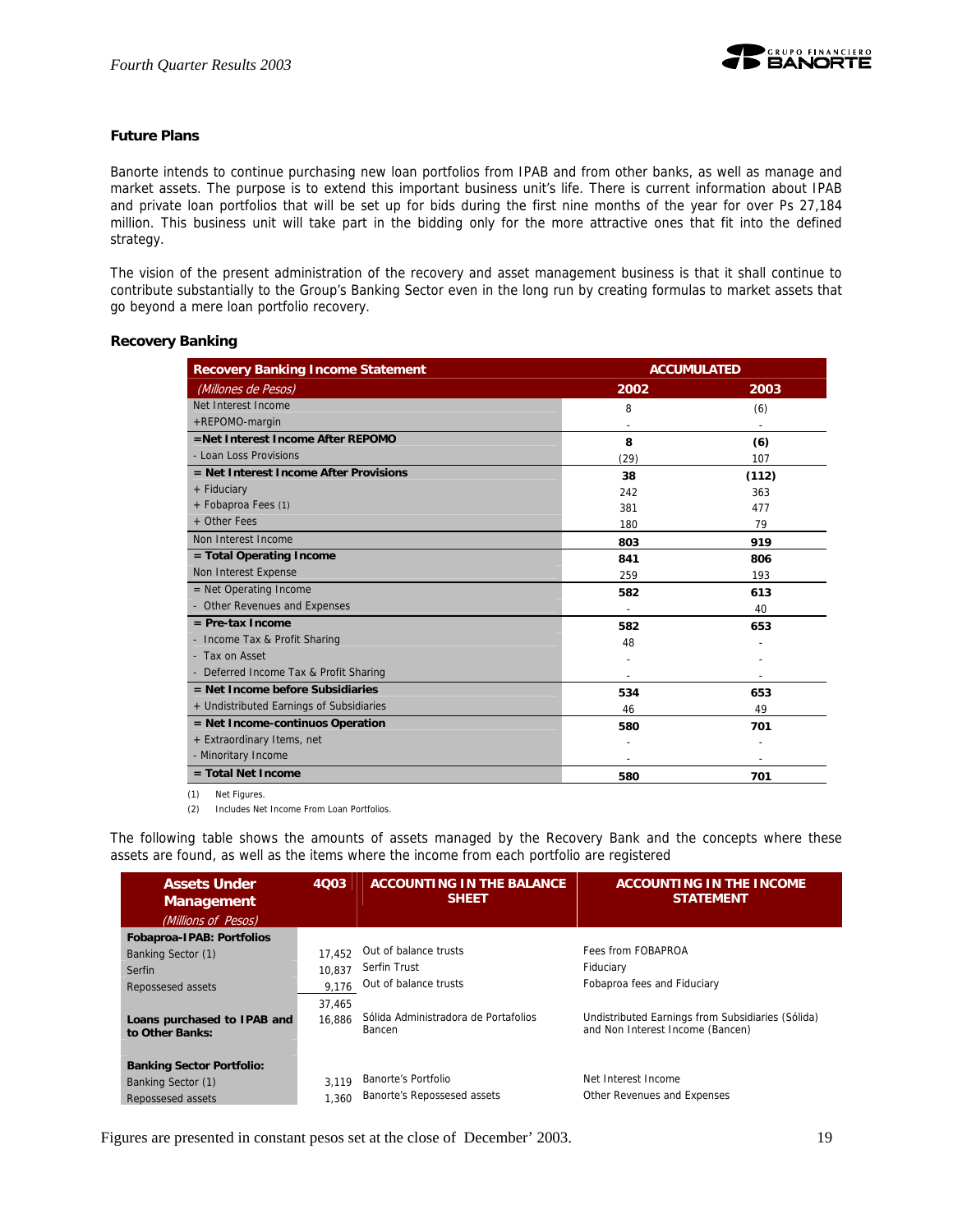| <b>Total</b> | 58,830 |
|--------------|--------|

(1) Includes the loan portfolios sold to Fobaproa by Bancen and Banpaís.

This section is intended to dimension the Recovery Banking business contribution to the Banking Sector. Recovery Banking has contributed substantially in the last years to the Banking Sector's earnings and it's future contribution will depend on the development of this business unit as well as that of the Traditional GFNorte Banking Business.

A breakdown of the Recovery Banking contribution to the earnings of said Sector is given below.

The basis to calculate these figures were the assets managed by Recovery Banking which consist of: the loan portfolios ceded to Fobaproa by Bancen and Banpaís before being sold, the purchase of collecting rights of the Serfin Portfolio, and the portfolios bought to the IPAB. Additionally, it administrates own portfolio which, given its characteristics, have been transferred to be collected through the Recovery Banking.

| <b>Recovery Banking Contribution</b>  |          | <b>ACCUMULATED</b> |  |
|---------------------------------------|----------|--------------------|--|
| (Millions of Pesos)                   | 2002     | 2003               |  |
| <b>Traditional Banking Net Income</b> | 949      | 1.246              |  |
| Recovery Bank Net Income              | 580      | 701                |  |
| Banking Sector Net Income(*)          | 1,529(1) | 1.947              |  |
| $=$ % of Contribution                 | 37.9%    | 36.0%              |  |

(\*) Banking Sector 100.0%

(1) Excludes Ps 420 millions of a extraordinary income from Generali.

Recovery Banking contributed with Ps 701 million to the Banking Sector's overall 2003 profit; a contribution of 36.0%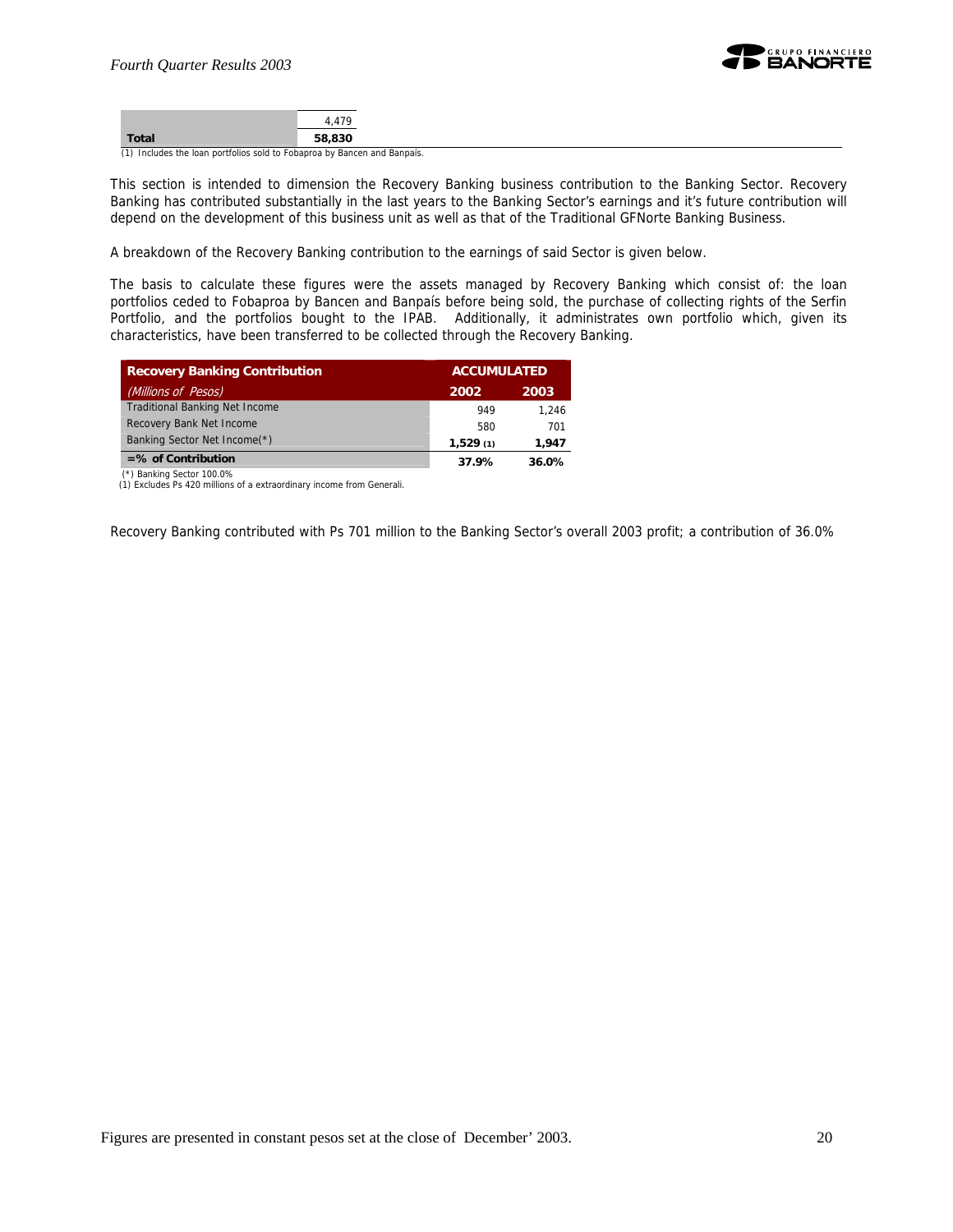

#### **2.- Brokerage Sector**

| <b>Brokerage Sector</b> | <b>QUARTER</b> |           |           | <b>ACCUMULATE</b> |           |
|-------------------------|----------------|-----------|-----------|-------------------|-----------|
| (Millions of Pesos)     | 4002           | 3003      | 4003      | 2002              | 2003      |
| <b>Brokerage House</b>  |                |           |           |                   |           |
| Net Income              | 21.2           | 40.6      | 28.8      | 83.2              | 101.7     |
| Equity                  | 338.6          | 406.0     | 433.5     | 338.6             | 433.5     |
| <b>Total Assets</b>     | 474.8          | 559.0     | 543.9     | 474.8             | 543.9     |
| Assets under Management | 130.214.9      | 135,099.0 | 147.320.7 | 130.214.9         | 147.320.7 |
| ROE %                   | 25.7%          | 41.9%     | 27.5%     | 27.3%             | 26.9%     |

The **Brokerage Sector** showed a Ps 28.8 profit during 4Q03, and Ps 101.7 million during the year, 22.2% higher than the 2002 profit.

The average deposit in the Brokerage House Money Market in 4Q03 stayed practically the same as that of 3Q03, which rendered money market operations income of Ps 175.1 million in the year.

Regarding the Institution's brokerage operations, in the quarter Ps 16,748 million were operated, for a Ps 18.2 million income, 15% higher than in 3Q03. It also ranked second in volume of operations in the market, with operations for Ps 61,507. The total yearly income was Ps 58.9 million. The mutual Funds income was 11% higher than that of 3Q03.

During 2003, the continuing strict expense control policy made it possible to keep expenses under control and allowed the Brokerage House to make the aforementioned profits.

#### **3.-Long Term Savings Sector**

| Long Term Savings Sector          | <b>QUARTER</b> |                |          | <b>ACCUMULATE</b> |          |
|-----------------------------------|----------------|----------------|----------|-------------------|----------|
| (Millions of pesos)               | 4Q02           | 3Q03           | 4Q03     | 2002              | 2003     |
| Afore                             |                |                |          |                   |          |
| Net Income                        | 49.5           | 81.4           | 21.0     | 254.3             | 215.5    |
| Equity                            | 1.056.0        | 1,250.6        | 1,071.6  | 1,056.0           | 1,071.6  |
| <b>Total Assets</b>               | 1.349.7        | 1.521.8        | 1.267.4  | 1.349.7           | 1.267.4  |
| Assets under Management (SIEFORE) | 19,957.5       | 24,055.2       | 24,754.0 | 19,957.5          | 24,754.0 |
| ROE %                             | 16.1%          | 26.9%          | 7.2%     | 20.1%             | 19.0%    |
| <b>Insurance</b>                  |                |                |          |                   |          |
| Net Income                        | 25.7           | 33.0           | 18.4     | 82.3              | 152.7    |
| Equity                            | 235.6          | 366.4          | 388.4    | 235.6             | 388.4    |
| <b>Total Assets</b>               | 2,064.0        | 2,556.2        | 2,621.9  | 2,064.0           | 2,621.9  |
| <b>Technical Reserves</b>         | 1,653.7        | 1,891.5        | 1.971.5  | 1.653.7           | 1,971.5  |
| Premiums sold                     | 354.2          | 441.9          | 460.2    | 1.340.2           | 1.807.1  |
| ROE %                             | 46.8%          | 37.7%          | 19.5%    | 41.1%             | 47.6%    |
| Generali México                   |                |                |          |                   |          |
| Net Income                        |                |                | 2.0      |                   | 3.5      |
| Equity                            |                |                | 89.9     |                   | 89.9     |
| <b>Total Assets</b>               |                |                | 704.8    |                   | 704.8    |
| <b>Technical Reserves</b>         |                | $\overline{a}$ | 387.7    | $\overline{a}$    | 387.7    |
| <b>Annuities</b>                  |                |                |          |                   |          |
| Net Income                        | 14.1           | 14.2           | (32.9)   |                   | 54.8     |
| Equity                            | 131.4          | 219.1          | 186.3    | 131.4             | 186.3    |
| <b>Total Assets</b>               | 4.621.1        | 4.850.2        | 4.914.6  | 4.621.1           | 4.914.6  |
| <b>Technical Reserves</b>         | 4,481.6        | 4,621.7        | 4,721.5  | 4,481.6           | 4,721.5  |
| Premiums sold                     | 67.6           | 70.7           | 110.5    | 851.2             | 334.9    |
| ROE %                             | 45.1%          | 26.8%          | (64.9)%  | $-$ %             | 30.2%    |

The **Afore** registered a quarterly Net Profit of Ps 21.0 million (51% from Bancen), 74.2% lower than in 3Q03. This profit variation is due mainly to the cyclic nature of the business, as employer contributions are bimonthly, so in the  $1<sup>st</sup>$  and  $3<sup>rd</sup>$  quarters two contributions are received, while only one contribution is made in the  $2<sup>nd</sup>$  and  $4<sup>th</sup>$  quarters. The year's profit was Ps 215.5 million, 15.3% lower than in 2002 because of the reduction in fees charged to our affiliates since January 2003. The fee on the balance was reduced from 1.0% to 0.7% and the fee on the flow, from 1.45% to 1.40%. These reductions were made to keep up with market demands and remain competitive. The Assets Managed by the SIEFORE rose 24% vs. 2002. At the closing of 4Q03, there were a total of 2,784,732 affiliates; with a

Figures are presented in constant pesos set at the close of December' 2003. 21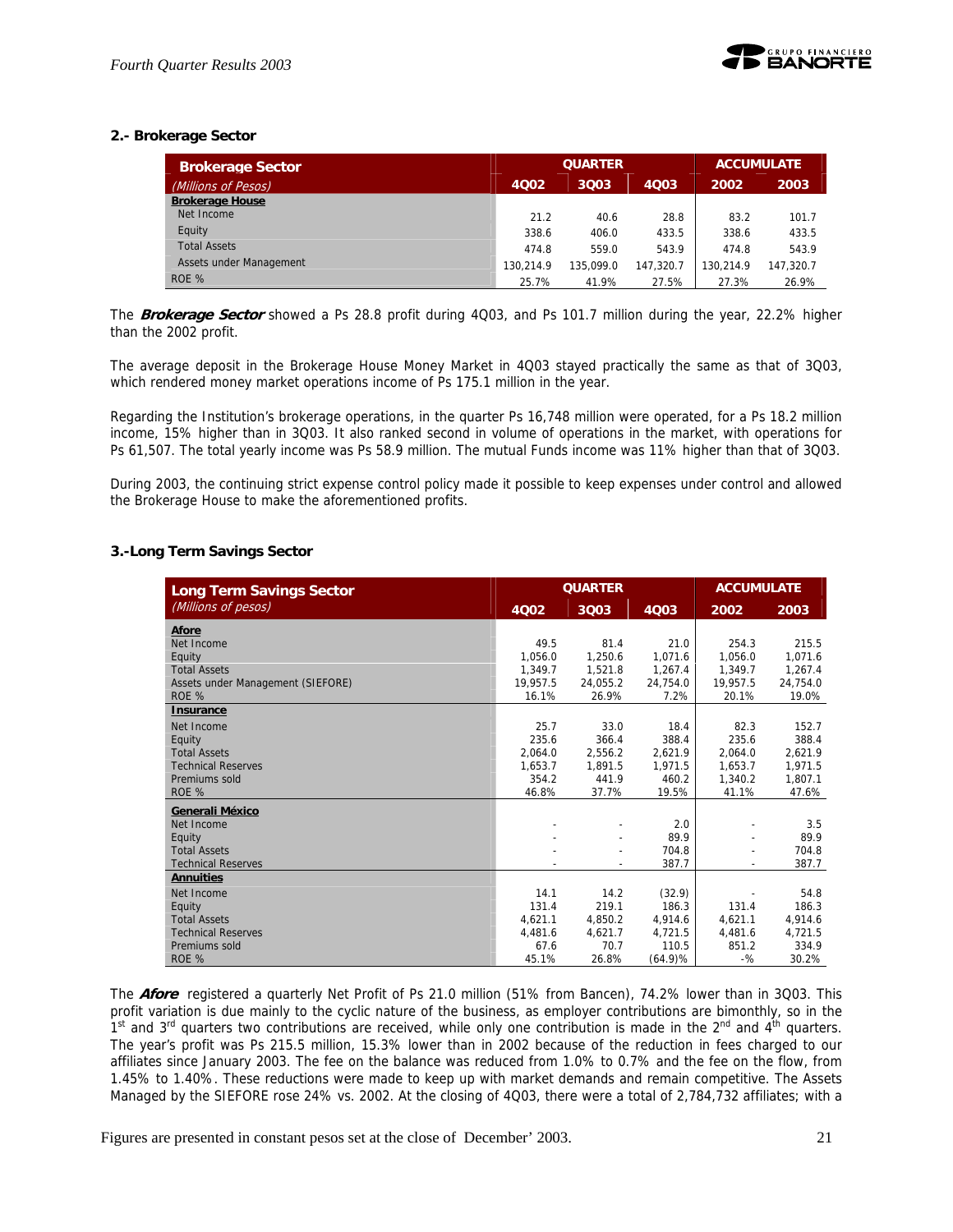

10.3% market share in certified accounts. In 4Q03 a cash dividend worth Ps 200 million was paid to Bancen.

The **Insurance Company** showed an Ps 18.4 million profit in the quarter (51% from GFNorte), 44.2% lower than in 3Q03 mainly because of lower mark to market income and the creation of greater technical reserves. The accumulated net profit was 85.5% higher than in 2002 due to an important increase in the premiums sold throughout the new integrated banking network during the year and a low claim index, especially in car insurance.

Grupo Financiero Banorte purchased **Generali México** from Assicurazione Generali in December 2003. It will be merged with Serguros Banorte Generali during the first half of 2004. This new purchase will expand the range of products and we can now cover the business market segment.

The **Annuities Company** had a loss of Ps 32.9 million in the quarter (51% from GFNorte), compared to the Ps 14.2 million profit in 3Q03. This variation is explained by lower mark to market income and the creation of greater technical reserves as a result of an important 56.3% sales increase in the quarter. The accumulated profit in 2003 was Ps 54.8 million, a favorable result when compared to the lack of profit in 2002, and it is due basically to the low growth of the Technical Reserves during most of the year, as the Instituto Mexicano del Seguro Social (IMSS) has stopped sending annuities to private companies. We expect for 2004, that Instituto Mexicano del Seguro Social (IMSS) will once again start sending lists of potential retirees to the annuities companies. The company currently ranks 6<sup>th</sup> in the industry with a 9.6% market share in sold premiums and  $5<sup>th</sup>$  in pensioners placed, with a 10.8% market share.

| <b>Auxiliary Organizations Sector</b> | <b>QUARTER</b> |              |                 | <b>ACCUMULATE</b> |                 |
|---------------------------------------|----------------|--------------|-----------------|-------------------|-----------------|
| (Millones de pesos)                   | <b>4Q02</b>    | 3Q03         | 4Q03            | 2002              | 2003            |
| Leasing                               |                |              |                 |                   |                 |
| Net Income                            | 9.0            | 8.4          | 7.6             | 32.0              | 27.4            |
| Equity                                | 170.5          | 189.6        | 198.0           | 170.5             | 198.0           |
| Loan Portfolio                        | 985.2          | 1,262.2      | 1,608.4         | 985.2             | 1,608.4         |
| Past Due Loans                        | 23.6           | 29.4         | 30.2            | 23.6              | 30.2            |
| <b>Loan Loss Reserves</b>             | 13.0           | 15.8         | 15.0            | 13.0              | 15.0            |
| <b>Total Assets</b>                   | 1.004.2        | 1,331.1      | 1,680.4         | 1,004.2           | 1,680.4         |
| ROE %                                 | 21.7%          | 18.0%        | 15.7%           | 20.9%             | 15.0%           |
| Factoring                             |                |              |                 |                   |                 |
| Net Income                            | 9.4            | 9.0          | 6.7             | 30.3              | 35.3            |
| Equity                                | 175.5          | 204.0        | 210.8           | 175.5             | 210.8           |
| Loan Portfolio                        | 2,317.6        | 3,071.0      | 3,203.9         | 2,317.6           | 3,203.9         |
| Past Due Loans                        | 12.9           | 13.1<br>12.0 | 14.8            | 12.9              | 14.8            |
| <b>Loan Loss Reserves</b><br>ROE %    | 8.8<br>2,328.3 | 3,068.4      | 19.1<br>3,209.0 | 8.8<br>2,328.3    | 19.1<br>3,209.0 |
| <b>Total Assets</b>                   | 21.9%          | 18.0%        | 13.0%           | 19.0%             | 18.2%           |
| Warehousing                           |                |              |                 |                   |                 |
| Net Income                            | 7.0            | 4.4          | 7.7             | 14.6              | 20.1            |
| Equity                                | 61.5           | 69.7         | 75.2            | 61.5              | 75.2            |
| Inventories(*)                        | 291.5          | 272.3        | 195.4           | 291.5             | 195.4           |
| <b>Total Assets</b>                   | 386.9          | 328.0        | 300.7           | 386.9             | 300.7           |
| ROE %                                 | 41.3%          | 25.8%        | 42.5%           | 21.6%             | 29.7%           |
| <b>Bonding</b>                        |                |              |                 |                   |                 |
| Net Income                            | 3.2            | 2.4          | 3.4             | 8.1               | 10.6            |
| Equity                                | 85.4           | 92.7         | 96.1            | 85.4              | 96.1            |
| <b>Total Assets</b>                   | 203.4          | 233.8        | 240.4           | 203.4             | 240.4           |
| <b>Technical Reserves</b>             | 73.4           | 91.9         | 89.4            | 73.4              | 89.4            |
| Premiums sold                         | 30.0           | 25.3         | 30.1            | 98.2              | 111.6           |
| ROE %                                 | 15.0%          | 10.7%        | 14.5%           | 10.0%             | 11.7%           |

New Accounting Principles : Warehousing, Leasing & Factoring= Circular 1490 (\*) Accounted in Other Assets, Deferred charges and Intangibles account.

The **Leasing Company** reported a Ps 7.6 million profit in the quarter, 9.5% less than in 3Q03, and accumulated Ps 27.4 million in the year, 14.4% less than in 2002. This was due mainly to the creation of greater loan provisions as indicated by the CNByV, lower fee income, and an increase in the depreciation of leased goods. The total portfolio grew 63.3% vs. 2002. It currently ranks  $5<sup>th</sup>$  among the 28 leasing companies.

Figures are presented in constant pesos set at the close of December' 2003. 22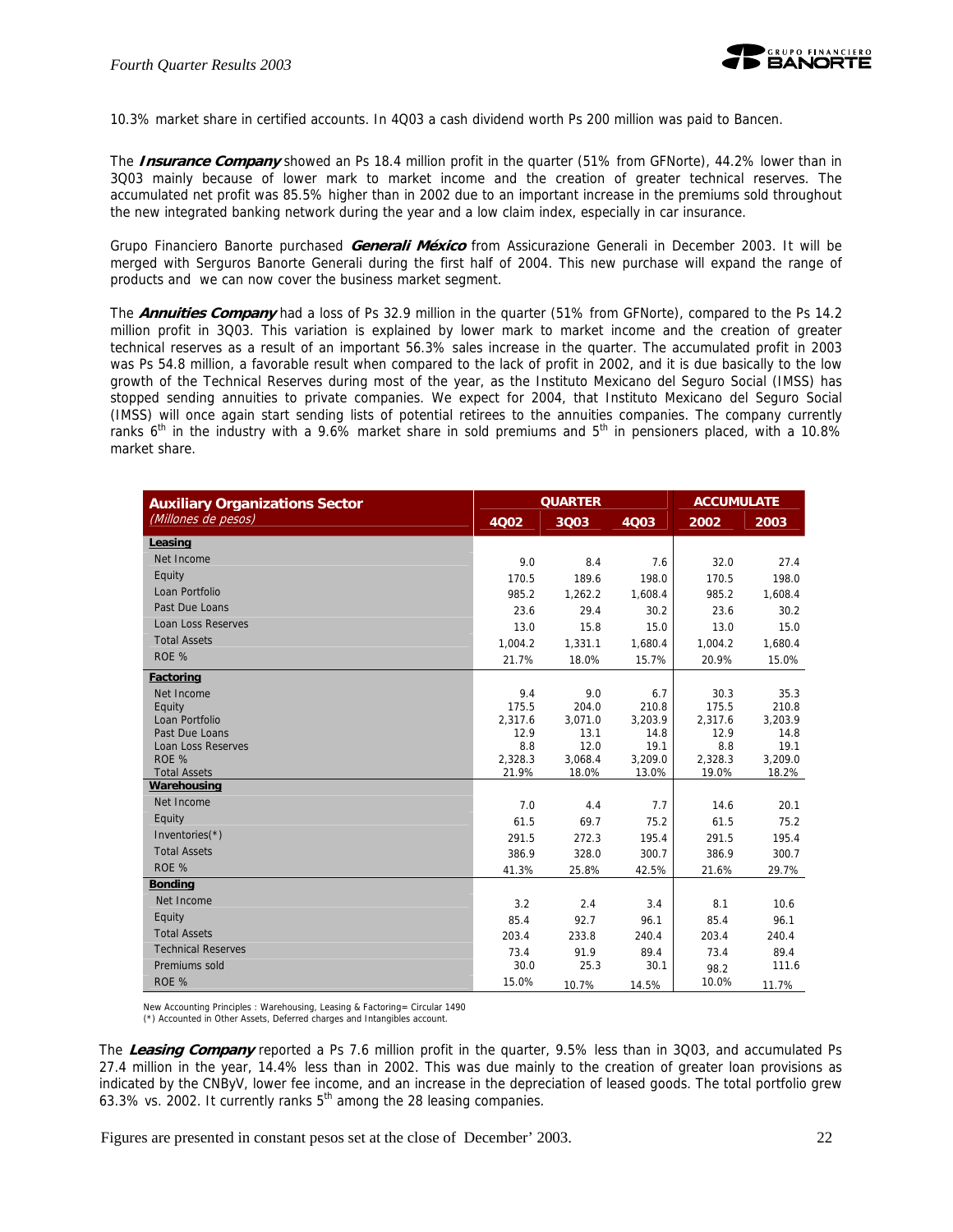

The **Factoring Company** generated a Ps 6.7 million net profit in the quarter, 25.6% lower than in 3Q03, mainly because of the creation of Ps 7.1 million loan reserves to close the year with a past-due loan reserve coverage of over 100%. The accumulated profit was Ps 35.3 million, 16.5% higher than that of 2002, given the substantial 38.2% growth of its Total Portfolio, and an improved mix of it, as the participation in Mexican pesos portfolio contributed with a larger margin than that of dollars. The company currently ranks 1<sup>st</sup> in the system among the 11 factoring companies.

**Warehousing** generated a Ps 7.7 million net profit in the 4Q03, 75.0% greater than in 3Q03 because of a greater volume of operations, mainly from issuing certificates on product stored in our clients warehouses and commercializing inventories, as compared to the previous quarter. The accumulated profit was Ps 20.1 million, 37.7% higher than in 2002, basically, thanks to Inventory Commercializing and to direct domestic storage, which have compensated the decrease in fiscal warehousing services that still suffer the effect of the economic slowdown.

The **Bonding Company** generated a Ps 3.4 million net profit in the quarter, 41.7% higher than that of 3Q03, and an accumulated yearly profit of Ps 10.6 million, 30.9% higher than in 2002 mainly because of the 13.7% increase in the premiums sold.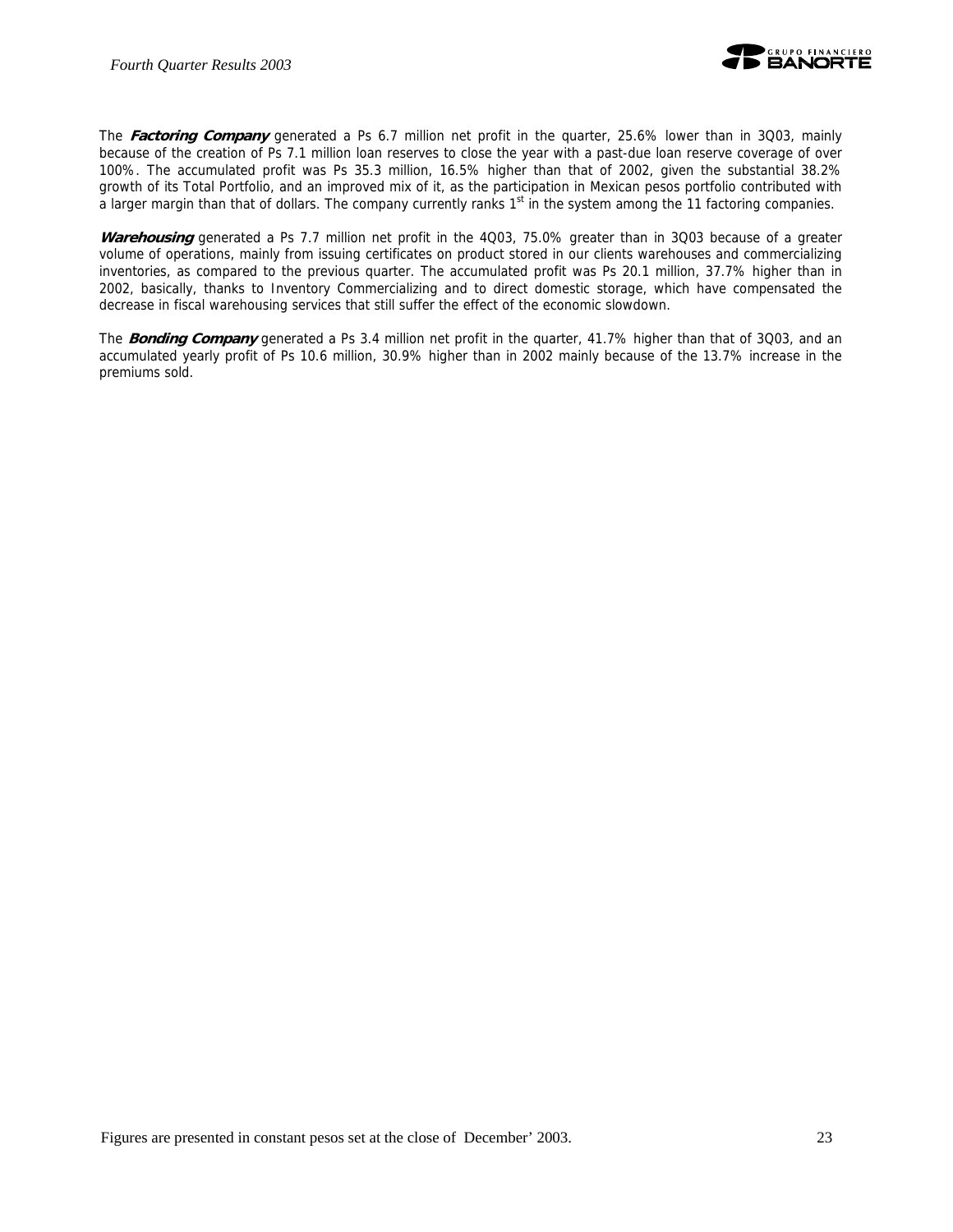

# ANNEXES

- 1.MACROECONOMIC ENVIRONMENT
- 2.GRUPO FINANCIERO GENERAL INFORMATION
- 3.ACCOUNTING CHANGES AND REGULATIONS
- 4.LOAN PORTFOLIO SALES TO SOLIDA ADMINISTRADORA DE PORTAFOLIOS
- 5.FINANCIAL STATEMENTS
- 6.NOTES TO BANKING SECTOR FINANCIAL **STATEMENTS**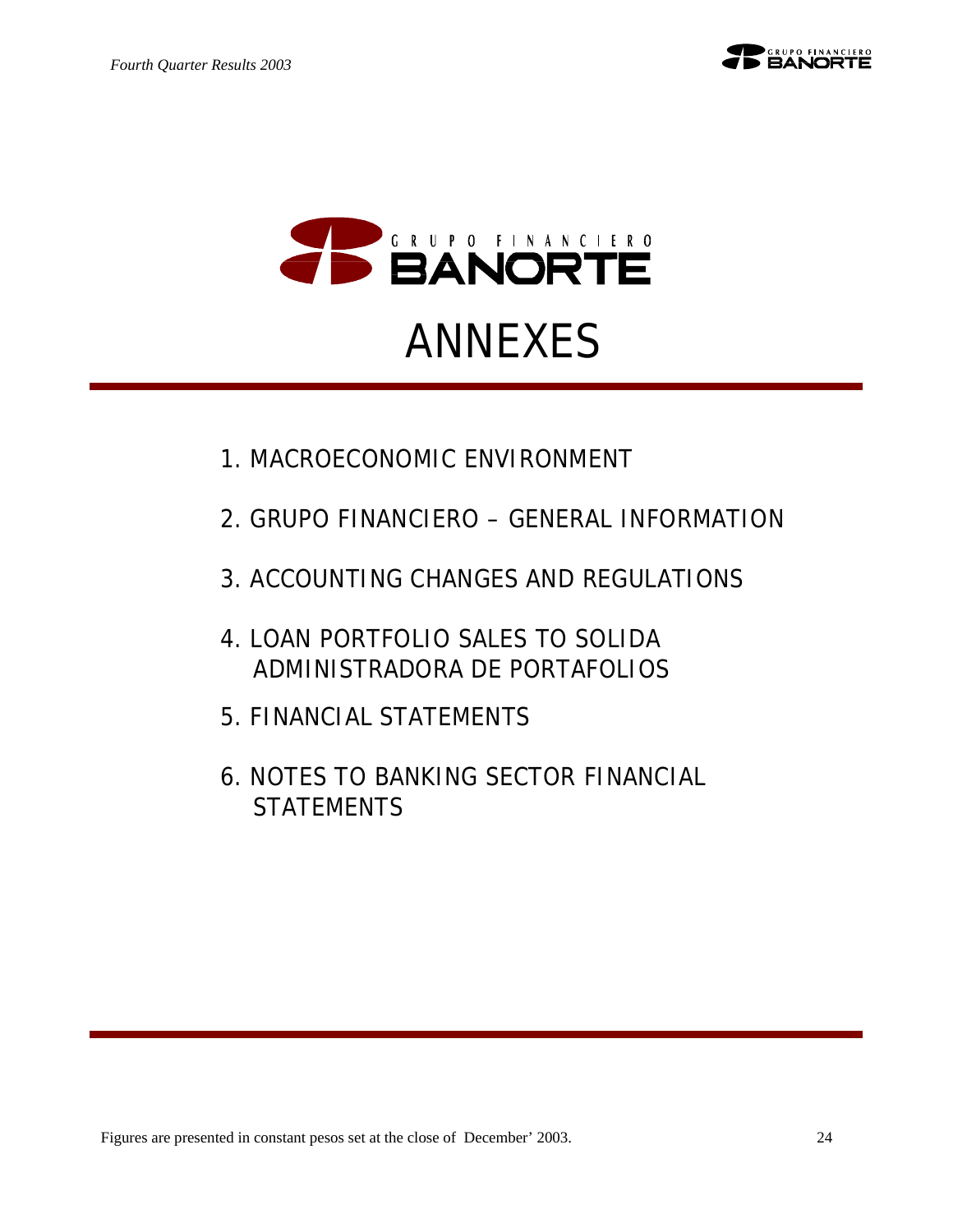

#### **ANNEX 1. Macroeconomic Environment**

Although interest rates and the exchange rate increased in the last months of 2003 as a result of the uncertainty surrounding the approval of structural reforms, the year was characterized by macroeconomic stability and a downward trend in inflation albeit with a low economic growth.

The Stock Exchange, unaffected by these events, showed a 12.4% yield in the fourth quarter, and 43.5% during 2003.

The exchange rate, on the other hand, wavered with the bitter debates in Congress and the lack of structural reforms. The peso's position vs. the dollar was weakened closing the quarter at 11.24 vs. 10.93 in 3Q03. Despite the volatile exchange rate and the concern as to its impact on inflation, the 3.0% +/-1 percent goal of Banco de México was met –the inflation rate for 2003 was 3.98%, an improvement of the 5.70% in 2002.

The lack of structural reforms affected the interest rates pushing the 28-day Cetes in December to 6.06% vs. a 4.99% average in November. Despite this increase, the rates at the end of the year were still substantially lower than those early in the year, thanks to the downward trend in inflation and low interest rates on an international scale.

Conversely, economic activity in the fourth quarter started showing clear signs of recovery, such as increased exportation in October (3.1%) and November (5.0%), while the number workers with Social Security coverage showed an improvement in the labor market. Growth during the last months of 2003 was weak, though, especially in the industrial sector, which suffered setbacks in October despite the incipient recovery of the same sector in the U.S. Economic growth for 2003 is expected to be slightly over 1.0%, for the third year in a row of a very feeble economic activity. The expectations for 2004 are more promising given the increasingly evident recovery of our main commercial partner.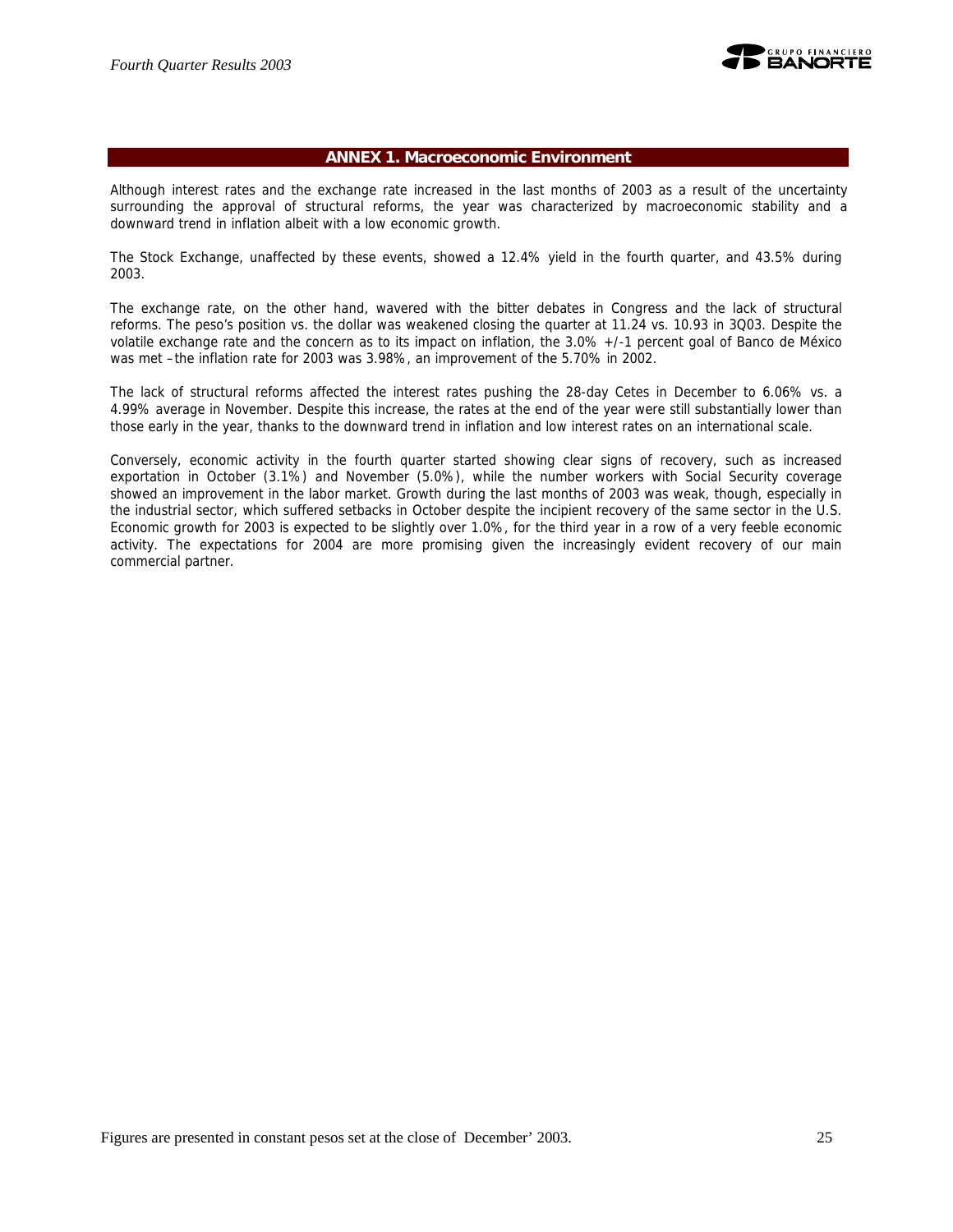

## **ANNEX 2 .-Grupo Financiero- General Information**

## **GFNorte Ownership in Subsidiaries**

|                               | 4003   |
|-------------------------------|--------|
| Banco Mercantil del Norte (1) | 96.11% |
| Banco del Centro              | 99.99% |
| <b>Brokerage House</b>        | 99.99% |
| Pension Funds Afore (2)       | 51.00% |
| Insurance                     | 51.00% |
| Generali México               | 51.00% |
| Annuities                     | 51.00% |
| Leasing                       | 99.99% |
| Factoring                     | 99.99% |
| Warehousing                   | 99.99% |
| <b>Bonding</b>                | 99.99% |

(1) As a result of merging Banpaís in February, 2000. (2) Subsidiary of Banco del Centro.

## **Holding Company Capital Structure**

| <b>Number of Shares</b>          | <b>SERIE O</b><br>As of December 31, 2003 |
|----------------------------------|-------------------------------------------|
| Number of shares issued          | 504.586.887                               |
| - Shares held on Treasury        | 35,000                                    |
| $=$ Number of shares outstanding | 504,551,887                               |

## **Banorte Ratings**

| <b>International Ratings</b> |                             |                |                                   |                  |  |
|------------------------------|-----------------------------|----------------|-----------------------------------|------------------|--|
| <b>Rating Agency</b>         | Rated<br><b>Institution</b> | Rating         | Category                          | Date             |  |
| Moody's Investor             | Banorte                     | Stable         | Outlook                           |                  |  |
|                              |                             | $D+$           | Modest Financial Strength         |                  |  |
|                              |                             | Baa2           | Foreign long - term bank deposits | September        |  |
|                              |                             | $P-2$          | short- term bank deposits         | 2003             |  |
| Standard & Poors             | Banorte                     | Stable         | Outlook                           |                  |  |
|                              |                             | <b>BB</b>      | Long Term foreign issuer credit   |                  |  |
|                              |                             | <b>BB</b>      | Long Term local currency deposits | June 2003        |  |
|                              |                             | B              | Short term foreign issuer credit  |                  |  |
|                              |                             | B              | Short tem local issuer credit     |                  |  |
| Fitch                        | Banorte                     | Stable         | Outlook                           |                  |  |
|                              |                             | BBB-           | Long Term Foreign currency        | <b>July 2003</b> |  |
|                              |                             | BBB-           | Long Term Local currency          |                  |  |
|                              |                             | F <sub>3</sub> | Short Term Local Currency         |                  |  |
|                              |                             | F <sub>3</sub> | Short Term Foreign Currency       |                  |  |
|                              |                             | C/D            | Individual - Foreign Currency     |                  |  |
|                              |                             | 3              | <b>Support Rating</b>             |                  |  |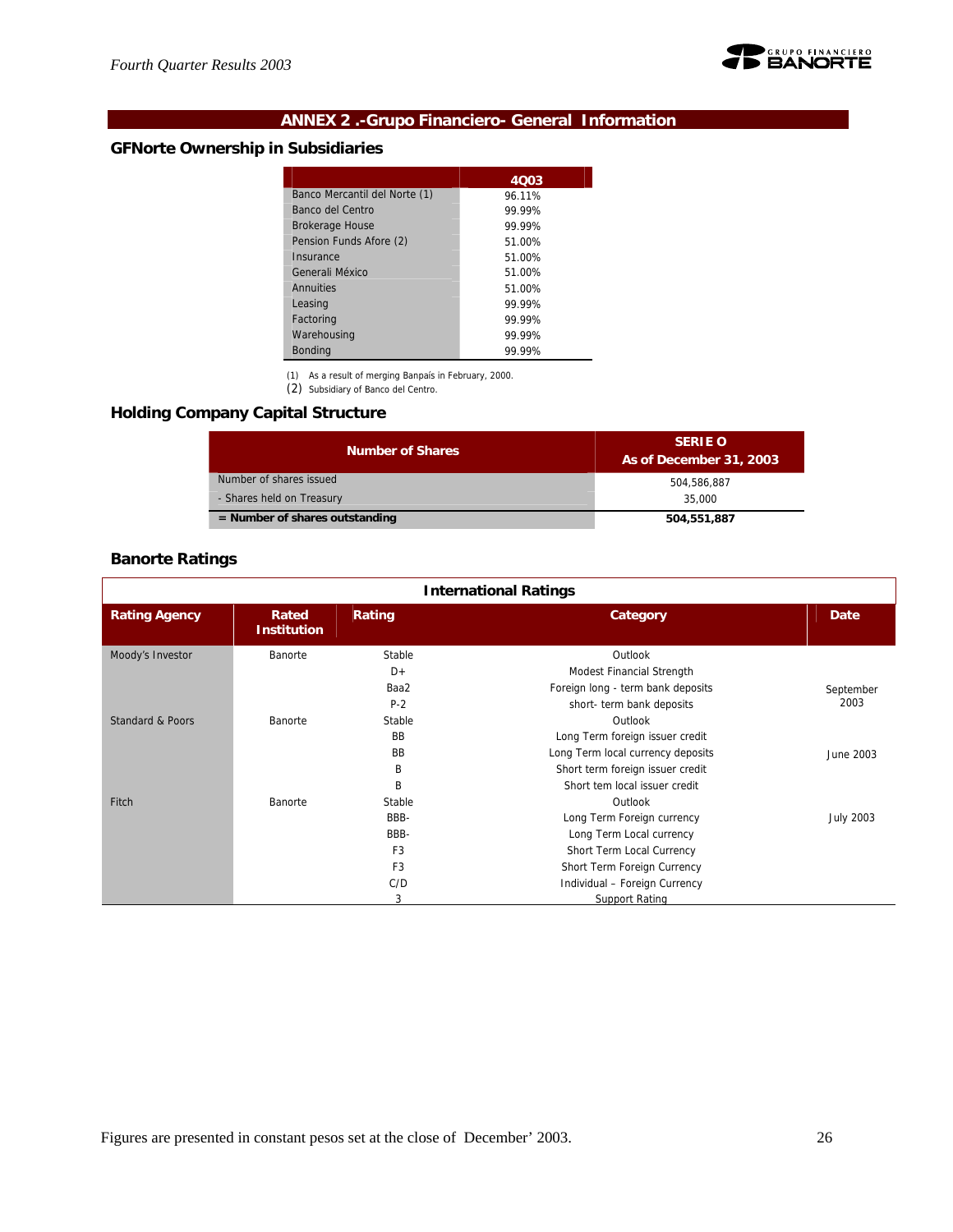

## **Banorte Ratings**

| <b>Domestics Ratings</b>  |                             |              |                                                  |             |  |
|---------------------------|-----------------------------|--------------|--------------------------------------------------|-------------|--|
| <b>Rating Agency</b>      | Rated<br><b>Institution</b> | Rating       | Category                                         | Date        |  |
| Fitch                     | Banorte                     | $F1 + (mex)$ | Short term counterparty risk                     |             |  |
|                           |                             | AA (mex)     | Long term counterparty risk                      | August 2002 |  |
|                           |                             | $F1 + (mex)$ | Short term CD's and Term Deposits                |             |  |
|                           |                             | AA (mex)     | Long term CD's and Term Deposits                 |             |  |
|                           |                             | AA (mex)     | Bonds (1-00)                                     |             |  |
|                           |                             | AA (mex)     | Bonds (2-00)                                     |             |  |
|                           |                             | $AA - (mex)$ | Subordinated Debt (436,000 UDI'S)                |             |  |
| <b>Other Subsidiaries</b> |                             |              |                                                  |             |  |
| Fitch                     | Sólida                      | Average      | Financial Asset Administrator                    | June 2002   |  |
|                           |                             | High (mex)   |                                                  |             |  |
|                           | Operadora de<br>Fondos      | AA (mex)     | <b>Investment Financial Assets Administrator</b> | August 2002 |  |
|                           | Seguros Banorte<br>Generali | AA (mex)     | Insurance Financial Strength                     | August 2002 |  |

## **No. of Employees & Distribution Network**

| <b>EMPLOYEES</b>            | 4002   | 3Q03   | 4003   |
|-----------------------------|--------|--------|--------|
| Banking Sector (*)          | 12.778 | 13,315 | 13.336 |
| Other Sectors               | 2,090  | 2,280  | 2,504  |
| <b>Total Group</b>          | 14,868 | 15,595 | 15,840 |
| <b>DISTRIBUTION NETWORK</b> |        |        |        |
| Branches $(**)$             | 1.069  | 1.056  | 1.029  |
| <b>ATM</b>                  | 2.508  | 2.494  | 2.524  |

(\*) Includes Sólida Administradora de Portafolios.

(\*\*)Includes banking modules and Remote Teller Windows. Excludes 1 branch located in Cayman Island.

## **Group Officers**

| <b>NAME</b>                      | <b>CURRENT POSITION</b>                            |
|----------------------------------|----------------------------------------------------|
| Othón Ruiz Montemayor            | <b>Chief Executive Officer</b>                     |
| Juan Manuel Quiroga Garza        | Corporate General Director GFNorte                 |
| A. Eduardo Sastre de la Riva     | Director General of Communications                 |
| Gloria Cecilia Miller Suárez     | Director General of Marketing                      |
| Rafael del Castillo Torre de Mer | Director General of Government Banking             |
| Ricardo Acevedo de Garay         | Director General of Fixed Income Operations        |
| Gerardo Soto Pérez               | Director General of Human Resources                |
| Gerardo Coindreau Farías         | Director General of Integral Risk Management       |
| Jorge Eduardo Vega Camargo       | Dir. General of Controllership and Special Project |
| Sergio García Robles Gil         | Director General of Planning and Control           |
| Aurora Cervantes Martínez        | Director General of the Legal Department           |
| Alejandro Ramos Larios           | Director General of Technology and Operations      |
| Enrique Castillón Vega           | Dir. General of the Long Term Savings Sector       |
| Federico A. Valenzuela Ochoa     | Director General of Administrations and Finance    |
| Manuel Fernando Sescosse Varela  | Director General of Banking                        |
| Antonio Emilio Ortiz Cobos       | Dir. General of Corp. Bank. and Intern. Business   |
| Enrique Catalán Guzmán           | Director General of Entrepreneurial Banking        |
| Alejandro Valenzuela del Río     | Director General of Institutional Relations        |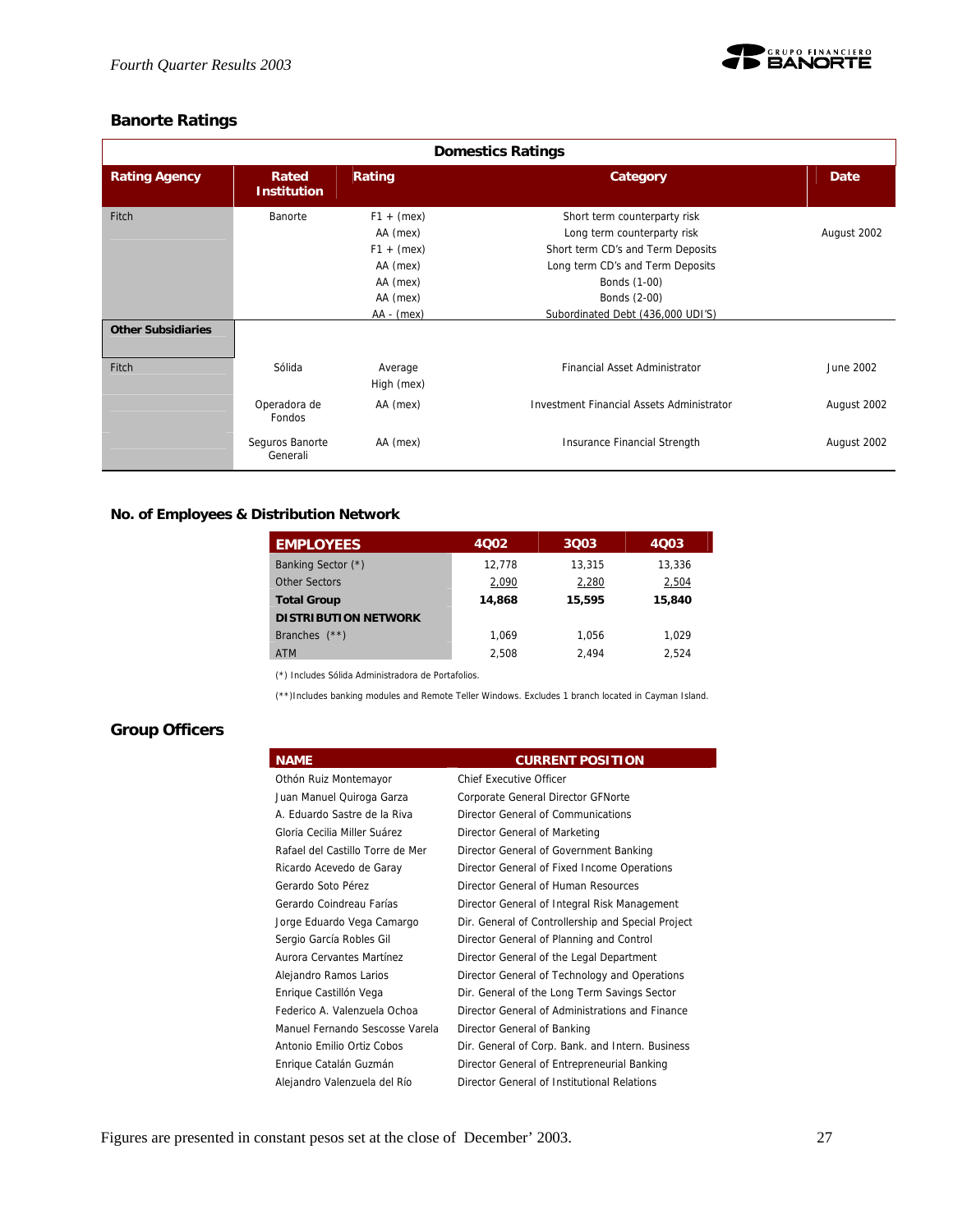

#### **ANNEX 3 .-Accounting Changes and Regulations**

**New rules for disclosing financial information of banks.-** Last June 30, 2003 the CNByV issued new general rules to disclose the financial information of banks in order to standardize the way this information is presented to the general public. New, more detailed information of Banorte and Bancen can be found in our web site: banorte.com/informacionfinanciera (only in Spanish version).

#### **Terms and Particular Features of the Banorte and Bancrecer Merger Process.**

The Secretaría de Hacienda y Crédito Público authorized the Banorte – Bancrecer merger, in which the latter is the merging company and Banorte is the merged company. The merging party thereby changed its name to "Banco Mercantil del Norte, S.A., Institución de Banca Múltiple, Grupo Financiero Banorte".

This merger is a reorganization or transaction between companies under common control, pursuant to the Generally Accepted Accounting Principles of the United States of America, which were complementarily applied in accordance with the Accounting Criteria for Financial Institutions referred to in Circulars 1448 and 1488, issued by the National Banking and Securities Commission.

Up to February 28, 2002, both Institutions issued separate financial statements. As of March 2002, a single financial statement is drawn up for the merged entity.

For this purpose, Banorte's book balances of assets, liabilities and stockholders' equity were transferred to Bancrecer, thereby proceeding to eliminate the inter-company operations between both Institutions.

There were no changes made to the accounting policies applicable to Financial Institutions as a result of the reorganization in question.

The following table summarizes the merger process, indicating the effect on financial statements as well as detailing the inter-company transactions that were eliminated.

| Millions of nominal<br>pesos | Banorte<br>(before<br>consolidation | Bancrecer | Total   | Intercompany<br>Operations | Intercompany<br>Operations | Balance of the<br>Merged entity |
|------------------------------|-------------------------------------|-----------|---------|----------------------------|----------------------------|---------------------------------|
|                              |                                     |           |         | <b>Debit</b>               | Credit                     |                                 |
|                              |                                     |           |         |                            |                            |                                 |
| ASSETS                       | 106,528                             | 69,681    | 176.209 |                            | 12,107                     | 164,102                         |
|                              |                                     |           |         |                            |                            |                                 |
| <b>LIABILITIES</b>           | 99,839                              | 67,838    | 167,677 | 10,264                     |                            | 157,413                         |
|                              |                                     |           |         |                            |                            |                                 |
| STOCKHOLDER'S<br>EQUITY      | 6,689                               | 1,843     | 8,532   | 1,843                      |                            | 6,689                           |

As the above table shows, the remaining stockholders' equity is that of Banorte, as it is the Holder of Bancrecer shares. The stockholders' equity of the latter Institution is eliminated against Permanent Investment in shares that Banorte kept in its assets.

The stockholders' equity of the merged company totals Ps 2,273,482,963.00 (Two billion, two hundred seventy-three million, four hundred eighty two thousand, nine hundred and sixty three Mexican pesos 00/100) (nominal pesos) represented by 22,734,829,630 ordinary nominative shares of the "O" series, for a nominal value of Ps 0.10 (ten cents Mexican Currency).

Bancrecer, S.A., as a result of the merger, cancelled the shares it had deposited in the Company Treasury which had not been paid.

The nominal value of each stockholders' equity representative shares was modified from Ps 100.00 (one hundred Mexican pesos 00/100) to Ps 0.10 (ten cents Mexican Currency).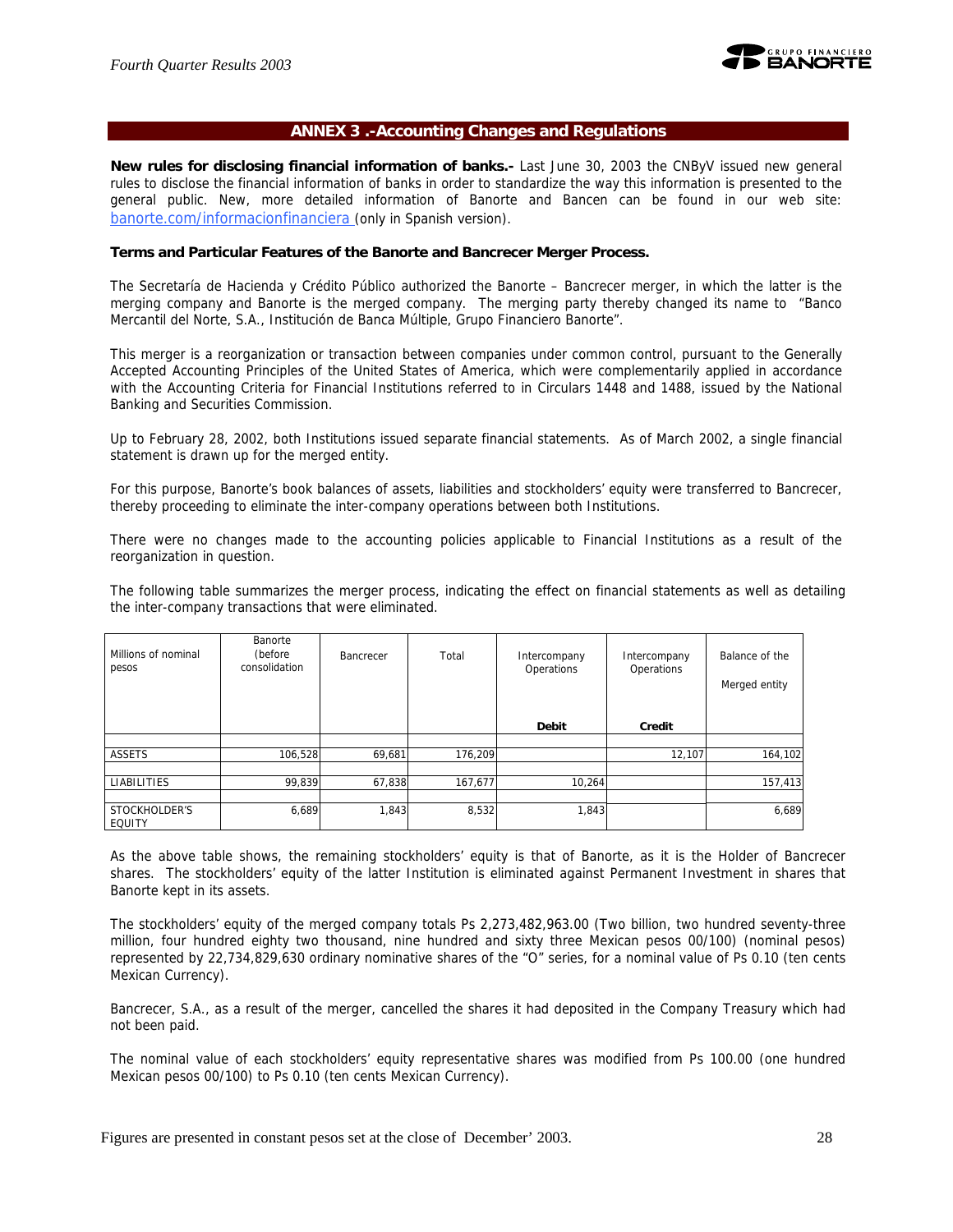

| <b>Interbank Eliminations in Balance lines</b>                                                                   |              |        |  |
|------------------------------------------------------------------------------------------------------------------|--------------|--------|--|
| (Millions of Nominal Pesos)                                                                                      | <b>Debit</b> | Credit |  |
| Stockholder's Equity                                                                                             | 1,843        |        |  |
| Investments in Subsidiaries                                                                                      |              | 1,843  |  |
| Interbank loans                                                                                                  | 10,201       |        |  |
| Cash and due from banks                                                                                          |              | 10,201 |  |
| Deferred Taxes (Liabilities)                                                                                     | 63           |        |  |
|                                                                                                                  |              |        |  |
| Deferred Taxes (Assets)                                                                                          |              | 63     |  |
| (The last registers were reclassifications only, in accordance to CNBV and accounting criteria for presentation) |              |        |  |

#### **Interbank Eliminations in Income lines**

| Interest Income – Expense              |              |        |
|----------------------------------------|--------------|--------|
| (Millions of Nominal Pesos)            | <b>Debit</b> | Credit |
| Interest Income. - Loans & Securities  | 39.1         |        |
| Interest Expense. - Deposits & funding |              | 39.1   |
| Interest Income.- Repo agreements      | 0.7          |        |
| Interest Expense. - Repo agreements    |              | 0.7    |
| Earnings of Subsidiaries               | 84.6         |        |
| Net Interest Income before Repomo      |              | 645.4  |
| REPOMO – margin                        | 11.1         |        |
| Loan Loss Provisions                   | 11.6         |        |
| Non Interest Income                    |              | 283.8  |
| Non Interest Expense                   | 789.0        |        |
| Non Operating Income (Expense)         | 22.9         |        |
| Tax on Asset                           | 11.8         |        |
| Deferred Income Tax & Profit Sharing   |              | 1.3    |
| Earnings of Subsidiaries               |              | 0.5    |

For comparability purposes, Bancrecer's quarterly figures appear consolidated in the corresponding accounts of Banorte's (merged) earnings statements. Therefore, to avoid duplicating figures, the profit that, by means of the participation method Banorte had registered as subsidiaries profit, is eliminated.

#### **Reserves for Integration Expenses.-**

In Official Document number 60-II-105587, dated December 11, 2001, the National Banking and Securities Commission authorized the creation in December 2001 of a Reserve for Integration Expenses against Capital Reserves for a total of Ps 678.0 million. Said provision contemplates the following concepts:

#### **1. Reorganization**

#### **1.1 Restructuring Cost**

The amount to cover the Bancrecer personnel severance pay to those laid off because of the organizational restructuring, product of the integration.

#### **1.2 Outplacement Program**

Fees to pay to specialized external advisors that will help the dismissed personnel to take on new productive activities on their own or to find new jobs.

#### **1.3 Acquittance on loans made out to personnel laid off**

Figures are presented in constant pesos set at the close of December' 2003. 29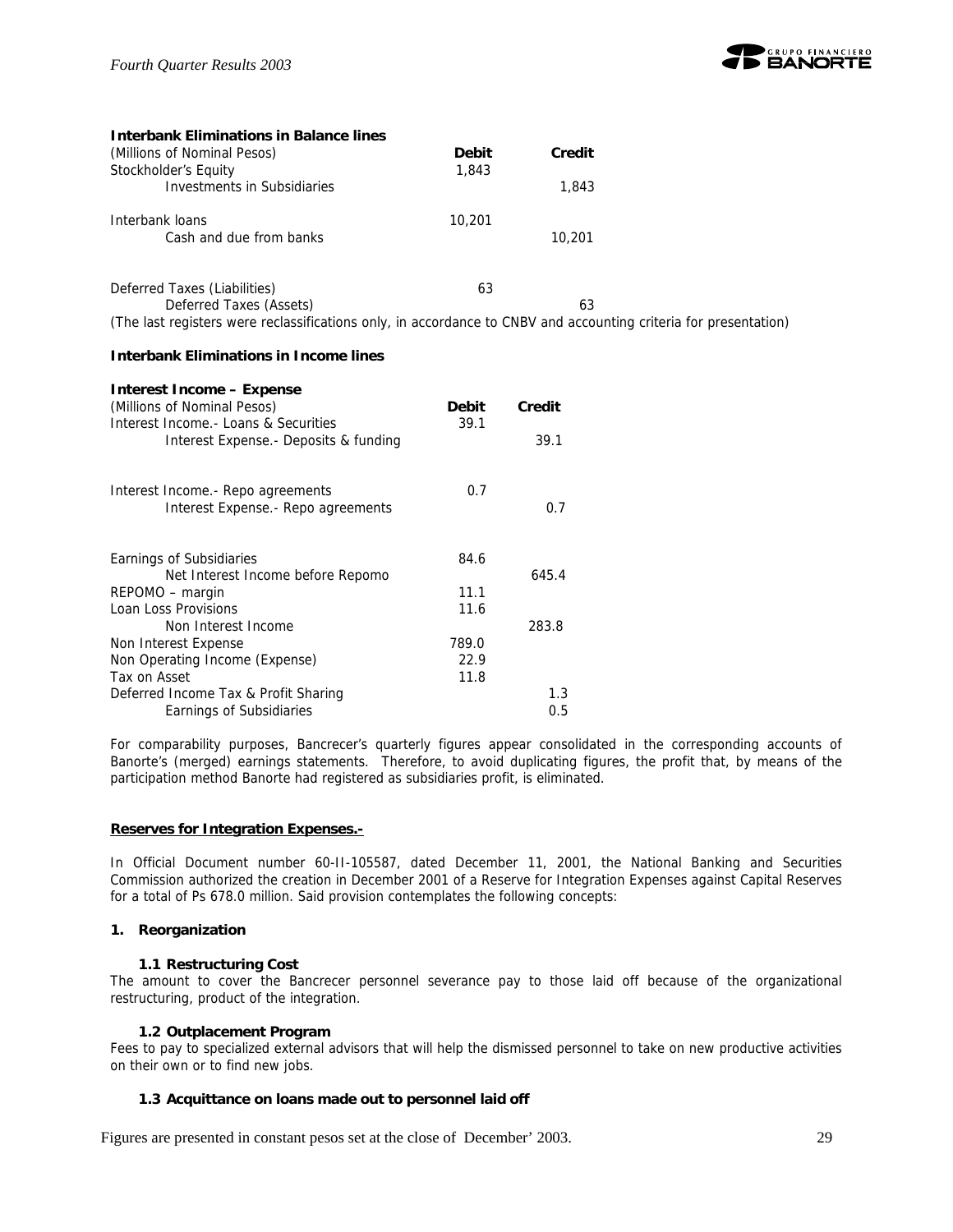

Pursuant to internal policies, the Bank will grant an acquittance on the loans granted to the personnel subject to dismissal, 30% on commercial loans and 20% on mortgage loans.

#### **2. Integration**

#### **2.1 Operative Integration**

The necessary expenses to integrate all the branches into a single operative framework.

#### **2.2 Re-branding**

The necessary expenses to re-brand Bancrecer's branches, these expenses such concepts as indoor and outdoor painting, carpeting, sign make-over, and project coordination. Also included are the expenses needed to uniform signage and image inside the branches.

#### **2.3 Amortization of Installation Expenses due to branch shutdowns**

Installation expenses incurred at the Bancrecer branches that will soon close down according to Banorte's strategic plan.

#### **3. After Retirement obligations (medical service)**

The actuarial study of medical service benefits up to January 1, 2000, showed accumulated debts for retirement benefits for a total of Ps 132.3 million. Banorte does not have the corresponding detailed actuarial calculation; therefore, a conservative adjustment of Ps 80.7 million has been included.

The present actuarial calculation shows a need for Ps 49.8 million, which was reclassified as Obligations After Withdrawal. The surplus was canceled against Commercial Loans.

The amounts of each concept are:

| (Millions of pesos)                               | Inicial<br>Balance | December 2003<br>changes | December, 2003<br>Balance |
|---------------------------------------------------|--------------------|--------------------------|---------------------------|
| 1. Reorganization                                 | 368.1              | (368.1)                  | 0.0                       |
| 2. Integration                                    | 229.2              | (174.6)                  | 54.6                      |
| 3. After Retirement obligations (medical service) | 80.7               | (80.7)                   | 0.0                       |
| Total                                             | 678.0              | (623.4)                  | 54.6                      |

If these reserve had not been constituted by December 2002, the movements in the present business year associated with the Banorte-Bancrecer integration would have been in assets as a goodwill for the same amount as said reserves, as per Bulletin B-8 of the Generally Accepted Accounting Principles, paragraph 22, "Acquisition and sales of subsidiaries."

#### **Deferred Taxes.-**

Taxes are calculated on the fiscal income of the year, applying the fiscal regulation currently in effect. However, due to the temporary differences in acknowledging income and expense for accounting and fiscal purposes, as well as the differences in the book and fiscal balance accounts, Banorte (already merged) has acknowledged a deferred tax in its favor for Ps 835,769, that is made up as follows:

| (Millions of Nominal Pesos)                               | 2002               |               |            |  |  |  |  |  |
|-----------------------------------------------------------|--------------------|---------------|------------|--|--|--|--|--|
|                                                           | Temporary          | Deferred      |            |  |  |  |  |  |
| CONCEPT                                                   | <b>Differences</b> | <b>ISR</b>    | <u>PTU</u> |  |  |  |  |  |
| Loan Loss Provisions (not deducted)                       | 3.162.8<br>Ps.     | Ps 1.107.0 Ps | 23.1       |  |  |  |  |  |
| Tax loss carryforwards                                    | 10.3               | 3.6           |            |  |  |  |  |  |
| Deficit from retirement obligations                       | 601.4              | 210.5         | 60.1       |  |  |  |  |  |
| Tax on assets                                             |                    |               |            |  |  |  |  |  |
| Excess of fiscal on account value<br>of foreclosed assets | 171.1              | 59.9          |            |  |  |  |  |  |
|                                                           |                    |               |            |  |  |  |  |  |
|                                                           |                    |               |            |  |  |  |  |  |
| <b>Total Assets</b>                                       | 3.945.6            | 1.381         | 83.3       |  |  |  |  |  |

Figures are presented in constant pesos set at the close of December' 2003. 30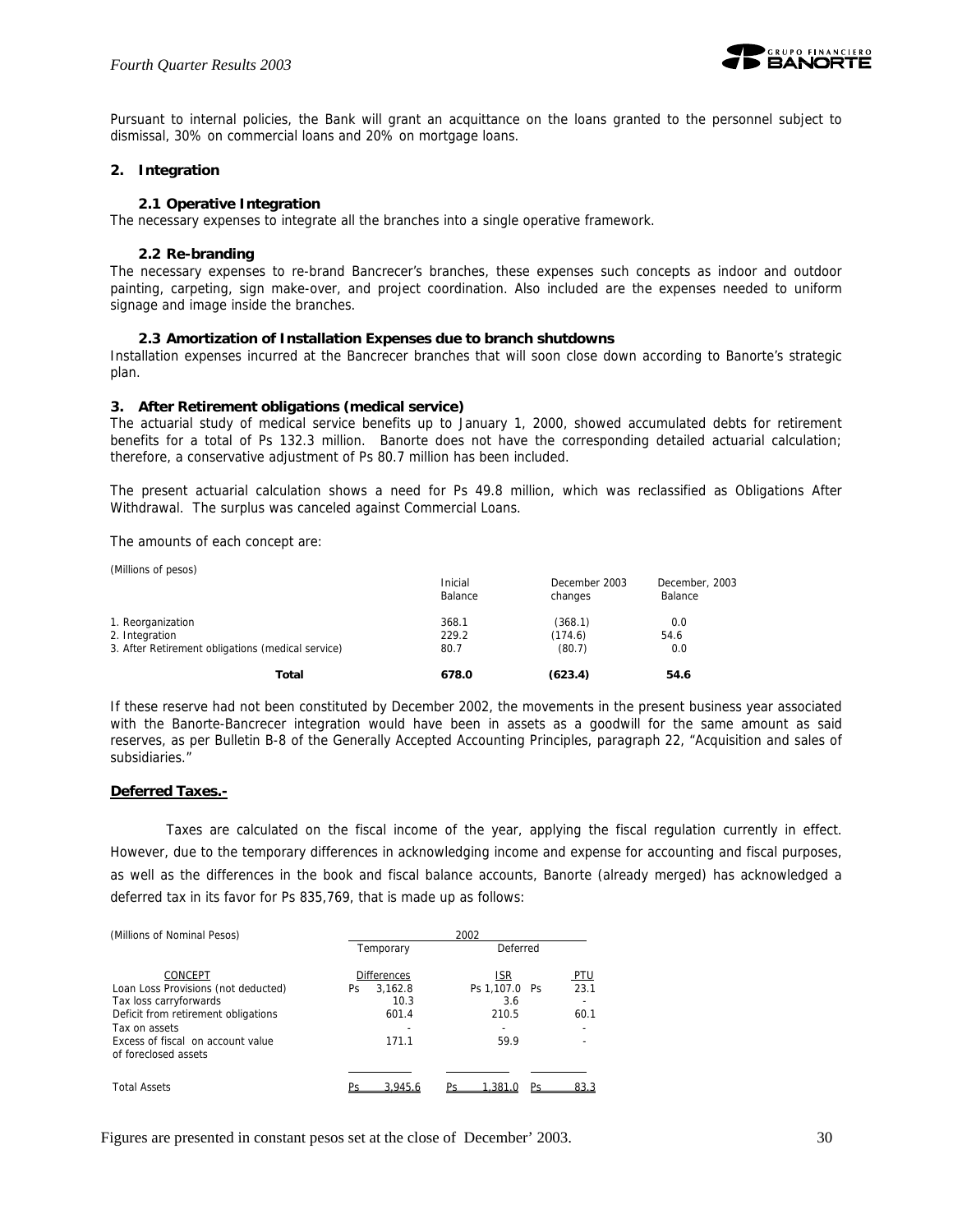

|                                                                                                                                                                                                                        | 2002                 |                   |       |  |  |  |  |  |
|------------------------------------------------------------------------------------------------------------------------------------------------------------------------------------------------------------------------|----------------------|-------------------|-------|--|--|--|--|--|
|                                                                                                                                                                                                                        | Temporary            | Deferred          |       |  |  |  |  |  |
| CONCEPT                                                                                                                                                                                                                | <b>Differences</b>   | <b>ISR</b>        | PTU   |  |  |  |  |  |
| Excess of fiscal over account value<br>of fixed assets and expenses,<br>Intangible and Others<br>Accrued interest and inflationary<br>effect on special CETES<br>Value market results<br>UDI trusts payable income tax | <b>Ps</b><br>1.560.8 | 546.3<br>39.8     | 42.3  |  |  |  |  |  |
| <b>Total Liabilities</b>                                                                                                                                                                                               | 1.560.8              | 586.1<br>Pς<br>Dс | 42.3  |  |  |  |  |  |
| <b>Accumulated Net Effect</b>                                                                                                                                                                                          | 2.384.8              | 794.8 Ps<br>Pс    | 40.9  |  |  |  |  |  |
| <b>DEFERRED TAX</b>                                                                                                                                                                                                    |                      |                   | 835.8 |  |  |  |  |  |

As a result of the modifications to the Income Tax Law (ISR), published on January 1, 2002, the ISR rate (35%) will be reduced annually as of 2003 until the nominal rate of 32% is reached in 2005. Consequently, this gradual reduction in Income Tax, in turn, will reduce the assets from deferred taxes in the same years, thereby affecting the year's earnings.

Pursuant to paragraph 28 of Bulletin D-4 of the Generally Accepted Accounting Principles, issued by the Mexican Institute of Public Accountants, the administration has made financial and fiscal projections based on conservative economic condition scenarios. They will enable recovery of the deferred asset tax with future fiscal profit within the normal course of operations of Banorte (already merged). Additionally, as mentioned in item (b) of the aforementioned paragraph, the right to deferred tax generated by Bancrecer's fiscal loss, which totals Ps 1,596,350, will be considered when there is a greater likelihood of having sufficient future taxable profits, as contemplated in the paragraph cited above.

In regard to the updated fiscal accounts balance related to the Stockholder's Equity, based on Bulletin D-4 paragraph 75, it is convenient to highlight that the deferred tax movements of the current year were not created against Capital accounts, and that fiscal accounts (Net Income and Updated Capital Contributions) were calculated according to the current fiscal regulations.

#### **Goodwill.-**

As per Bulletin B-8 of the Generally Accepted Accounting Principles, paragraph 22 "Acquisition and sales of subsidiaries," an Asset Goodwill was created in 2Q02 for the amount of Ps 69.6 million, which mostly consists of:

- Interests shown in assets derived from the Agriculture, Livestock and Fishing Support Programs that were not acknowledged by the Federal Government by 39.6 millions, and
- Integration-associated expenses not covered by the Integration Reserve, as the latter is insufficient according to the new estimate of Ps 19.9 million.

As of December 2003, the Goodwill adds up to Ps 47.7 million.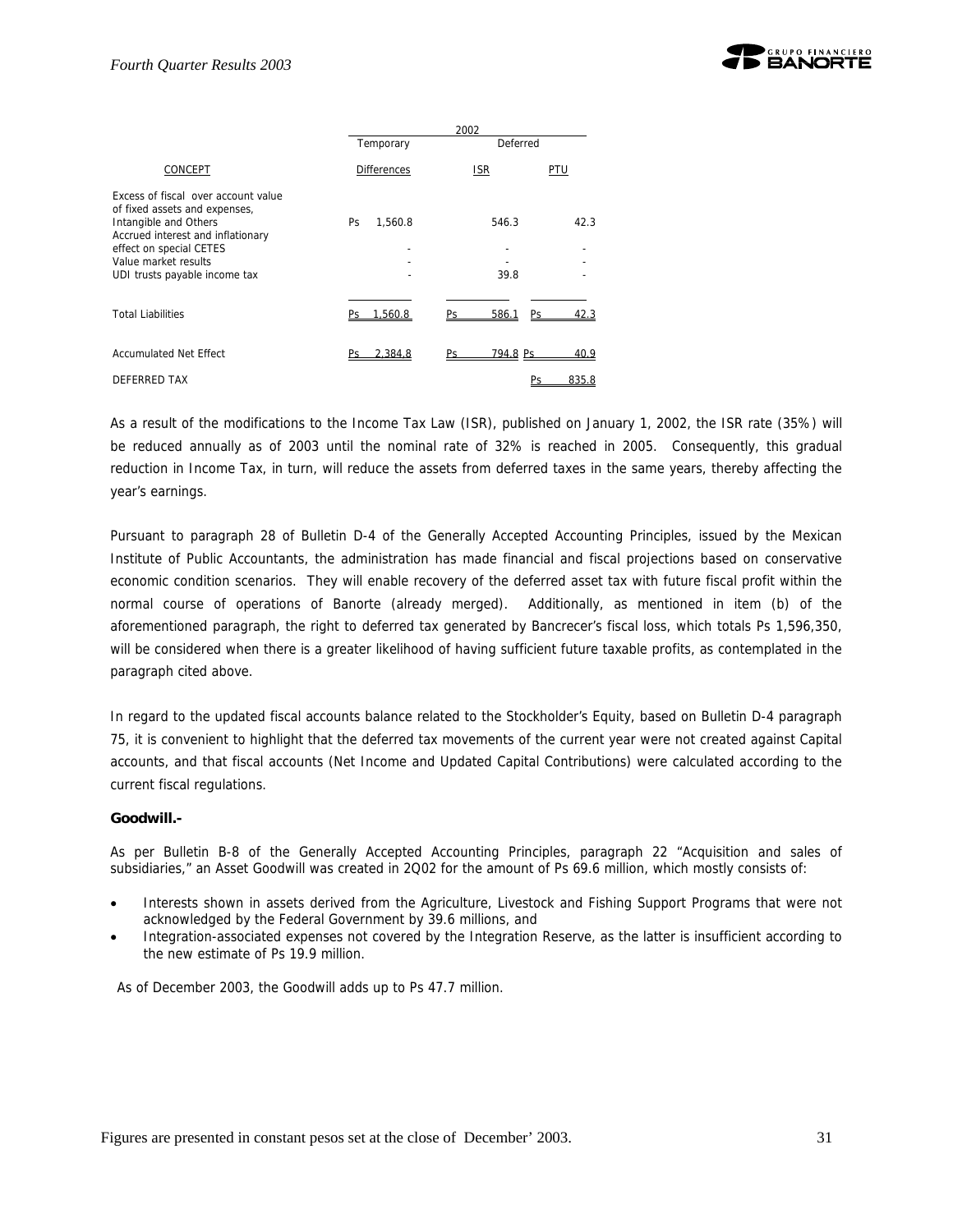

#### **ANNEX 4 .-Loan Portfolio sales to Sólida Administradora de Portafolios**

Last February, Banorte sold Ps 1.9 billion (Ps 1.861 billion in Past-due loans & Ps 64 million in Performing loans) of its own portfolio (including interests) to its subsidiary Sólida Administradora de Portafolios, S.A. de C.V. for Ps 378 million. As the transaction was based on the August 2002 figures, the final figure that affected the February balance was Ps 1.856 billion, considering collecting since August 2002. Along with the past-due portfolio, Ps 1.577 billion in associated loan reserves were transferred.

As instructed by the CNBV, we show the integration of the loan portfolio sold in 1Q03 by Banorte to its subsidiary Sólida Administradora de Portafolios, S.A. de C.V. The Purpose of this sale was to concentrate the portfolio in this specialized recovery unit as it had been managing the collections of this loans since before. This was a one time operation and is not a recurrent procedure to transfer loans to Sólida.

|                             |                          | Local Currency (2) |        |                          | Foreign Currency (USD)(3) |                          |        | <b>Total</b>             |                          |
|-----------------------------|--------------------------|--------------------|--------|--------------------------|---------------------------|--------------------------|--------|--------------------------|--------------------------|
| (Millions of Nominal Pesos) | Aug'02                   | Sep'03             | Dec'03 | Aug'02                   | Sep'03                    | Dec'03                   | Aug'02 | Sep'03                   | <b>Dec'03</b>            |
| <b>Performing Loans</b>     |                          |                    |        |                          |                           |                          |        |                          |                          |
| Commercial                  | 5                        | 7                  | 12     | 5                        | 5                         | 2                        | 10     | 12                       | 14                       |
| Consumer                    | $\overline{\phantom{a}}$ | $\overline{a}$     |        | ۰                        |                           |                          |        | $\overline{\phantom{a}}$ | $\overline{\phantom{a}}$ |
| Mortgage                    | 54                       | 95                 | 105    | $\overline{\phantom{a}}$ | $\overline{\phantom{a}}$  | $\overline{\phantom{0}}$ | 54     | 95                       | 105                      |
| Total                       | 59                       | 102                | 117    | 5                        | 5                         | $\overline{2}$           | 64     | 107                      | 119                      |
|                             |                          |                    |        |                          |                           |                          |        |                          |                          |
| <b>Non Performing Loans</b> |                          |                    |        |                          |                           |                          |        |                          |                          |
| Commercial                  | 405                      | 349                | 334    | 293                      | 241                       | 246                      | 698    | 590                      | 580                      |
| Consumer                    | 81                       | 77                 | 77     | $\overline{\phantom{a}}$ |                           | $\overline{\phantom{a}}$ | 81     | 77                       | 77                       |
| Mortgage                    | 1,112                    | 867                | 818    | $\overline{\phantom{a}}$ | $\overline{\phantom{a}}$  | ٠                        | 1,112  | 867                      | 818                      |
| Total                       | 1,598                    | 1,293              | 1,229  | 293                      | 241                       | 246                      | 1,891  | 1,534                    | 1,475                    |
|                             |                          |                    |        |                          |                           |                          |        |                          |                          |
| <b>TOTAL LOANS</b>          | 1,657                    | 1,395              | 1,346  | 298                      | 246                       | 248                      | 1,955  | 1,641                    | 1,594                    |
|                             |                          |                    |        |                          |                           |                          |        |                          |                          |
| Loan Loss Reserves (1)      |                          |                    |        |                          |                           |                          |        |                          |                          |
| Commercial                  | 383                      | 339                | 329    | 274                      | 224                       | 227                      | 657    | 563                      | 556                      |
| Consumer                    | 80                       | 77                 | 77     | $\overline{\phantom{a}}$ |                           | $\overline{a}$           | 80     | 77                       | 77                       |
| Mortgage                    | 840                      | 568                | 539    | $\overline{\phantom{a}}$ | $\overline{\phantom{a}}$  | $\overline{\phantom{a}}$ | 840    | 568                      | 539                      |
| Total                       | 1,303                    | 984                | 945    | 274                      | 224                       | 227                      | 1,577  | 1,208                    | 1,172                    |
|                             |                          |                    |        |                          |                           |                          |        |                          |                          |

(1) Reserve requirements using the same classification method used for the bank.

(2) Includes UDIS.

(3) The dollar portfolio and reserves are re-expressed in pesos.

(\*) The Reserve surplus as of Dec'03 was Ps 195 million.

(\*) Banorte has a 99.99% stake in Sólida.

In the quarter, regarding the Loan Portfolio Ps 12 million were included in repossessed assets and Ps 25 million were registered as charge offs and discounts which decreased the Preventive Loan Loss reserves along with Ps 5 million of repossessed assets losses.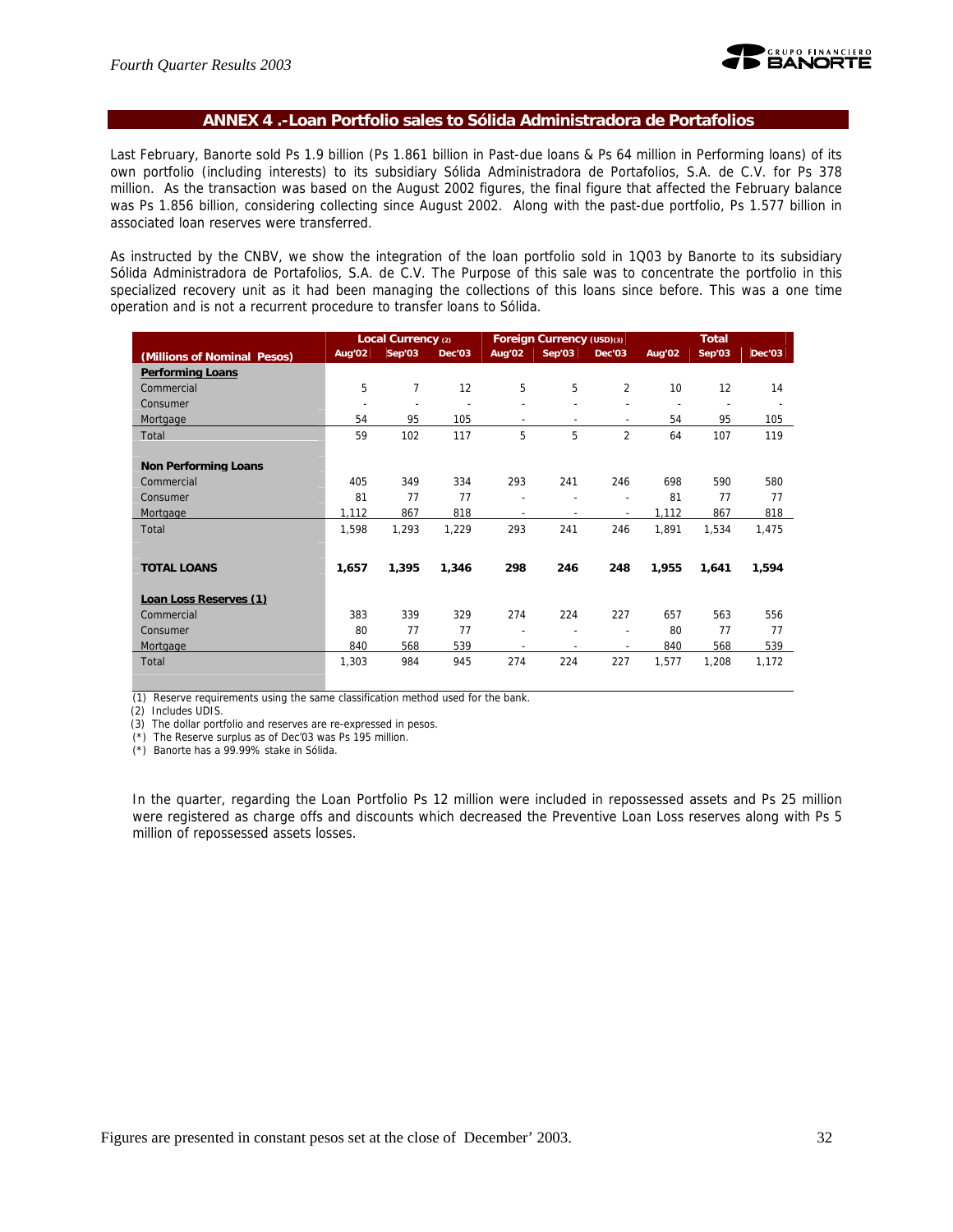

#### **BANORTE'S LOAN PORTFOLIO INCLUDING LOANS SOLD TO SÓLIDA**

|                                 | Local Currency (1) |         | Foreign Currency (USD)(2) |        | <b>Total</b> |         |
|---------------------------------|--------------------|---------|---------------------------|--------|--------------|---------|
| (Millions of Nominal Pesos)     | Sep'03             | Dec'03  | Sep'03                    | Dec'03 | Sep'03       | Dec'03  |
| <b>Performing Loans</b>         |                    |         |                           |        |              |         |
| Commercial                      | 22.669             | 27.138  | 8.523                     | 6.681  | 31.192       | 33.819  |
| <b>Financial Intermediaries</b> | 2.551              | 3.048   | 773                       | 302    | 3.324        | 3.350   |
| Consumer                        | 7.728              | 8.651   | 5                         | 4      | 7.733        | 8,655   |
| Mortgage                        | 13.497             | 14.557  |                           |        | 13.497       | 14,557  |
| <b>Goverment Entities</b>       | 84,100             | 77,446  | 715                       | 730    | 84,815       | 78,176  |
| Fobaproa / IPAB                 | 6,847              | 6,887   | (195)                     | (201)  | 6,652        | 6,686   |
| Performing Loans                | 137.392            | 137.727 | 9,821                     | 7.516  | 147.213      | 145.243 |
|                                 |                    |         |                           |        |              |         |
| <b>Non Performing Loans</b>     |                    |         |                           |        |              |         |
| Commercial                      | 1.291              | 1.281   | 1,000                     | 1.017  | 2.291        | 2,298   |
| Consumer                        | 454                | 526     |                           |        | 454          | 526     |
| Mortgage                        | 1,885              | 1,855   |                           |        | 1,885        | 1,855   |
| <b>Goverment Entities</b>       | 8                  | 8       |                           |        | 8            | 8       |
| Non Performing Loans            | 3,638              | 3,670   | 1,000                     | 1.017  | 4,638        | 4,687   |
|                                 |                    |         |                           |        |              |         |
| <b>TOTAL LOANS</b>              | 141,030            | 141,397 | 10,821                    | 8,533  | 151,851      | 149,930 |
|                                 |                    |         |                           |        |              |         |
| <b>Loan Loss Reserves</b>       | 3,819              | 3,846   | 1,301                     | 1,171  | 5,120        | 5,017   |
| <b>Net Loan Portfolio</b>       | 137,211            | 137,551 | 9,520                     | 7,362  | 146,731      | 144,913 |
| <b>Loan Loss Reserves</b>       |                    |         |                           |        | 110.39%      | 107.04% |
| % Past Due Loans                |                    |         |                           |        | 3.05%        | 3.13%   |

(1) Includes UDIS.

(2) The dollar portfolio and reserves are re-expressed in pesos.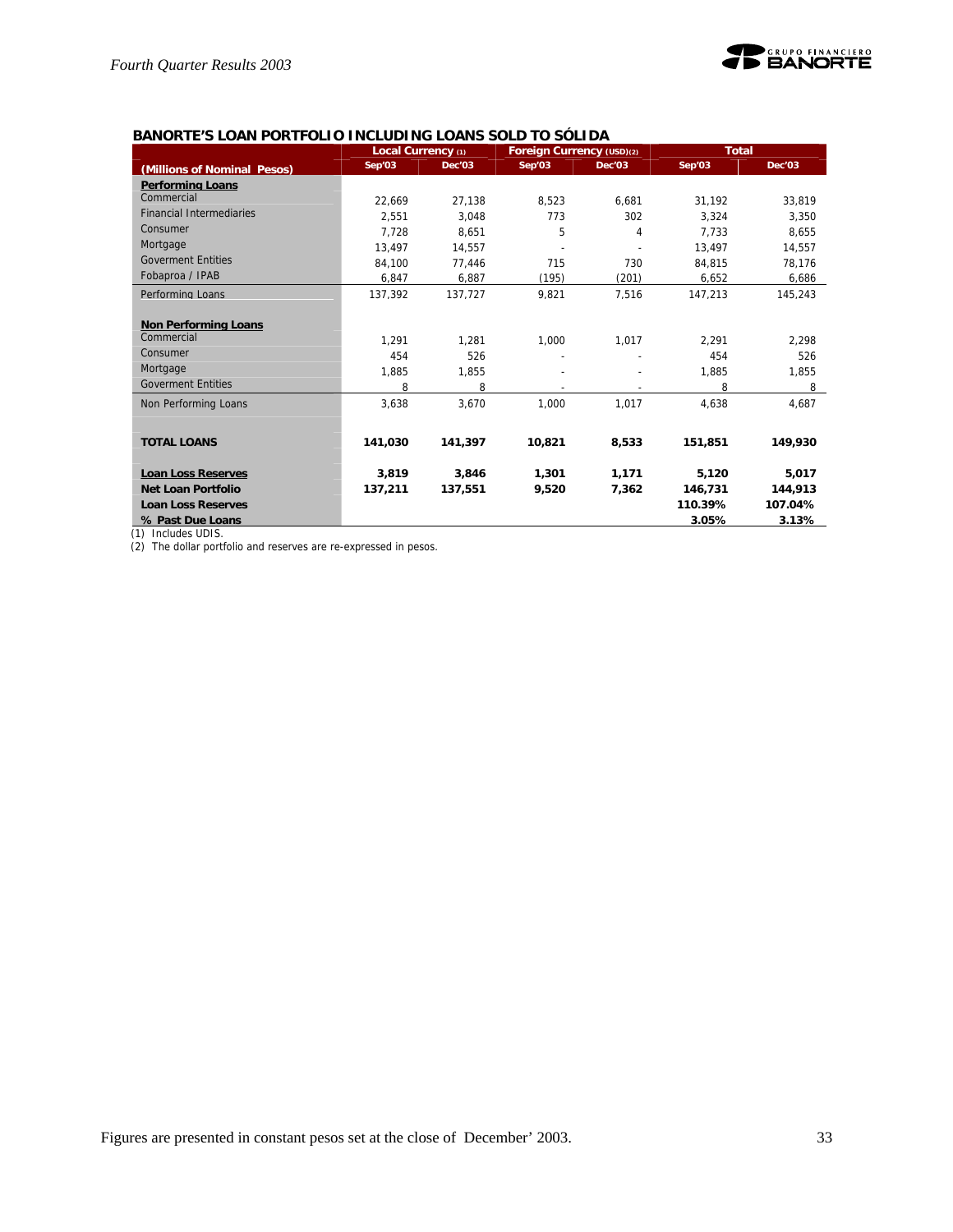

## **ANNEX 5 .- Financial Statements**

|                                                                |                          |                |                                |                | HOLDING -Income Statement (Millions of Pesos)             |                          |              |                |                |                    |
|----------------------------------------------------------------|--------------------------|----------------|--------------------------------|----------------|-----------------------------------------------------------|--------------------------|--------------|----------------|----------------|--------------------|
|                                                                | 1Q02                     | 2002           | 3Q02                           | 4Q02           | <b>ACUM</b>                                               | 1003                     | 2003         | 3Q03           | 4Q03           | <b>ACUM</b>        |
| Income from Subsidiaries and                                   | 407                      | 833            | 437                            | 439            | 2,116                                                     | 513                      | 546          | 582            | 572            | 2,213              |
| <b>Interest Expense</b>                                        |                          |                |                                |                |                                                           |                          |              |                |                |                    |
| <b>Trading Income</b>                                          |                          |                |                                |                |                                                           |                          |              |                |                |                    |
| Fees & Tarifs                                                  | L,                       |                | L,                             | L,             |                                                           |                          |              |                |                |                    |
| <b>REPOMO</b>                                                  | (2)                      | (3)            | (3)                            | (2)            | (11)                                                      | (1)                      |              | (1)            | (4)            | (5)                |
|                                                                | 405                      | 830            | 434                            |                |                                                           | 512                      | 546          | 581            | 569            |                    |
| <b>Total Operating Income</b>                                  |                          |                |                                | 437            | 2,106                                                     |                          |              |                |                | 2,208              |
| Operation & Administrative expenses                            | $\overline{\phantom{a}}$ | 1              | $\mathbf{1}$                   | $\mathbf{1}$   | 3                                                         | $\mathbf{1}$             | $\mathbf{1}$ | $\mathbf{1}$   |                | 2                  |
| <b>Operating Income</b>                                        | 404                      | 829            | 433                            | 436            | 2,103                                                     | 512                      | 545          | 581            | 568            | 2,206              |
| Non Operating Income                                           | L,                       | 1              | 1                              | 4              | 5                                                         | 12                       | (1)          |                | 1              | 13                 |
| Non Operating Expense                                          | $\overline{a}$           | $\frac{1}{2}$  | $\overline{a}$                 | $\frac{1}{2}$  |                                                           | $\overline{\phantom{a}}$ |              |                |                |                    |
| <b>Non Operating Income</b>                                    | $\blacksquare$           | 1              | 1                              | 4              | 5                                                         | 12                       | (1)          | $\blacksquare$ | 1              | 12 <sub>2</sub>    |
| Pre-tax Income                                                 | 405                      | 830            | 434                            | 440            | 2.108                                                     | 524                      | 544          | 581            | 569            | 2.218              |
| Income Tax & Profit Sharing                                    | 3                        | 3              | 3                              | 3              | 14                                                        | 4                        | (4)          | $\overline{a}$ |                |                    |
| Tax on Assets                                                  |                          |                | $\overline{a}$                 |                |                                                           | $\overline{a}$           |              |                |                |                    |
| Deferred Inc. Tax and Profit sharing                           | (1)                      | 1              |                                |                |                                                           |                          |              |                |                |                    |
|                                                                | 3                        | 4              | 3                              | 3              | 14                                                        | 4                        | (4)          |                |                |                    |
| <b>Net income from Continuos</b>                               | 402                      | 826            | 430                            | 437            | 2,095                                                     | 520                      | 548          | 581            | 569            | 2,218              |
| Extraordinary Items. net                                       |                          |                |                                |                |                                                           |                          |              |                |                |                    |
| <b>Total Net Income</b>                                        | 402                      | 826            | 430                            | 437            | 2,095                                                     | 520                      | 548          | 581            | 569            | 2,218              |
|                                                                |                          |                | <b>HOLDING - BALANCE SHEET</b> |                | (Millions of Pesos)                                       |                          |              |                |                |                    |
| <b>ASSETS</b>                                                  |                          | 1002           | 2002                           | 3Q02           | 4Q02                                                      | 1003                     |              | 2003           | 3Q03           | 4Q03               |
| Cash and due from Banks                                        |                          | 171            | 167                            | 141            | 18                                                        | 10                       |              | 90             | 161            | 86                 |
| <b>Financial Instruments:</b>                                  |                          |                |                                |                |                                                           |                          |              |                |                |                    |
| Sundry debtors and other assets, net                           |                          | 47             | 53                             | 68             | 64                                                        | 66                       |              | 141            | 4              | 4                  |
| Real Estate, Furniture & Equipment, net                        |                          | L,             |                                | L,             |                                                           |                          |              |                |                |                    |
| Investments in subsidiaries                                    |                          | 10,235         | 19,952                         | 11,090         | 11,566                                                    | 12,055                   |              | 12,608         | 13,089         | 13,259             |
| Deferred taxes                                                 |                          |                |                                |                |                                                           |                          |              |                |                |                    |
| Goodwill                                                       |                          |                |                                |                |                                                           |                          |              |                |                | 42                 |
| Other Assets, Deferred charges, intang                         |                          | 1              | 1                              | 1              |                                                           | 1                        |              | 1              |                |                    |
| TOTAL ASSETS                                                   |                          | 10,455         | 11,173                         | 11,300         | 11,648                                                    | 12,132                   |              | 12,840         | 13,255         | 13,391             |
| <b>LIABILITIES</b>                                             |                          |                |                                |                |                                                           |                          |              |                |                |                    |
| Due to banks and correspondents                                |                          |                | ä,                             |                | ٠                                                         | $\overline{\phantom{a}}$ |              | $\blacksquare$ | ÷,             |                    |
| Income Tax & Profit Sharing                                    |                          | 9              | 8<br>$\mathbf{1}$              | 11<br>529      | 13                                                        | 3                        |              | 12<br>J.       | 16             | 21                 |
| Other Payable accounts                                         |                          | 9              | 9                              | 540            | 13                                                        | 3                        |              | 12             | 16             | $\mathbf{1}$<br>22 |
| Other payable accounts<br>Deferred taxes                       |                          | 17             | 18                             | 24             | 23                                                        | 21                       |              | 44             |                |                    |
| <b>TOTAL LIABILITIES</b>                                       |                          | 26             | 28                             |                |                                                           |                          |              |                |                |                    |
| STOCKHOLDER 'S EQUITY                                          |                          |                |                                |                |                                                           |                          |              |                |                |                    |
| Paid-in Capital                                                |                          |                |                                | 564            | 36                                                        | 24                       |              | 56             | 16             | 22                 |
|                                                                |                          |                |                                |                |                                                           |                          |              |                |                |                    |
| Share subscription premiums                                    |                          | 5,317<br>1,547 | 5,316<br>1,552                 | 5,314<br>1,556 | 5,313<br>1,554                                            | 5,314<br>1,553           |              | 5,325<br>1,621 | 5,330<br>1,589 | 5,330<br>1,584     |
| Subordinated Convertible Debentures                            |                          | J.             |                                |                |                                                           |                          |              | J.             | $\overline{a}$ |                    |
| <b>Subscribed Capital</b>                                      |                          | 6,864          | 6,868                          | 6,870          | 6.868                                                     | 6,867                    |              | 6,946          | 6,920          | 6.914              |
| <b>Capital Reserves</b>                                        |                          | 1,030          | 1,109                          | 1,094          | 1,094                                                     | 1,094                    |              | 1,321          | 1,321          | 1,319              |
| <b>Retained Earnings</b>                                       |                          | 10,473         | 10,391                         | 9,863          | 9,862                                                     | 11,957                   |              | 11,772         | 11,772         | 11,415             |
| Surplus (Deficit) from securities                              |                          |                |                                | $\overline{a}$ |                                                           |                          |              |                | $\overline{a}$ |                    |
| Results of foreign operations exchange                         |                          |                |                                |                |                                                           |                          |              |                |                |                    |
| Excess (Insuf.) in capital restatement                         |                          | (5, 442)       | (5, 443)                       | (5, 442)       | (5, 438)                                                  | (5, 437)                 |              | (5, 436)       | (5, 435)       | (5, 438)           |
| Non Mon assets results Fixed Assets                            |                          |                |                                |                |                                                           |                          |              |                |                |                    |
| Non Mon assets results Investm                                 |                          | (2, 897)       | (3,008)                        | (3, 307)       | (2,869)                                                   | (2,894)                  |              | (2,887)        | (2,988)        | (2,959)            |
| Adjustment in the employees pension                            |                          |                |                                |                |                                                           |                          |              |                |                |                    |
| Accumulated Deferred tax effect                                |                          |                |                                |                |                                                           |                          |              |                |                |                    |
| Net Income                                                     |                          | 402            | 1,228                          | 1,658          | 2,095                                                     | 520                      |              | 1,068          | 1,649          | 2,218              |
| <b>Earned Capital</b>                                          |                          | 3,565          | 4,277                          | 3,867          | 4,745                                                     | 5,241                    |              | 5,839          | 6,319          | 6,556              |
| Total Stockholder 's Equity                                    |                          | 10,429         | 11,145                         | 10,736         | 11,612                                                    | 12,108                   | 12,784       |                | 13,239         | 13,470             |
| TOTAL LIABILITIES & STOCKHOLDER 'S                             |                          | 10,455         | 11,173                         | 11,300         | 11,648                                                    | 12,132                   |              | 12,840         | 13,255         | 13,491             |
|                                                                |                          |                |                                |                | <b>MEMORANDUM ACCOUNTS OF HOLDING</b> (Millions of Pesos) |                          |              |                |                |                    |
|                                                                |                          | 1002           | 2002                           | 3Q02           | 4Q02                                                      | 1003                     |              | 2003           | 3Q03           | 4Q03               |
| Client securities held in custody<br>Other trust account items |                          | 3,164<br>121   | 3,710<br>119                   | 3,665<br>118   | 3,598<br>115                                              | 3,557<br>114             |              | 3,548<br>114   | 3,522<br>113   | 3,463<br>111       |

Figures are presented in constant pesos set at the close of December' 2003. 34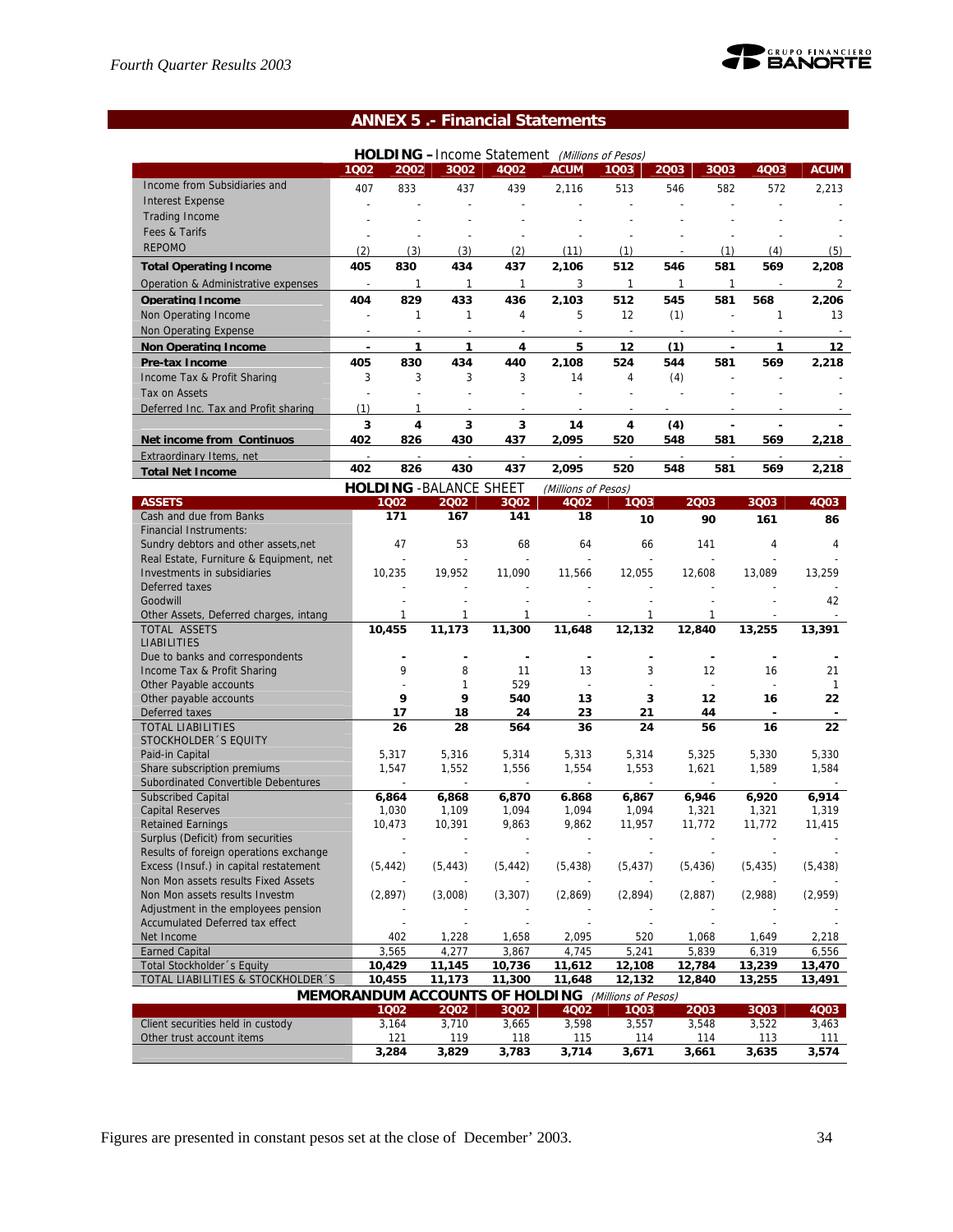

## **GRUPO FINANCIERO BANORTE–CONSOLIDATED INCOME STATEMENT (Millions of Pesos)**

| <b>NET INTEREST INCOME</b>                                    | 1Q02           | 2002                     | 3Q02           | 4Q02         | <b>ACUM</b>              | 1Q03                     | 2Q03                     | 3Q03                     | 4Q03        | <b>ACUM</b>  |
|---------------------------------------------------------------|----------------|--------------------------|----------------|--------------|--------------------------|--------------------------|--------------------------|--------------------------|-------------|--------------|
|                                                               |                |                          |                |              |                          |                          |                          |                          |             |              |
| Interest Income                                               | 5,986          | 5,799                    | 6,190          | 6,602        | 24,578                   | 6,784                    | 5,365                    | 4,534                    | 4,946       | 21,628       |
| <b>Interest Expense</b>                                       | 4,083          | 3,740                    | 4,102          | 4,524        | 16,449                   | 4,595                    | 3,420                    | 2,706                    | 2,982       | 13,703       |
| Loan Fees                                                     | 127<br>9       | 220                      | 165            | 177          | 690                      | 190                      | 192                      | 189                      | 209         | 781          |
| <b>Fees Paid</b>                                              |                | 10<br>2,270              | 12             | 11           | 41                       | 10                       | 15                       | 15                       | 13          | 53           |
| Net Interest Income (NII)<br>Repomo-Margin                    | 2,023<br>29    | 41                       | 2,241          | 2,245<br>33  | 8,778<br>80              | 2,370<br>15              | 2,123<br>13              | 2,002<br>6               | 2,160<br>21 | 8,654<br>55  |
|                                                               |                |                          | (24)           |              |                          |                          |                          |                          |             |              |
| <b>NII after Repomo</b><br>Loan Loss Provisions               | 2,052<br>175   | 2,311<br>203             | 2,218<br>184   | 2,278<br>257 | 8,859<br>819             | 2,385<br>242             | 2,135<br>349             | 2,009<br>166             | 2,181       | 8,710<br>756 |
|                                                               | 2              | 12                       | 8              | 15           | 37                       | 31                       | 14                       | $\overline{2}$           | (1)<br>6    | 53           |
| <b>Loss Sharing Provisions</b><br><b>NII after Provisions</b> | 1,875          | 2,096                    | 2,026          | 2.006        | 8,003                    | 2,112                    | 1,772                    | 1,841                    |             | 7,901        |
| <b>Fund transfers</b>                                         | 44             | 54                       | 50             | 47           | 194                      | 44                       | 44                       | 46                       | 2,176<br>44 | 178          |
| Account management                                            | 165            | 179                      | 169            | 153          | 666                      | 151                      | 167                      | 187                      | 206         | 710          |
| Fiduciary                                                     | 198            | 248                      | 196            | 181          | 823                      | 160                      | 129                      | 167                      | 265         | 721          |
|                                                               | 114            | 66                       | 276            | (45)         | 411                      | 52                       | 35                       | 35                       | 44          | 165          |
| Income from Loan Portfolios Acquired                          | 92             | 34                       | 65             | 63           | 254                      | 65                       | 57                       | 60                       | 77          | 260          |
| <b>Electronic Banking Services</b><br><b>Credit Card</b>      | 130            | 158                      | 153            | 150          | 591                      | 151                      | 160                      | 157                      | 187         | 654          |
| Fees from FOBAPROA                                            | 143            | 66                       | 53             | 120          | 381                      | 48                       | 34                       | 256                      | 139         | 477          |
| Other fees                                                    | 460            | 413                      | 516            | 405          | 1,794                    | 434                      | 408                      | 526                      | 429         | 1,797        |
| Fees on services,                                             | 1,347          | 1,216                    | 1,478          | 1,074        | 5,115                    | 1,105                    | 1,033                    | 1.433                    | 1,391       | 4,963        |
| <b>Fund transfers</b>                                         |                |                          |                |              |                          |                          |                          |                          |             |              |
| Other fees                                                    | 184            | 198                      | 221            | 289          | 891                      | 181                      | 168                      | 214                      | 121         | 685          |
| Expenses from Loan Portfolios Acquired                        | 67             | 43                       | 159            | 27           | 296                      | 42                       | 29                       | 27                       | 32          | 130          |
| Fees paid,                                                    | 251            | 240                      | 380            | 316          | 1,187                    | 223                      | 197                      | 241                      | 153         | 815          |
| Foreign exchange                                              | 70             | 111                      | 73             | 87           | 340                      | 85                       | 122                      | 102                      | 84          | 394          |
| Securities - Realized gains                                   | 275            | (158)                    | (67)           | 35           | 87                       | 149                      | 359                      | 101                      |             | 610          |
| Securities- Unrealized gains                                  | (4)            | (50)                     | (13)           | 19           | (48)                     | (3)                      | (37)                     | 58                       | (40)        | (23)         |
| <b>Market-related Income</b>                                  | 341            | (97)                     | (7)            | 141          | 379                      | 231                      | 444                      | 262                      | 44          | 980          |
| <b>Total Non Interest Income</b>                              | 1,438          | 879                      | 1,090          | 900          | 4,307                    | 1,112                    | 1,280                    | 1,454                    | 1,282       | 5,128        |
| <b>Total Operating Income</b>                                 | 3,312          | 2,975                    | 3,116          | 2,906        | 12,309                   | 3,224                    | 3,052                    | 3,295                    | 3,457       | 13,029       |
| Personnel                                                     | 1,133          | 1,085                    | 1,013          | 1,033        | 4,264                    | 1,104                    | 1,013                    | 1,046                    | 1,005       | 4,168        |
| <b>Professional Fees</b>                                      | 92             | 108                      | 116            | 108          | 424                      | 85                       | 117                      | 128                      | 103         | 433          |
| Administrative and Promotion Expenses                         | 738            | 727                      | 717            | 753          | 2,933                    | 651                      | 676                      | 768                      | 834         | 2,929        |
| Rents, depreciation and amortization                          | 347            | 388                      | 330            | 338          | 1,404                    | 358                      | 386                      | 409                      | 423         | 1,576        |
| Taxes, other than income tax                                  | 132            | 146                      | 161            | 196          | 634                      | 145                      | 160                      | 160                      | 202         | 668          |
| <b>Contributions to IPAB</b>                                  | 164            | 171                      | 165            | 177          | 678                      | 182                      | 181                      | 183                      | 186         | 732          |
| Corporate expenses Recoveries                                 |                |                          |                |              |                          |                          |                          |                          |             |              |
| <b>Non-Interest Expense</b>                                   | 2.607          | 2.624                    | 2,502          | 2,605        | 10,338                   | 2.525                    | 2,534                    | 2,694                    | 2,755       | 10,507       |
| <b>Operating Income</b>                                       | 705            | 351                      | 614            | 301          | 1,971                    | 699                      | 519                      | 602                      | 703         | 2,522        |
| <b>Other Revenues</b>                                         | 269            | 497                      | 771            | 616          | 2,153                    | 575                      | 353                      | 814                      | 620         | 2,362        |
| Foreign exchange                                              | ٠              | $\overline{\phantom{a}}$ | ÷.             | ÷.           | $\overline{\phantom{a}}$ | $\overline{\phantom{a}}$ | $\overline{\phantom{a}}$ | $\overline{\phantom{a}}$ | ÷.          |              |
| Recoveries                                                    | 58             | 71                       | 138            | 94           | 361                      | 9                        | 68                       | 66                       | 21          | 165          |
| Repomo-other revenues                                         | $\mathbf{1}$   | $\overline{2}$           | $\overline{2}$ | 16           | 21                       | 5                        | $\mathbf{1}$             | 4                        | 14          | 24           |
| <b>Non Operating Income</b>                                   | 328            | 570                      | 911            | 725          | 2.535                    | 589                      | 423                      | 884                      | 654         | 2.551        |
| Other Expense                                                 | (446)          | (262)                    | (837)          | (551)        | (2,096)                  | (641)                    | (331)                    | (747)                    | (610)       | (2, 330)     |
| Foreign exchange                                              | (2)            | (5)                      |                |              | (7)                      |                          |                          | (2)                      |             | (2)          |
| Repomo-other Expenses                                         | (47)           | (77)                     | (83)           | (146)        | (353)                    | (85)                     | (29)                     | (59)                     | (161)       | (334)        |
| <b>Non Operating Expense</b>                                  | (494)          | (344)                    | (921)          | (697)        | (2, 456)                 | (727)                    | (360)                    | (808)                    | (771)       | (2,667)      |
| Non Operating Income (Expense), net                           | (166)          | 226                      | (10)           | 29           | 79                       | (137)                    | 62                       | 76                       | (117)       | (116)        |
| Pre-tax Income                                                | 540            | 577                      | 604            | 330          | 2,051                    | 562                      | 581                      | 678                      | 586         | 2,406        |
| Income Tax                                                    | 39             | 35                       | 65             | (6)          | 134                      | 65                       | 42                       | 69                       | 11          | 188          |
| Profit sharing                                                | $\overline{2}$ | 41                       | 29             | 33           | 105                      | 25                       | 25                       | 31                       | 37          | 117          |
| Tax on Assets                                                 | 23             | 27                       | 28             | 37           | 116                      | 9                        | 11                       | 11                       | 8           | 39           |
| Deferred Inc. Tax and Profit sharing                          | 79             | 13                       | 23             | (107)        | $\overline{7}$           | (36)                     | (18)                     | (19)                     | (26)        | (99)         |
|                                                               | 142            | 117                      | 145            | (42)         | 362                      | 63                       | 60                       | 92                       | 29          | 244          |
| Net Income before subsidiaries                                | 397            | 461                      | 459            | 372          | 1,689                    | 499                      | 521                      | 586                      | 556         | 2,162        |
| Subsidiaries 'net income                                      | 56             | (21)                     | 23             | 104          | 163                      | 69                       | 52                       | 46                       | 33          | 201          |
| Net Income from continuos operations                          | 454            | 440                      | 482            | 476          | 1.852                    | 568                      | 573                      | 632                      | 590         | 2.363        |
| Extraodinary items, net                                       | $\overline{a}$ | 427                      | 3              | (3)          | 427                      | $\overline{a}$           | $\mathbf{1}$             |                          |             | 1            |
| <b>Minority Interest</b>                                      | 51             | 41                       | 54             | 37           | 184                      | 48                       | 25                       | 51                       | 21          | 145          |
| <b>TOTAL NET INCOME</b>                                       | 402            | 826                      | 430            | 437          | 2,095                    | 520                      | 548                      | 581                      | 569         | 2,218        |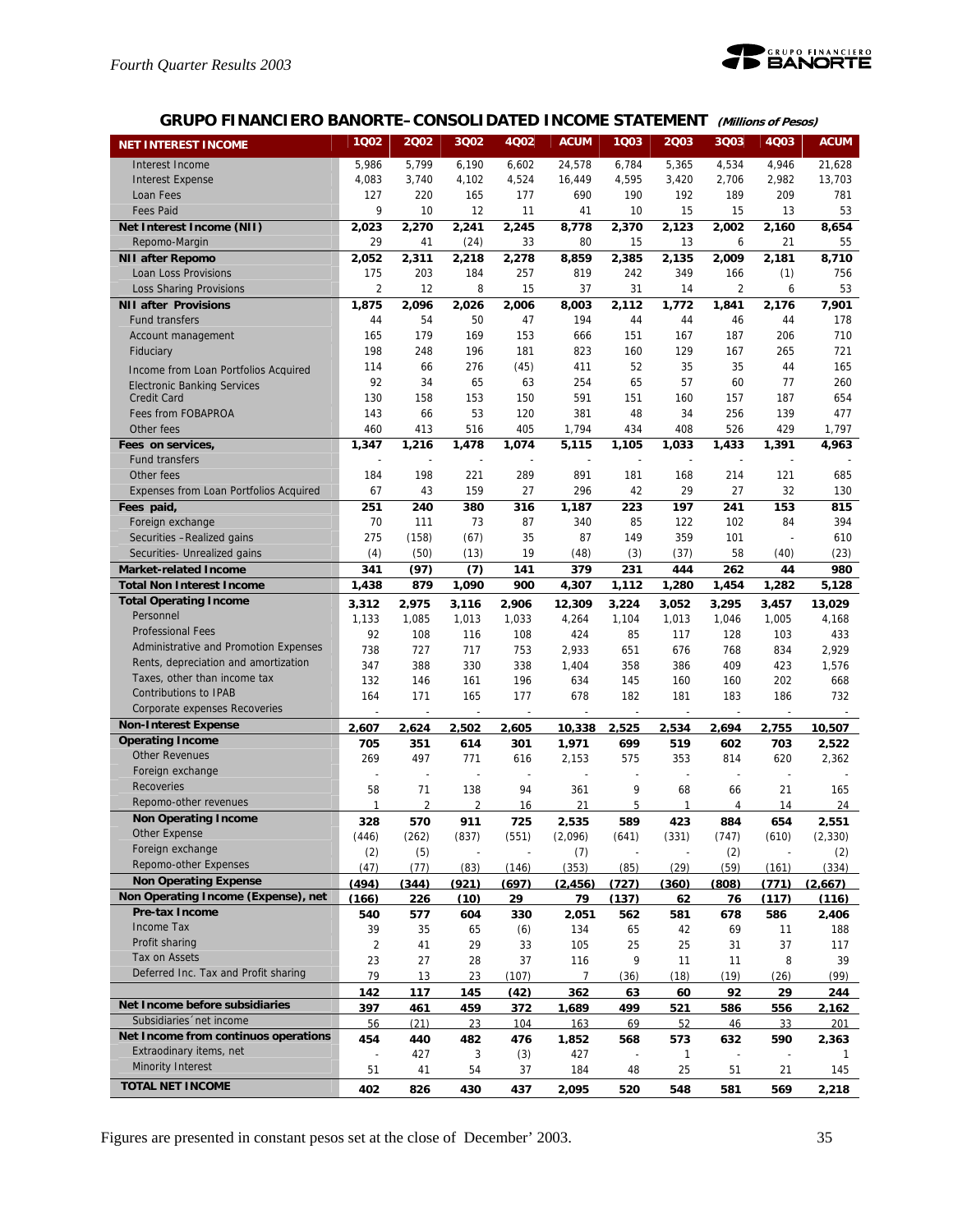

| <b>GRUPO FINANCIERO BANORTE- CONSOLIDATED BALANCE SHEET</b> |         |                          |                          |         |         |                | (Millions of Pesos) |         |
|-------------------------------------------------------------|---------|--------------------------|--------------------------|---------|---------|----------------|---------------------|---------|
| <b>ASSETS</b>                                               | 1002    | 2002                     | 3Q02                     | 4Q02    | 1003    | 2003           | 3Q03                | 4Q03    |
| <b>Cash and due from Banks</b>                              | 18,195  | 18,515                   | 20,682                   | 24,445  | 22,891  | 26,303         | 30,363              | 30,743  |
| <b>Negotiable Instruments</b>                               | 3,976   | 3,430                    | 2,471                    | 3,101   | 4,125   | 4,043          | 4,178               | 9,247   |
| Securities held for sale                                    | 995     | 1,112                    | 890                      | 1,390   | 1,356   | 1,356          | 190                 | 240     |
| Securities held to maturity                                 | 4,185   | 4,312                    | 6,710                    | 7,994   | 8,635   | 9,379          | 10,788              | 9,368   |
| <b>Financial Instruments:</b>                               | 9,156   | 8,854                    | 10,072                   | 12,455  | 14,116  | 14,778         | 15,155              | 18,855  |
| Non-assigned securities to pay                              |         | $\overline{\phantom{a}}$ | $\overline{\phantom{a}}$ | $\sim$  |         | 1              | 63                  | -1      |
| Repurchase agreements, net                                  | 158     | 150                      | 197                      | 78      | 162     | 45             | 166                 | 51      |
| Operations with collateral                                  |         |                          |                          |         |         |                |                     |         |
| Futures receivable, net                                     |         |                          |                          |         |         |                |                     |         |
| Options and derivatives, net                                | 27      |                          |                          | 10      | 15      | 1              |                     | 3       |
| <b>Repos &amp; Derivatives:</b>                             | 186     | 150                      | 197                      | 88      | 177     | 46             | 229                 | 55      |
| Commercial                                                  | 25,978  | 27,350                   | 31,030                   | 36,323  | 33,826  | 35,198         | 35,843              | 38,157  |
| <b>Financial Intermediaries</b>                             | 76      | 62                       | 56                       | 6,820   | 2,199   | 2,249          | 2,400               | 2,532   |
| Consumer                                                    | 3,471   | 4,135                    | 4,734                    | 5,361   | 6,091   | 6,909          | 7,869               | 8,659   |
| Mortgage                                                    | 11,445  | 11,871                   | 12,271                   | 12,627  | 12,620  | 13,194         | 13,898              | 14,715  |
| <b>Goverment Entities</b>                                   | 43,620  | 91,262                   | 87,849                   | 88,323  | 88,239  | 87,936         | 86,267              | 78,188  |
| Fobaproa                                                    | 59,878  | 9,888                    | 10,438                   | 6,368   | 6,763   | 6,796          | 6,765               | 6,685   |
| Fiduciary collection rights                                 |         |                          |                          |         |         |                |                     |         |
| <b>Performing Loans</b>                                     | 144,469 | 144,569                  | 146,378                  | 155,822 | 149,737 | 152,283        | 153,042             | 148,936 |
| Commercial                                                  | 2,672   | 2,782                    | 2,719                    | 2,614   | 1,982   | 2,415          | 1,935               | 1,913   |
| <b>Financial Intermediaries</b>                             |         |                          |                          |         |         |                |                     |         |
| Consumer                                                    | 388     | 304                      | 350                      | 349     | 339     | 349            | 392                 | 459     |
| Mortgage                                                    | 1,972   | 1,947                    | 1,961                    | 1,995   | 1,209   | 1,248          | 1,179               | 1,183   |
| <b>Goverment Entities</b>                                   |         | $\overline{2}$           | $\frac{1}{2}$            |         | 8       | 8              | 8                   | 8       |
| <b>Past Due Loans</b>                                       | 5,032   | 5,034                    | 5,030                    | 4,958   | 3,538   | 4,020          | 3,515               | 3,562   |
| <b>Total Loans</b>                                          | 149,502 | 149,603                  | 151,408                  | 160,781 | 153,274 | 156,303        | 156,557             | 152,499 |
| Preventive Ioan loss reserves                               | 5,793   | 5,861                    | 5,945                    | 5,828   | 4,481   | 4,637          | 4,457               | 4,316   |
| <b>Net Loan Portfolio</b>                                   | 143,709 | 143,742                  | 145,463                  | 154,953 | 148,793 | 151,665        | 152,100             | 148,182 |
| <b>Credit Assets Portfolio</b>                              | 2,592   | 2,435                    | 2,178                    | 1,928   | 1,794   | 1,711          | 1,591               | 2,065   |
| Sundry debtors and other assets, net                        | 1,873   | 1,755                    | 1,884                    | 2,739   | 2,596   | 3,955          | 4,441               | 2,231   |
| Foreclosed assets, net                                      | 1,452   | 1,389                    | 1,336                    | 1,264   | 1,197   | 1,227          | 1,187               | 1,123   |
| Real Estate, Furniture & Equipment, net                     | 6,031   | 5,968                    | 5,956                    | 5,945   | 5,847   | 5,776          | 5,669               | 5,713   |
| Investments in subsidiaries                                 | 1,236   | 1,370                    | 1,391                    | 1,064   | 1,511   | 1,547          | 1,585               | 1,704   |
| Deferred taxes                                              | 624     | 634                      | 647                      | 841     | 896     | 875            | 966                 | 970     |
| Goodwill                                                    |         | L,                       | L,                       |         |         | $\overline{a}$ |                     |         |
| Deferred charges & Intangibles                              | 1,558   | 1,820                    | 1,420                    | 1,599   | 1,516   | 1,828          | 1,468               | 1,545   |
| UDIS Mortgage loans reserve coverage                        |         |                          |                          |         |         |                |                     |         |
| <b>Other Assets</b>                                         | 15,365  | 15,371                   | 14,813                   | 15,381  | 15,356  | 16,919         | 16,907              | 15,351  |
| <b>TOTAL ASSETS</b>                                         | 186,611 | 186,633                  | 191,227                  | 207,322 | 201,333 | 209,711        | 214,755             | 213,187 |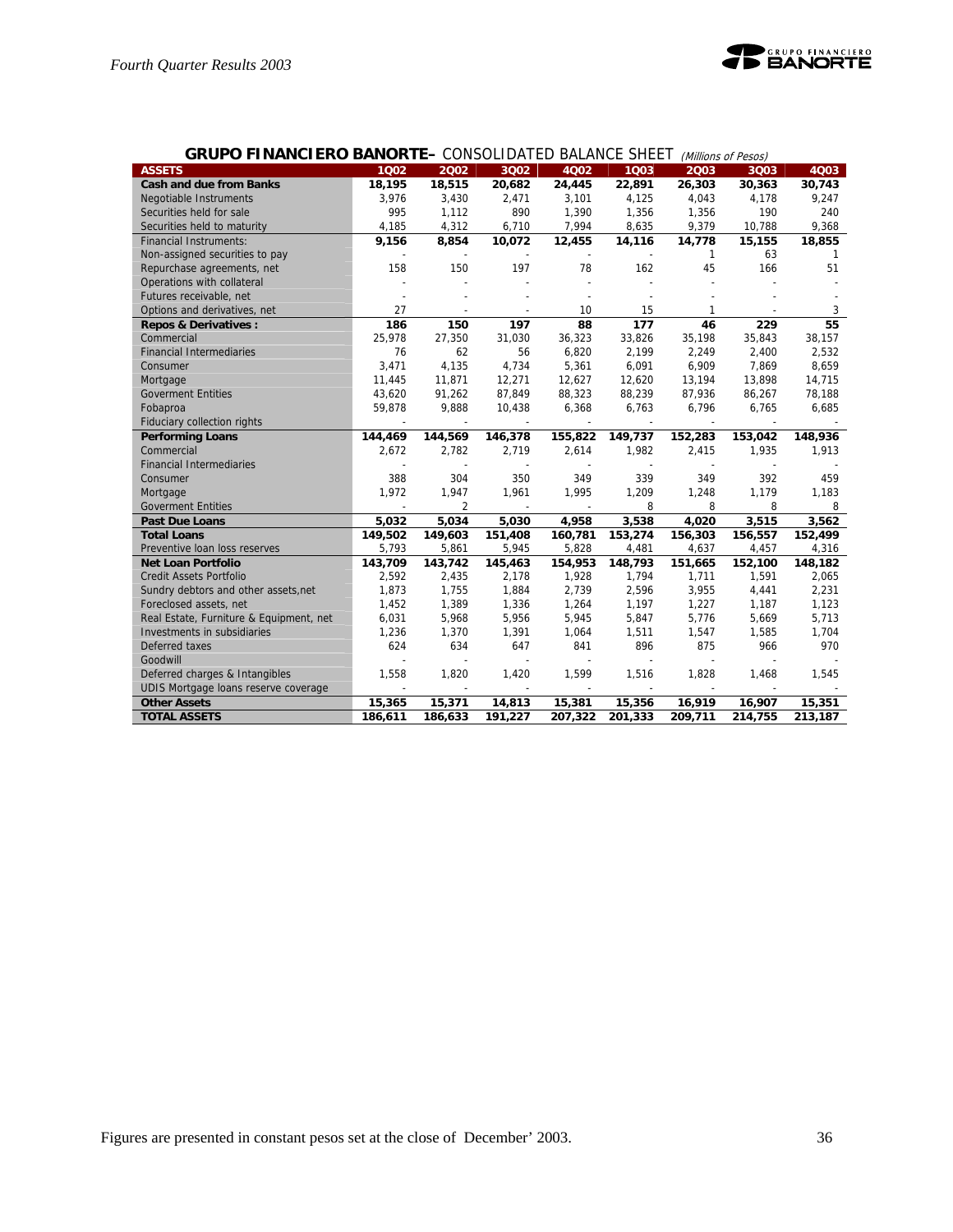

| <b>GRUPO FINANCIERO BANORTE - CONSOLIDATED BALANCE SHEET</b> |          |          |          |          |          |          | (Millions of Pesos) |          |  |
|--------------------------------------------------------------|----------|----------|----------|----------|----------|----------|---------------------|----------|--|
| <b>LIABILITIES</b>                                           | 1002     | 2002     | 3002     | 4Q02     | 1003     | 2003     | 3Q03                | 4Q03     |  |
| <b>Demand Deposits</b>                                       | 52,753   | 50,625   | 50,236   | 54,723   | 53,713   | 56,734   | 58,208              | 66,159   |  |
| <b>Time Deposits</b>                                         | 85,189   | 75,812   | 85,398   | 92,815   | 102,759  | 96,394   | 104,625             | 96,286   |  |
| <b>Bonds</b>                                                 | 1,443    | 1,390    | 1,404    | 1,345    | 1,359    | 270      |                     |          |  |
| <b>Deposits</b>                                              | 139,385  | 127,827  | 137,037  | 148,884  | 157,830  | 153,399  | 162,833             | 162,444  |  |
| Demand                                                       | 1,553    | 12,483   | 651      | 13,993   | 5,818    | 13,436   | 4,055               | 4,738    |  |
| Short term                                                   | 14,913   | 15,610   | 23,907   | 13,979   | 4,811    | 8,980    | 12,591              | 13,468   |  |
| Long term                                                    | 13,607   | 13,236   | 11,334   | 11,058   | 12,150   | 11,599   | 11,450              | 11,111   |  |
| Due to banks and correspondents                              | 30,073   | 41,328   | 35,893   | 39,030   | 22,779   | 34,015   | 28,096              | 29,316   |  |
| Non-assigned securities to pay                               |          |          |          |          |          | 1        | 47                  | 1        |  |
| Repurchase agreements, net                                   | 72       | 173      | 252      | 33       | 52       | 24       | 124                 | 215      |  |
| Operations with collateral                                   |          |          |          | 849      |          |          |                     |          |  |
| Futures receivable, net                                      |          |          |          |          |          |          |                     |          |  |
| Options and derivatives, net                                 |          | 88       | 546      |          | 959      | 931      | 1,445               | 12       |  |
| <b>Repos &amp; Derivatives:</b>                              | 72       | 261      | 798      | 883      | 1,011    | 956      | 1,616               | 228      |  |
| Income Tax & Profit Sharing                                  | 47       | 150      | 323      | 393      | 253      | 169      | 265                 | 266      |  |
| Other Payable accounts                                       | 4,124    | 3,488    | 3,929    | 2,962    | 3,641    | 4,727    | 4,850               | 3,775    |  |
| Other payable accounts                                       | 4,171    | 3,638    | 4,252    | 3,355    | 3,894    | 4,896    | 5,114               | 4,041    |  |
| Subordinated non Convertible Debenture                       | 1,494    | 1,465    | 1,495    | 2,687    | 2,768    | 2,669    | 2,782               | 2,731    |  |
| <b>Deferred Taxes</b>                                        |          |          |          |          |          |          |                     |          |  |
| Deferred credits                                             | 65       | 13       | 14       | 23       | 50       | 71       | 108                 | 65       |  |
| <b>TOTAL LIABILITIES</b>                                     | 175,261  | 174,532  | 179,488  | 194,862  | 188,331  | 196,007  | 200,549             | 198,826  |  |
| <b>STOCKHOLDER 'S EQUITY</b>                                 |          |          |          |          |          |          |                     |          |  |
| Paid-in Capital                                              | 5,317    | 5,316    | 5,314    | 5,313    | 5,314    | 5,325    | 5,330               | 5,330    |  |
| Share subscription premiums                                  | 1,547    | 1,552    | 1,556    | 1,554    | 1,553    | 1,621    | 1,589               | 1,584    |  |
| Subordinated Convertible Debentures                          |          |          |          |          |          |          |                     |          |  |
| <b>Subscribed Capital</b>                                    | 6,864    | 6,868    | 6,870    | 6,868    | 6,867    | 6,946    | 6,920               | 6,914    |  |
| <b>Capital Reserves</b>                                      | 1,030    | 1,109    | 1,094    | 1,094    | 1,094    | 1,321    | 1,321               | 1,319    |  |
| <b>Retained Earnings</b>                                     | 10,473   | 10,391   | 9,863    | 9,862    | 11,957   | 11,772   | 11,772              | 11,415   |  |
| Surplus (Deficit) from securities                            |          |          |          |          |          |          |                     |          |  |
| Results of foreign operations exchange                       |          |          |          |          |          |          |                     |          |  |
| Excess (Insuf.) in capital restatement                       | (5, 442) | (5, 443) | (5, 442) | (5, 438) | (5, 437) | (5, 436) | (5, 435)            | (5, 438) |  |
| Non Mon assets results Fixed Assets                          |          |          |          |          |          |          |                     |          |  |
| Non Mon assets results Investm                               | (2,897)  | (3,008)  | (3, 307) | (2,869)  | (2,894)  | (2,887)  | (2,988)             | (2,959)  |  |
| Adjustment in the employees pension                          |          |          |          |          |          |          |                     |          |  |
| Accumulated Deferred tax effect                              |          |          |          |          |          |          |                     |          |  |
| Net Income                                                   | 402      | 1,228    | 1,658    | 2,095    | 520      | 1,068    | 1,649               | 2,218    |  |
| <b>Earned Capital</b>                                        | 3,565    | 4,277    | 3,867    | 4,745    | 5,241    | 5,839    | 6,319               | 6,556    |  |
| <b>Minority Holdings</b>                                     | 921      | 955      | 1,003    | 847      | 894      | 920      | 967                 | 891      |  |
| <b>Total Stockholder</b> 's Equity                           | 11,350   | 12,101   | 11,739   | 12,460   | 13,002   | 13,704   | 14,206              | 14,361   |  |
| <b>TOTAL LIABILITIES &amp;</b>                               | 186,611  | 186,633  | 191,227  | 207,322  | 201,333  | 209,711  | 214,755             | 213,187  |  |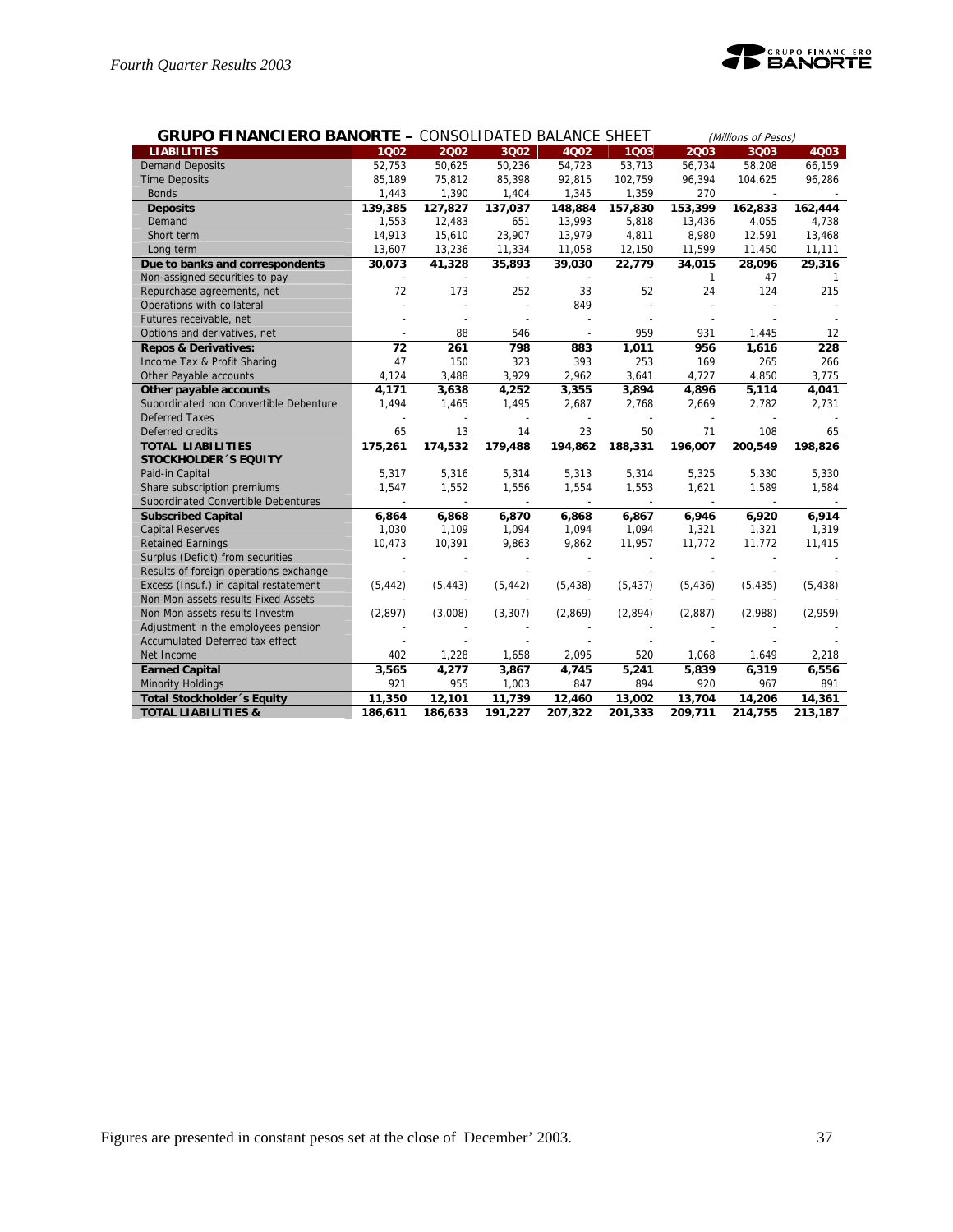

## **MEMORANDUM ACCOUNTS OF GRUPO FINANCIERO BANORTE CONSOLIDATED**

| (Millions of Pesos)                         | 1Q02       | 2002       | 3Q02           | 4Q02           | 1Q03       | 2003           | 3Q03       | 4Q03      |
|---------------------------------------------|------------|------------|----------------|----------------|------------|----------------|------------|-----------|
| ONBEHALF OF THIRD PARTY                     |            |            |                |                |            |                |            |           |
| Customers' banks                            | 4          | 3          | $\overline{2}$ | $\overline{2}$ | 1          | 16             | 6          | 5         |
| Dividends receivable from customers         |            |            |                |                |            |                |            |           |
| Interest receivable from customers          |            |            |                |                |            |                |            |           |
| Liquidation of customer transactions        | 18,596     | 18,667     | 14,571         | 14,107         | 14,227     | (23)           | (104)      | (8)       |
| Customer loans                              |            |            |                |                |            |                |            |           |
| Liquidation with foreign currencies of      |            |            |                |                |            |                |            |           |
| Margin accounts in futures operations       |            |            |                |                |            |                |            |           |
| Other current accounts                      |            |            |                |                |            |                |            |           |
| <b>CUSTOMERS CURRENT ACCOUNT</b>            | 18,600     | 18,670     | 14,573         | 14,110         | 14,228     | (7)            | (97)       | (3)       |
| Client securities held in custody           | 112,865    | 118,852    | 129,704        | 129,995        | 116,518    | 128,217        | 134,954    | 147,164   |
| Securities and documents received in        |            | 1          |                |                | 1          |                | 1          |           |
| Client securities abroad                    |            |            |                |                |            | $\overline{a}$ |            |           |
| <b>CLIENT SECURITIES</b>                    | 112,865    | 118,853    | 129,704        | 129,995        | 116,519    | 128,217        | 134,955    | 147,164   |
| Repurchase operations for customers         | 29,960     | 26,917     | 25,089         | 26,612         | 23,372     | 25,664         | 21,100     | 17,320    |
| Clients securities loans                    |            |            |                |                | 1          |                |            |           |
| Purchase of Futures & forward contracts     |            |            |                |                |            |                |            |           |
| Sale of futures and forward contracts       |            | L,         |                |                |            | L,             |            |           |
| Purchasing operations (option price)        | 49         | 28         | 74             | 57             | 50         | 45             | 6          | 9         |
| Sales operations (option price)             |            |            |                |                |            |                |            |           |
|                                             |            |            |                |                |            |                |            |           |
| Purchase of derivative packages             |            |            |                |                |            |                |            |           |
| Sale of derivative packages                 |            |            |                |                |            |                |            |           |
| <b>Administration trusts</b>                | 1,138      | 1,129      | 1,315          | 1,575          | 2,359      | 2,514          | 2,138      | 2,384     |
| <b>TRANSACTIONS ON BEHALF CLIENT</b>        | 28,147     | 28,073     | 26,479         | 28,244         | 25,781     | 28,223         | 23,244     | 19.712    |
| TOTAL ON BEHALF OF THIRD PARTY              | 159,612    | 165,597    | 170,757        | 172,348        | 156,527    | 156,434        | 158,102    | 166,874   |
| Signature guarantees granted                | 15         |            |                |                |            |                |            | 32        |
| Issuing of irrevocable letters of credit    | 724        | 1,001      | 969            | 874            | 899        | 961            | 1,026      | 779       |
| Property in trust and guardianship          | 84,062     | 79,190     | 85,203         | 84,855         | 81,689     | 83,213         | 84,250     | 82,327    |
| Assets held in custody or in administration | 130,983    | 122,895    | 132,022        | 132,556        | 138,234    | 132,535        | 122,968    | 108,986   |
| Amounts committed to operations with        | 56,513     | 55,708     | 5,986          | 5,974          | 5,905      | 6,291          | 6,572      | 6,741     |
| In Transit drafts                           |            |            |                |                |            |                |            |           |
| Certificates of Deposit in circulation      | 90         | 89         | 190            | 482            | 452        | 579            | 560        | 684       |
| Secured Credit Cards from the company       |            |            |                |                |            |                |            |           |
| Securities given to the company in custody  | 91         | 129        | 148            | 194            | 102        | 190            | 249        | 229       |
| Government securities in custody of the     |            | 87         | 77             |                |            | 7              |            | 1         |
| Securities given to the company on          |            |            |                |                |            |                |            |           |
| Securities outside the country              |            |            |                |                |            |                |            |           |
| Liquidations with foreign currencies abroad |            |            |                |                |            |                |            |           |
| Debits to the contingency fund              |            |            |                |                |            |                |            |           |
| Other contingent obligations                | 14,635     | 19,272     | 15,191         | 14,732         | 16,419     | 16,658         | 16,576     | 17,730    |
| Banking transactions on behalf of third-    | 116,665    | 150,798    | 160,004        | 76,407         | 48,987     | 49,269         | 49,574     | 54,850    |
| Investments in funds for the retirem.saving | 2,538      | 2,551      | 2,519          | 1,610          | 229        | 240            | 248        | 247       |
| Integration of the credit portfolio         |            |            |                |                |            |                |            |           |
| Amounts contracted in derivative            | 4,366      | 3,298      | 2,698          | 4,960          | 6,471      | 6,746          | 7,647      | 10,419    |
| Other trust account items                   | 368,409    | 369,364    | 338,551        | 429,455        | 425,347    | 404,425        | 282,277    | 278,547   |
| OWN ACCOUNT OPERATIONS                      | 779,092    | 804,382    | 743,558        | 752,100        | 724,734    | 701,113        | 571,947    | 561,573   |
| Repurchase agreements                       |            |            |                |                |            |                |            |           |
| Securities to be received                   | 187,894    | 186,862    | 209,252        | 214,647        | 144,570    | 152,981        | 151,156    | 87,470    |
| (Less) Securities to be delivered           | (187, 848) | (187, 010) | (209, 484)     | (214, 609)     | (144, 394) | (152, 979)     | (150, 992) | (87,660)  |
| <b>REPURCHASE TRANSACTIONS-</b>             | 45         | (148)      | (231)          | 38             | 176        | 1              | 164        | (191)     |
| Securities to be received                   | 124,052    | 136,575    | 143,474        | 146,815        | 78,354     | 82,731         | 84,788     | 18,574    |
| (Less) securities to be delivered           | (124, 011) | (136, 450) | (143, 298)     | (146, 808)     | (78, 420)  | (82, 712)      | (84, 910)  | (18, 547) |
| <b>REPURCHASE TRANSACTIONS- SOLD</b>        | 41         | 125        | 176            | $\overline{7}$ | (66)       | 19             | (121)      | 27        |
| <b>TOTAL ON OWN ACCOUNT</b>                 | 779,178    | 804,359    | 743,503        | 752,145        | 724,844    | 701,134        | 571,990    | 561,409   |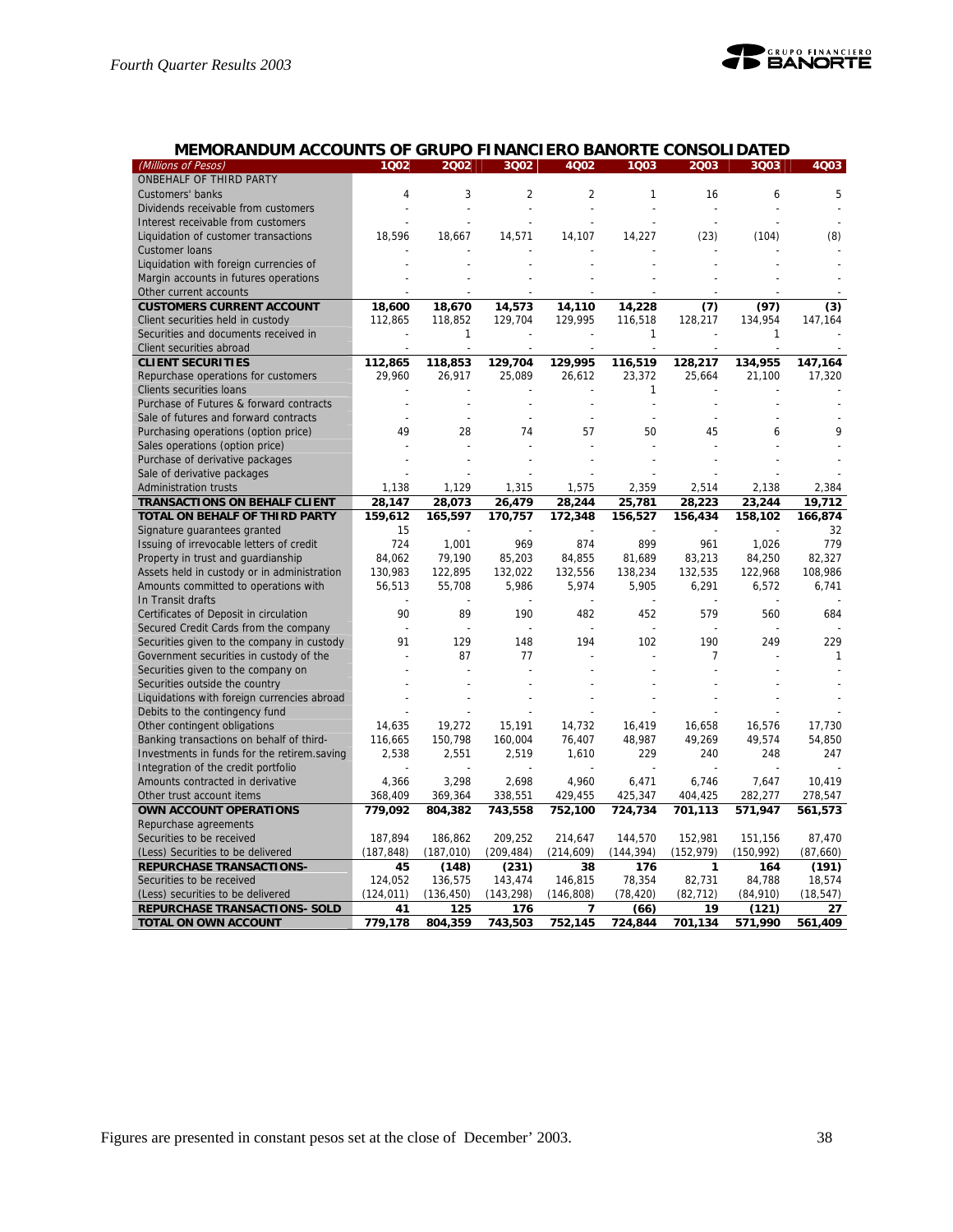

## **GRUPO FINANCIERO BANORTE CONSOLIDATED STATEMENT OF CASH FLOW**

JANUARY 1, 2003 –DECEMBER 31,2003

(Millions of Pesos)

| <b>CASH FLOW FROM OPERATING ACTIVITIES:</b>                                                  |               |
|----------------------------------------------------------------------------------------------|---------------|
| <b>Net Income</b>                                                                            | 2,218         |
| Adjustments to Reconcile Net Income to Net Cash by Operating Activities                      |               |
| Mark to Market Valuation Results                                                             | 26            |
| Provisions for loan losses                                                                   | 809           |
| Depreciation and amortization                                                                | 943           |
| <b>Defferred Taxes</b>                                                                       | (99)          |
| Provisions for Obligations                                                                   | (196)         |
| Minoritary Interest                                                                          | (145)         |
| Undistribuated Earnings of Subsidiaries                                                      | 201           |
|                                                                                              | 1,538         |
| <b>Cash Flows From Investing Activities:</b>                                                 |               |
| <b>Banks Deposits</b>                                                                        | 13,556        |
| Decrease (Increase) loan portfolio                                                           | 5,966         |
| Decrease (Increase) credit assets portfolio                                                  | (137)         |
| Decrease (Increase) treasury operations                                                      | (6, 426)      |
| Decrease (Increase) financial instruments                                                    | (621)         |
| Loans from banks and other entities                                                          | (9, 715)      |
| Decrease (Increase) Deferred taxes<br>Decrease (Increase) in accounts receivable and payable | (30)<br>1,390 |
| Net Resources provided by operations                                                         | 3,984         |
|                                                                                              |               |
| <b>Financial Activities:</b>                                                                 |               |
| Subordinated Debentures Issue and Interest                                                   | 44            |
| Dividends Declared                                                                           | (358)         |
| Issuance of stock                                                                            | 86            |
|                                                                                              |               |
| Net Resources provided by Investing activities                                               | (227)         |
| <b>CASH FLOW FROM FINANCING ACTIVITIES:</b>                                                  |               |
| Proceeds from issuance of common stock                                                       | (978)         |
| Decrease (Increase) Deferred charges or credits                                              | (378)         |
| Decrease (Increase) Foreclosed assets                                                        | 141           |
| Net Cash provided by financing activities                                                    | (1, 216)      |
| Decrease (increase) in cash and due from banks                                               | 6,297         |
| Cash and due from banks at the beginning of the year                                         | 24,446        |
| Cash and due from banks at the end of the year                                               | 30,743        |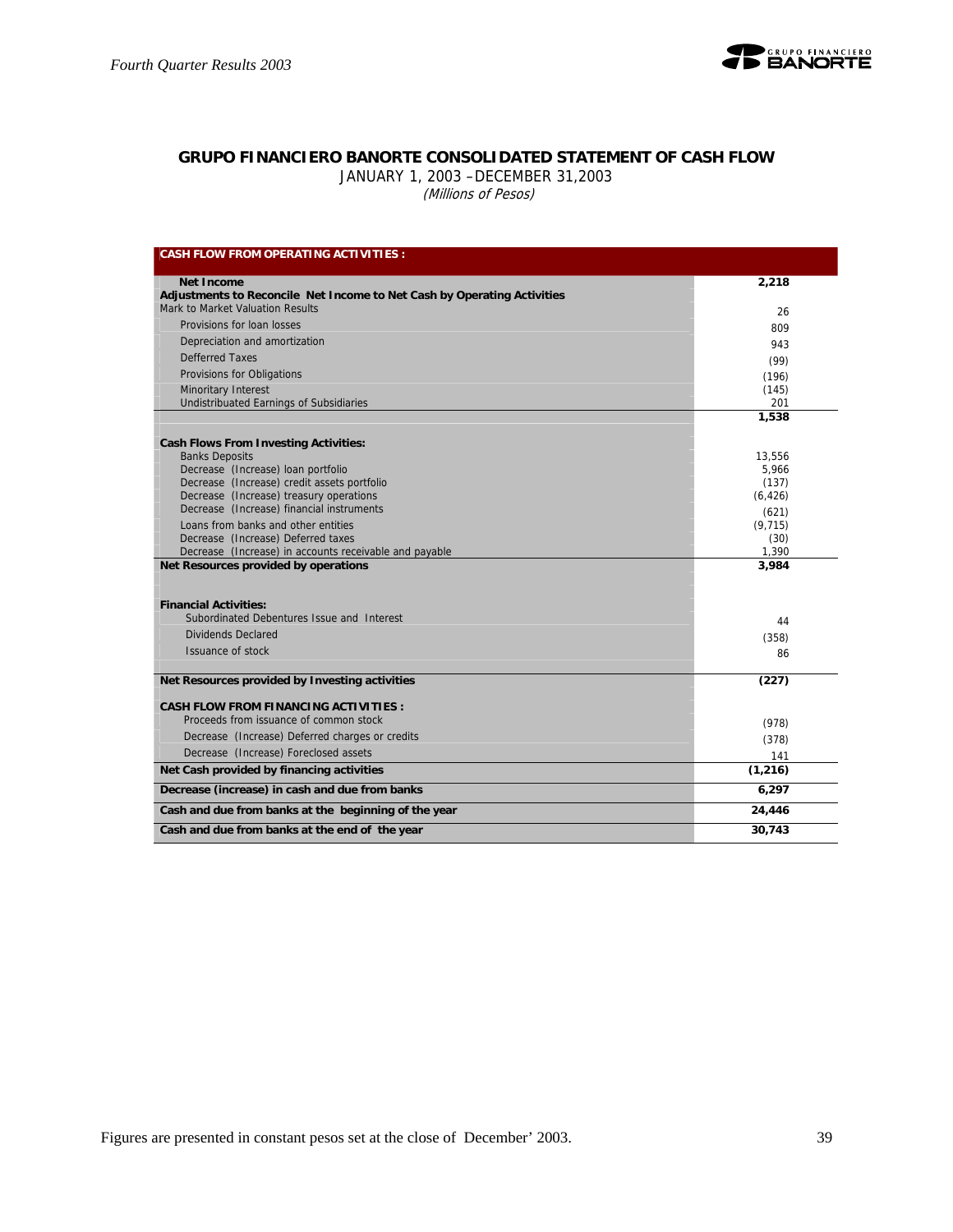

## **GRUPO FINANCIERO BANORTE CONSOLIDATED STATEMENTS OF CHANGES IN STOCKHOLDERS´ EQUITY JANUARY 1, 2003- DECEMBER 31, 2003.**

(Millions of Pesos)

|                                | <b>CONTRIBUATED CAPITAL</b> |                 |                   |  |  |  |  |  |  |  |
|--------------------------------|-----------------------------|-----------------|-------------------|--|--|--|--|--|--|--|
|                                | Fixed Paid-in               | Paid-in Capital | & oth. Securities |  |  |  |  |  |  |  |
|                                | Capital                     | Premium         |                   |  |  |  |  |  |  |  |
| Balance as of December 31,2002 | 3,178                       | 2.136           | 1,554             |  |  |  |  |  |  |  |
| <b>Stock Changes</b>           |                             |                 |                   |  |  |  |  |  |  |  |
| Issuance of stock              |                             | 16              | 30                |  |  |  |  |  |  |  |
| <b>Profits Capitalization</b>  |                             |                 |                   |  |  |  |  |  |  |  |
| <b>Total</b>                   | ۰                           |                 |                   |  |  |  |  |  |  |  |
|                                |                             | 16              | 30                |  |  |  |  |  |  |  |
| <b>Total Income</b>            |                             |                 |                   |  |  |  |  |  |  |  |
| Total Income:                  |                             |                 |                   |  |  |  |  |  |  |  |
| Net Income                     |                             |                 |                   |  |  |  |  |  |  |  |
| Results of assets holdings     |                             |                 |                   |  |  |  |  |  |  |  |
| Minority Interest              |                             |                 |                   |  |  |  |  |  |  |  |
| <b>Total</b>                   | -                           |                 |                   |  |  |  |  |  |  |  |
|                                |                             |                 |                   |  |  |  |  |  |  |  |
| Balance as of December 31,2003 |                             |                 |                   |  |  |  |  |  |  |  |
|                                | 3,178                       | 2,152           | 1,584             |  |  |  |  |  |  |  |

|                                      | <b>EARNED CAPITAL</b>             |                          |                                               |                                                       |                                     |                                           |                                                             |  |  |  |
|--------------------------------------|-----------------------------------|--------------------------|-----------------------------------------------|-------------------------------------------------------|-------------------------------------|-------------------------------------------|-------------------------------------------------------------|--|--|--|
|                                      | Capital<br>Reserve<br>$\mathsf S$ | Retained<br>earnings     | Excess if<br>Insuf.<br>Capital<br>Restatement | Non Monetary<br><b>Assets Results</b><br>(Investment) | <b>Net</b><br>Income<br>of the year | Minorit<br>ary<br>Intere<br><sub>ct</sub> | <b>Total</b><br><b>Stockholder</b><br>s <sup>c</sup> Equity |  |  |  |
| Balance as of December 31,2002       | 1,094                             | 9,863                    | (5, 438)                                      | (2,869)                                               | 2,095                               | 847                                       | 12,460                                                      |  |  |  |
| <b>Stock Changes</b>                 |                                   |                          |                                               |                                                       |                                     |                                           |                                                             |  |  |  |
| Issuance of stock                    | 122                               | (82)                     |                                               |                                                       |                                     | $\overline{\phantom{a}}$                  | 86                                                          |  |  |  |
| <b>Profits Capitalization</b>        |                                   | 2.095                    |                                               |                                                       | (2,095)                             |                                           |                                                             |  |  |  |
| <b>Provisions Created</b>            | 103                               | (103)                    |                                               |                                                       |                                     | $\overline{\phantom{a}}$                  |                                                             |  |  |  |
| <b>Dividends Declared</b>            | $\overline{\phantom{a}}$          | (358)                    |                                               |                                                       |                                     | $\blacksquare$                            | (358)                                                       |  |  |  |
| <b>Total</b>                         | 225                               | 1,552                    |                                               |                                                       | (2,095)                             | $\overline{\phantom{a}}$                  | (271)                                                       |  |  |  |
|                                      |                                   |                          |                                               |                                                       |                                     |                                           |                                                             |  |  |  |
| <b>Total Income</b><br>Total Income: |                                   |                          |                                               |                                                       |                                     |                                           |                                                             |  |  |  |
| Net Income                           |                                   |                          |                                               |                                                       | 2,218                               | $\blacksquare$                            | 2,218                                                       |  |  |  |
| Results of assets holdings           |                                   | $\overline{\phantom{0}}$ |                                               | (90)                                                  |                                     | $\overline{\phantom{a}}$                  | (90)                                                        |  |  |  |
| Minority Interest                    |                                   |                          |                                               | (90)                                                  | 2,218                               | $\overline{\phantom{a}}$                  | 2,128                                                       |  |  |  |
| <b>Total</b>                         | $\overline{\phantom{a}}$          | ۰                        | $\overline{\phantom{a}}$                      |                                                       | $\overline{\phantom{a}}$            | 44                                        | 44                                                          |  |  |  |
|                                      |                                   |                          |                                               |                                                       |                                     |                                           |                                                             |  |  |  |
| Balance as of December 31,2003       | 1,319                             | 11,415                   | (5, 438)                                      | (2,959)                                               | 2,218                               | 891                                       | 14,361                                                      |  |  |  |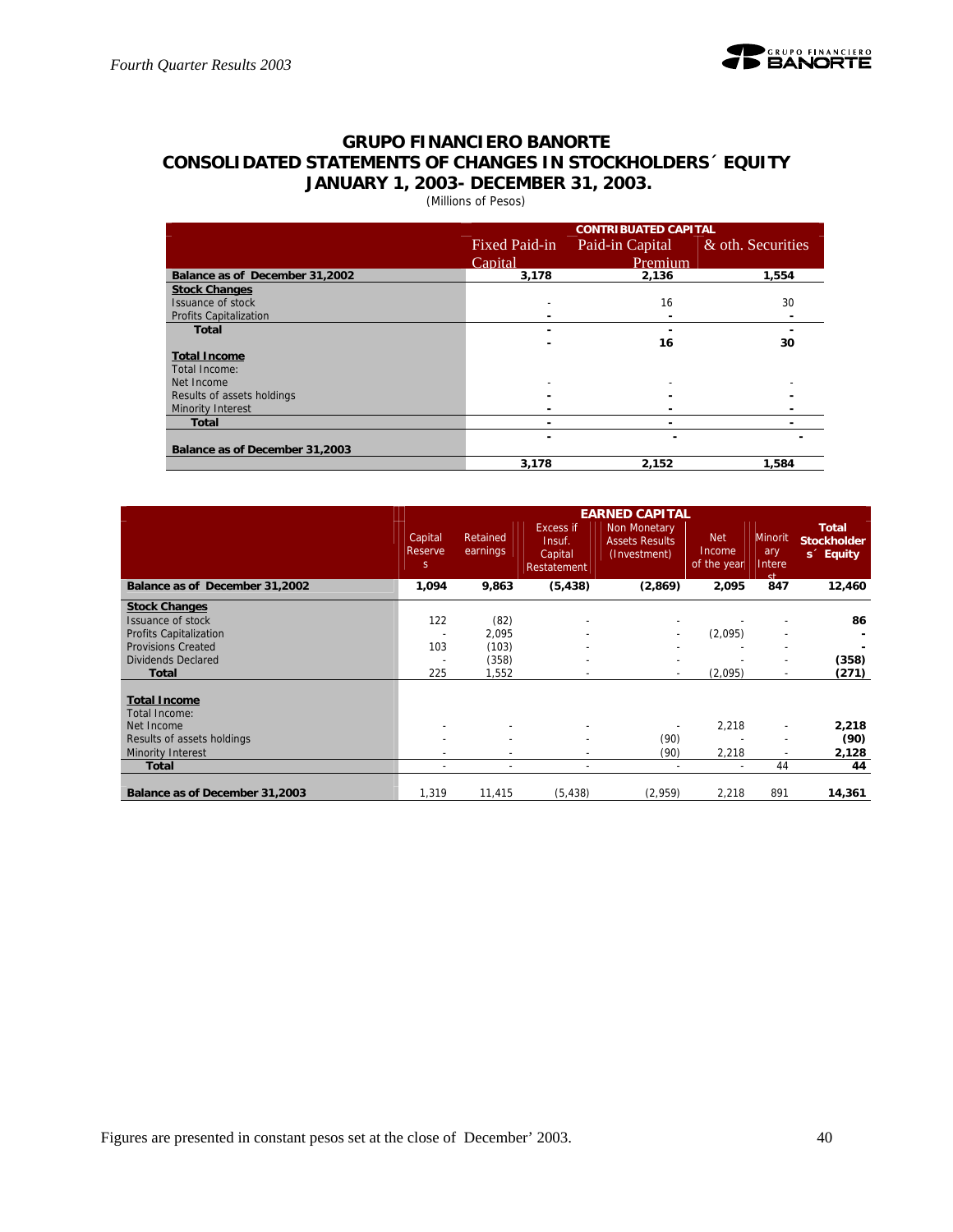

## **BANKING SECTOR- INCOME STATEMENT (\*)** (Millions of Pesos)

| <b>NET INTEREST INCOME</b>             | 1002                     | 2002           | 3Q02           | 4Q02                     | <b>ACUM</b> | 1Q03           | 2Q03  | 3Q03  | 4Q03  | <b>ACUM</b> |
|----------------------------------------|--------------------------|----------------|----------------|--------------------------|-------------|----------------|-------|-------|-------|-------------|
|                                        |                          |                |                | 6.512                    | 24.188      |                |       |       |       |             |
| Interest Income                        | 5,880                    | 5,700          | 6,097          |                          |             | 6,647          | 5,220 | 4,337 | 4,717 | 20,921      |
| <b>Interest Expense</b>                | 4,058                    | 3,727          | 4,094          | 4,538                    | 16,417      | 4,550          | 3,377 | 2,621 | 2,880 | 13,428      |
| Loan Fees                              | 127                      | 220            | 165            | 177                      | 690         | 190            | 192   | 189   | 209   | 781         |
| <b>Fees Paid</b>                       | 9                        | 10             | 12             | 11                       | 41          | 10             | 15    | 15    | 13    | 53          |
| Net Interest Income (NII)              | 1,940                    | 2,183          | 2,156          | 2,140                    | 8,420       | 2,277          | 2,021 | 1,890 | 2,033 | 8,221       |
| Repomo-Margin                          | 38                       | 51             | (12)           | 43                       | 119         | 25             | 13    | 12    | 27    | 77          |
| <b>NII after Repomo</b>                | 1,978                    | 2,233          | 2,145          | 2,183                    | 8,540       | 2,301          | 2,034 | 1,903 | 2,060 | 8,298       |
| Loan Loss Provisions                   | 175                      | 202            | 184            | 257                      | 818         | 240            | 345   | 159   | (11)  | 733         |
| <b>Loss Sharing Provisions</b>         | 2                        | 12             | 8              | 15                       | 37          | 31             | 14    | 2     | 6     | 53          |
| <b>NII after Provisions</b>            | 1,801                    | 2.019          | 1,953          | 1,912                    | 7,684       | 2,030          | 1,675 | 1,742 | 2,066 | 7,512       |
| <b>Fund transfers</b>                  | 44                       | 54             | 50             | 47                       | 194         | 44             | 44    | 46    | 44    | 178         |
| Account management                     | 165                      | 179            | 169            | 153                      | 666         | 151            | 167   | 187   | 206   | 710         |
| Fiduciary                              | 198                      | 248            | 196            | 181                      | 823         | 160            | 129   | 167   | 265   | 721         |
| Income from Loan Portfolios Acquired   | 114                      | 66             | 276            | (45)                     | 411         | 52             | 35    | 35    | 44    | 165         |
| Electronic Banking Services            | 92                       | 34             | 65             | 63                       | 254         | 65             | 57    | 60    | 77    | 260         |
| <b>Credit Card</b>                     | 130                      | 158            | 153            | 150                      | 591         | 151            | 160   | 157   | 187   | 654         |
| Fees from FOBAPROA                     | 143                      | 66             | 53             | 120                      | 381         | 48             | 34    | 256   | 139   | 477         |
| Other fees                             | 127                      | 128            | 155            | 132                      | 543         | 124            | 153   | 150   | 153   | 581         |
| Fees on services,                      | 1,014                    | 932            | 1,117          | 801                      | 3,864       | 795            | 778   | 1,058 | 1,115 | 3,747       |
| <b>Fund transfers</b>                  |                          |                |                |                          |             |                |       |       |       |             |
| Other fees                             | 176                      | 192            | 213            | 284                      | 864         | 173            | 162   | 204   | 116   | 655         |
| Expenses from Loan Portfolios Acquired | 67                       | 43             | 159            | 27                       | 296         | 42             | 29    | 27    | 32    | 130         |
| Fees paid,                             | 243                      | 235            | 372            | 310                      | 1,160       | 215            | 191   | 231   | 148   | 785         |
| Foreign exchange                       | 70                       | 111            | 73             | 87                       | 340         | 85             | 122   | 102   | 84    | 394         |
| Securities - Realized gains            | 257                      | (180)          | (92)           | 11                       | (4)         | 122            | 312   | 71    | (37)  | 468         |
| Securities- Unrealized gains           | (8)                      | (47)           | (10)           | 17                       | (48)        | (3)            | (38)  | 52    | (35)  | (24)        |
| <b>Market-related Income</b>           | 319                      | (116)          | (30)           | 114                      | 288         | 204            | 397   | 225   | 12    | 837         |
| <b>Total Non Interest Income</b>       | 1,090                    | 581            | 715            | 606                      | 2,991       | 784            | 984   | 1,052 | 980   | 3.798       |
| <b>Total Operating Income</b>          | 2,891                    | 2,599          | 2,668          | 2,517                    | 10,676      | 2,813          | 2,659 | 2.793 | 3,045 | 11,311      |
| Personnel                              | 1,039                    | 992            | 934            | 951                      | 3,916       | 1,015          | 918   | 947   | 914   | 3,794       |
| <b>Professional Fees</b>               | 90                       | 107            | 114            | 105                      | 416         | 84             | 114   | 125   | 98    | 421         |
| Administrative and Promotion Expenses  | 605                      | 580            | 559            | 599                      | 2,342       | 525            | 555   | 623   | 675   | 2,379       |
| Rents, depreciation and amortization   | 306                      | 347            | 287            | 281                      | 1,222       | 313            | 339   | 363   | 376   | 1,391       |
| Taxes, other than income tax           | 128                      | 144            | 157            | 192                      | 621         | 142            | 162   | 153   | 188   | 644         |
| Contributions to IPAB                  | 164                      | 171            | 165            | 177                      | 678         | 182            | 181   | 183   | 186   | 732         |
| Corporate expenses Recoveries          |                          | L,             | $\overline{a}$ | $\overline{\phantom{a}}$ |             |                |       | L,    |       |             |
| <b>Non-Interest Expense</b>            | 2,333                    | 2,340          | 2,217          | 2,305                    | 9,195       | 2,261          | 2,270 | 2,394 | 2,437 | 9,362       |
| <b>Operating Income</b>                | 558                      | 259            | 451            | 213                      | 1,481       | 553            | 388   | 399   | 608   | 1,948       |
| <b>Other Revenues</b>                  | 81                       | 191            | 82             | 178                      | 532         | 92             | 69    | 127   | 121   | 410         |
| Foreign exchange                       | Ĭ.                       | $\overline{a}$ | $\overline{a}$ | $\overline{a}$           |             | $\overline{a}$ |       | L,    |       |             |
| Recoveries                             | 57                       | 70             | 138            | 93                       | 358         | 9              | 67    | 66    | 16    | 157         |
| Repomo-other revenues                  | 1                        | $\mathbf{1}$   | 1              | 11                       | 14          | 5              | 1     | 3     | 11    | 20          |
| <b>Non Operating Income</b>            | 139                      | 262            | 221            | 282                      | 904         | 106            | 137   | 196   | 148   | 588         |
| <b>Other Expense</b>                   | (258)                    | 45             | (145)          | (103)                    | (462)       | (152)          | (30)  | (53)  | (93)  | (327)       |
| Foreign exchange                       | (2)                      | (5)            |                |                          | (7)         |                |       | (2)   |       | (2)         |
| Repomo-other Expenses                  | (45)                     | (74)           | (83)           | (145)                    | (346)       | (85)           | (27)  | (58)  | (138) | (308)       |
| <b>Non Operating Expense</b>           | (305)                    | (34)           | (228)          | (248)                    | (815)       | (237)          | (57)  | (113) | (231) | (638)       |
| Non Operating Income (Expense), net    | (166)                    | 228            | (7)            | 34                       | 89          | (131)          | 80    | 83    | (83)  | (50)        |
| Pre-tax Income                         | 392                      | 487            | 444            | 246                      | 1,569       | 422            | 469   | 482   | 525   | 1,898       |
| Income Tax                             |                          |                |                |                          |             | 7              | 9     | 8     | 13    | 37          |
| Profit sharing                         | $\overline{\phantom{a}}$ | 38             | 29             | 33                       | 99          | 25             | 25    | 30    | 37    | 116         |
| Tax on Assets                          | 23                       | 27             | 28             | 37                       | 116         | 9              | 11    | 11    | 8     | 39          |
| Deferred Inc. Tax and Profit sharing   | 107                      | 83             | 81             | (46)                     | 225         | 17             | 23    | 28    | 29    | 98          |
|                                        |                          |                |                |                          |             |                |       |       |       |             |
| Net Income before subsidiaries         | 285                      | 404            | 363            | 292                      | 1,345       | 405            | 445   | 454   | 496   | 1,801       |
| Subsidiaries 'net income               | 51                       | (13)           | 55             | 91                       | 184         | 51             | 9     | 50    | 37    | 146         |
| Net Income from continuos operations   | 336                      | 391            | 418            | 384                      | 1,529       | 456            | 454   | 504   | 533   | 1,947       |
| Extraodinary items, net                | $\overline{\phantom{a}}$ | 427            | 3              | (3)                      | 427         |                | 1     |       |       | 1           |
| Minority Interest                      | $\overline{\phantom{a}}$ |                |                |                          |             |                |       |       |       |             |
| <b>TOTAL NET INCOME</b>                | 336                      | 818            | 421            | 381                      | 1,956       | 456            | 454   | 504   | 533   | 1,947       |

(\*)Afore is included in the Subsidiaries' net income.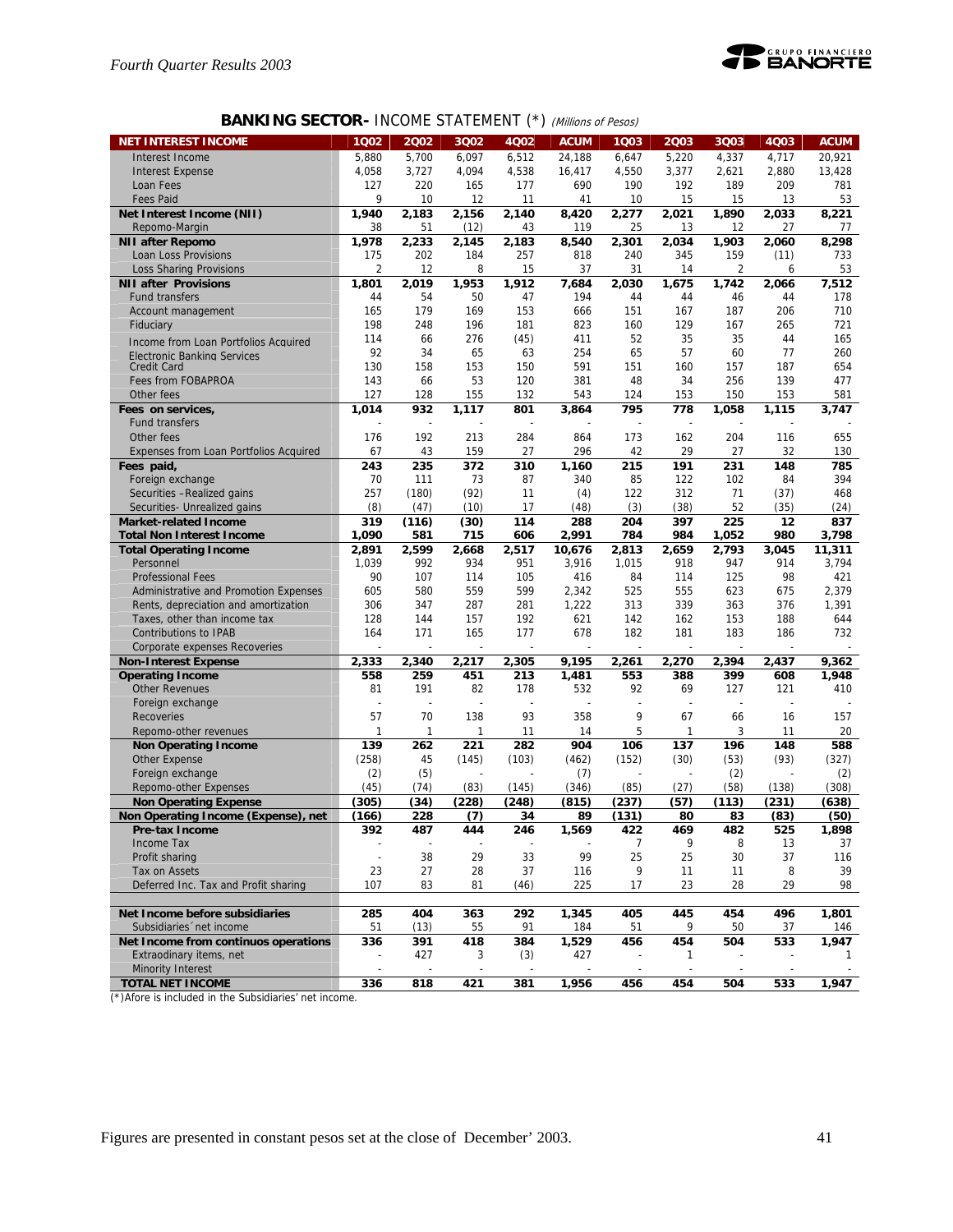

## **BANKING SECTOR -BALANCE SHEET** (\*)(Millions of Pesos)

| <b>ASSETS</b>                           | 1002           | 2002                     | 3002           | 4Q02    | 1003    | 2003    | 3Q03                     | 4003            |
|-----------------------------------------|----------------|--------------------------|----------------|---------|---------|---------|--------------------------|-----------------|
| <b>Cash and due from Banks</b>          | 17,739         | 18,183                   | 20,207         | 24,185  | 22,521  | 25,869  | 29,760                   | 30,288          |
| Negotiable Instruments                  | 3.821          | 3.213                    | 2,244          | 2.904   | 3.936   | 3,843   | 3,927                    | 9.016           |
| Securities held for sale                | 995            | 1,112                    | 890            | 1,360   | 1,356   | 1,356   | 190                      | 240             |
| Securities held to maturity             | 4,185          | 4,312                    | 6,710          | 7,994   | 8,635   | 9,379   | 10,788                   | 9,368           |
| <b>Financial Instruments:</b>           | 9,001          | 8,637                    | 9,845          | 12,259  | 13,927  | 14,578  | 14,904                   | 18,623          |
| Non-assigned securities to pay          |                |                          |                |         |         |         | 12                       | 1               |
| Repurchase agreements, net              | 113            | 104                      | 169            | 38      | 128     | 28      | 143                      | 31              |
| Operations with collateral              |                |                          |                |         |         |         |                          |                 |
| Futures receivable, net                 |                |                          |                |         |         |         |                          |                 |
| Options and derivatives, net            | 27             | $\overline{\phantom{a}}$ | $\overline{a}$ | 10      | 15      |         | $\overline{\phantom{a}}$ | 3               |
| <b>Repos &amp; Derivatives:</b>         | 141            | 104                      | 169            | 48      | 143     | 28      | 154                      | $\overline{35}$ |
| Commercial                              | 23,564         | 24,774                   | 28,481         | 33,486  | 30,256  | 31,501  | 31,909                   | 33,945          |
| <b>Financial Intermediaries</b>         | 653            | 1,320                    | 1,584          | 8,165   | 3,653   | 3,390   | 3,706                    | 3,350           |
| Consumer                                | 3,396          | 4,016                    | 4,586          | 5,179   | 5,848   | 6,849   | 7,865                    | 8,655           |
| Mortgage                                | 11,445         | 11,871                   | 12,271         | 12,627  | 12,620  | 13,194  | 13,898                   | 14,715          |
| <b>Goverment Entities</b>               | 43,617         | 91,258                   | 87,846         | 88,321  | 88,237  | 87,936  | 86,267                   | 78,188          |
| Fobaproa                                | 59,878         | 9,888                    | 10,438         | 6,368   | 6,763   | 6,796   | 6,765                    | 6,685           |
| Fiduciary collection rights             |                |                          |                |         |         |         |                          |                 |
| <b>Performing Loans</b>                 | 142,553        | 143,128                  | 145,205        | 154,146 | 147,377 | 149,665 | 150,410                  | 145,537         |
| Commercial                              | 2,620          | 2,738                    | 2,692          | 2,587   | 1,958   | 2,382   | 1,902                    | 1,877           |
| <b>Financial Intermediaries</b>         |                |                          |                |         |         |         |                          |                 |
| Consumer                                | 378            | 294                      | 340            | 340     | 330     | 339     | 383                      | 450             |
| Mortgage                                | 1,972          | 1,947                    | 1,961          | 1,995   | 1,209   | 1,248   | 1,179                    | 1,183           |
| <b>Goverment Entities</b>               |                | $\overline{2}$           |                |         | 8       | 8       | 8                        | 8               |
| <b>Past Due Loans</b>                   | 4,970          | 4,981                    | 4,993          | 4,922   | 3,505   | 3,978   | 3,472                    | 3,517           |
| <b>Total Loans</b>                      | 147,523        | 148,109                  | 150,198        | 159,067 | 150,882 | 153,643 | 153,882                  | 149,054         |
| Preventive Ioan loss reserves           | 5,770          | 5,838                    | 5,922          | 5,806   | 4,457   | 4,612   | 4,429                    | 4,282           |
| <b>Net Loan Portfolio</b>               | 141,754        | 142,270                  | 144,276        | 153,261 | 146,425 | 149,031 | 149,453                  | 144,772         |
| <b>Credit Assets Portfolio</b>          | 2,592          | 2,435                    | 2,178          | 1,928   | 1,794   | 1,711   | 1,591                    | 2,065           |
| Sundry debtors and other assets, net    | 1,723          | 1,567                    | 1,669          | 2,322   | 2,319   | 3,574   | 4,201                    | 1,988           |
| Foreclosed assets, net                  | 1,444          | 1,382                    | 1,330          | 1,258   | 1,191   | 1,222   | 1,183                    | 1,119           |
| Real Estate, Furniture & Equipment, net | 5,772          | 5,690                    | 5,651          | 5,564   | 5,479   | 5,396   | 5,279                    | 5,123           |
| Investments in subsidiaries             | 1,125          | 1,124                    | 1,181          | 1,018   | 1,455   | 1,450   | 1,496                    | 1,478           |
| Deferred taxes                          | 815            | 784                      | 797            | 973     | 1,011   | 1,016   | 1,058                    | 1,065           |
| Deferred charges & Intangibles          | 686            | 725                      | 600            | 770     | 794     | 771     | 713                      | 807             |
| UDIS Mortgage loans reserve coverage    | $\overline{a}$ | $\overline{\phantom{a}}$ |                |         |         |         |                          |                 |
| <b>Other Assets</b>                     | 14,157         | 13,707                   | 13,405         | 13,833  | 14,043  | 15,140  | 15,520                   | 13,646          |
| <b>TOTAL ASSETS</b>                     | 182,791        | 182,901                  | 187,902        | 203,586 | 197,059 | 204,646 | 209,791                  | 207,365         |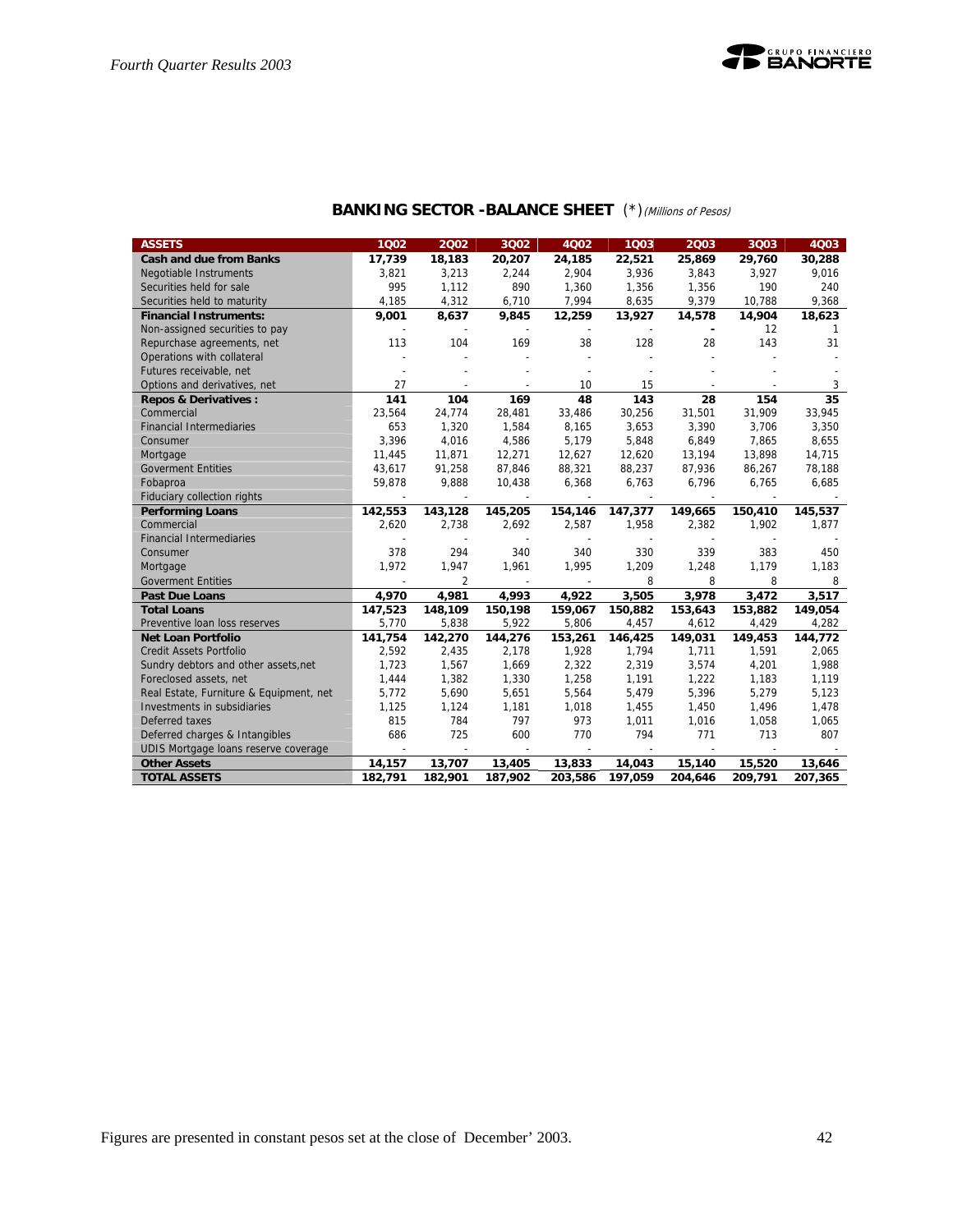|                                        |          |          |                          | <b>BANKING SECTOR-BALANCE SHEET</b> |                | $(*)$ (Millions of Pesos) |                          |          |
|----------------------------------------|----------|----------|--------------------------|-------------------------------------|----------------|---------------------------|--------------------------|----------|
| <b>LIABILITIES</b>                     | 1002     | 2002     | 3002                     | 4002                                | 1003           | 2003                      | 3003                     | 4Q03     |
| <b>Demand Deposits</b>                 | 57,792   | 50,645   | 50,262                   | 54,738                              | 53,736         | 56,793                    | 58,252                   | 66,191   |
| <b>Time Deposits</b>                   | 85,360   | 75,979   | 85,539                   | 92,833                              | 102,768        | 96,484                    | 104,786                  | 96,372   |
| <b>Bonds</b>                           | 1,443    | 1,390    | 1,404                    | 1,345                               | 1,359          | 270                       | $\overline{a}$           |          |
| <b>Deposits</b>                        | 139,596  | 128,014  | 137.205                  | 148.916                             | 157.863        | 153,548                   | 163.038                  | 162.563  |
| Demand                                 | 1,553    | 12,483   | 651                      | 13,993                              | 5,818          | 13,436                    | 4,055                    | 4,738    |
| Short term                             | 13,185   | 14,109   | 22,937                   | 12,418                              | 2,799          | 6,319                     | 10,437                   | 10,649   |
| Long term                              | 13,289   | 12,940   | 11,050                   | 10,771                              | 11,750         | 11,262                    | 10,954                   | 10,298   |
| Due to banks and correspondents        | 28,026   | 39,532   | 34,639                   | 37,182                              | 20,367         | 31,017                    | 25,446                   | 25,685   |
| Non-assigned securities to pay         |          |          |                          |                                     |                |                           |                          | 1        |
| Repurchase agreements, net             | 36       | 131      | 228                      | 31                                  | 57             | 12                        | 105                      | 198      |
| Operations with collateral             |          |          |                          |                                     |                |                           |                          |          |
| Futures receivable, net                |          |          |                          |                                     |                |                           |                          |          |
| Options and derivatives, net           |          | 88       | 545                      | 849                                 | 959            | 931                       | 1,445                    | 12       |
| <b>Repos &amp; Derivatives:</b>        | 36       | 220      | 774                      | 880                                 | 1,016          | 942                       | 1,550                    | 211      |
| Income Tax & Profit Sharing            | 11       | 102      | 124                      | 172                                 | 175            | 65                        | 93                       | 133      |
| Other Payable accounts                 | 3,939    | 3,235    | 3,213                    | 2,833                               | 3,497          | 4,547                     | 4,587                    | 3,589    |
| Other payable accounts                 | 3,949    | 3,337    | 3,337                    | 3,005                               | 3,671          | 4,612                     | 4,680                    | 3,721    |
| Subordinated non Convertible Debenture | 1,494    | 1,465    | 1,495                    | 2,687                               | 2,768          | 2,669                     | 2,782                    | 2,731    |
| <b>Deferred Taxes</b>                  |          |          |                          |                                     |                |                           |                          |          |
| Deferred credits                       | 77       | 18       | 16                       | 38                                  | 61             | 79                        | 112                      | 81       |
| <b>TOTAL LIABILITIES</b>               | 173,178  | 172,586  | 177,465                  | 192,709                             | 185,746        | 192,867                   | 197,608                  | 194,993  |
| STOCKHOLDER 'S EQUITY                  |          |          |                          |                                     |                |                           |                          |          |
| Paid-in Capital                        | 5,656    | 5,656    | 5,657                    | 5,656                               | 5,656          | 5,656                     | 5,656                    | 5,656    |
| Share subscription premiums            | 983      | 983      | 983                      | 983                                 | 983            | 983                       | 983                      | 983      |
| Subordinated Convertible Debentures    |          |          |                          |                                     |                |                           |                          |          |
| <b>Subscribed Capital</b>              | 6,639    | 6,639    | 6,639                    | 6,639                               | 6,639          | 6,639                     | 6,639                    | 6,639    |
| <b>Capital Reserves</b>                | 2,544    | 2,544    | 2,544                    | 2,544                               | 2,495          | 2,688                     | 2,688                    | 2,688    |
| <b>Retained Earnings</b>               | 3,395    | 2,766    | 2,352                    | 2,351                               | 4,307          | 4,115                     | 4,115                    | 3,745    |
| Surplus (Deficit) from securities      | (582)    | (43)     | 60                       | 172                                 | 211            | 225                       | 144                      | 130      |
| Results of foreign operations exchange | L,       |          | $\overline{\phantom{a}}$ | $\overline{\phantom{a}}$            | $\overline{a}$ | $\overline{\phantom{a}}$  | $\overline{\phantom{a}}$ |          |
| Excess (Insuf.) in capital restatement | (2, 374) | (2, 376) | (2, 375)                 | (2, 371)                            | (2,369)        | (2, 367)                  | (2, 367)                 | (2, 372) |
| Non Mon assets results Fixed Assets    |          |          | 11                       | 11                                  | 11             | 11                        | 11                       | 11       |
| Non Mon assets results Investm         | (69)     | (92)     | (94)                     | (149)                               | (161)          | (166)                     | (185)                    | (140)    |
| Adjustment in the employees pension    |          |          |                          |                                     |                |                           |                          |          |
| Accumulated Deferred tax effect        | (277)    | (277)    | (277)                    | (277)                               | (277)          | (277)                     | (277)                    | (277)    |
| Net Income                             | 336      | 1,154    | 1,575                    | 1,956                               | 456            | 910                       | 1,414                    | 1,947    |
| <b>Earned Capital</b>                  | 2,973    | 3,676    | 3,797                    | 4,238                               | 4,673          | 5,139                     | 5,543                    | 5,732    |
| <b>Minority Holdings</b>               |          |          |                          |                                     |                |                           | 1                        | 1        |
| Total Stockholder 's Equity            | 9,613    | 10,315   | 10,437                   | 10,877                              | 11,313         | 11,778                    | 12,183                   | 12,372   |
| <b>TOTAL LIABILITIES &amp;</b>         | 182,791  | 182,901  | 187,902                  | 203,586                             | 197,059        | 204,646                   | 209,791                  | 207,365  |

| <b>ACCOUNTS OF</b><br><b>BANKING SECTOR</b><br><b>MEMORANDUM</b><br>(Millions of Pesos) |           |            |            |            |            |           |            |           |  |  |  |
|-----------------------------------------------------------------------------------------|-----------|------------|------------|------------|------------|-----------|------------|-----------|--|--|--|
|                                                                                         | 1002      | 2002       | 3Q02       | 4Q02       | 1003       | 2003      | 3Q03       | 4Q03      |  |  |  |
| Signature guarantees granted                                                            | 15        |            |            |            |            |           |            | 32        |  |  |  |
| Other contingent obligations                                                            | 14,635    | 19.272     | 15,191     | 14,732     | 16,419     | 16,658    | 16,576     | 17,730    |  |  |  |
| Irrevocable lines of credit                                                             | 724       | 1.001      | 969        | 874        | 899        | 961       | 1.026      | 779       |  |  |  |
| Assets held in trust and mandate                                                        | 84.062    | 79.190     | 85,203     | 84.855     | 81.689     | 83.213    | 84,250     | 82,327    |  |  |  |
| Assets held in custody or in administration                                             | 125.921   | 117,096    | 126,285    | 126,628    | 131,592    | 125,997   | 116,572    | 105,524   |  |  |  |
| Investment banking transactions for third                                               | 116,665   | 150,798    | 160,004    | 76,407     | 48,987     | 49,269    | 49,574     | 54,850    |  |  |  |
| Engaged amounts in fobaproa operations                                                  | 56,513    | 55,708     | 5,986      | 5,974      | 5,905      | 6,291     | 6,572      | 6,741     |  |  |  |
| Investment of retirement saving funds                                                   | 2,538     | 2,551      | 2,519      | 1,610      | 229        | 240       | 248        | 247       |  |  |  |
| Integration of loan portfolio                                                           |           |            |            |            |            |           |            |           |  |  |  |
| Received amounts in derivative instruments                                              | 4,366     | 3,298      | 2,698      | 4,960      | 6,471      | 6.746     | 7.647      | 10,419    |  |  |  |
| Fobaproa trusts                                                                         |           |            |            |            |            |           |            |           |  |  |  |
| Securities to be received                                                               | 160,934   | 159.945    | 184,163    | 185,635    | 120,058    | 127,277   | 130,035    | 69,845    |  |  |  |
| (Less) payable for reversal                                                             | (160,896) | (160, 076) | (184, 391) | (185, 611) | (119, 929) | (127,287) | (129, 893) | (70, 023) |  |  |  |
| Receivables for reversal                                                                | 97,657    | 109,636    | 118,377    | 117,812    | 53,884     | 60,552    | 67,295     | 6,723     |  |  |  |
| (Less) securities to be delivered                                                       | (97, 617) | (109, 532) | (118, 208) | (117, 828) | (53, 941)  | (60, 525) | (67, 400)  | (6, 712)  |  |  |  |
| Other control accounts                                                                  | 356,021   | 357,374    | 326,174    | 415,756    | 409,539    | 389,353   | 269,383    | 268,756   |  |  |  |
|                                                                                         | 761.538   | 786.261    | 724.970    | 731.804    | 701.801    | 678.744   | 551.887    | 547.239   |  |  |  |

Figures are presented in constant pesos set at the close of December' 2003. 43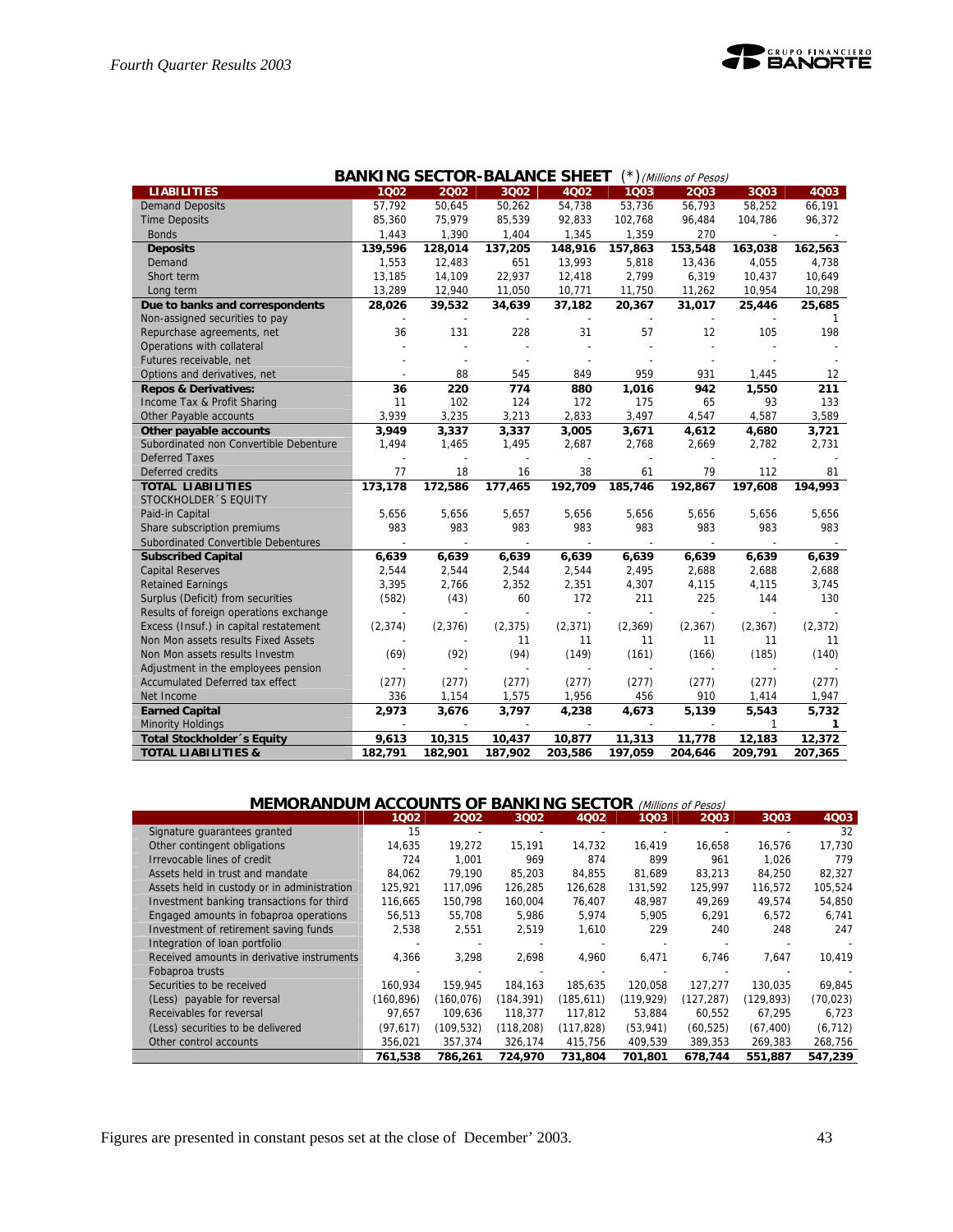

| NET INTEREST INCOME                                               | 1Q02           | 2002                     | 3Q02           | 4Q02                     | <b>ACUM</b>  | 1Q03                     | 2Q03      | 3Q03                    | 4Q03        | <b>ACUM</b>    |
|-------------------------------------------------------------------|----------------|--------------------------|----------------|--------------------------|--------------|--------------------------|-----------|-------------------------|-------------|----------------|
| Interest Income                                                   | 5,184          | 4,972                    | 5,370          | 5,819                    | 21,345       | 5,977                    | 4,785     | 3,963                   | 4,581       | 19,306         |
| <b>Interest Expense</b>                                           | 3,380          | 3.068                    | 3,424          | 3,926                    | 13,798       | 3,890                    | 2,951     | 2,292                   | 2,750       | 11,883         |
| Loan Fees                                                         | 127            | 220                      | 165            | 177                      | 689          | 190                      | 192       | 189                     | 209         | 781            |
| <b>Fees Paid</b>                                                  | 9              | 10                       | 12             | 11                       | 41           | 10                       | 15        | 15                      | 13          | 53             |
| Net Interest Income (NII)                                         | 1,923          | 2,114                    | 2.099          | 2,060                    | 8,196        | 2,267                    | 2,011     | 1,846                   | 2.028       | 8,151          |
| Repomo-Margin                                                     | 27             | 44                       | (13)           | 46                       | 103          | 24                       | 13        | 16                      | 43          | 97             |
| <b>NII after Repomo</b>                                           | 1,950          | 2,157                    | 2,086          | 2,105                    | 8,299        | 2,291                    | 2,024     | 1,862                   | 2,071       | 8,248          |
| Loan Loss Provisions                                              | 161            | 195                      | 183            | 238                      | 777          | 231                      | 340       | 156                     | (7)         | 719            |
| <b>Loss Sharing Provisions</b>                                    | $\overline{2}$ | 12                       | 8              | 15                       | 37           | 31                       | 14        | $\overline{\mathbf{c}}$ | 6           | 53             |
| <b>NII after Provisions</b>                                       | 1,787          | 1,950                    | 1,896          | 1,852                    | 7,485        | 2,029                    | 1,671     | 1,705                   | 2,072       | 7,477          |
| <b>Fund transfers</b>                                             | 44             | 54                       | 50             | 47                       | 194          | 44                       | 44        | 46                      | 44          | 178            |
| Account management                                                | 165            | 179                      | 169            | 153                      | 666          | 151                      | 167       | 187                     | 206         | 710            |
| Fiduciary                                                         | 56             | 38                       | 39             | 31                       | 164          | 41                       | 35        | 39                      | 40          | 156            |
| Income from Loan Portfolios Acquired                              |                | ÷                        | ÷,             |                          |              | ÷,                       | L,        | L,                      |             |                |
| <b>Electronic Banking Services</b>                                | 92             | 34                       | 65             | 63                       | 254          | 65                       | 57        | 60                      | 77          | 260            |
| <b>Credit Card</b>                                                | 130            | 158                      | 153            | 150                      | 591          | 151                      | 160       | 157                     | 187         | 654            |
| Fees from FOBAPROA                                                | 140            | 64                       | 47             | 116                      | 367          | 46                       | 32        | 222                     | 128         | 428            |
| Other fees                                                        | 127            | 128                      | 155            | 132                      | 543          | 124                      | 153       | 150                     | 153         | 581            |
| Fees on services,                                                 | 755            | 654                      | 677            | 693                      | 2,779        | 623                      | 649       | 861                     | 835         | 2,968          |
| <b>Fund transfers</b>                                             |                |                          | L,             |                          |              |                          |           | L,                      |             |                |
| Other fees                                                        | 115            | 110                      | 115            | 117                      | 457          | 98                       | 114       | 119                     | 126         | 456            |
| Expenses from Loan Portfolios Acquired                            |                | $\overline{\phantom{a}}$ | $\overline{a}$ | $\overline{\phantom{a}}$ |              | $\overline{\phantom{a}}$ |           | $\overline{a}$          |             |                |
| Fees paid,                                                        | 115            | 110                      | 115            | 117                      | 457          | 98                       | 114       | 119                     | 126         | 456            |
| Foreign exchange                                                  | 70             | 111                      | 73             | 87                       | 340          | 85                       | 122       | 102                     | 84          | 394            |
| Securities - Realized gains                                       | 143            | (12)                     | 16             | (18)                     | 129          | (11)                     | 3         | 65                      | (77)        | (19)           |
| Securities- Unrealized gains                                      | 6              | (36)                     | (7)            | 5                        | (32)         |                          | (6)       | 13                      | (39)        | (34)           |
|                                                                   | 219            | 64                       | 82             | 73                       | 437          | (2)<br>72                | 119       | 181                     |             | 340            |
| <b>Market-related Income</b>                                      | 858            | 608                      | 644            | 649                      | 2,759        | 597                      | 654       | 922                     | (31)<br>678 | 2,851          |
| <b>Total Non Interest Income</b><br><b>Total Operating Income</b> | 2,645          | 2.558                    | 2,540          | 2,501                    | 10,244       | 2,626                    | 2,325     | 2,627                   | 2,750       | 10,328         |
| Personnel                                                         | 1,039          | 992                      | 934            | 951                      | 3,916        | 1,015                    | 918       | 947                     | 914         | 3,794          |
| <b>Professional Fees</b>                                          | 82             | 101                      | 107            | 97                       | 387          | 77                       | 91        | 116                     | 88          | 372            |
| Administrative and Promotion Expenses                             | 601            | 588                      | 564            | 605                      | 2,357        | 535                      | 558       | 623                     | 674         | 2,391          |
| Rents, depreciation and amortization                              | 306            | 347                      | 287            | 281                      | 1,222        | 313                      | 339       | 363                     | 376         | 1,391          |
| Taxes, other than income tax                                      | 124            | 139                      | 154            | 188                      | 605          | 138                      | 156       | 152                     | 185         | 630            |
| <b>Contributions to IPAB</b>                                      | 161            | 169                      | 163            | 176                      | 669          | 180                      | 180       | 182                     | 185         | 727            |
|                                                                   |                | (28)                     | (23)           |                          | (91)         |                          |           |                         |             | (58)           |
| Corporate expenses Recoveries                                     | (16)           |                          |                | (24)                     |              | (26)                     | (18)      | (7)                     | (7)         |                |
| <b>Non-Interest Expense</b>                                       | 2,297          | 2,308                    | 2,187          | 2,273                    | 9,065        | 2,231                    | 2,225     | 2,376                   | 2,416       | 9,247          |
| Operating Income                                                  | 348            | 250                      | 353            | 228                      | 1,179<br>431 | 395                      | 100<br>69 | 251                     | 334         | 1,081          |
| <b>Other Revenues</b>                                             | 56<br>L,       | 161                      | 58<br>L,       | 156                      |              | 92<br>L,                 |           | 127<br>L,               | 121<br>÷,   | 409            |
| Foreign exchange                                                  | 56             | 69                       |                |                          |              | $\overline{7}$           |           |                         | 12          |                |
| <b>Recoveries</b>                                                 | 1              |                          | 137            | 44                       | 306          | 5                        | 66<br>1   | 24<br>3                 |             | 110<br>20      |
| Repomo-other revenues                                             |                | 1                        | 1              | 11                       | 14           |                          |           |                         | 11          |                |
| <b>Non Operating Income</b>                                       | 113            | 232                      | 196            | 211                      | 752          | 105                      | 137       | 154                     | 143         | 540            |
| <b>Other Expense</b>                                              | (177)          | (36)                     | (138)          | (97)                     | (447)        | (130)                    | (29)      | (52)                    | (93)        | (305)          |
| Foreign exchange                                                  | (2)            | (5)                      |                |                          | (7)          |                          |           | (2)                     |             | (2)            |
| Repomo-other Expenses                                             | (19)           | (44)                     | (58)           | (113)                    | (234)        | (64)                     | (23)      | (45)                    | (114)       | (246)          |
| <b>Non Operating Expense</b>                                      | (197)          | (85)                     | (196)          | (210)                    | (688)        | (194)                    | (52)      | (100)                   | (207)       | (553)          |
| Non Operating Income (Expense), net                               | (84)           | 147                      | (1)            | 1                        | 63           | (89)                     | 85        | 55                      | (64)        | (14)           |
| Pre-tax Income                                                    | 264            | 397                      | 353            | 230                      | 1,243        | 306                      | 185       | 306                     | 271         | 1,067          |
| Income tax                                                        |                |                          |                |                          |              | 7                        | 9         | 8                       | 13          | 37             |
| Profit sharing                                                    | ÷,             | 38                       | 29             | 33                       | 99           | 25                       | 25        | 30                      | 37          | 116            |
| Tax on Assets                                                     | 23             | 27                       | 28             | 37                       | 116          | 9                        | 11        | 11                      | 8           | 39             |
| Deferred Inc. Tax and Profit sharing                              | 72             | 9                        | 11             | (112)                    | (21)         | (24)                     | (22)      | (21)                    | (27)        | (94)           |
|                                                                   | 95             | 74                       | 68             | $\overline{(42)}$        | 194          | 17                       | 23        | 27                      | 31          | 98             |
| Net income before subsidiaries                                    | 169            | 323                      | 285            | 272                      | 1,049        | 289                      | 163       | 278                     | 240         | 970            |
| Subsidiaries 'net income                                          | 6              | (29)                     | 11             | 64                       | 51           | 14                       | (13)      | 8                       | 24          | 33             |
| Net Income from continuos operations                              | 175            | 294                      | 296            | 335                      | 1,100        | 303                      | 150       | 286                     | 264         | 1,003          |
| Extraodinary items, net                                           |                | 427                      | 3              | (3)                      | 427          |                          | 1         |                         |             | 1              |
| Minority Interest                                                 |                |                          |                |                          |              |                          |           |                         |             | $\blacksquare$ |
| <b>TOTAL NET INCOME</b>                                           | 175            | 721                      | 298            | 333                      | 1,527        | 303                      | 150       | 286                     | 264         | 1,003          |

## **BANCO MERCANTIL DEL NORTE- INCOME STATEMENT (\*)** (Millions of Pesos)

(\*) Consoldiate Subsidiaries.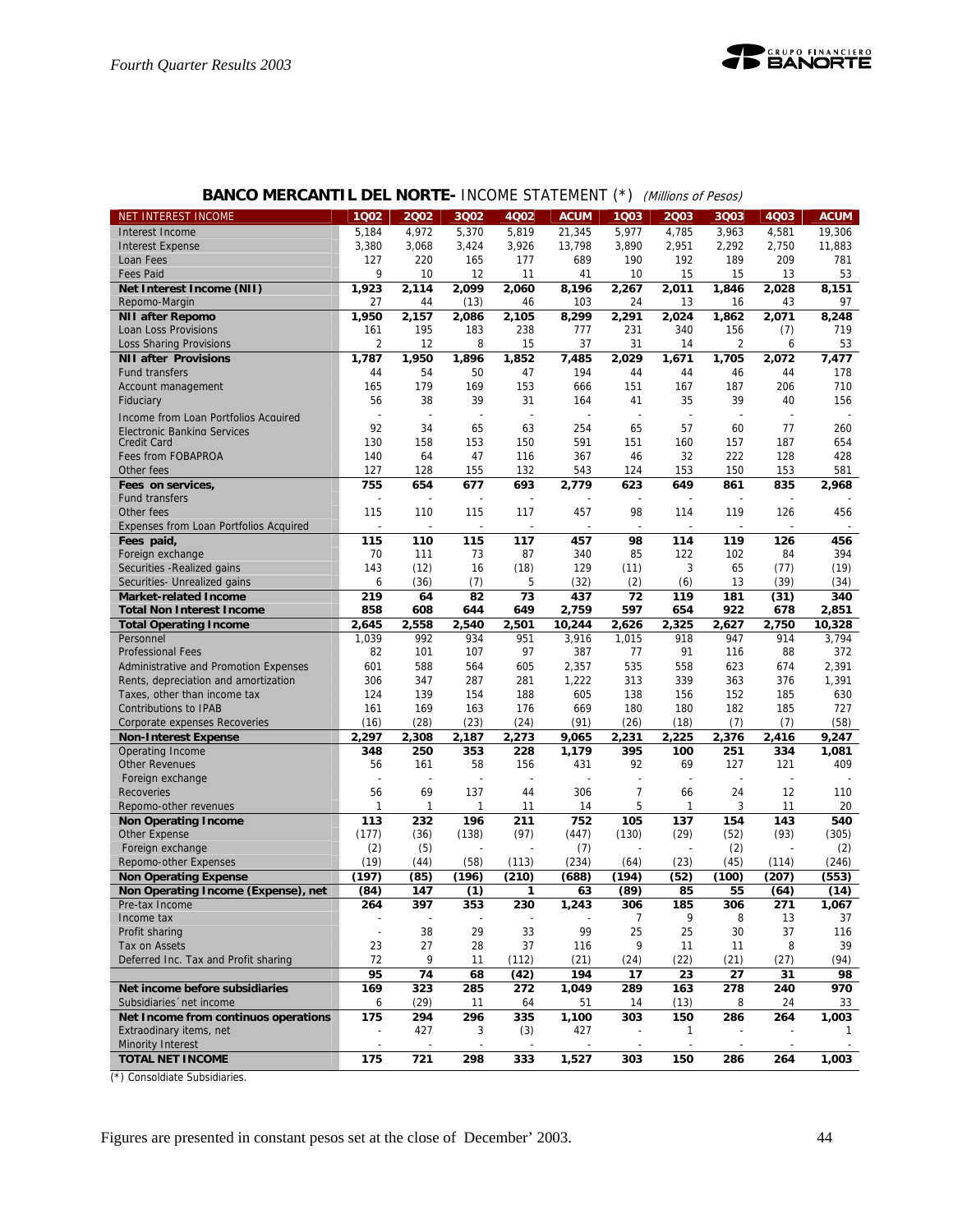

## **BANCO MERCANTIL DEL NORTE-BALANCE SHEET** (\*) (Millions of Pesos)

| <b>ASSETS</b>                           | 1002                     | 2002           | 3Q02    | 4Q02    | 1003    | 2003                     | 3Q03    | 4Q03    |
|-----------------------------------------|--------------------------|----------------|---------|---------|---------|--------------------------|---------|---------|
| <b>Cash and due from Banks</b>          | 17,188                   | 18,063         | 19,960  | 23,841  | 22,530  | 25,771                   | 29,994  | 30,820  |
| <b>Negotiable Instruments</b>           | 3,539                    | 4,193          | 3,094   | 3,487   | 4,514   | 4,350                    | 4,052   | 8,851   |
| Securities held for sale                | 995                      | 1,112          | 890     | 1,360   | 1,356   | 1,356                    | 190     | 240     |
| Securities held to maturity             | 3,851                    | 3,977          | 6,373   | 7,668   | 8,299   | 9,057                    | 10,466  | 9,047   |
| <b>Financial Instruments:</b>           | 8,385                    | 9,282          | 10,358  | 12,515  | 14,169  | 14,763                   | 14,707  | 18,138  |
| Non-assigned securities to pay          | $\overline{\phantom{a}}$ |                |         |         |         | $\overline{\phantom{a}}$ | 11      | -1      |
| Repurchase agreements, net              | 57                       | 69             | 122     | 38      | 66      | 13                       | 57      | 26      |
| Operations with collateral              |                          |                |         |         |         |                          |         |         |
| Futures receivable, net                 |                          |                |         |         |         |                          |         |         |
| Options and derivatives, net            | 27                       |                |         | 10      | 15      |                          |         | 3       |
| <b>Repos &amp; Derivatives:</b>         | 85                       | 69             | 122     | 48      | 80      | 13                       | 68      | 31      |
| Commercial                              | 23,284                   | 24,455         | 28,166  | 33,152  | 29,962  | 31,283                   | 31,710  | 33,805  |
| <b>Financial Intermediaries</b>         | 764                      | 1,320          | 1,584   | 8,165   | 3,653   | 3,188                    | 3,381   | 3,350   |
| Consumer                                | 3,396                    | 4,016          | 4,586   | 5,179   | 5,848   | 6,849                    | 7,865   | 8,655   |
| Mortgage                                | 11,129                   | 11,567         | 11,974  | 12,336  | 12,348  | 12,927                   | 13,630  | 14,452  |
| <b>Goverment Entities</b>               | 43,573                   | 91,248         | 87,832  | 88,307  | 88,219  | 87,930                   | 86,257  | 78,176  |
| Fobaproa                                | 60,158                   | 10,186         | 10,815  | 6,782   | 6,763   | 6,796                    | 6,765   | 6,686   |
| Fiduciary collection rights             | $\overline{\phantom{a}}$ |                | $\sim$  |         |         | $\sim$                   |         |         |
| <b>Performing Loans</b>                 | 142,303                  | 142,792        | 144,956 | 153,920 | 146,793 | 148,974                  | 149,608 | 145,123 |
| Commercial                              | 2,418                    | 2,539          | 2,511   | 2,412   | 1,778   | 2,209                    | 1,730   | 1,718   |
| <b>Financial Intermediaries</b>         |                          |                |         |         |         |                          |         |         |
| Consumer                                | 378                      | 294            | 340     | 339     | 330     | 339                      | 383     | 449     |
| Mortgage                                | 1,824                    | 1,803          | 1,818   | 1,853   | 1,058   | 1,096                    | 1,036   | 1,037   |
| <b>Goverment Entities</b>               |                          | $\overline{2}$ |         |         | 8       | 8                        | 8       | 8       |
| <b>Past Due Loans</b>                   | 4,620                    | 4,638          | 4,669   | 4,604   | 3,173   | 3,653                    | 3,156   | 3,213   |
| <b>Total Loans</b>                      | 146,923                  | 147,430        | 149,625 | 158,525 | 149,967 | 152,626                  | 152,764 | 148,336 |
| Preventive Ioan loss reserves           | 5,314                    | 5,383          | 5,472   | 5,355   | 4,003   | 4,160                    | 3,978   | 3,845   |
| <b>Net Loan Portfolio</b>               | 141,609                  | 142,047        | 144,153 | 153,170 | 145,963 | 148,467                  | 148,786 | 144,490 |
| <b>Credit Assets Portfolio</b>          |                          |                |         |         |         |                          |         |         |
| Sundry debtors and other assets, net    | 1.643                    | 1,465          | 1,616   | 2,262   | 2,252   | 3,534                    | 4,110   | 1,789   |
| Foreclosed assets, net                  | 1,424                    | 1,362          | 1,309   | 1,237   | 1,169   | 1,201                    | 1,162   | 1,099   |
| Real Estate, Furniture & Equipment, net | 5,772                    | 5,690          | 5,651   | 5,564   | 5,479   | 5,396                    | 5,279   | 5,123   |
| Investments in subsidiaries             | 447                      | 435            | 451     | 466     | 866     | 840                      | 845     | 918     |
| Deferred taxes                          | 907                      | 886            | 912     | 1,042   | 1,020   | 1,026                    | 1,068   | 1,065   |
| Deferred charges & Intangibles          | 681                      | 722            | 597     | 769     | 793     | 770                      | 712     | 807     |
| UDIS Mortgage loans reserve coverage    | $\overline{a}$           |                |         |         |         |                          |         |         |
| <b>Other Assets</b>                     | 10,873                   | 10,561         | 10,537  | 11,340  | 11,579  | 12,767                   | 13,176  | 10,801  |
| <b>TOTAL ASSETS</b>                     | 178,141                  | 180,021        | 185,129 | 200,913 | 194,322 | 201,780                  | 206,730 | 204,281 |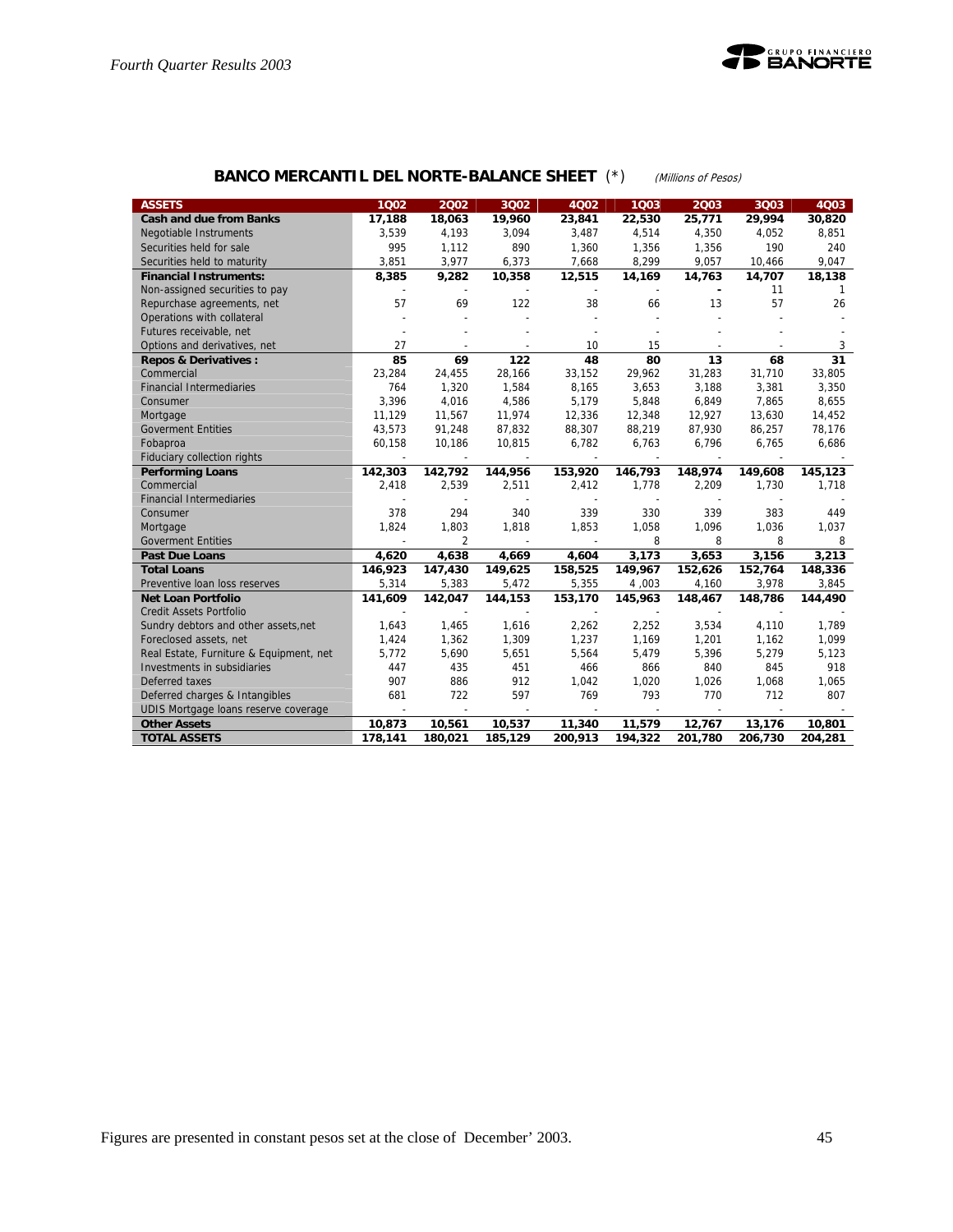| ′*)<br><b>BANCO MERCANTIL DEL NORTE-BALANCE SHEET</b><br>(Millions of Pesos) |         |          |          |          |          |          |          |              |  |
|------------------------------------------------------------------------------|---------|----------|----------|----------|----------|----------|----------|--------------|--|
| <b>LIABILITIES</b>                                                           | 1002    | 2002     | 3002     | 4002     | 1003     | 2003     | 3Q03     | 4Q03         |  |
| <b>Demand Deposits</b>                                                       | 52,814  | 50,666   | 50,556   | 54,845   | 53,968   | 57,163   | 54,482   | 66,221       |  |
| <b>Time Deposits</b>                                                         | 83,983  | 75,979   | 85,539   | 92,833   | 102,768  | 96,484   | 104,786  | 96,372       |  |
| <b>Bonds</b>                                                                 | 1,443   | 1,390    | 1,404    | 1,345    | 1,359    | 270      |          |              |  |
| <b>Deposits</b>                                                              | 138,241 | 128,035  | 137,498  | 149,023  | 158,095  | 153,917  | 163,268  | 162,593      |  |
| Demand                                                                       | 1,010   | 12,483   | 662      | 13,993   | 5,818    | 13,436   | 4,055    | 4,736        |  |
| Short term                                                                   | 13,184  | 14,109   | 22,937   | 12,418   | 2,799    | 6,319    | 10,436   | 10,636       |  |
| Long term                                                                    | 12,984  | 12,609   | 10,721   | 10,454   | 11,434   | 10,966   | 10,834   | 10,199       |  |
| Due to banks and correspondents                                              | 27,178  | 39,201   | 34,320   | 36,865   | 20,051   | 30,721   | 25,325   | 25,572       |  |
| Non-assigned securities to pay                                               |         |          |          |          |          |          |          | $\mathbf{1}$ |  |
| Repurchase agreements, net                                                   | 36      | 42       | 92       | 16       | 49       |          | 43       | 194          |  |
| Operations with collateral                                                   |         |          |          |          |          |          |          |              |  |
| Futures receivable, net                                                      |         |          |          |          |          |          |          |              |  |
| Options and derivatives, net                                                 |         | 88       | 545      | 849      | 959      | 931      | 1.445    | 12           |  |
| <b>Repos &amp; Derivatives:</b>                                              | 36      | 131      | 637      | 865      | 1,008    | 931      | 1,488    | 207          |  |
| Income Tax & Profit Sharing                                                  | 11      | 102      | 124      | 172      | 175      | 65       | 93       | 133          |  |
| Other Payable accounts                                                       | 3,843   | 3,203    | 2,966    | 2,789    | 3,410    | 4,483    | 4,561    | 3,570        |  |
| Other payable accounts                                                       | 3,853   | 3,304    | 3,090    | 2,962    | 3,585    | 4,548    | 4,653    | 3,702        |  |
| Subordinated non Convertible Debenture                                       | 1,494   | 1,465    | 1,495    | 2,687    | 2,768    | 2,669    | 2,782    | 2,731        |  |
| Deferred Taxes                                                               |         |          |          |          |          |          |          |              |  |
| Deferred credits                                                             | 76      | 18       | 16       | 38       | 60       | 79       | 112      | 80           |  |
| <b>TOTAL LIABILITIES</b>                                                     | 170,879 | 172,154  | 177,056  | 192,440  | 185,566  | 192,865  | 197,628  | 194,885      |  |
| STOCKHOLDER 'S EQUITY                                                        |         |          |          |          |          |          |          |              |  |
| Paid-in Capital                                                              | 4,578   | 4,578    | 4,578    | 4,578    | 4,578    | 4,578    | 4,578    | 4,578        |  |
| Share subscription premiums                                                  | 983     | 983      | 983      | 983      | 983      | 983      | 983      | 983          |  |
| Subordinated Convertible Debentures                                          |         |          |          |          |          |          |          |              |  |
| <b>Subscribed Capital</b>                                                    | 5,561   | 5,561    | 5,561    | 5,561    | 5,561    | 5,561    | 5,561    | 5,561        |  |
| <b>Capital Reserves</b>                                                      | 2,376   | 2,376    | 2,376    | 2,376    | 2,326    | 2,476    | 2,476    | 2,476        |  |
| <b>Retained Earnings</b>                                                     | 2,395   | 1,765    | 1,554    | 1,554    | 3,081    | 2,930    | 2,930    | 2,930        |  |
| Surplus (Deficit) from securities                                            | (568)   | (29)     | 74       | 185      | 224      | 238      | 157      | 143          |  |
| Results of foreign operations exchange                                       |         |          |          |          |          |          |          |              |  |
| Excess (Insuf.) in capital restatement                                       | (2,380) | (2, 384) | (2, 381) | (2, 371) | (2, 371) | (2, 371) | (2, 371) | (2, 372)     |  |
| Non Mon assets results Fixed Assets                                          |         |          | 11       | 11       | 11       | 11       | 11       | 11           |  |
| Non Mon assets results Investm                                               | (21)    | (41)     | (39)     | (92)     | (103)    | (108)    | (127)    | (82)         |  |
| Adjustment in the employees pension                                          |         |          |          |          |          |          |          |              |  |
| Accumulated Deferred tax effect                                              | (277)   | (277)    | (277)    | (277)    | (277)    | (277)    | (277)    | (277)        |  |
| Net Income                                                                   | 175     | 896      | 1,194    | 1,527    | 303      | 453      | 739      | 1,003        |  |
| <b>Earned Capital</b>                                                        | 1,700   | 2,306    | 2,512    | 2,912    | 3,194    | 3,354    | 3,540    | 3,833        |  |
| <b>Minority Holdings</b>                                                     |         |          |          |          |          |          | 1        | 1            |  |
| Total Stockholder 's Equity                                                  | 7,262   | 7,868    | 8,073    | 8,474    | 8,755    | 8,915    | 9,102    | 9.395        |  |
| <b>TOTAL LIABILITIES &amp;</b>                                               | 178,141 | 180,021  | 185,129  | 200,913  | 194,322  | 201,780  | 206,730  | 204,281      |  |

(\*) Consoldiate Subsidiaries.

## **MEMORANDUM ACCOUNTS OF BANORTE**

| (Millions of Pesos)                    | 1002      | 2002      | 3Q02      | 4Q02      | 1Q03      | 2003      | 3Q03      | 4Q03      |
|----------------------------------------|-----------|-----------|-----------|-----------|-----------|-----------|-----------|-----------|
| Signature quarantees granted           |           |           |           |           |           |           |           | 32        |
| Other contingent obligations           | 9,126     | 16,518    | 12,808    | 13,059    | 14,771    | 15,035    | 15,049    | 16,228    |
| Irrevocable lines of credit            | 721       | 1.001     | 969       | 874       | 899       | 961       | 1.026     | 779       |
| Assets held in trust and mandate       | 18.913    | 55.025    | 61.313    | 61.474    | 57.697    | 56,210    | 56,491    | 54.889    |
| Assets held in custody or in           | 82.750    | 115,819   | 125.247   | 125,875   | 130.848   | 125,254   | 116,111   | 105,445   |
| Investment banking transactions for    | 114,139   | 150.798   | 160.004   | 76,407    | 48,987    | 49.269    | 49,574    | 54,850    |
| Engaged amounts in fobaproa operations | 5,982     | 55,413    | 5,609     | 5,561     | 5,905     | 6,291     | 6,572     | 6,741     |
| Investment of retirement saving funds  | 2,538     | 2,551     | 2,519     | 1,610     | 229       | 240       | 248       | 247       |
| Integration of loan portfolio          |           |           |           |           |           |           |           |           |
| Received amounts in derivative         | 4,366     | 3,298     | 2,698     | 4,960     | 6,471     | 6.746     | 7.647     | 10,419    |
| Fobaproa trusts                        |           |           |           |           |           |           |           |           |
| Securities to be received              | 49.902    | 65.641    | 77.123    | 74.487    | 46.318    | 49.885    | 53.653    | 69,400    |
| (Less) payable for reversal            | (49, 864) | (65, 683) | (77, 215) | (74, 449) | (46, 253) | (49, 884) | (53, 596) | (69, 574) |
| Receivables for reversal               | 48.498    | 65.699    | 77.232    | 74,472    | 46,255    | 49.831    | 54,051    | 6,413     |
| (Less) securities to be delivered      | (48, 523) | (65, 630) | (77.111)  | (74, 488) | (46, 304) | (49, 819) | (54, 094) | (6, 406)  |
| Other control accounts                 | 137,876   | 313,057   | 282,443   | 372,745   | 366,792   | 346,753   | 225,514   | 226,137   |
|                                        | 376,424   | 713.506   | 653.639   | 662.587   | 632.616   | 606.772   | 478.246   | 475,600   |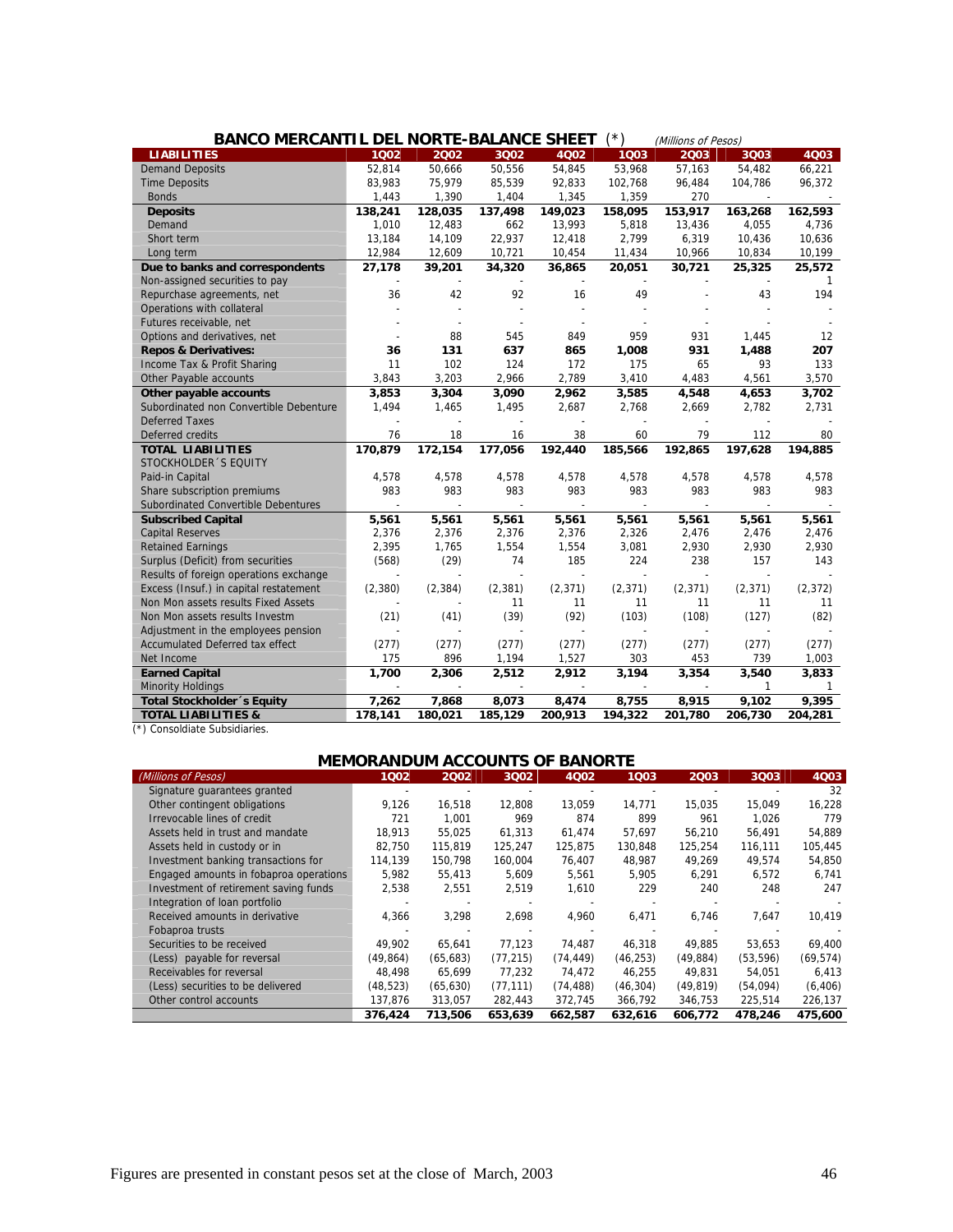

|  | <b>BANCO DEL CENTRO (Bancen) - INCOME STATEMENT (*) (Millions of Pesos)</b> |
|--|-----------------------------------------------------------------------------|
|--|-----------------------------------------------------------------------------|

| NET INTEREST INCOME                                             | 1002                     | 2002           | 3Q02                     | 4Q02              | <b>ACUM</b>  | 1Q03           | 2Q03      | 3Q03           | 4Q03           | <b>ACUM</b> |
|-----------------------------------------------------------------|--------------------------|----------------|--------------------------|-------------------|--------------|----------------|-----------|----------------|----------------|-------------|
| Interest Income                                                 | 1,792                    | 1,860          | 2,081                    | 2,270             | 8,004        | 1,973          | 1,289     | 1,038          | 512            | 4,812       |
| <b>Interest Expense</b>                                         | 1,766                    | 1,785          | 2,017                    | 2,184             | 7,751        | 1,958          | 1,267     | 983            | 493            | 4,701       |
| Loan Fees                                                       |                          |                |                          |                   | $\mathbf{1}$ |                |           |                |                |             |
| <b>Fees Paid</b>                                                |                          |                |                          |                   |              |                |           |                |                |             |
| Net Interest Income (NII)                                       | 26                       | 76             | 65                       | 86                | 253          | 16             | 21        | 55             | 19             | 111         |
| Repomo-Margin                                                   | 6                        | 2              | (3)                      | (18)              | (13)         | (6)            | (2)       | (9)            | (33)           | (50)        |
| <b>NII after Repomo</b>                                         | 32                       | 78             | 62                       | 68                | 240          | 10             | 19        | 45             | (14)           | 61          |
| Loan Loss Provisions                                            | 14                       | 7              | $\mathbf{1}$             | 19                | 41           | 9              | 5         | 4              | (4)            | 14          |
| Loss Sharing Provisions                                         | ÷                        |                | $\overline{a}$           | ÷,                |              |                |           |                |                |             |
| <b>NII after Provisions</b>                                     | 18                       | 71             | 61                       | 49                | 199          |                | 14        | 42             | (10)           | 47          |
| <b>Fund transfers</b>                                           |                          |                |                          |                   |              |                |           | $\overline{a}$ |                |             |
| Account management                                              | ÷                        |                |                          |                   |              |                |           | ÷              |                |             |
| Fiduciary                                                       | 142                      | 210            | 157                      | 150               | 659          | 118            | 93        | 128            | 225            | 565         |
| Income from Loan Portfolios Acquired                            | 114                      | 66             | 276                      | (45)              | 411          | 52             | 35        | 35             | 44             | 165         |
| <b>Electronic Banking Services</b>                              |                          |                |                          |                   |              |                |           |                |                |             |
| Credit Card                                                     | ÷                        |                |                          |                   |              |                |           |                |                |             |
| Fees from FOBAPROA                                              | 3                        | $\overline{2}$ | 6                        | 4                 | 15           | $\overline{2}$ | 1         | 34             | 11             | 49          |
| Other fees                                                      | 235                      | 168            | 259                      | 176               | 838          | 237            | 163       | 265            | 171            | 836         |
| Fees on services,                                               | 494                      | 446            | 699                      | 284               | 1,923        | 409            | 292       | 462            | 451            | 1,615       |
| <b>Fund transfers</b>                                           |                          |                |                          |                   |              |                |           | $\overline{a}$ |                |             |
| Other fees                                                      | 68                       | 87             | 106                      | 172               | 433          | 83             | 54        | 93             | (6)            | 224         |
| <b>Expenses from Loan Portfolios Acquired</b>                   | 67                       | 43             | 159                      | 27                | 296          | 42             | 29        | 27             | 32             | 130         |
| Fees paid,                                                      | 135                      | 130            | 265                      | 199               | 729          | 125            | 83        | 120            | 26             | 353         |
| Foreign exchange                                                |                          |                |                          |                   |              |                |           |                |                |             |
| Securities - Realized gains                                     | 114                      | (169)          | (108)                    | 29                | (134)        | 133            | 309       | 6              | 39             | 487         |
| Securities- Unrealized gains                                    | (13)                     | (12)           | (3)                      | 12                | (16)         | (1)            | (32)      | 38             | 4              | 9           |
| <b>Market-related Income</b>                                    | 100                      | (180)          | (111)                    | 41                | (150)        | 132            | 278       | 44             | 43             | 497         |
| <b>Total Non Interest Income</b>                                | 460                      | 136            | 323                      | 127               | 1,045        | 416            | 487       | 387            | 468            | 1,758       |
| <b>Total Operating Income</b>                                   | 478                      | 207            | 384                      | 176               | 1,244        | 417            | 501       | 429            | 458            | 1,805       |
| Personnel                                                       | 1                        | 1              | 1                        | 5                 | 8            | 1              | 2         | 1              | $\overline{2}$ | 6           |
| <b>Professional Fees</b>                                        | 9                        | 6              | 8                        | 10                | 33           | 8              | 25        | 10             | 11             | 53          |
| Administrative and Promotion Expenses                           | 117                      | 118            | 110                      | 103               | 447          | 112            | 100       | 115            | 107            | 433         |
| Rents, depreciation and amortization                            | 28                       | 28             | 28                       | 43                | 127          | 27             | 27        | 28             | 29             | 112         |
| Taxes, other than income tax                                    | 5                        | 6              | 4                        | 6                 | 21           | 5              | 3         | 6              | 16             | 30          |
| <b>Contributions to IPAB</b>                                    | 3                        | 3              | $\overline{2}$           | $\overline{2}$    | 10           | $\overline{2}$ | 1         | $\mathbf{1}$   | $\mathbf{1}$   | 5           |
| Corporate expenses Recoveries                                   |                          |                |                          |                   |              |                |           |                |                |             |
|                                                                 | 164                      | 162            | 154                      | 167               | 647          | 155            | 158       | 160            | 165            | 639         |
| <b>Non-Interest Expense</b><br><b>Operating Income</b>          | 314                      | 45             | 229                      | 9                 | 598          | 261            | 343       | 268            | 293            | 1,165       |
| <b>Other Revenues</b>                                           | 24                       | 29             | 25                       | 22                | 100          |                |           |                |                |             |
| Foreign exchange                                                |                          |                |                          |                   |              |                |           | $\overline{a}$ |                |             |
| <b>Recoveries</b>                                               | 1                        | $\mathbf{1}$   | $\mathbf{1}$             | 49                | 52           | 1              |           | 42             | 4              | 48          |
| Repomo-other revenues                                           |                          |                | $\overline{\phantom{a}}$ | ÷                 |              |                |           |                |                |             |
| <b>Non Operating Income</b>                                     | 26                       | 30             | 25                       | 71                | 152          | 1              |           | 42             | 5              | 48          |
| <b>Other Expense</b>                                            | (81)                     | 80             | (7)                      | (7)               | (15)         | (22)           |           |                |                | (23)        |
| Foreign exchange                                                |                          |                |                          |                   |              |                |           |                |                |             |
| Repomo-other Expenses                                           | (26)                     | (30)           | (24)                     | (32)              | (112)        | (21)           | (4)       | (13)           | (24)           | (62)        |
| <b>Non Operating Expense</b>                                    | (108)                    | 51             | (31)                     | (38)              | (127)        | (43)           | (5)       | (13)           | (24)           | (85)        |
| Non Operating Income (Expense), net                             | (82)                     | 81             | (6)                      | 32                | 25           | (41)           | (4)       | 29             | (19)           | (37)        |
| Pre-tax Income                                                  | 232                      | 126            | 223                      | 42                | 623          | 220            | 339       | 297            | 273            | 1,129       |
| Income tax                                                      | 27                       | 17             | 55                       | (11)              | 87           | 48             | 30        | 51             | (1)            | 127         |
| Profit sharing                                                  | ÷                        |                | $\overline{a}$           |                   |              |                |           |                |                |             |
| Tax on Assets                                                   | $\overline{\phantom{a}}$ |                | $\overline{\phantom{a}}$ |                   |              |                |           |                |                |             |
| Deferred Inc. Tax and Profit sharing                            | 12                       | 9              | 13                       | (4)               | 31           | (10)           |           | (6)            | 1              | (15)        |
|                                                                 |                          |                |                          | $\overline{(15)}$ |              |                |           |                |                |             |
|                                                                 | 39                       | 26<br>100      | 69<br>154                |                   | 118<br>505   | 38<br>182      | 30<br>309 | 45             | 274            | 112         |
| Net income before subsidiaries<br>Subsidiaries 'net income      | 193<br>13                | 10             | 11                       | 57<br>15          | 48           | 7              | 14        | 252<br>6       | 6              | 1,017       |
|                                                                 |                          | 110            | 165                      | 72                |              | 189            | 324       |                |                | 33          |
| Net Income from continuos operations<br>Extraodinary items, net | 206                      |                |                          |                   | 553          |                |           | 258            | 280            | 1,050       |
| <b>Minority Interest</b>                                        | 45                       | 13             | 42                       | 24                | 125          | 36             | 20        | 40             | 10             | 106         |
| <b>TOTAL NET INCOME</b>                                         |                          | 97             |                          | 48                | 429          |                | 304       |                |                | 944         |
|                                                                 | 161                      |                | 122                      |                   |              | 153            |           | 218            | 269            |             |

(\*) Consolidate Afore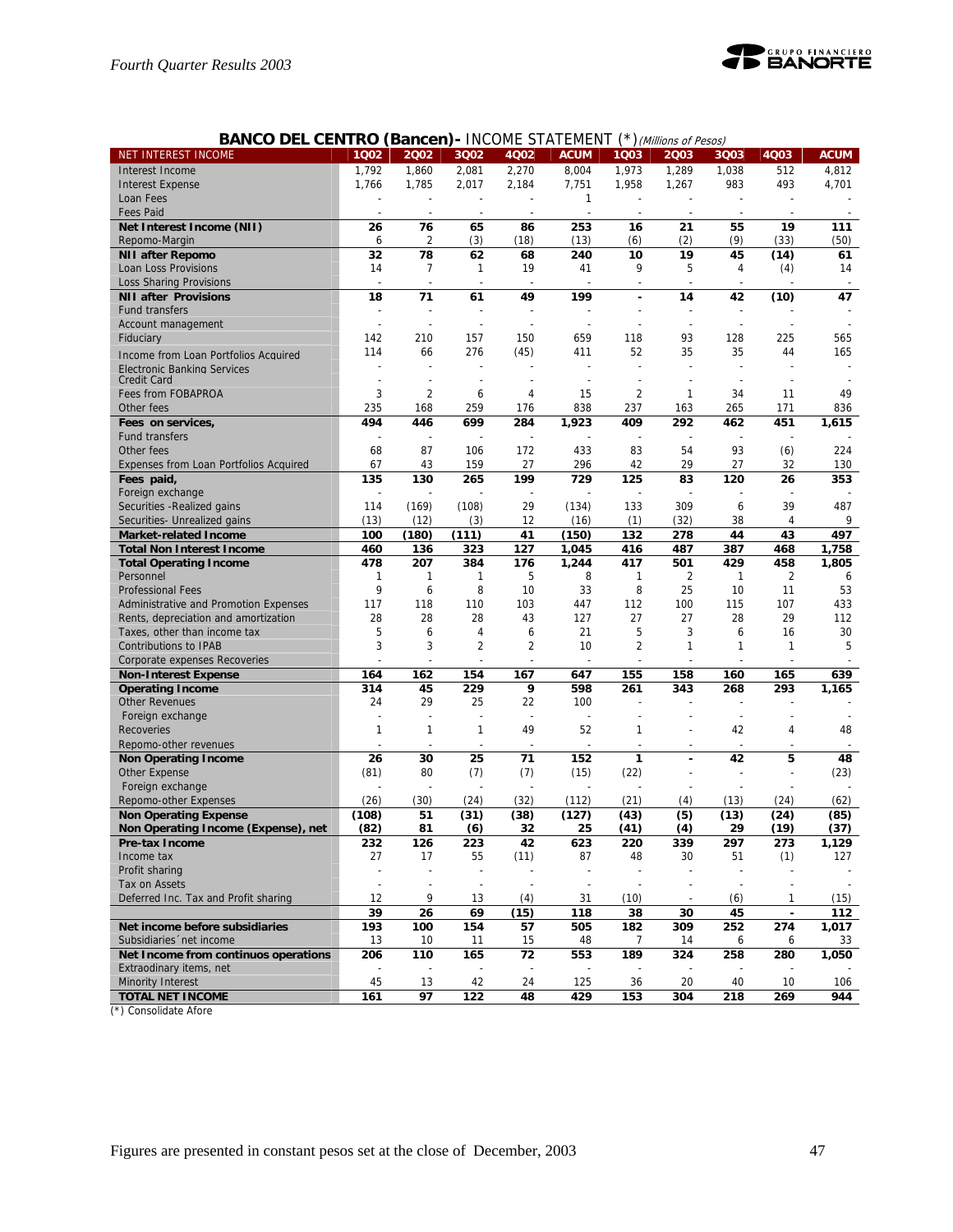## **BANCO DEL CENTRO (Bancen)-BALANCE SHEET** (Millions of Pesos)

| <b>ASSETS</b>                           | 1002                     | 2002                     | 3002                     | 4002                     | 1003           | 2003                     | 3003                     | 4Q03                     |
|-----------------------------------------|--------------------------|--------------------------|--------------------------|--------------------------|----------------|--------------------------|--------------------------|--------------------------|
| <b>Cash and due from Banks</b>          | 1,406                    | 1,911                    | 1,186                    | 875                      | 1,089          | 1,332                    | 904                      | 755                      |
| Negotiable Instruments                  | 282                      | 298                      | 189                      | 171                      | 168            | 237                      | 336                      | 243                      |
| Securities held for sale                |                          |                          | $\overline{a}$           | $\overline{\phantom{a}}$ |                |                          | $\overline{\phantom{a}}$ |                          |
| Securities held to maturity             | 334                      | 335                      | 337                      | 326                      | 336            | 322                      | 322                      | 320                      |
| <b>Financial Instruments:</b>           | 616                      | 633                      | 526                      | 497                      | 504            | 558                      | 658                      | 564                      |
| Valores no asignados por liquidar       | $\overline{\phantom{a}}$ |                          |                          |                          |                | $\blacksquare$           | $\mathbf{1}$             |                          |
| Repurchase agreements, net              | 56                       | 35                       | 48                       |                          | 63             | 15                       | 86                       | 4                        |
| Operations with collateral              |                          | $\overline{a}$           |                          |                          |                |                          |                          |                          |
| Futures receivable, net                 |                          |                          |                          |                          |                |                          |                          |                          |
| Options and derivatives, net            |                          |                          | $\overline{a}$           |                          |                |                          | $\overline{\phantom{a}}$ |                          |
| <b>Repos &amp; Derivatives:</b>         | 56                       | 35                       | 48                       | ٠                        | 63             | 15                       | 87                       | 4                        |
| Commercial                              | 280                      | 319                      | 315                      | 334                      | 294            | 217                      | 199                      | 140                      |
| <b>Financial Intermediaries</b>         | ٠                        | $\overline{a}$           | $\overline{a}$           |                          | $\overline{a}$ | 201                      | 325                      |                          |
| Consumer                                |                          |                          |                          |                          |                | $\overline{a}$           | $\overline{\phantom{a}}$ |                          |
| Mortgage                                | 317                      | 304                      | 297                      | 291                      | 272            | 267                      | 269                      | 263                      |
| <b>Goverment Entities</b>               | 44                       | 10                       | 14                       | 14                       | 18             | 6                        | 9                        | 12                       |
| Fobaproa                                |                          |                          | Ĭ.                       |                          |                |                          |                          |                          |
| Fiduciary collection rights             | $\overline{a}$           | $\overline{\phantom{a}}$ | $\overline{\phantom{a}}$ | $\overline{\phantom{a}}$ | $\overline{a}$ | $\overline{\phantom{a}}$ | $\overline{\phantom{a}}$ | $\overline{\phantom{a}}$ |
| <b>Performing Loans</b>                 | 641                      | 634                      | 626                      | 639                      | 584            | 691                      | 803                      | 415                      |
| Commercial                              | 202                      | 199                      | 181                      | 176                      | 180            | 173                      | 172                      | 159                      |
| <b>Financial Intermediaries</b>         |                          |                          | $\overline{a}$           |                          |                |                          |                          |                          |
| Consumer                                |                          |                          | $\overline{a}$           | $\overline{\phantom{a}}$ |                | $\overline{a}$           | $\overline{\phantom{a}}$ |                          |
| Mortgage                                |                          |                          | 143                      | 141                      | 151            | 152                      | 143                      | 146                      |
| <b>Goverment Entities</b>               | 148                      | 143                      |                          |                          |                |                          |                          |                          |
| <b>Past Due Loans</b>                   | 350                      | 343                      | 324                      | 317                      | 331            | 325                      | 316                      | 305                      |
| <b>Total Loans</b>                      | 991                      | 977                      | 950                      | 956                      | 916            | 1,017                    | 1,118                    | 719                      |
| Preventive Ioan loss reserves           | 456                      | 455                      | 450                      | 452                      | 453            | 453                      | 451                      | 437                      |
| <b>Net Loan Portfolio</b>               | 535                      | 522                      | 500                      | 505                      | 462            | 564                      | 667                      | 283                      |
| <b>Credit Assets Portfolio</b>          | 2,592                    | 2,435                    | 2,178                    | 1,928                    | 1,794          | 1,711                    | 1,591                    | 2,065                    |
| Sundry debtors and other assets, net    | 107                      | 157                      | 122                      | 327                      | 218            | 190                      | 242                      | 315                      |
| Foreclosed assets, net                  | 20                       | 20                       | 20                       | 22                       | 22             | 21                       | 21                       | 20                       |
| Real Estate, Furniture & Equipment, net | 59                       | 60                       | 60                       | 115                      | 115            | 116                      | 117                      | 118                      |
| Investments in subsidiaries             | 508                      | 664                      | 667                      | 300                      | 303            | 316                      | 320                      | 319                      |
| Deferred taxes                          |                          |                          | $\overline{a}$           |                          | $\overline{a}$ | $\overline{\phantom{a}}$ | $\overline{\phantom{a}}$ |                          |
| Deferred charges & Intangibles          | 523                      | 501                      | 475                      | 429                      | 404            | 378                      | 353                      | 326                      |
| UDIS Mortgage loans reserve coverage    | L,                       | $\sim$                   | L,                       |                          |                | $\overline{\phantom{a}}$ | $\overline{\phantom{a}}$ |                          |
| <b>Other Assets</b>                     | 3,808                    | 3,836                    | 3,521                    | 3,121                    | 2,856          | 2,732                    | 2,642                    | 3,162                    |
| <b>TOTAL ASSETS</b>                     | 6,421                    | 6,937                    | 5,780                    | 4,998                    | 4,974          | 5,202                    | 4,959                    | 4,768                    |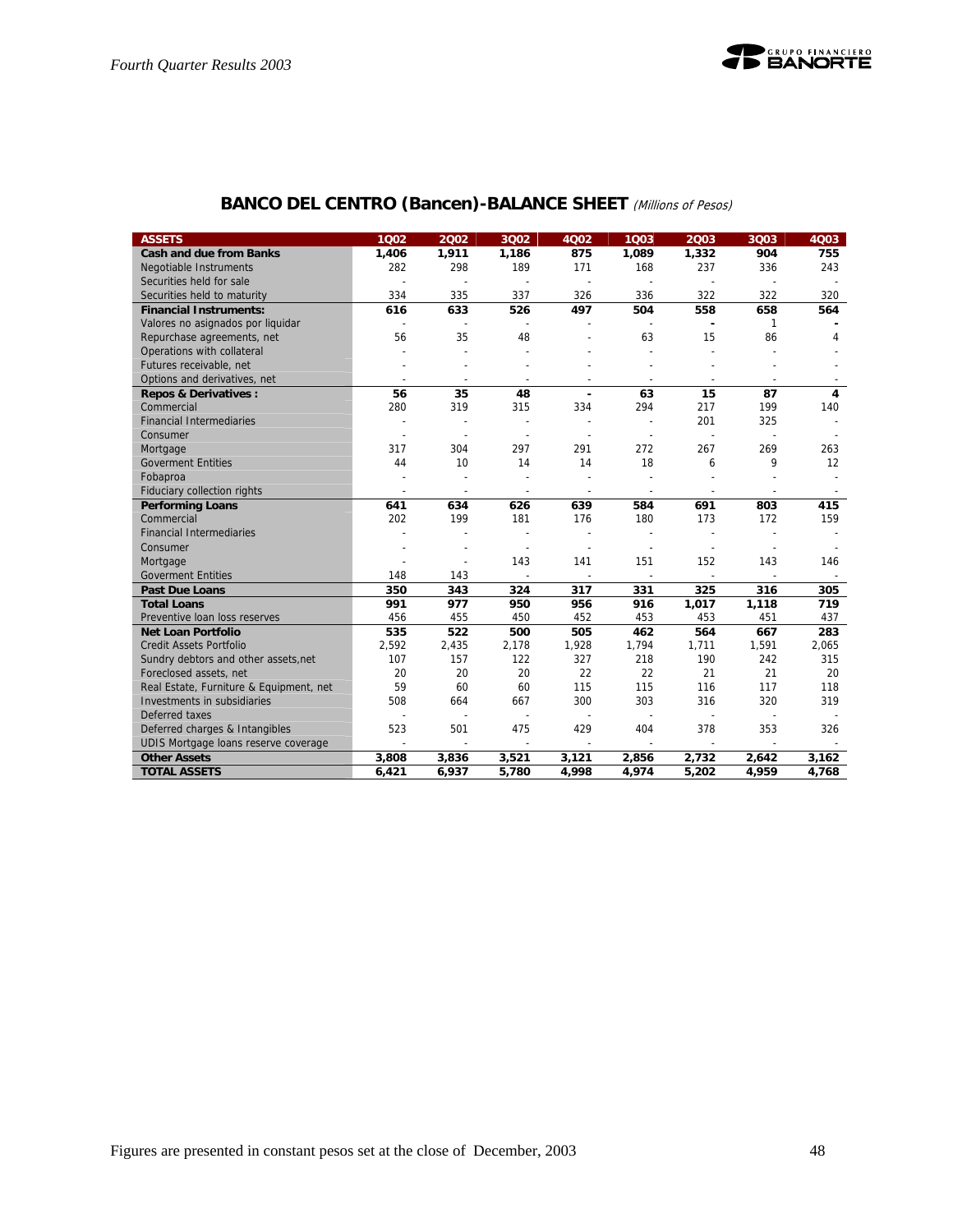

## **BANCO DEL CENTRO (Bancen)-BALANCE SHEET** (Millions of Pesos)

| <b>LIABILITIES</b>                     | 1002                     | 2002                     | 3002           | <b>4Q02</b> | 1003           | 2003           | 3Q03                     | 4Q03         |
|----------------------------------------|--------------------------|--------------------------|----------------|-------------|----------------|----------------|--------------------------|--------------|
| <b>Demand Deposits</b>                 | 280                      | 298                      | 377            | 414         |                |                |                          | $\mathbf{1}$ |
| <b>Time Deposits</b>                   | 1,377                    | 1,278                    | 1,038          | 754         | 745            | 743            | 461                      | 79           |
| <b>Bonds</b>                           |                          |                          |                |             | $\overline{a}$ |                |                          |              |
| <b>Deposits</b>                        | 1,657                    | 1,576                    | 1,416          | 1,167       | 746            | 743            | 461                      | 80           |
| Demand                                 | 923                      | 1,441                    | 159            | 171         | 503            | 430            | 312                      | 855          |
| Short term                             |                          |                          | L,             |             |                | ÷              | 1                        | 13           |
| Long term                              | 416                      | 331                      | 329            | 317         | 316            | 296            | 120                      | 99           |
| Due to banks and correspondents        | 1,339                    | 1,772                    | 488            | 489         | 820            | 726            | 433                      | 967          |
| Non-assigned securities to pay         |                          |                          |                |             |                |                | $\overline{\phantom{a}}$ |              |
| Repurchase agreements, net             |                          | 89                       | 137            | 15          | 8              | 12             | 62                       | 3            |
| Operations with collateral             |                          |                          |                |             |                |                |                          |              |
| Futures receivable, net                |                          |                          |                |             |                |                |                          |              |
| Options and derivatives, net           |                          |                          |                |             |                |                |                          |              |
| <b>Repos &amp; Derivatives:</b>        |                          | 89                       | 137            | 15          | 8              | 12             | 62                       | 3            |
| Income Tax & Profit Sharing            |                          |                          | 145            | 158         | 52             | 74             | 129                      | 87           |
| Other Payable accounts                 | 167                      | 160                      | 292            | 66          | 126            | 100            | 81                       | 34           |
| Other payable accounts                 | 167                      | 160                      | 437            | 224         | 178            | 174            | 210                      | 121          |
| Subordinated non Convertible Debenture |                          | $\overline{\phantom{a}}$ | $\overline{a}$ |             |                |                |                          |              |
| <b>Deferred Taxes</b>                  | 268                      | 243                      | 250            | 182         | 111            | 110            | 99                       | 94           |
| Deferred credits                       |                          |                          |                |             |                |                |                          | 1            |
| <b>TOTAL LIABILITIES</b>               | 3,431                    | 3,840                    | 2,728          | 2,077       | 1,863          | 1,766          | 1,265                    | 1,266        |
| STOCKHOLDER 'S EQUITY                  |                          |                          |                |             |                |                |                          |              |
| Paid-in Capital                        | 1,078                    | 1,078                    | 1,078          | 1,078       | 1,078          | 1,078          | 1,078                    | 1,078        |
| Share subscription premiums            |                          |                          |                |             |                |                |                          |              |
| Subordinated Convertible Debentures    |                          |                          |                |             |                |                |                          |              |
| <b>Subscribed Capital</b>              | 1,078                    | 1,078                    | 1,078          | 1,078       | 1,078          | 1,078          | 1,078                    | 1,078        |
| <b>Capital Reserves</b>                | 169                      | 169                      | 169            | 169         | 169            | 211            | 211                      | 211          |
| <b>Retained Earnings</b>               | 1,000                    | 1,000                    | 798            | 798         | 1,226          | 1,184          | 1,184                    | 815          |
| Surplus (Deficit) from securities      | (14)                     | (14)                     | (14)           | (13)        | (13)           | (13)           | (13)                     | (13)         |
| Results of foreign operations exchange | $\overline{\phantom{a}}$ |                          |                |             |                |                |                          |              |
| Excess (Insuf.) in capital restatement | 5                        | 8                        | $\overline{7}$ |             | $\overline{2}$ | $\overline{4}$ | $\overline{4}$           |              |
| Non Mon assets results Fixed Assets    |                          |                          |                |             |                |                |                          |              |
| Non Mon assets results Investm         | (48)                     | (51)                     | (54)           | (57)        | (58)           | (58)           | (58)                     | (58)         |
| Adjustment in the employees pension    |                          |                          |                |             |                |                |                          |              |
| <b>Accumulated Deferred tax effect</b> |                          |                          |                |             |                |                |                          |              |
| Net Income                             | 161                      | 258                      | 380            | 429         | 153            | 457            | 675                      | 944          |
| <b>Earned Capital</b>                  | 1,273                    | 1,370                    | 1,285          | 1,325       | 1,479          | 1,785          | 2,003                    | 1,899        |
| <b>Minority Holdings</b>               | 638                      | 649                      | 689            | 517         | 553            | 573            | 613                      | 525          |
| Total Stockholder 's Equity            | 2,989                    | 3,097                    | 3,052          | 2,921       | 3,111          | 3,436          | 3,694                    | 3,502        |
| <b>TOTAL LIABILITIES &amp;</b>         | 6,421                    | 6,937                    | 5,780          | 4.998       | 4,974          | 5,202          | 4,959                    | 4,768        |

(\*) Consolidate Afore

## **MEMORANDUM ACCOUNTS OF BANCEN**

|                                        | 1002     | 2002      | 3002       | 4Q02       | 1003      | 2003      | 3Q03      | 4Q03   |
|----------------------------------------|----------|-----------|------------|------------|-----------|-----------|-----------|--------|
| Signature quarantees granted           |          |           |            |            |           |           |           |        |
| Other contingent obligations           | 1,840    | 2,754     | 2,383      | 1,673      | 1,648     | 1,622     | 1,527     | 1,501  |
| Irrevocable lines of credit            |          |           |            |            |           |           |           |        |
| Assets held in trust and mandate       | 23,733   | 24,165    | 23,890     | 23,381     | 23,991    | 27,003    | 27,759    | 27,439 |
| Assets held in custody or in           | 1,374    | 1.277     | 1,038      | 753        | 745       | 743       | 461       | 79     |
| Investment banking transactions for    |          |           |            |            |           |           |           |        |
| Engaged amounts in fobaproa operations | 279      | 295       | 377        | 413        |           |           |           |        |
| Investment of retirement saving funds  |          |           |            |            |           |           |           |        |
| Integration of loan portfolio          |          |           |            |            |           |           |           |        |
| Received amounts in derivative         |          |           |            |            |           |           |           |        |
| Fobaproa trusts                        |          |           |            |            |           |           |           |        |
| Securities to be received              | 93,079   | 94.304    | 107.040    | 111.148    | 73,739    | 77.391    | 76.383    | 445    |
| (Less) payable for reversal            | (93,069) | (94, 393) | (107, 177) | (111, 162) | (73, 677) | (77, 403) | (76, 296) | (448)  |
| Receivables for reversal               | 31,194   | 43.937    | 41,145     | 43,339     | 7,629     | 10,721    | 13,244    | 311    |
| (Less) securities to be delivered      | (31.148) | (43,902)  | (41,097)   | (43, 340)  | (7,637)   | (10, 706) | (13, 305) | (306)  |
| Other control accounts                 | 44,898   | 44,317    | 43,732     | 43,011     | 42,747    | 42,600    | 43,870    | 42,619 |
|                                        | 72.179   | 72.755    | 71,331     | 69,218     | 69.185    | 71.972    | 73.640    | 71,639 |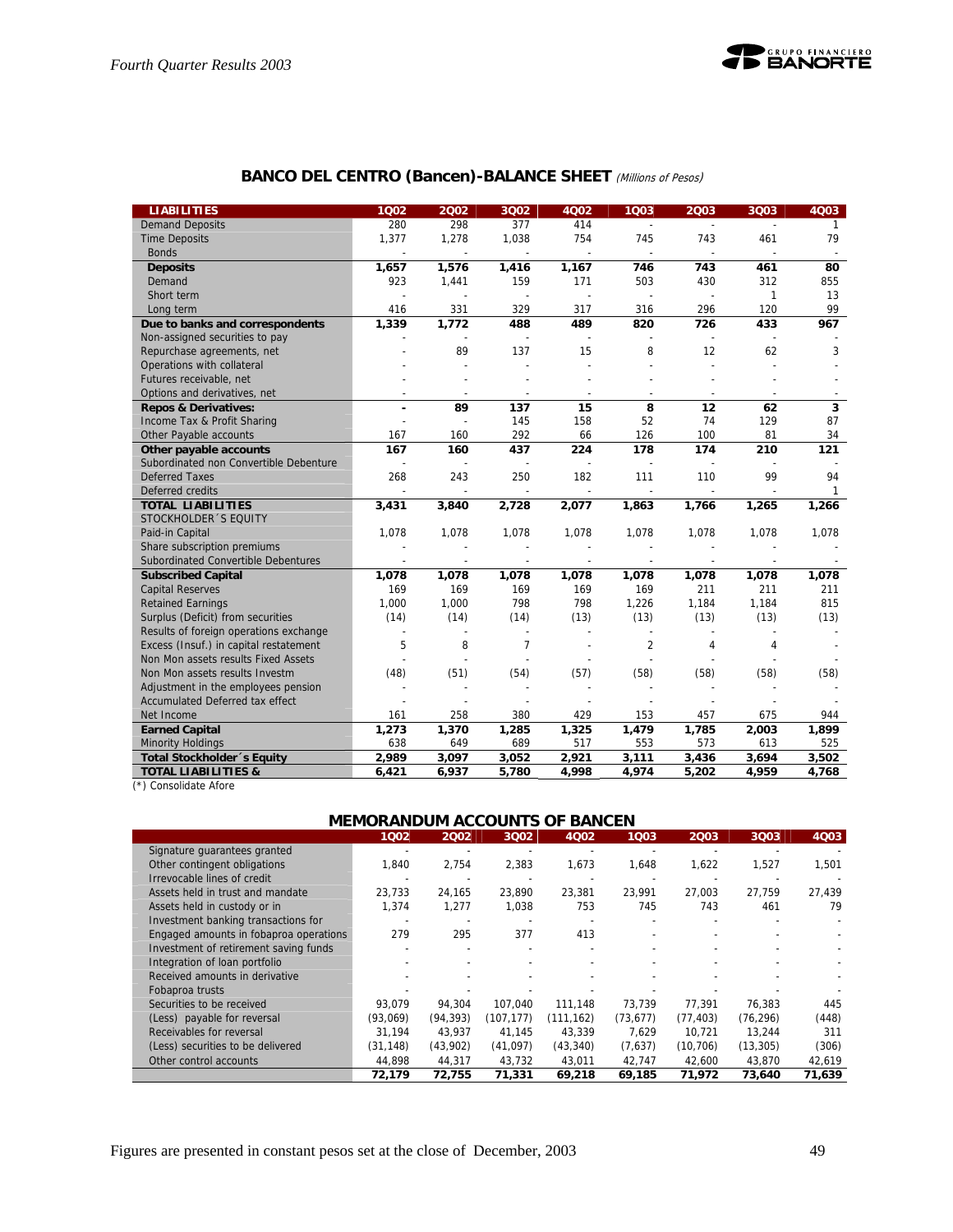

## **Annex 6. Notes to Banking Sector Financial Statements**

## **Financial Instruments and Valuation Effects 4Q03**

|                                                  | <b>BOOK</b>  | <b>MARKET</b> | <b>UNREALIZED GAIN</b> |
|--------------------------------------------------|--------------|---------------|------------------------|
| <b>NEGOTIABLE INSTRUMENTS</b>                    | <b>VALUE</b> | <b>VALUE</b>  | (LOSS)                 |
| <b>Goverment Securities</b>                      | 2,274        | 2,275         | 1                      |
| <b>Banking Securities</b>                        | 5,773        | 5,771         | (2)                    |
| Private                                          | 63           | 64            |                        |
| <b>Commercial Paper</b>                          | 912          | 906           | (6)                    |
| <b>Total</b>                                     | 9,022        | 9,016         | (6)                    |
| <b>SECURITIES HELD FOR SALE</b>                  |              |               |                        |
| <b>Goverment Securities</b>                      |              |               |                        |
| Mexican Government Securities (UMS)              | 138          | 141           | 3                      |
| Bonds public company                             |              |               |                        |
| Eurobonds                                        | 806          | 99            | (708)                  |
| <b>Total</b>                                     | 944          | 240           | (704)                  |
| <b>SECURITIES HELD TO MATURITY</b>               |              |               |                        |
| <b>Special Cetes</b>                             | 9,096        | 9,096         |                        |
| <b>Trust Bonds</b>                               |              |               |                        |
| <b>Fiduciary Rights</b>                          | 35           | 26            | (9)                    |
| <b>Bonds</b>                                     | 238          | 238           |                        |
| Mexican Government Securities (UMS) (US Dollars) | 5,778        | 5,778         |                        |
| Mexican Government Securities (UMS) (Euros)      | 412          | 412           |                        |
| <b>US Clearing Master Trust</b>                  |              |               |                        |
| Swap Private company                             |              |               |                        |
| Swap Public company                              | 1,030        | 1,030         |                        |
| Swap of Coverage purposes                        | (7, 213)     | (7, 213)      |                        |
| <b>Total</b>                                     | 9,376        | 9,368         | (9)                    |
| <b>TOTAL</b>                                     | 19,342       | 18,623        | (718)                  |

## **Repurchase Agreement Operations 4Q03**

(Millions of Pesos)

| <b>REPURCHASE AGREEMENT DEBTORS</b>   | <b>MARKET VALUE</b> | <b>ASSET BALANCE</b>     |
|---------------------------------------|---------------------|--------------------------|
|                                       | (1)                 |                          |
| <b>Goverment Securities</b>           | 67.500              | (197)                    |
| <b>Banking Securities</b>             | 2.344               | (1)                      |
| Total                                 | 69.845              | (198)                    |
| <b>REPURCHASE AGREEMENT CREDITORS</b> | <b>MARKET VALUE</b> | <b>LIABILITY BALANCE</b> |
|                                       | (2)                 |                          |
| <b>Goverment Securities</b>           | 5.890               | (31)                     |
|                                       |                     |                          |
| <b>Banking Securities</b>             | 803                 |                          |

1) RECEIVABLES ON REPURCHASE AGREEMENT<br>2) PAYABLES ON REPURCHASE AGREEMENT

PAYABLES ON REPURCHASE AGREEMENT

## **Non-governmental Financial Instruments above by 5% of Net Capital 4Q03**

(Millions of Pesos)

| <b>INDUSTRY</b> | <b>INVESTMENT INSTRUMENT</b> | <b>AMOUNT</b> | % NET<br><b>CAPITAL</b> |
|-----------------|------------------------------|---------------|-------------------------|
| BANSAN          | <b>Term Deposits</b>         | 3,000         | 21%                     |
| <b>INBURSA</b>  | Term Deposits                | 2.235         | 16%                     |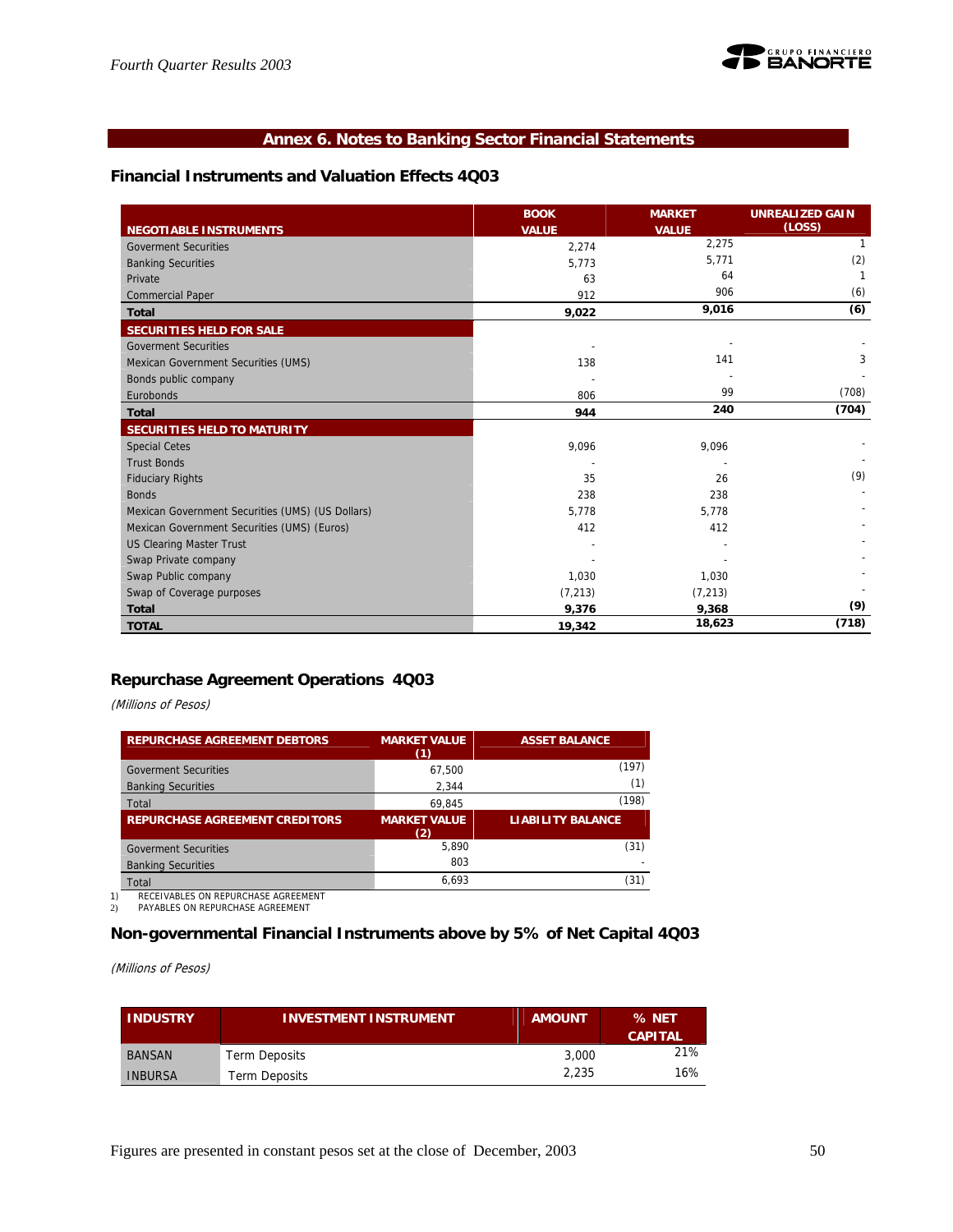

## **Loan Portfolio**

| (Million of Pesos)                                                                                                                                                                                                                        | <b>LOCAL CURRENCY</b> |         |             | <b>FOREIGN CURRENCY</b> |        | <b>TOTAL</b>             |         |         |         |
|-------------------------------------------------------------------------------------------------------------------------------------------------------------------------------------------------------------------------------------------|-----------------------|---------|-------------|-------------------------|--------|--------------------------|---------|---------|---------|
|                                                                                                                                                                                                                                           | 4Q02                  | 3Q03    | <b>4Q03</b> | 4Q02                    | 3Q03   | 4003                     | 4Q02    | 3Q03    | 4003    |
| <b>Performing Loans</b>                                                                                                                                                                                                                   |                       |         |             |                         |        |                          |         |         |         |
| Commercial                                                                                                                                                                                                                                | 26.327                | 23,246  | 27.265      | 7.158                   | 8,663  | 6.679                    | 33,486  | 31,909  | 33,945  |
| <b>Financial Intermediaries</b>                                                                                                                                                                                                           | 7,342                 | 2,920   | 3,048       | 822                     | 786    | 302                      | 8.165   | 3,706   | 3,350   |
| Consumer                                                                                                                                                                                                                                  | 5,172                 | 7,860   | 8,651       | 7                       | 5      | 4                        | 5,179   | 7,865   | 8,655   |
| Mortgages                                                                                                                                                                                                                                 | 12,627                | 13,898  | 14,715      |                         |        | $\overline{a}$           | 12,627  | 13,898  | 14,715  |
| <b>Goverment Entities</b>                                                                                                                                                                                                                 | 87,526                | 85,539  | 77,458      | 795                     | 728    | 730                      | 88,321  | 86,267  | 78,188  |
| Fobaproa                                                                                                                                                                                                                                  | 6,492                 | 6,963   | 6,886       | (124)                   | (198)  | (201)                    | 6,368   | 6,765   | 6,685   |
| <b>Total</b>                                                                                                                                                                                                                              | 145,487               | 140,426 | 138,022     | 8,659                   | 9,984  | 7,515                    | 154,146 | 150,410 | 145,537 |
| <b>Past Due Loans</b>                                                                                                                                                                                                                     |                       |         |             |                         |        |                          |         |         |         |
| Commercial                                                                                                                                                                                                                                | 1.227                 | 1.117   | 1,101       | 1,361                   | 785    | 776                      | 2.587   | 1,902   | 1.877   |
| <b>Financial Intermediaries</b>                                                                                                                                                                                                           |                       |         |             |                         |        |                          |         |         |         |
| Consumer                                                                                                                                                                                                                                  | 339                   | 383     | 449         | 1                       |        | $\overline{\phantom{0}}$ | 340     | 383     | 450     |
| Mortgages                                                                                                                                                                                                                                 | 1,995                 | 1,179   | 1,183       |                         |        | $\overline{a}$           | 1,995   | 1,179   | 1,183   |
| <b>Goverment Entities</b>                                                                                                                                                                                                                 |                       | 8       | 8           |                         |        |                          |         | 8       | 8       |
| <b>Total</b>                                                                                                                                                                                                                              | 3,561                 | 2,687   | 2,741       | 1,361                   | 785    | 776                      | 4,922   | 3,472   | 3,517   |
| <b>Total Propietary Loans</b>                                                                                                                                                                                                             | 149.047               | 143,113 | 140,764     | 10,020                  | 10,769 | 8,291                    | 159,067 | 153,882 | 149,054 |
| % Past Due Loans                                                                                                                                                                                                                          | 2.4%                  | 1.9%    | 1.9%        | 13.6%                   | 7.3%   | 9.4%                     | 3.1%    | 2.3%    | 2.4%    |
| (*) Includes valued UDIS<br>(1) Excludes Fobaproa-IPAB notes and loan to IPAB that are accounted in the Loans to Government Entities line.<br>(2) Includes Fobaproa promissory notes and loans to IPAB registered in Government Entities. |                       |         |             |                         |        |                          |         |         |         |

Note: There is no scheme for Mortgage Earnings.

#### **Cost and Balances of FINAPE, FOPIME, Mortgage UDIS and Mortgage FOVI loan portfolios as of 4Q03**

|                     |               | <b>TOTAL</b>     |
|---------------------|---------------|------------------|
| (Millions of Pesos) | <b>PERIOD</b> | <b>BALANCE</b>   |
|                     | <b>COST</b>   | <b>LOAN</b>      |
|                     |               | <b>PORTFOLIO</b> |
| <b>FINAPE</b>       | 2.6           | 7.2              |
| <b>FOPYME</b>       | 5.6           | 5.8              |
| Mortgage UDIS       | 50.7          | 124.3            |
| Mortgage FOVI       | 61.5          | 73.0             |
|                     | 120.4         | 210.4            |

The quarter ending with a balance of Ps 210.4 million pesos in debtors support programs with a cost of the period of Ps 120.4 million. The 99% of this portfolio are concentrated in Banorte.

## **Past Due Loans Variations as of 4Q03**

| <b>Past Due Loans</b>               |                                              |       |
|-------------------------------------|----------------------------------------------|-------|
| Balance as of September 30,03       |                                              | 3,414 |
|                                     | Performing loans to Past due loans transfers | 655   |
|                                     | Renewals                                     | (10)  |
|                                     | Cash Collections                             | (226) |
|                                     | Charge Offs                                  |       |
|                                     | Foreclosures                                 | (24)  |
|                                     | Past due loans to Performing loans transfers | (3)   |
|                                     | Exchange Adjustment                          | (326) |
|                                     |                                              | 38    |
| <b>Balance as of December 31,03</b> |                                              | 3.517 |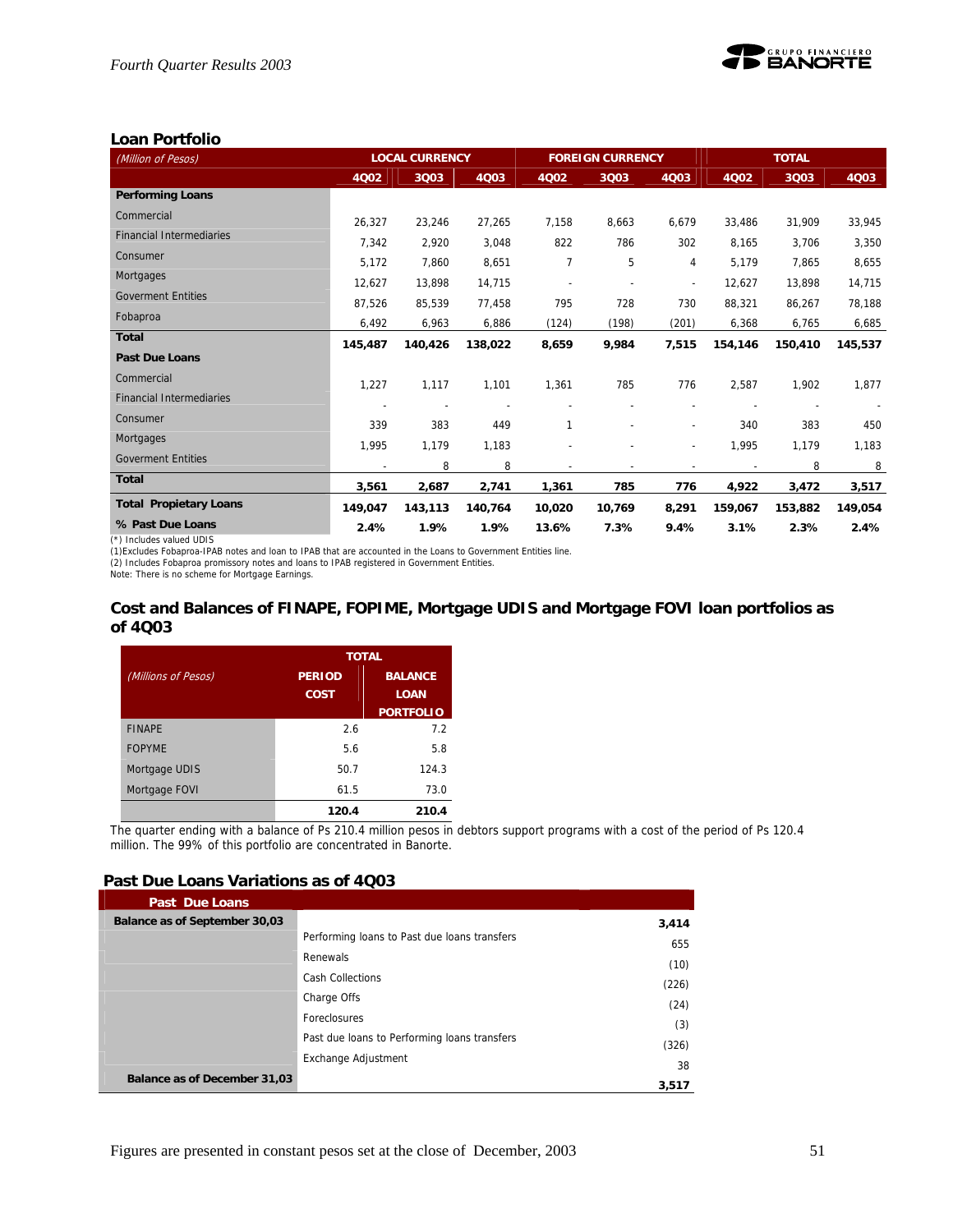

## **Troubled Portfolio 4Q03**

 The National Banking and Securities Commission (CNByV) accepted the Proposal of the Bankers Association of Mexico (ABM), to consider as a Troubled Portfolio the D and E risk grades of the portfolio classification. The following table shows the troubled portfolio.

| (Millions of Pesos)              | <b>TOTAL</b> |
|----------------------------------|--------------|
| <b>Troubled Portfolio</b>        | 2.404        |
| <b>Total Loans</b>               | 149.054      |
| Troubled Portfolio / Total Loans | 1.6%         |

## **Fobaproa-IPAB**

| (Millions of Pesos)           | LOS(1)         | <b>REMAINING CONTINGENCIES</b><br>INCENTIVE(1) |
|-------------------------------|----------------|------------------------------------------------|
|                               | <b>SHARING</b> | <b>SCHEME</b>                                  |
| Gross Fobaproa notes balance  | 11,126         | $6.681^{(2)}$                                  |
| - Cash recoveries             | 3.227          | $2,047^{(2)}$                                  |
| - Repossesed assets           | Ξ              |                                                |
| $=$ Balance net of recoveries | 7,899          | 4.636                                          |
|                               |                |                                                |
| Contingency before reserves   | 2,105          | 351                                            |
| - Reserves                    | 2,105          | 351                                            |
| $=$ Remaining contingencies   |                |                                                |

1) Includes only cash recoveries.

2) Included in Loss Sharing program.

Banorte provisioned Ps 6 million through the Income Statement during the quarter to keep 100% provisioned on the FOBAPROA-IPAB Loss Sharing program and Incentive Scheme. Cash recoveries in the Loss Sharing program represented 29% of Banorte's Gross FOBAPROA-IPAB notes balance.

#### **Fobaproa - IPAB Notes Integration 4Q03**

| (Millions of Pesos)            | <b>BANORTE</b>                                                   |                                                 |                     | <b>BANCEN</b>              | <b>BANPAIS</b>                  |                                 | <b>BANKING</b><br><b>SECTOR</b> |              |
|--------------------------------|------------------------------------------------------------------|-------------------------------------------------|---------------------|----------------------------|---------------------------------|---------------------------------|---------------------------------|--------------|
|                                | <b>LOSS</b><br><b>SHARING</b><br><b>LOCAL</b><br><b>CURRENCY</b> | <b>LOSS</b><br><b>SHARING</b><br><b>DOLLARS</b> | <b>RISK</b>         | <b>WITHOUT ENTIVE SCHE</b> | <b>LOCAL</b><br><b>CURRENCY</b> | <b>LOCAL</b><br><b>CURRENCY</b> | <b>DOLLARS</b>                  | <b>TOTAL</b> |
| Gross Balance                  | 10.995                                                           | 131                                             | 1.414               | (1)                        |                                 | -                               | ۰                               | 12,540       |
| - Checking account balance     | 2,895                                                            | 332                                             | 170                 | (1)                        | 636                             | $\qquad \qquad \blacksquare$    | $\overline{\phantom{a}}$        | 3,397        |
| - Reserves                     | 2,105                                                            |                                                 |                     | (351)                      |                                 |                                 | $\overline{\phantom{a}}$        | 2,456        |
| $=$ Net Balance                | 5.995                                                            | (201)                                           | 1,244               | (351)                      | (636)                           | $\overline{\phantom{0}}$        | ۰                               | 6,685        |
| Interest Rate                  | CETES 91-1.35                                                    | LIBOR<br>$+5$                                   | CETES <sub>91</sub> | N.A.                       | N.A.                            |                                 | $\overline{\phantom{0}}$        |              |
| Maturity                       | 2005                                                             | 2006                                            | 2006                | 2005/2006                  | N.A.                            |                                 | $\overline{\phantom{0}}$        |              |
| <b>Remaining Contingencies</b> | -0-                                                              | -0-                                             | No exist            | $-0-$                      | No exist                        |                                 | $\overline{\phantom{a}}$        |              |

1) Ps 6,681y Ps 2,047, Gross Balance and Checking account balance of Incentive Scheme are included in Loss Sharing. N.A.- Not Applicable

#### **ORIGIN OF THE NOTES**

The source of the Fobaproa-IPAB notes is different as each was given for different objectives, according to the following list:

| <b>FOBAPROA NOTES</b> | <b>YEAR</b> | ORIGIN |
|-----------------------|-------------|--------|
|-----------------------|-------------|--------|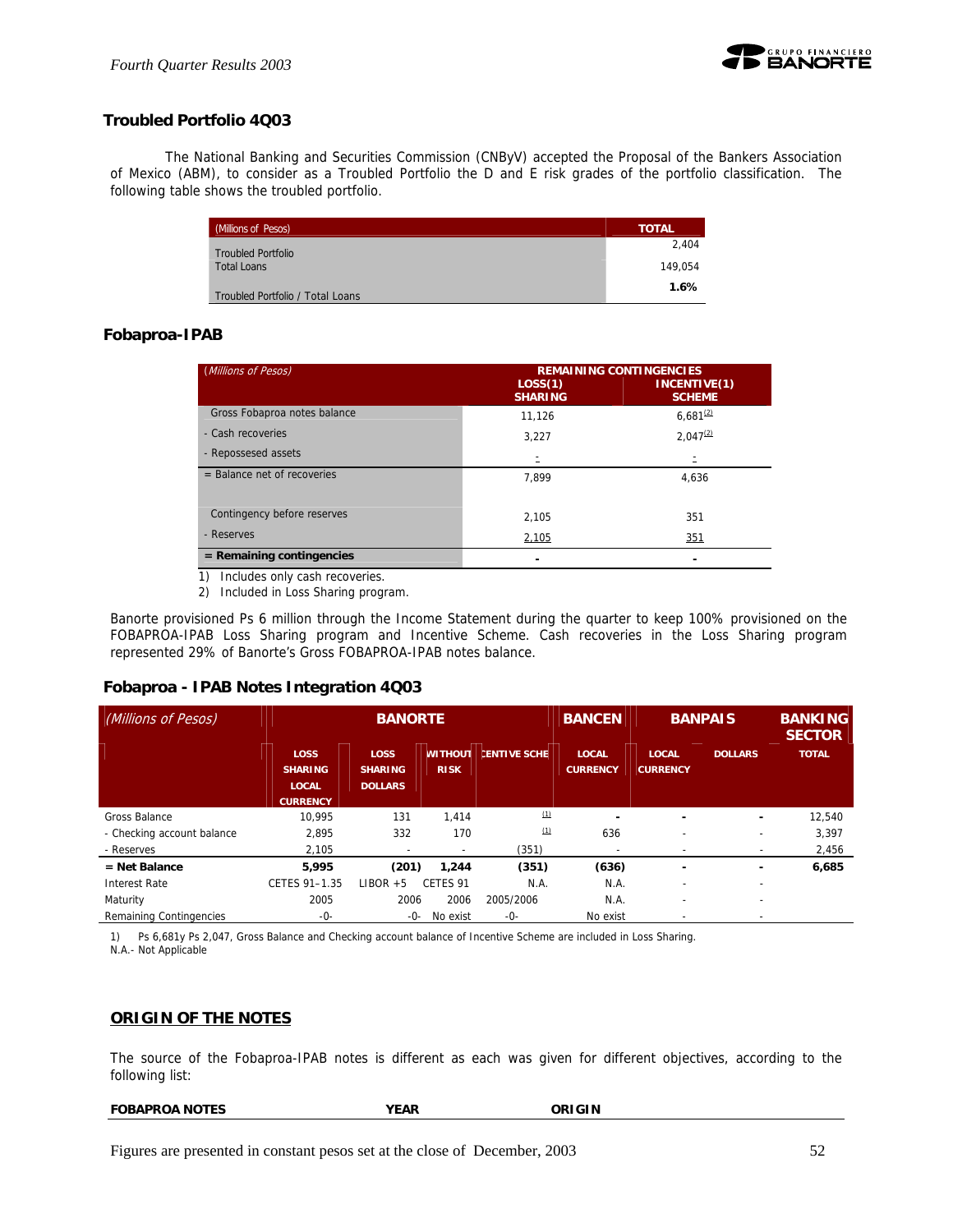

| <b>BANORTE</b>      |           |                           |
|---------------------|-----------|---------------------------|
| LOSS SHARING        | 1995-1996 | Sale of Loans to Fobaproa |
| <b>WITHOUT RISK</b> | 1996      | Sale of Loans to Fobaproa |
| <b>BANPAIS</b>      | 1996-1997 | Reorganization            |
| SIMPLE CREDIT       | 2000      | Reorganization            |
| <b>BANCRECER</b>    | 1999      | Reorganization            |

## **SIGNIFICANCE IN BANORTE BALANCE**

|                | 1007  | 1998  | QQQ   | 2000  | 2001  | 2002        | 4Q03  |
|----------------|-------|-------|-------|-------|-------|-------------|-------|
| % Total Loans  | 70.9% | 64.6% | 63.5% | 58.7% | 55.5% | 55.7%<br>55 | 50.8% |
| % Total Assets | 60.6% | 53.5% | 7%    | 46.7% | 44.5% | 13.5%       | 36.5% |

## **Deferred Taxes 4Q03**

| (Millions of Pesos)                                                                             |            |            |            |
|-------------------------------------------------------------------------------------------------|------------|------------|------------|
| <b>ASSETS</b>                                                                                   | <b>ISR</b> | <b>PTU</b> | <b>NET</b> |
| Allowance for loan losses (not deducted)                                                        | 415        |            | 415        |
| Tax loss carryforwards                                                                          | 207        | 63         | 269        |
| Deficit from retirement obligations                                                             | 92         | 24         | 116        |
| Reserves for BN+BCR integration expenses                                                        | 18         | 5          | 23         |
| <b>Obligations FOBAPROA, Net</b>                                                                | 674        |            | 674        |
| <b>Others</b>                                                                                   |            |            |            |
| <b>Total Assets</b>                                                                             | 1,406      | 92         | 1.497      |
| <b>LIABILITIES</b>                                                                              |            |            |            |
| Accrued interest and inflationary component of Fixed Assets,<br>Foreclosed, Intangible & Others | (377)      | (55)       | (432)      |
| <b>Total liabilities</b>                                                                        | (377)      | (55)       | (432)      |
| <b>Assets (Liabilities) Accumulated Net</b>                                                     | 1.028      | 37         | 1.065      |

## **Long term debt as of 4Q03**

| <b>TYPE OF DEBT</b>                                | <b>CURRE</b><br><b>NCY</b> | <b>DATE</b><br><b>OF</b><br><b>ISSUE</b> | <b>AMOUNT</b><br>(Millons Ps o<br>DIs) | <b>ORIGINAL</b><br><b>AMOUNT</b><br>(Millons Ps,<br>DIs o UDIS) | <b>TERM</b> | <b>INTEREST</b><br><b>RATE</b> | <b>MATURITY</b> | <b>INTEREST</b><br><b>PAYMENT</b> |
|----------------------------------------------------|----------------------------|------------------------------------------|----------------------------------------|-----------------------------------------------------------------|-------------|--------------------------------|-----------------|-----------------------------------|
| <b>BANORTE</b>                                     |                            |                                          |                                        |                                                                 |             |                                |                 |                                   |
| CD's- Banorte U01001                               | <b>UDIS</b>                | 11-Ene-01                                | 303                                    | 90                                                              | 10 years    | 8.13%                          | 30-Dic-10       | $E/182$ days                      |
| CD's -Banorte U01002                               | Ps                         | 29-May-01                                | 20                                     | 20                                                              | 3 years     | TIIE-0.25%                     | 25-May-04       | $E/28$ days                       |
| Non Convertible Subordinate Bonds-<br>Obanorte 01U | <b>UDIS</b>                | 21-Jun-01                                | 1,461                                  | 436                                                             | 8 years     | 8.00%                          | 21-Jun-09       | $E/182$ days                      |
| CD's -Banorte M7001                                | Ps                         | 30-Sep-97                                | 16                                     | 16                                                              | 7 years     | 17.65%                         | 21-Sep-04       | $E/182$ days                      |
| Non Convertible Subordinate Bonds<br>-QBanorte 02D | Ps                         | 28-Nov-02                                | 1,257                                  | 1,136                                                           | 10 years    | 8.00%                          | 28-Nov-12       | $E/182$ days                      |
| Certificados - Banorte M7001                       | Ps                         | 27-Ene-03                                | 100                                    | 100                                                             | 3 years     | TIIE-0.25%                     | 10-Jul-06       | $E/28$ days                       |
| CD's 1999-2A                                       | Dls                        | 15-Jul-99                                | 12.7                                   | 75                                                              | 5 years     | 8.94%                          | 15-Jul-04       | Monthly                           |
| CD's Serie 1999-2B                                 | Dls                        | 15-Jul-99                                | 14.4                                   | 25                                                              | 7 years     | 9.49%                          | 15-Jul-06       | Monthly                           |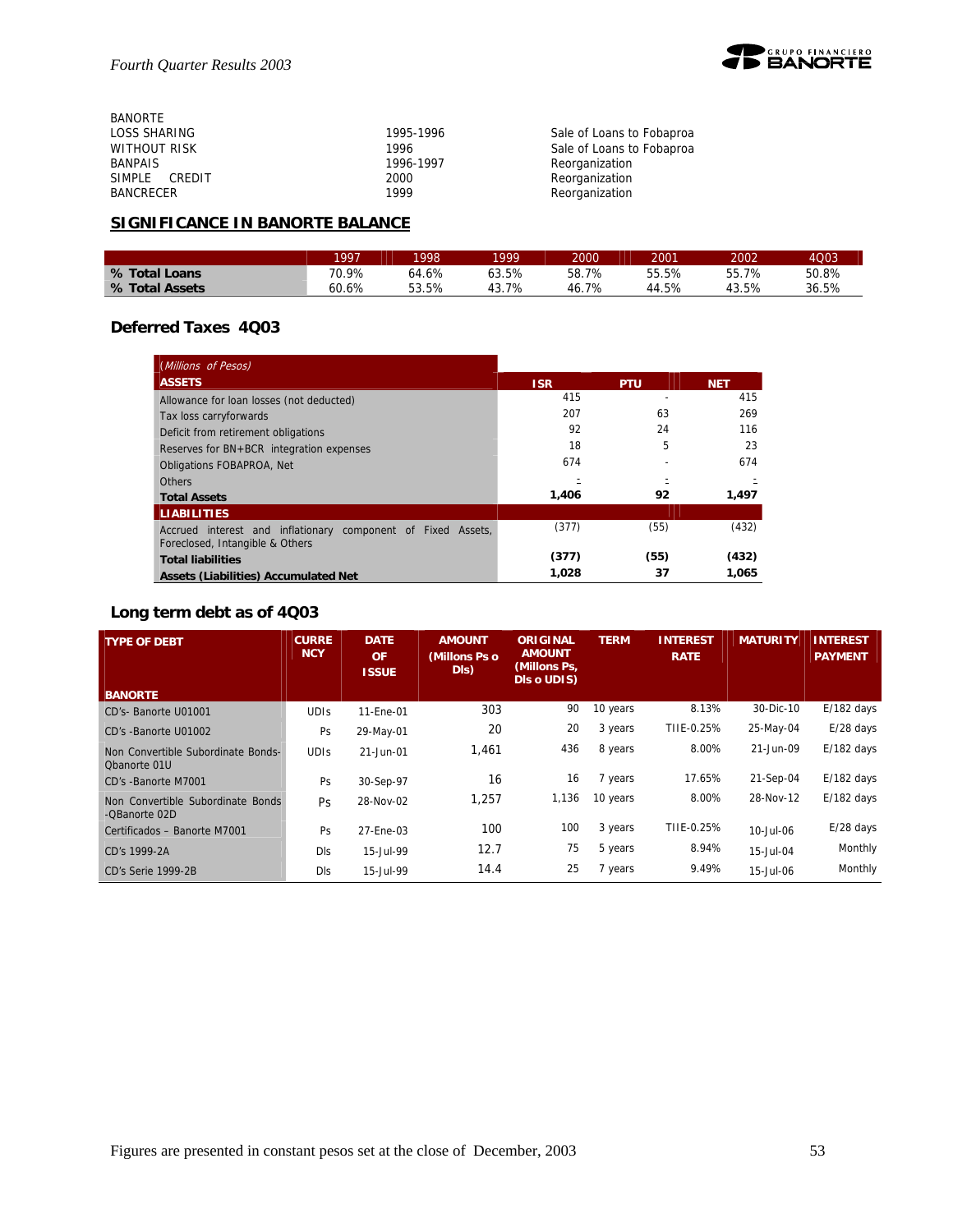

## **Bank and Other entities loans as of 4Q03**

| (Millions of Pesos)                                   | <b>LOCAL</b><br><b>CURRENCY</b> | <b>INTERE</b><br><b>ST RATE</b> | <b>TERM</b><br>(DAYS) | <b>FOREIGN</b><br><b>CURRENCY</b> | <b>INTEREST</b><br><b>RATE</b> | <b>TERM</b><br>(DAYS)    | <b>TOTAL</b>   |
|-------------------------------------------------------|---------------------------------|---------------------------------|-----------------------|-----------------------------------|--------------------------------|--------------------------|----------------|
| <b>LOANS FROM LOCAL BANKS</b>                         |                                 |                                 |                       | 550                               | $L+6$                          | 570                      | 550            |
| LOANS FROM FOREIGN BANK CONCERTED FROM<br>THE COUNTRY |                                 |                                 |                       | 2                                 | 1.42                           | 72                       | $\overline{2}$ |
| LOANS FROM FOREIGN BANK CONCERTED FROM<br>CAYMAN      |                                 |                                 |                       | 346                               | 2.12                           | 1177                     | 346            |
| <b>SECURITIZATION</b>                                 |                                 |                                 |                       | 304                               | 9.23                           | 327                      | 304            |
| LOANS FROM DEVELOPING BANKS                           | 335                             | 12.05                           | 698                   | 700                               | 4.23                           | 704                      | 1,035          |
| <b>LOANS FROM PUBLIC FUNDS</b>                        | 5,894                           | 5.22                            | 703                   | 218                               | 2.68                           | 456                      | 6,112          |
| <b>LOANS FROM BANKS</b>                               | 11,350                          | 6.18                            | 6                     | ۰.                                |                                | $\overline{\phantom{a}}$ | 11,350         |
| <b>CALL MONEY</b>                                     | 1,838                           | 6.00                            | $\overline{2}$        |                                   |                                |                          | 1,838          |
| LOANS FROM FIDUCIARY FUNDS                            | 4,116                           | 8.42                            | 8,644                 |                                   |                                | $\overline{\phantom{a}}$ | 4,116          |
| PROVISIONS FOR INTEREST                               | 33                              | N.A.                            | N.A.                  |                                   |                                |                          | 33             |
|                                                       | 23,566                          |                                 |                       | 2,120                             |                                |                          | 25,685         |

## **Trading Income 4Q03**

| (Millones de Pesos)                            |                |
|------------------------------------------------|----------------|
| <b>VALUATION EFFECTS</b>                       | <b>NET</b>     |
| Negotiable Instruments                         | (5)            |
| Repurchase                                     | (2)            |
| <b>Futures</b>                                 | 3              |
| Foreign Currency Forwards                      | (21)           |
| Options                                        |                |
| Securities Ioans                               |                |
| Range                                          |                |
| <b>Inflation Adjustment</b>                    |                |
| <b>Total</b>                                   | (24)           |
| <b>RESULTS FROM BUYING AND SELLING</b>         |                |
| Negotiable Instruments                         | 498            |
| Securities Held for Sell                       | (36)           |
| <b>Inflation Adjustment</b>                    |                |
| <b>Total of Buying and Selling Instruments</b> | 462            |
| <b>FX Spot</b>                                 | 378            |
| <b>FX Forwards</b>                             | 6              |
| <b>FX Futures</b>                              |                |
| <b>FX Futures TIIE</b>                         |                |
| <b>Forwards</b>                                | $\overline{2}$ |
| <b>Total of Foreign Exchange</b>               | 386            |
| <b>Inflation Adjustment</b>                    | 19             |
| <b>Total of Buying and Selling</b>             | 866            |
| <b>TOTAL TRADING INCOME</b>                    | 842            |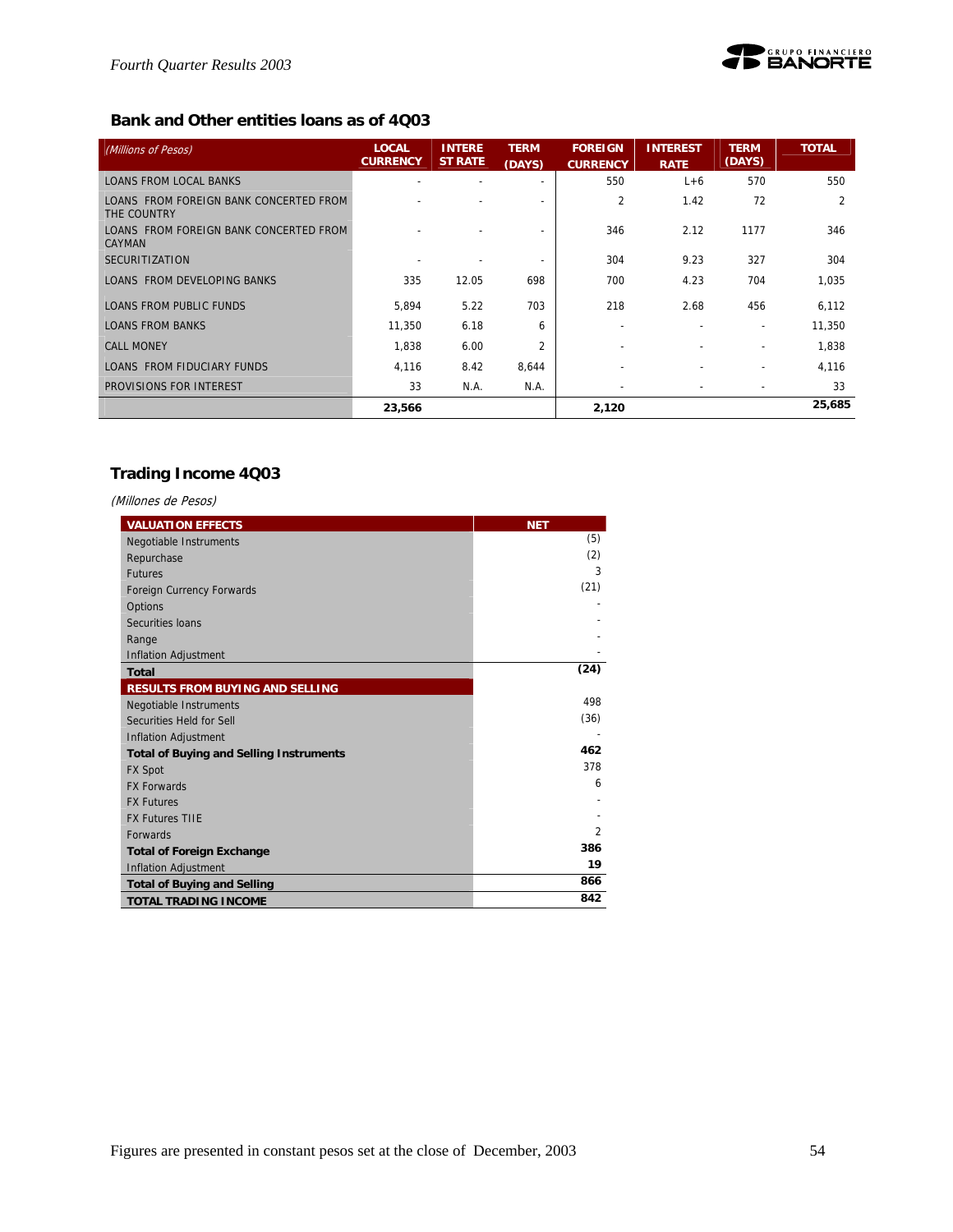

## **Banco Mercantil del Norte, S.A.**

#### **AD1.- CAPITALIZATION RATIO**

Breakdown of capitalization ratio for credit risk assets as well as assets subject to credit and market risk.

Net Capital to Credit Risk Assets: 14.3%

Net Capital to Assets subject to Credit and Market Risk: 10.9%

#### **AD2.- CAPITAL INTEGRATION**

The net capital, divided by the basic and supplementary capital, as well as a brief integration of both broken down with the most important elements that make them up. The following should be incorporated as the minimum concepts relative to capital integration:

| Net Capital: 11,739                                                                                    |       |                                   |       |  |  |  |  |
|--------------------------------------------------------------------------------------------------------|-------|-----------------------------------|-------|--|--|--|--|
| <b>Tier 1 Capital</b>                                                                                  | 9,271 | <b>Tier 2 Capital</b>             | 2,468 |  |  |  |  |
| Stockholders Equity                                                                                    | 9.395 | <b>Capitalization Instruments</b> | 1.509 |  |  |  |  |
| Subordinated debt and Capitalization Instruments                                                       | 1.209 | (+) General Preventive Reserves   | 959   |  |  |  |  |
| Deferred for Tier 1                                                                                    | 1.089 |                                   |       |  |  |  |  |
| (-) Investment in Subordinated debt                                                                    |       |                                   |       |  |  |  |  |
| (-) Investment in Financial Institutions                                                               | 90    |                                   |       |  |  |  |  |
| (-) Investment in Non-Financial Institutions                                                           | 552   |                                   |       |  |  |  |  |
| $\left($ .) Financing granted for the acquisition of shares of the bank<br>or other Group subsidiaries |       |                                   |       |  |  |  |  |
| (-) Excess on deferred taxes                                                                           | 1.089 |                                   |       |  |  |  |  |
| (-) Restructuring Charges and others intangibles                                                       | 692   |                                   |       |  |  |  |  |
| (-) Others Assets                                                                                      |       |                                   |       |  |  |  |  |

## **AD3.- RISK ASSETS**

Amount of weighted assets with market risk and credit risk.

| Market risk weighted assets: 25,836                               | <b>Weighted Assets</b> | <b>Required</b><br>Capital |
|-------------------------------------------------------------------|------------------------|----------------------------|
| Peso Nominal interest rate operations                             | 21.972                 | 1,758                      |
| Peso or UDI real interest rate operations                         | 1.243                  | 99                         |
| Interest rate operations in foreign currency with<br>nominal rate | 2.246                  | 180                        |
| Position in UDIS or with a return indexed to inflation            | 8                      |                            |
| Positions in foreign currency or indexed to the FX<br>rate        | 367                    | 29                         |
| Positions in share or index to the price of securities            |                        |                            |

| <b>Credit Risk-Weighted Assets: 81,884</b> | <b>Weighted Assets</b> | <b>Required</b><br>Capital |
|--------------------------------------------|------------------------|----------------------------|
| Group 1 (risk weight 0%)                   |                        |                            |
| Others (risk weight 2.5%)                  |                        |                            |
| Others (risk weight 10%)                   | 571                    | 46                         |
| Group 2 (risk weight I 20%)                | 2,866                  | 229                        |
| Others (risk weight 50%)                   | 1.034                  | 83                         |
| Others (risk weight 75%)                   |                        |                            |
| Group 3 (risk weight 100%)                 | 70.202                 | 5,616                      |
| Others (risk weight 112%)                  |                        |                            |
| Others (risk weight 115%)                  | 6.830                  | 546                        |
| Others (risk weight 150%)                  |                        |                            |
| <b>Others</b>                              | 381                    | 30                         |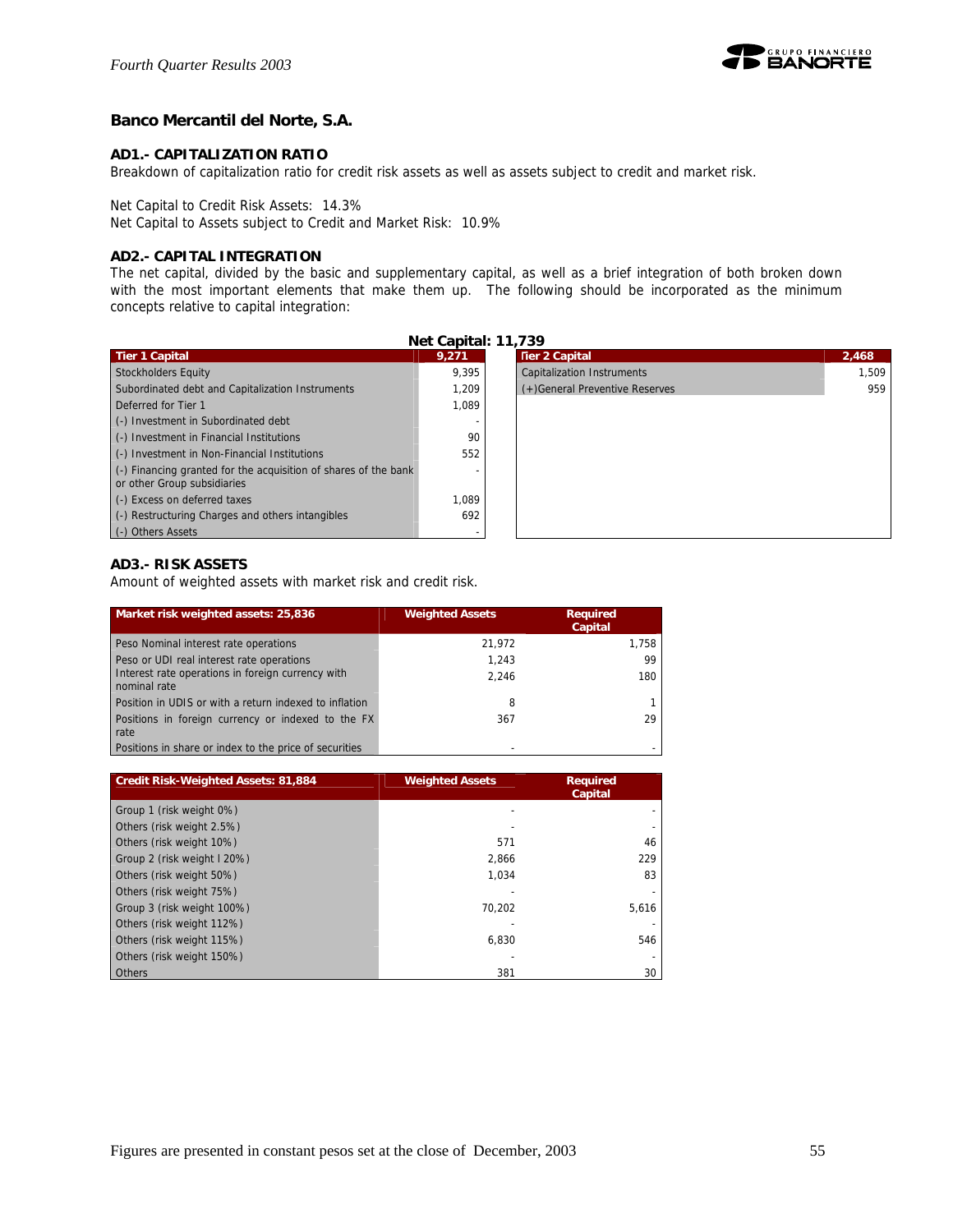

## **Banco del Centro, S.A.**

#### **AD1.- CAPITALIZATION RATIO**

Breakdown of capitalization ratio for credit risk assets as well as assets subject to credit and market risk.

Net Capital to Credit Risk Assets: 103.7%

Net Capital to Assets subject to Credit and Market Risk: 66.8%

#### **AD2.- CAPITAL INTEGRATION**

The net capital, divided by the basic and supplementary capital, as well as a brief integration of both broken down with the most important elements that make them up. The following should be incorporated as the minimum concepts relative to capital integration:

| Net Capital: 2,445                                                                             |       |                                   |    |  |  |
|------------------------------------------------------------------------------------------------|-------|-----------------------------------|----|--|--|
| <b>Tier 1 Capital</b>                                                                          | 2.417 | <b>Tier 2 Capital</b>             | 28 |  |  |
| <b>Stockholders Equity</b>                                                                     | 2.977 | <b>Capitalization Instruments</b> |    |  |  |
| Subordinated debt and Capitalization Instruments                                               |       | (+)General Preventive Reserves    | 28 |  |  |
| Deferred for Tier 1                                                                            |       |                                   |    |  |  |
| (-) Investment in Subordinated debt                                                            |       |                                   |    |  |  |
| (-) Investment in Financial Institutions                                                       | 560   |                                   |    |  |  |
| (-) Investment in Non-Financial Institutions                                                   |       |                                   |    |  |  |
| (-) Financing granted for the acquisition of shares of the bank or<br>other Group subsidiaries |       |                                   |    |  |  |
| (-) Excess on deferred taxes                                                                   |       |                                   |    |  |  |
| (-) Restructuring Charges and others intangibles                                               |       |                                   |    |  |  |
| (-) Others Assets                                                                              |       |                                   |    |  |  |

## **AD3.- RISK ASSETS**

Amount of weighted assets with market risk and credit risk.

| Market risk Weighted Assets: 1,382                                | <b>Weighted Assets</b> | <b>Required</b><br>Capital |
|-------------------------------------------------------------------|------------------------|----------------------------|
| Peso Nominal interest rate operations                             | 1.125                  | 90                         |
| Peso or UDI real interest rate operations                         | 145                    |                            |
| Interest rate operations in foreign currency with<br>nominal rate | 6                      |                            |
| Position in UDIS or with a return indexed to inflation            |                        |                            |
| Positions in foreign currency or indexed to the FX<br>rate        | ٠                      |                            |
| Positions in share or index to the price of securities            | 104                    |                            |

| <b>Credit Risk-Weighted Assets: 2,279</b> | <b>Weighted Assets</b> | <b>Required</b><br>Capital |
|-------------------------------------------|------------------------|----------------------------|
| Group 1 (risk weight 0%)                  |                        |                            |
| Others (risk weight 2.5%)                 |                        |                            |
| Others (risk weight 10%)                  | 54                     |                            |
| Group 2 (risk weight I 20%)               | (5)                    |                            |
| Others (risk weight 50%)                  |                        |                            |
| Others (risk weight 75%)                  |                        |                            |
| Group 3 (risk weight 100%)                | 2.197                  | 176                        |
| Others (risk weight 112%)                 |                        |                            |
| Others (risk weight 115%)                 |                        |                            |
| Others (risk weight 150%)                 |                        |                            |
| <b>Others</b>                             | 34                     |                            |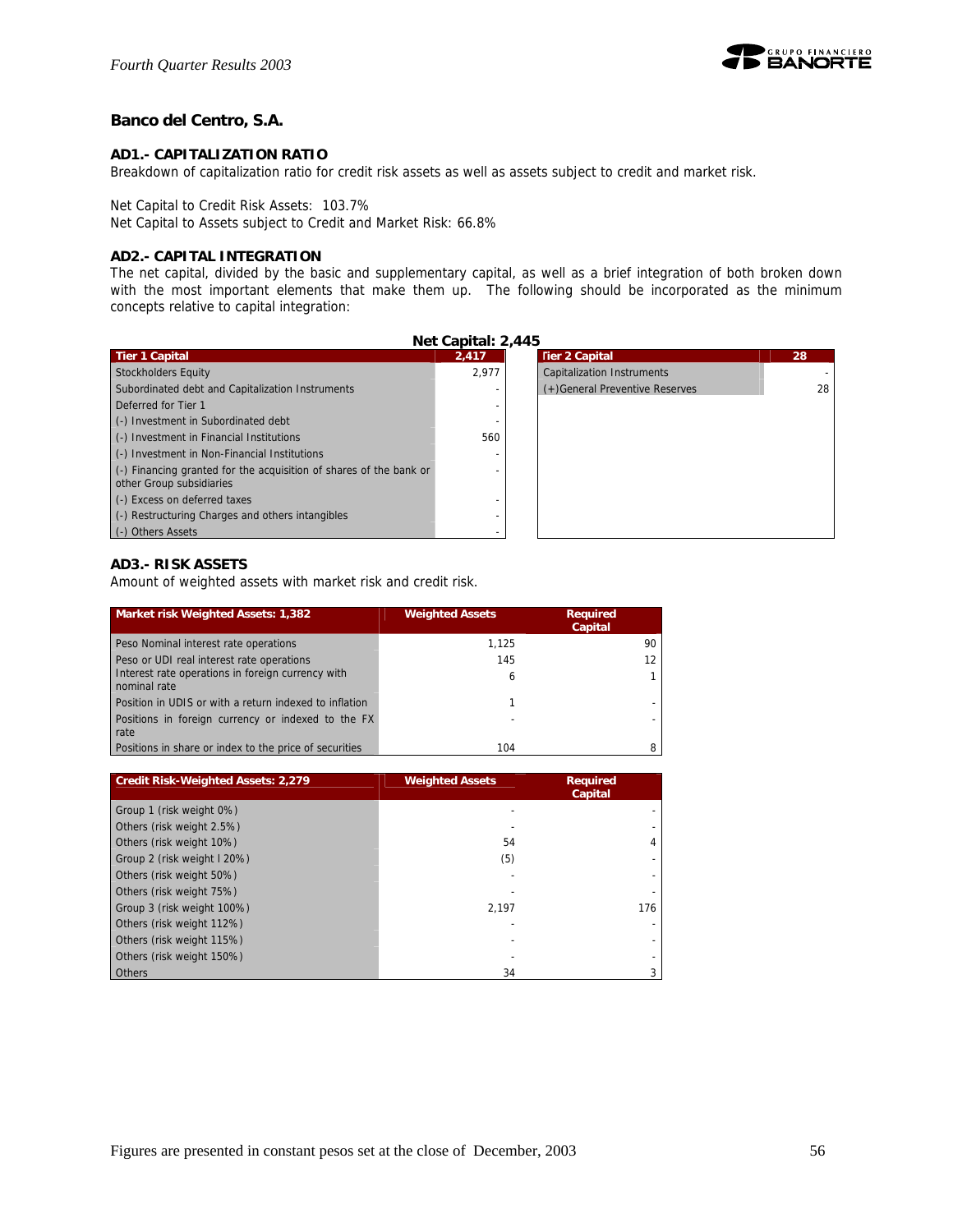

#### **Risk Management**

#### **Market Risk**

In January 2003, the Board of Directors approved for the Value at Risk (VaR) calculation the non-parametric historical simulation method, thereby replacing the previous parametric historical simulation method that had been applied until December 2002. This modification was approve to apply the best international practices in measuring the VaR.

This new methodology is used both to calculate the market risk as well as to set and control internal limits, considering a two tails 99% reliability level, besides being multiplied by a safety factor that depends on the behavior of the main risk factors that affect the appraisal of the Banking Sector's (BANORTE & BANCEN) current portfolios.

This method is applied to all the Group's portfolios that are exposed to variations in risk factors that can have a direct effect on their valuation (domestic interest rates, foreign interest rates, exchange rates, among others).

The VaR under this method means the potential loss for one day that could affect the loan portfolio valuation at a certain date, with a two tails 99% reliability level assuming that the 500 immediate historical scenarios repeat in the future, multiplying said result by a safety factor that guarantees coverage of all the unforeseen volatility in the main risk factors that affect such portfolios.

The average Value at Risk (VaR) for the October-December 2003 quarter for the Group's (Banking and Brokerage Sectors) financial instrument portfolios, including bonds, shares, money market transactions, swaps, forwards, futures, and others derived within and out of the balance, is Ps 242 million.

The VaR for other periods are as follows:

| Millions of nominal pesos             | $4002**$ | 1003   | 2003   | 3003   | 4Q03   |
|---------------------------------------|----------|--------|--------|--------|--------|
| Banorte VaR *                         | 173      | 161    | 126    | 166    | 217    |
| $***$<br><b>Banorte's Net Capital</b> | 10,743   | 10,720 | 10.905 | 11,329 | 11.739 |
| VaR / Banorte's Net Capital           | 1.61%    | 1.50%  | 1.16%  | 1.47%  | 1.85%  |
|                                       |          |        |        |        |        |
| Bancen VaR <sup>*</sup>               | 117      | 153    | 133    | 105    | 51     |
| $***$<br><b>Bancen's Net Capital</b>  | 1.790    | 1,918  | 2.275  | 2,453  | 2.445  |
| VaR / Bancen's Net Capital            | 6.54%    | 7.98%  | 5.85%  | 4.28%  | 2.09%  |
|                                       |          |        |        |        |        |
| Banking Sector's VaR <sup>*</sup>     | 204      | 184    | 163    | 182    | 242    |
| Banking Sector Net Capital ****       | 12,533   | 12,638 | 13,180 | 13,782 | 14,184 |
| VaR / Banking Sector Net Capital      | 1.63%    | 1.46%  | 1.24%  | 1.32%  | 1.71%  |

Quarterly Average

The VaR figures for these periods were estimated using the parametric historical simulation method considering a 10-day term to break up the portfolios.

\*\*\* Net Capital at the end of the period.

\*\*\*\* Banking Sector Net Capital is the sum of Banorte and Bancen's Net Capital.

The consolidated Value at Risk for the Banking Sector (BANORTE & BANCEN) takes into consideration the correlations between all the risk factors that influence portfolio appraisal, which explains the difference in the arithmetic sum of the Value at Risk per Institution.

Additionally, the Value at Risk per risk factor of the instruments portfolio described for Grupo Financiero Banorte as a whole, was as follows for the fourth quarter of 2003:

| (Millios of pesos)     |            |
|------------------------|------------|
| <b>RISK FACTOR</b>     | <b>VaR</b> |
| Domestic interest rate | 131        |
| Foreign interest rate  | 106        |
| Exchange rate          | 209        |
| Stock Exchange         |            |
| <b>Eurobonds Price</b> | 184        |
| Total                  | 242        |

The VaR for each of the risk factors presented is determined by simulating 500 historical scenarios of the variables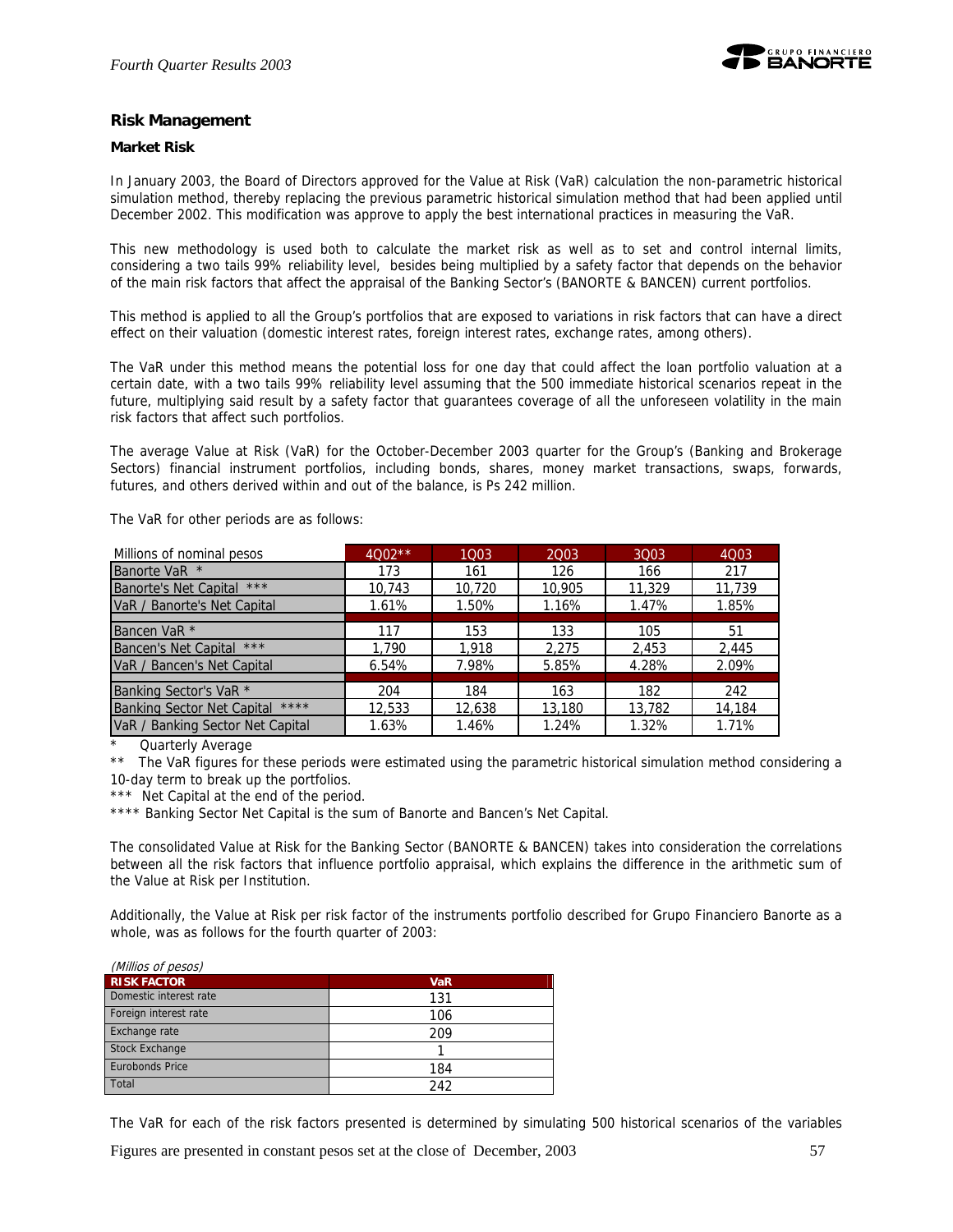

that make up each one of said factors, while keeping the variables that affect the rest of the indicated risk factors constant. The consolidated Value at Risk both for the Banking sector as well as for the Financial Group takes into consideration the correlations of all the risk factors affecting the portfolio appraisal, which is why the sum of the Value at Risk per Institution does not match.

#### **Credit risk**

Credit risk is the risk of clients failing to meet their payments. Therefore, it is essential to correctly manage such a risk in order to maintain a quality loan portfolio.

The objectives of credit risk management at GFNorte are:

- To develop and carry out credit risk policies that are compatible with the strategic objectives of the institution.
- To support strategic decision-making, maximizing the creation of value for the stockholders and guaranteeing security for our clients.
- To set specific policies and procedures to identify the level of risk of the debtor, using said procedures as a basis for granting loans as well as for their follow-up.
- To calculate the exposure of credit risk in time, considering and evaluating the concentration of exposure by qualifying risk, geographical regions, economic activities, currency and type of product.
- To create diversification strategies of the loan portfolio, setting down its limits.
- To implement a global credit risk management supervising all the operations and aspects related to credit risk.

#### **Individual Credit risk**

Individual risk is identified and measured at GFNorte by Qualifying Credit risk, per Target Markets and pursuant to the Risk Acceptance Criteria.

Regarding the commercial loans credit risk classification, departing 1Q01, this process carried out based on Circular 1480 of the CNBV, using Banorte's Risk Internatl Classification (RIC) in order to calculate debtor rank and circualr 1480 to calculate credit ranking. For small credits, a parametric system is used. Mortgage loans, Consumer loans and Credit Cards are classified using their specific CNBV circulars.

The Target Markets and the Risk Acceptance Criteria are tools that are part of GFNorte's loan strategy which help in determining individual credit risk levels. The Target Markets are activities selected by region and economic activity, backed up by economic and quality studies of the portfolio in which Banorte is interested in placing loans. The Risk Acceptance Criteria are parameters that describe the identified risks per industry, making it possible to identify the risk implied for the bank in granting a loan to a client depending on the economic activity involved. The types of risk considered in the Risk Acceptance Criteria are financial, operation, market, company life cycle, legal and regulatory, loan experience and management quality.

#### **Portfolio Credit risk**

GFNorte has designed a portfolio credit risk method that, besides contemplating the major and latest international practices in identification, measurement, control and follow-up, has been adapted to work within the context of the Mexican Financial System.

This credit risk methodology makes it possible to know the current value of the portfolio loans (of Banco Mercantil del Norte and Banco del Centro), that is, the loan exposure, allowing surveillance of the risk concentration levels per risk qualification, geographical regions, economic activities, currency and type of product in order to know the portfolio's profile and take action to direct it toward a diversification which will maximize profitability with the lowest risk.

Calculating loan exposure implies generating a cash flow of each one of the loans, of both capital and interest to discount it later. This exposure is sensible to changes in the market, thereby facilitating calculations under different economic scenarios.

The method, in addition to contemplating loan exposure, takes into consideration the probability of non-compliance, the recovery level associated to each client and the classification of the debtor based on the Merton model. The probability of non-compliance is the probability that the debtor will not meet his/her debt obligation with the bank according to the originally agreed terms and conditions. The probability of non-compliance is based on the transition matrixes that GFNorte calculates from the migration of the debtor through different risk qualification levels. The recovery ratio is the percentage of total exposure that is estimated to be recovered in the debtor fails to comply. The classification of the debtor, based on the Merton model, associated the debtor's future behavior to loan and market factors on which his "credit health" depends, as determined by statistical techniques.

The results are risk measures such as the expected and unexpected loss at a one-year horizon. The expected loss is the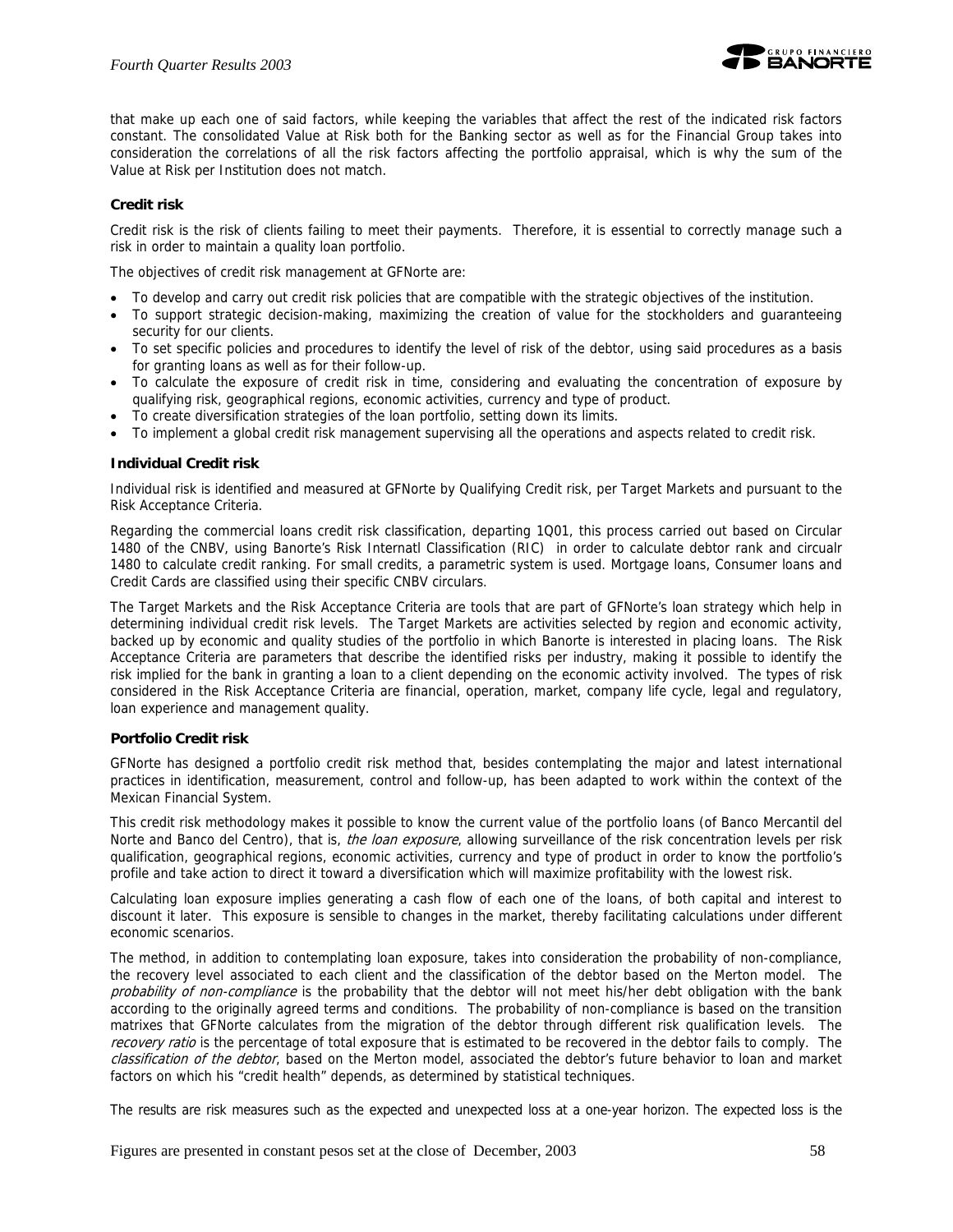

credit portfolio's loss distribution average. The unexpected loss is the maximum loss at a specific confidence level (95% in this case) given the loss distribution.

The results obtained are used as a tool for better decision-making in granting loans and in the diversification of the portfolio, according to GFNorte's global strategy. The individual risk identification tools and the portfolio credit risk methodology are periodically checked and updated to allow the application of new techniques that may support or strengthen them. As a result, GFNorte has tools and methods of the highest quality on an international scale to identify, measure, control and follow up credit risks.

The implementation of Circular 1423 of the CNBV for the portfolio credit risk was finished and includes Banco Mercantil del Norte and Bancen Portfolio, additionally we are working in the implementation of a methodology that includes the financial instruments, it will be concluded in this year.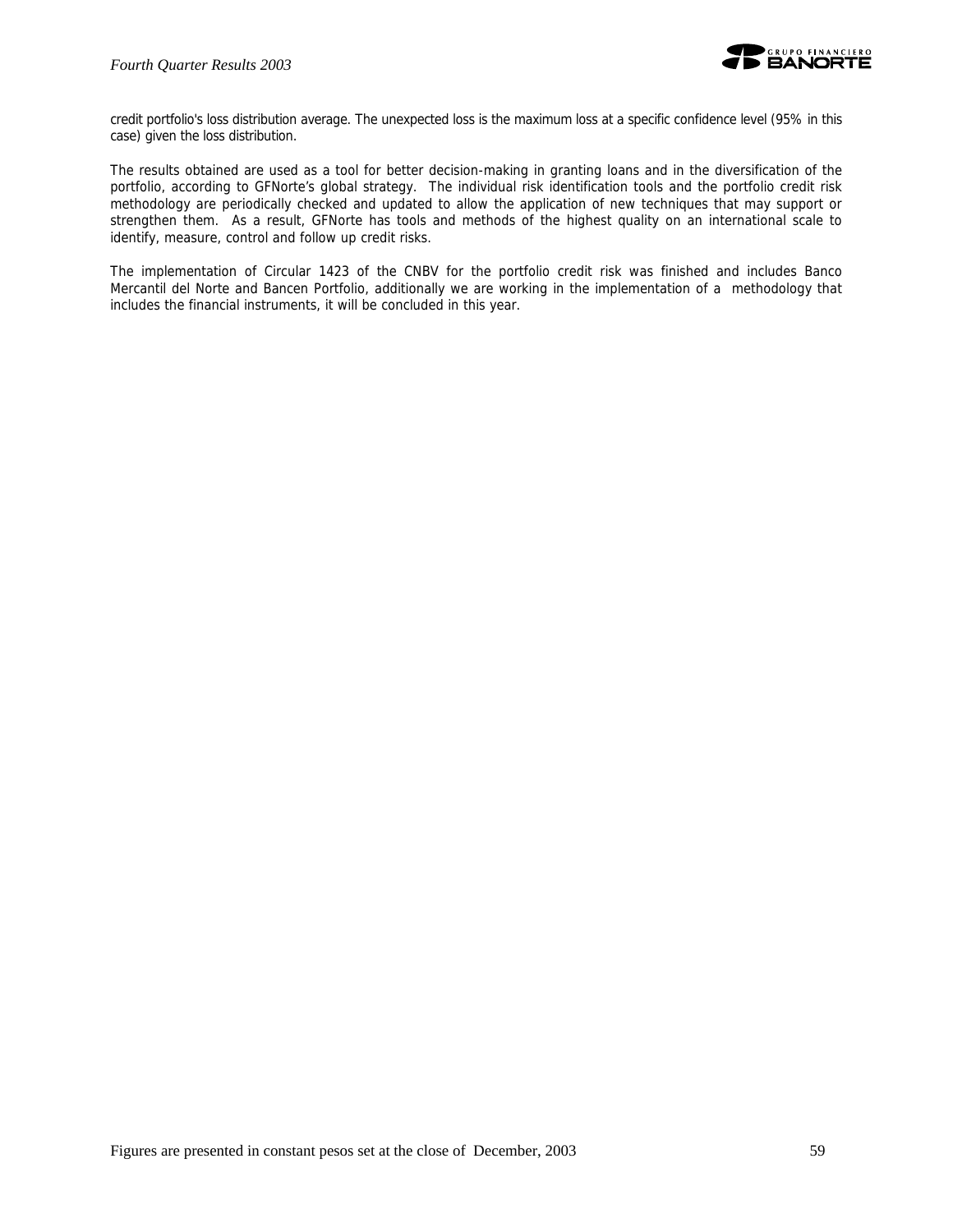

#### **Information by Segments**

With the ultimate goal of improving the understanding of information of the Group and given the importance of the 2 banks (Banorte and Bancen) within the Financial Group, (together representing more than 90% each of the Shares, Deposits, and Profits of the Group), we have included their financial statements and combined indicators proforma together under the "Banking Sector" heading. The Banking Sector is defined as the 2 banks with their respective subsidiaries, except the Afore unit (a subsidiary of Bancen), which is not considered part of this Sector for management reasons (as of the end of 1998). We have also grouped companies corresponding to other Sectors, which are defined in accordance with the orientation of the companies. These Sectors are as follows: The Brokerage Sector which is made up of the Brokerage House; the Long-Term Savings Sector, made up of the Annuities, Insurance and Afore companies, and the Auxiliary Organizations Sector which includes the Leasing, the Brokerage, the Warehousing, and the Bonding companies. For purposes of the Reconciliation Table by Sector, these sectors are all put under the heading "Other Sectors" as they each represent only a very small participation in the group. This segmentation was done on the basis of the International Accounting Normative (NIC 14) and the Statement of Financial and Accounting Standards N° 131 that refers to the rules for presenting financial information by segment.

#### **Proforma Consolidated Data-4Q03**

| (Millions of pesos)                | <b>BANORTE (1)</b> | <b>BANCEN (3)</b> | <b>TOTAL</b> |
|------------------------------------|--------------------|-------------------|--------------|
| <b>Income Statement</b>            |                    |                   |              |
| Net Interest Income                | 1,671.3            | 362.0             | 2,033.3      |
| Non Interest Income                | 678.1              | 301.4             | 979.5        |
| Non Interest Expense               | 2,415.6            | 21.0              | 2,436.6      |
| Other income (expense)             | (63.7)             | (19.3)            | (83.0)       |
| Extraordinary items, net           |                    |                   |              |
| Net Income                         | (92.4)             | 625.4             | 533.0        |
| <b>Balance Sheet</b>               |                    |                   |              |
| Assets                             | 203.348            | 4.017             | 207.365      |
| Loans                              | 148,336            | 719               | 149,054      |
| Deposits                           | 162,563            |                   | 162,563      |
| Equity                             | 9.395              | 2.977             | 12.372       |
| Past Due Loans                     | 3,213              | 305               | 3,517        |
| Loan Loss Reserves                 | 3,845              | 437               | 4,282        |
| <b>Ratios</b>                      |                    |                   |              |
| Non Interest Expense/ Total Assets | 1.2%               | 0.5%              | 1.2%         |
| % Past Due Loans                   | 2.2%               | 42.4%             | 2.4%         |
| Reserves / Past Due Loans          | 119.7%             | 143.3%            | 121.7%       |
| % Capitalization (2)               | 10.9%              | 66.8%             | 12.7%        |

1) Includes a 96.11% participation of the Group.

2) Includes Market Risks.Using 2003 rules. 3) Excludes the AFORE.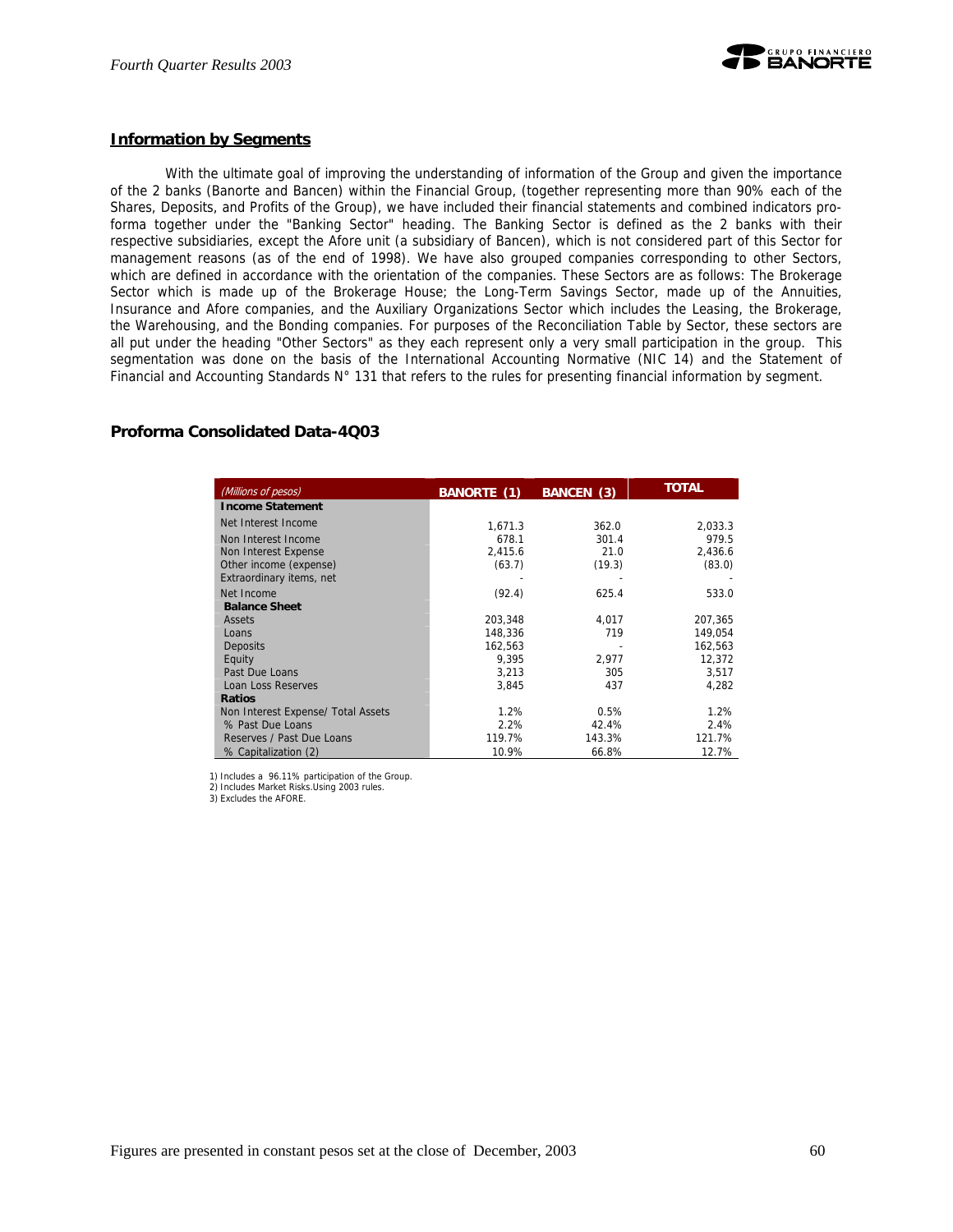## **Inter-bank Eliminations Summary**

| (Millions of Pesos)                | <b>BANORTE</b> | <b>BANCEN</b> | <b>INTERBANK</b><br><b>ELIMINATIONS</b> |  |
|------------------------------------|----------------|---------------|-----------------------------------------|--|
| <b>Income Statement</b>            |                |               |                                         |  |
| Net Interest Income                | (356.2)        | 356.2         |                                         |  |
| Non Interest Income                |                |               |                                         |  |
| Non Interest Expense               |                |               |                                         |  |
| Other Income (expense)             |                |               |                                         |  |
| Extraordinary items, net           |                |               |                                         |  |
| <b>Balance Sheet</b>               |                |               |                                         |  |
| Assets                             | (933)          | (30)          | (963)                                   |  |
| Cash and Due from Banks            | (854)          | (30)          | (883)                                   |  |
| <b>Financial Instruments</b>       | (79)           |               | (79)                                    |  |
| Loans                              |                | (1)           | (1)                                     |  |
| <b>Deposits</b>                    | (30)           | (80)          | (110)                                   |  |
| Due to Banks                       |                | (854)         | (854)                                   |  |
| Equity                             |                |               |                                         |  |
| Past Due Loans                     |                |               |                                         |  |
| Loan Loss Reserves                 |                |               |                                         |  |
| <b>Investments in Subsidiaries</b> |                |               |                                         |  |
| Deferred Taxes, (Liabilities) (*)  |                |               |                                         |  |
| Deferred Taxes, (Assets)(*)        |                |               |                                         |  |

(\*)Reclassifications, in accordance to CNBV and accounting criteria presentation

The aforementioned table shows the eliminations between the two banks, considered as the "Banking Sector," showing the balance of the same under each heading in the Income Statement and the Balance Sheet. Note, however, that the individual numbers from the pro-forma table of combined indicators cannot be compared directly with those of the individual Financial Statements of each Bank, as one must consider the eliminations contained in this section, and also take into account that the Afore unit is not included under Bancen but  $is$ , nevertheless, included in the individual Financial Statements of Bancen.

#### **Reconciliation per Segments Table**

| (Millions of Pesos)      | <b>BANKING</b><br><b>SECTOR</b> | <b>OTHER</b><br><b>SECTORS</b> | <b>WITHOUT</b><br>OT. SECT. | <b>TOTAL</b><br><b>GROUP</b> |
|--------------------------|---------------------------------|--------------------------------|-----------------------------|------------------------------|
| <b>Income Statement</b>  |                                 |                                |                             |                              |
| Net Interest Income      | 2.033.3                         | 133.6                          | (7.2)                       | 2,159.7                      |
| Non Interest Income      | 979.5                           | 302.2                          |                             | 1,281.7                      |
| Non Interest Expense     | 2,436.6                         | 332.9                          | (14.9)                      | 2,754.6                      |
| Other Income (expense)   | (83.0)                          | (26.5)                         | (7.7)                       | (117.2)                      |
| Extraordinary items, net |                                 |                                |                             |                              |
| <b>Balance Sheet</b>     |                                 |                                |                             |                              |
| <b>Assets</b>            | 207.365                         | 20.493                         | (14, 671)                   | 213,187                      |
| Loans                    | 149.054                         | 4,413                          | (969)                       | 152.499                      |
| <b>Deposits</b>          | 162,563                         | -                              | (119)                       | 162,444                      |
| Equity                   | 12,372                          | 15.459                         | (13, 470)                   | 14,361                       |
| Past Due Loans           | 3,517                           | 45                             |                             | 3,562                        |
| Loan Loss Reserves       | 4,282                           | 34                             |                             | 4,316                        |

The criteria for distributing income and expenditures between the Subsidiaries of the Group is done on the basis of the relative size and operational volume of each company, depending on the type of primary service it provides. These criteria are applied to the expenses related to the operation of primary areas, these being Accounting, Systems, and Operations, as well as to the expenses for maintaining the corporate structure.